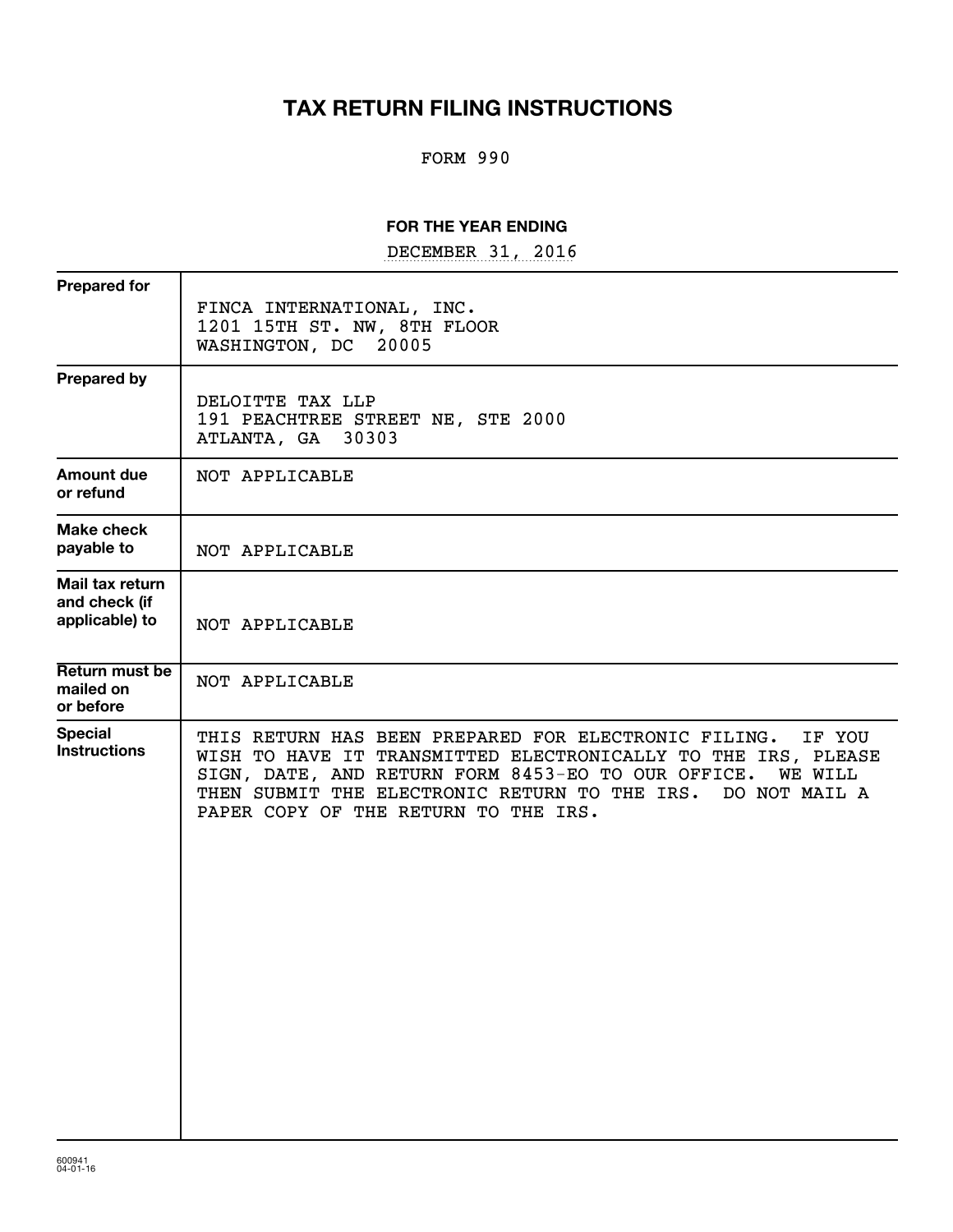| Form 8453-EO                    |                                                                      |                                                                                                                                                                                                                                                                                                                                                                                                                                                                                                                                                                                                                                                                                                                                                                                                                                                                                                                                                                                                             |                      | <b>Exempt Organization Declaration and Signature for</b><br><b>Electronic Filing</b> |                         |                      |                | OMB No. 1545-1879                                                                                                                                  |
|---------------------------------|----------------------------------------------------------------------|-------------------------------------------------------------------------------------------------------------------------------------------------------------------------------------------------------------------------------------------------------------------------------------------------------------------------------------------------------------------------------------------------------------------------------------------------------------------------------------------------------------------------------------------------------------------------------------------------------------------------------------------------------------------------------------------------------------------------------------------------------------------------------------------------------------------------------------------------------------------------------------------------------------------------------------------------------------------------------------------------------------|----------------------|--------------------------------------------------------------------------------------|-------------------------|----------------------|----------------|----------------------------------------------------------------------------------------------------------------------------------------------------|
|                                 |                                                                      |                                                                                                                                                                                                                                                                                                                                                                                                                                                                                                                                                                                                                                                                                                                                                                                                                                                                                                                                                                                                             |                      |                                                                                      |                         |                      |                | 2016                                                                                                                                               |
| Department of the Treasury      |                                                                      |                                                                                                                                                                                                                                                                                                                                                                                                                                                                                                                                                                                                                                                                                                                                                                                                                                                                                                                                                                                                             |                      | For use with Forms 990, 990-EZ, 990-PF, 1120-POL, and 8868                           |                         |                      |                |                                                                                                                                                    |
| Internal Revenue Service        | Name of exempt organization                                          |                                                                                                                                                                                                                                                                                                                                                                                                                                                                                                                                                                                                                                                                                                                                                                                                                                                                                                                                                                                                             |                      |                                                                                      |                         |                      |                | <b>Employer identification number</b>                                                                                                              |
|                                 |                                                                      | FINCA INTERNATIONAL INC.                                                                                                                                                                                                                                                                                                                                                                                                                                                                                                                                                                                                                                                                                                                                                                                                                                                                                                                                                                                    |                      |                                                                                      |                         |                      | 13-3240109     |                                                                                                                                                    |
| Part I                          |                                                                      | Type of Return and Return Information (Whole Dollars Only)                                                                                                                                                                                                                                                                                                                                                                                                                                                                                                                                                                                                                                                                                                                                                                                                                                                                                                                                                  |                      |                                                                                      |                         |                      |                |                                                                                                                                                    |
|                                 |                                                                      |                                                                                                                                                                                                                                                                                                                                                                                                                                                                                                                                                                                                                                                                                                                                                                                                                                                                                                                                                                                                             |                      |                                                                                      |                         |                      |                |                                                                                                                                                    |
|                                 |                                                                      | Check the box for the type of return being filed with Form 8453-EO and enter the applicable amount, if any, from the return. If you check the box on<br>line 1a, 2a, 3a, 4a, or 5a below and the amount on that line of the return being filed with this form was blank, then leave line 1b, 2b, 3b, 4b, or 5b,                                                                                                                                                                                                                                                                                                                                                                                                                                                                                                                                                                                                                                                                                             |                      |                                                                                      |                         |                      |                |                                                                                                                                                    |
|                                 |                                                                      | whichever is applicable, blank (do not enter -0-). If you entered -0- on the return, then enter -0- on the applicable line below. Do not complete more                                                                                                                                                                                                                                                                                                                                                                                                                                                                                                                                                                                                                                                                                                                                                                                                                                                      |                      |                                                                                      |                         |                      |                |                                                                                                                                                    |
| than one line in Part I.        |                                                                      |                                                                                                                                                                                                                                                                                                                                                                                                                                                                                                                                                                                                                                                                                                                                                                                                                                                                                                                                                                                                             |                      |                                                                                      |                         |                      |                |                                                                                                                                                    |
|                                 | 1a Form 990 check here $\triangleright$ $\boxed{\text{x}}$           |                                                                                                                                                                                                                                                                                                                                                                                                                                                                                                                                                                                                                                                                                                                                                                                                                                                                                                                                                                                                             |                      | Total revenue, if any (Form 990, Part VIII, column (A), line 12)                     |                         |                      | 1b             | 49,952,713.                                                                                                                                        |
|                                 | 2a Form 990-EZ check here<br>3a Form 1120-POL check here             |                                                                                                                                                                                                                                                                                                                                                                                                                                                                                                                                                                                                                                                                                                                                                                                                                                                                                                                                                                                                             |                      |                                                                                      |                         |                      | 2 <sub>b</sub> |                                                                                                                                                    |
|                                 | 4a Form 990-PF check here                                            |                                                                                                                                                                                                                                                                                                                                                                                                                                                                                                                                                                                                                                                                                                                                                                                                                                                                                                                                                                                                             |                      | b Tax based on investment income (Form 990-PF, Part VI, line 5) _______              |                         |                      | 3b<br>4b       | the company of the company of the                                                                                                                  |
|                                 | 5a Form 8868 check here $\blacktriangleright$                        |                                                                                                                                                                                                                                                                                                                                                                                                                                                                                                                                                                                                                                                                                                                                                                                                                                                                                                                                                                                                             |                      | Balance due (Form 8868, line 3c) [19] Manuscript (1997) 36 (1998) 1999               |                         |                      | 5b             |                                                                                                                                                    |
|                                 |                                                                      |                                                                                                                                                                                                                                                                                                                                                                                                                                                                                                                                                                                                                                                                                                                                                                                                                                                                                                                                                                                                             |                      |                                                                                      |                         |                      |                |                                                                                                                                                    |
| Part II                         | <b>Declaration of Officer</b>                                        |                                                                                                                                                                                                                                                                                                                                                                                                                                                                                                                                                                                                                                                                                                                                                                                                                                                                                                                                                                                                             |                      |                                                                                      |                         |                      |                |                                                                                                                                                    |
|                                 |                                                                      | I authorize the U.S. Treasury and its designated Financial Agent to initiate an Automated Clearing House (ACH) electronic funds withdrawal<br>(direct debit) entry to the financial institution account indicated in the tax preparation software for payment of the organization's federal<br>taxes owed on this return, and the financial institution to debit the entry to this account. To revoke a payment, I must contact the U.S.<br>institutions involved in the processing of the electronic payment of taxes to receive confidential information necessary to answer inquiries<br>and resolve issues related to the payment.                                                                                                                                                                                                                                                                                                                                                                      |                      |                                                                                      |                         |                      |                | Treasury Financial Agent at 1-888-353-4537 no later than 2 business days prior to the payment (settlement) date. I also authorize the financial    |
|                                 |                                                                      | If a copy of this return is being filed with a state agency(ies) regulating charities as part of the IRS Fed/State program, I certify that I<br>executed the electronic disclosure consent contained within this return allowing disclosure by the IRS of this Form 990/990-EZ/990-PF<br>(as specifically identified in Part I above) to the selected state agency(ies).                                                                                                                                                                                                                                                                                                                                                                                                                                                                                                                                                                                                                                    |                      |                                                                                      |                         |                      |                |                                                                                                                                                    |
| the date of any refund.<br>Sign |                                                                      | electronic return and accompanying schedules and statements, and to the best of my knowledge and belief, they are true, correct, and complete. I<br>further declare that the amount in Part I above is the amount shown on the copy of the organization's electronic return. I consent to allow my<br>intermediate service provider, transmitter, or electronic return originator (ERO) to send the organization's return to the IRS and to receive from the IRS<br>(a) an acknowledgement of receipt or reason for rejection of the transmission, (b) the reason for any delay in processing the return or refund, and (c)                                                                                                                                                                                                                                                                                                                                                                                 |                      |                                                                                      |                         | PRESIDENT AND 80 CEO |                |                                                                                                                                                    |
| Here                            | Signature of officer                                                 |                                                                                                                                                                                                                                                                                                                                                                                                                                                                                                                                                                                                                                                                                                                                                                                                                                                                                                                                                                                                             |                      | Date                                                                                 | Title                   |                      |                |                                                                                                                                                    |
| Part III                        |                                                                      | Declaration of Electronic Return Originator (ERO) and Paid Preparer (see instructions)                                                                                                                                                                                                                                                                                                                                                                                                                                                                                                                                                                                                                                                                                                                                                                                                                                                                                                                      |                      |                                                                                      |                         |                      |                |                                                                                                                                                    |
|                                 |                                                                      | I declare that I have reviewed the above organization's return and that the entries on Form 8453-EO are complete and correct to the best of my<br>knowledge. If I am only a collector, I am not responsible for reviewing the return and only declare that this form accurately reflects the data on the<br>return. The organization officer will have signed this form before I submit the return. I will give the officer a copy of all forms and information to be<br>filed with the IRS, and have followed all other requirements in Pub. 4163, Modernized e-file (MeF) Information for Authorized IRS e-file Providers<br>for Business Returns. If I am also the Paid Preparer, under penalties of perjury I declare that I have examined the above organization's return and<br>accompanying schedules and statements, and to the best of my knowledge and belief, they are true, correct, and complete. This Paid Preparer<br>declaration is based on all information of which I have any knowledge. |                      |                                                                                      |                         |                      |                |                                                                                                                                                    |
| ERO's                           |                                                                      |                                                                                                                                                                                                                                                                                                                                                                                                                                                                                                                                                                                                                                                                                                                                                                                                                                                                                                                                                                                                             |                      | Date                                                                                 | Check if<br>also paid   | Check<br>if self-    |                | ERO's SSN or PTIN                                                                                                                                  |
| ERO's<br>signature              |                                                                      | $ln$ $w$                                                                                                                                                                                                                                                                                                                                                                                                                                                                                                                                                                                                                                                                                                                                                                                                                                                                                                                                                                                                    |                      | 11/14/2017                                                                           | preparer<br>$\mathbf x$ | employed             |                | P00540589                                                                                                                                          |
| <b>Use</b><br>Only              | Firm's name (or<br>yours if self-employed),<br>address, and ZIP code | DELOITTE                                                                                                                                                                                                                                                                                                                                                                                                                                                                                                                                                                                                                                                                                                                                                                                                                                                                                                                                                                                                    |                      |                                                                                      |                         | EIN                  |                | 86-1065772                                                                                                                                         |
|                                 |                                                                      | 191 PEACHTREE STREET NE<br>ATLANTA, GA 30303                                                                                                                                                                                                                                                                                                                                                                                                                                                                                                                                                                                                                                                                                                                                                                                                                                                                                                                                                                |                      | <b>STE 2000</b>                                                                      |                         |                      | Phone no.      | $(404)$ 220-1500                                                                                                                                   |
|                                 |                                                                      | ledge and belief, they are true, correct, and complete. Declaration of preparer is based on all information of which the preparer has any knowledge.                                                                                                                                                                                                                                                                                                                                                                                                                                                                                                                                                                                                                                                                                                                                                                                                                                                        |                      |                                                                                      |                         |                      |                | Under penalties of perjury, I declare that I have examined the above return and accompanying schedules and statements, and to the best of my know- |
|                                 | Print/Type preparer's name                                           |                                                                                                                                                                                                                                                                                                                                                                                                                                                                                                                                                                                                                                                                                                                                                                                                                                                                                                                                                                                                             | Preparer's signature |                                                                                      | Date                    | Check if self-       |                | PTIN                                                                                                                                               |
| Paid                            |                                                                      |                                                                                                                                                                                                                                                                                                                                                                                                                                                                                                                                                                                                                                                                                                                                                                                                                                                                                                                                                                                                             |                      |                                                                                      |                         | employed             |                |                                                                                                                                                    |
| Preparer                        | Firm's name                                                          |                                                                                                                                                                                                                                                                                                                                                                                                                                                                                                                                                                                                                                                                                                                                                                                                                                                                                                                                                                                                             |                      |                                                                                      |                         | Firm's EIN           |                |                                                                                                                                                    |
| <b>Use Only</b>                 |                                                                      |                                                                                                                                                                                                                                                                                                                                                                                                                                                                                                                                                                                                                                                                                                                                                                                                                                                                                                                                                                                                             |                      |                                                                                      |                         |                      |                |                                                                                                                                                    |
|                                 | Firm's address $\blacktriangleright$                                 |                                                                                                                                                                                                                                                                                                                                                                                                                                                                                                                                                                                                                                                                                                                                                                                                                                                                                                                                                                                                             |                      |                                                                                      |                         | Phone no.            |                |                                                                                                                                                    |
| 623061 11-15-16                 |                                                                      | LHA For Privacy Act and Paperwork Reduction Act Notice, see back of form.                                                                                                                                                                                                                                                                                                                                                                                                                                                                                                                                                                                                                                                                                                                                                                                                                                                                                                                                   |                      |                                                                                      |                         |                      |                | Form 8453-EO (2016)                                                                                                                                |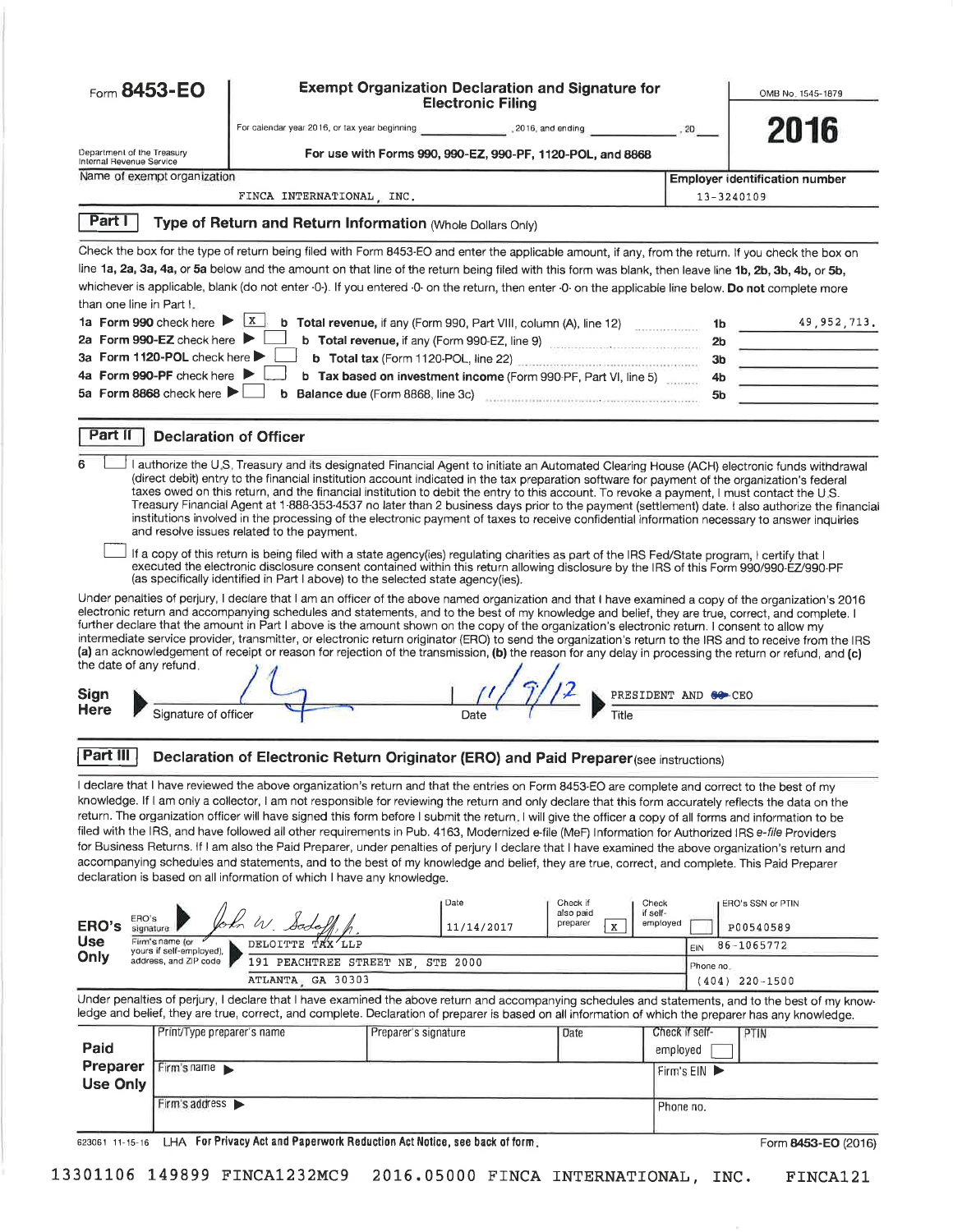Department of the Treasury Internal Revenue Service

# **Return of Organization Exempt From Income Tax**<br>r section 501(c), 527, or 4947(a)(1) of the Internal Revenue Code (except private foundations)<br>**2016**

**Under section 501(c), 527, or 4947(a)(1) of the Internal Revenue Code (except private foundations)**

▶ Do not enter social security numbers on this form as it may be made public.<br>▶ Information about Form 990 and its instructions is at www.irs.gov/form990. Inspection

**• Information about Form 990 and its instructions is at www.irs.gov/form990. and inspection** 



|                              |                         | A For the 2016 calendar year, or tax year beginning                                                                                       | and ending |                                                         |                                            |
|------------------------------|-------------------------|-------------------------------------------------------------------------------------------------------------------------------------------|------------|---------------------------------------------------------|--------------------------------------------|
| В                            | Check if<br>applicable: | <b>C</b> Name of organization                                                                                                             |            | D Employer identification number                        |                                            |
|                              | Address<br>change       | FINCA INTERNATIONAL, INC.                                                                                                                 |            |                                                         |                                            |
|                              | Name<br>change          | Doing business as                                                                                                                         |            | 13-3240109                                              |                                            |
|                              | Initial<br>return       | Number and street (or P.O. box if mail is not delivered to street address)                                                                | Room/suite | E Telephone number                                      |                                            |
|                              | Final<br>return/        | 1201 15TH ST. NW, 8TH FLOOR                                                                                                               |            | $(202)$ 682-1510                                        |                                            |
|                              | termin-<br>ated         | City or town, state or province, country, and ZIP or foreign postal code                                                                  |            | G Gross receipts \$                                     | 49, 952, 713.                              |
|                              | Amended<br>return       | WASHINGTON, DC 20005                                                                                                                      |            | H(a) Is this a group return                             |                                            |
|                              | Applica-<br>tion        | F Name and address of principal officer: RUPERT W. SCOFIELD                                                                               |            | for subordinates?                                       |                                            |
|                              | pending                 | SAME AS C ABOVE                                                                                                                           |            | $H(b)$ Are all subordinates included? $\Box$ Yes $\Box$ | J No                                       |
|                              |                         | <b>I</b> Tax-exempt status: $\boxed{\textbf{x}}$ 501(c)(3)<br>$4947(a)(1)$ or<br>$501(c)$ (<br>$\sqrt{\phantom{a}}$ (insert no.)          | 527        |                                                         | If "No," attach a list. (see instructions) |
|                              |                         | J Website: WWW.FINCA.ORG                                                                                                                  |            | $H(c)$ Group exemption number $\blacktriangleright$     |                                            |
|                              |                         | Trust<br>Other $\blacktriangleright$<br><b>K</b> Form of organization: $\boxed{x}$ Corporation<br>Association                             |            | L Year of formation: 1984                               | M State of legal domicile: NY              |
|                              | Part I                  | <b>Summary</b>                                                                                                                            |            |                                                         |                                            |
|                              | 1                       | Briefly describe the organization's mission or most significant activities: ALLEVIATE POVERTY BY HELPING                                  |            |                                                         |                                            |
|                              |                         | PEOPLE BUILD ASSETS, CREATE JOBS AND RAISE THEIR STANDARD OF LIVING.                                                                      |            |                                                         |                                            |
| Governance                   | 2                       | Check this box $\blacktriangleright \Box$ if the organization discontinued its operations or disposed of more than 25% of its net assets. |            |                                                         |                                            |
|                              | 3                       | Number of voting members of the governing body (Part VI, line 1a)                                                                         |            | 3                                                       | 13                                         |
|                              | 4                       |                                                                                                                                           |            | $\overline{\mathbf{4}}$                                 | 11                                         |
| <b>Activities &amp;</b>      | 5                       |                                                                                                                                           |            | $\overline{5}$                                          | 150                                        |
|                              | 6                       |                                                                                                                                           |            | $\overline{\mathbf{6}}$                                 | 25                                         |
|                              |                         |                                                                                                                                           | 7a         | 0.                                                      |                                            |
|                              |                         |                                                                                                                                           |            | 7b                                                      | $\mathbf{0}$ .                             |
|                              |                         |                                                                                                                                           |            | <b>Prior Year</b>                                       | <b>Current Year</b>                        |
|                              | 8                       | Contributions and grants (Part VIII, line 1h)                                                                                             |            | 20, 354, 935                                            | 20,107,097.                                |
| Revenue                      | 9                       | Program service revenue (Part VIII, line 2g)                                                                                              |            | 30,159,885.                                             | 16,794,813.                                |
|                              | 10                      |                                                                                                                                           |            | 7.017.667.                                              | 9,369,099.                                 |
|                              | 11                      | Other revenue (Part VIII, column (A), lines 5, 6d, 8c, 9c, 10c, and 11e) <i>mummumum</i>                                                  |            | 4,811,791<br>62, 344, 278                               | 3,681,704.<br>49, 952, 713.                |
|                              | 12                      | Total revenue - add lines 8 through 11 (must equal Part VIII, column (A), line 12)                                                        |            | 0.                                                      | 0.                                         |
|                              | 13<br>14                | Grants and similar amounts paid (Part IX, column (A), lines 1-3)<br>Benefits paid to or for members (Part IX, column (A), line 4)         |            | $\mathbf{0}$ .                                          | $\mathbf{0}$ .                             |
|                              | 15                      | Salaries, other compensation, employee benefits (Part IX, column (A), lines 5-10)                                                         |            | 23, 137, 692.                                           | 19,427,492.                                |
|                              |                         |                                                                                                                                           |            | 301,392                                                 | 419,168.                                   |
| Expenses                     |                         | <b>b</b> Total fundraising expenses (Part IX, column (D), line 25) $\bullet$ $\bullet$ 3, 021, 943.                                       |            |                                                         |                                            |
|                              | 17                      |                                                                                                                                           |            | 30,870,804.                                             | 28,995,426.                                |
|                              | 18                      | Total expenses. Add lines 13-17 (must equal Part IX, column (A), line 25)                                                                 |            | 54, 309, 888,                                           | 48,842,086.                                |
|                              | 19                      |                                                                                                                                           |            | 8,034,390.                                              | 1,110,627.                                 |
|                              |                         |                                                                                                                                           |            | <b>Beginning of Current Year</b>                        | <b>End of Year</b>                         |
| <b>Assets or</b><br>Balances | 20                      | Total assets (Part X, line 16)                                                                                                            |            | 140,032,171.                                            | 145, 444, 902.                             |
| ರ                            | 21                      | Total liabilities (Part X, line 26)                                                                                                       |            | 48, 412, 575,                                           | 47,050,769.                                |
|                              | 22                      |                                                                                                                                           |            | 91,619,596.                                             | 98, 394, 133.                              |
|                              | Part II                 | <b>Signature Block</b>                                                                                                                    |            |                                                         |                                            |
|                              |                         |                                                                                                                                           |            |                                                         |                                            |

Under penalties of perjury, I declare that I have examined this return, including accompanying schedules and statements, and to the best of my knowledge and belief, it is true, correct, and complete. Declaration of preparer (other than officer) is based on all information of which preparer has any knowledge.

| Sign     | Signature of officer                                                              |                      | Date                       |
|----------|-----------------------------------------------------------------------------------|----------------------|----------------------------|
| Here     | RUPERT W. SCOFIELD, PRESIDENT AND CO-CEO                                          |                      |                            |
|          | Type or print name and title                                                      |                      |                            |
|          | Print/Type preparer's name                                                        | Preparer's signature | Date<br>PIIN<br>Check      |
| Paid     | JOHN W. SADOFF, JR.                                                               |                      | P00540589<br>self-emploved |
| Preparer | Firm's name DELOITTE TAX LLP                                                      |                      | 86-1065772<br>Firm's $EIN$ |
| Use Only | Firm's address 191 PEACHTREE STREET NE, STE 2000                                  |                      |                            |
|          | ATLANTA, GA 30303                                                                 |                      | Phone no. (404) 220-1500   |
|          | May the IRS discuss this return with the preparer shown above? (see instructions) |                      | x<br>Yes<br><b>No</b>      |
|          |                                                                                   |                      | <b>AAA</b>                 |

632001 11-11-16 LHA For Paperwork Reduction Act Notice, see the separate instructions. Form 990 (2016)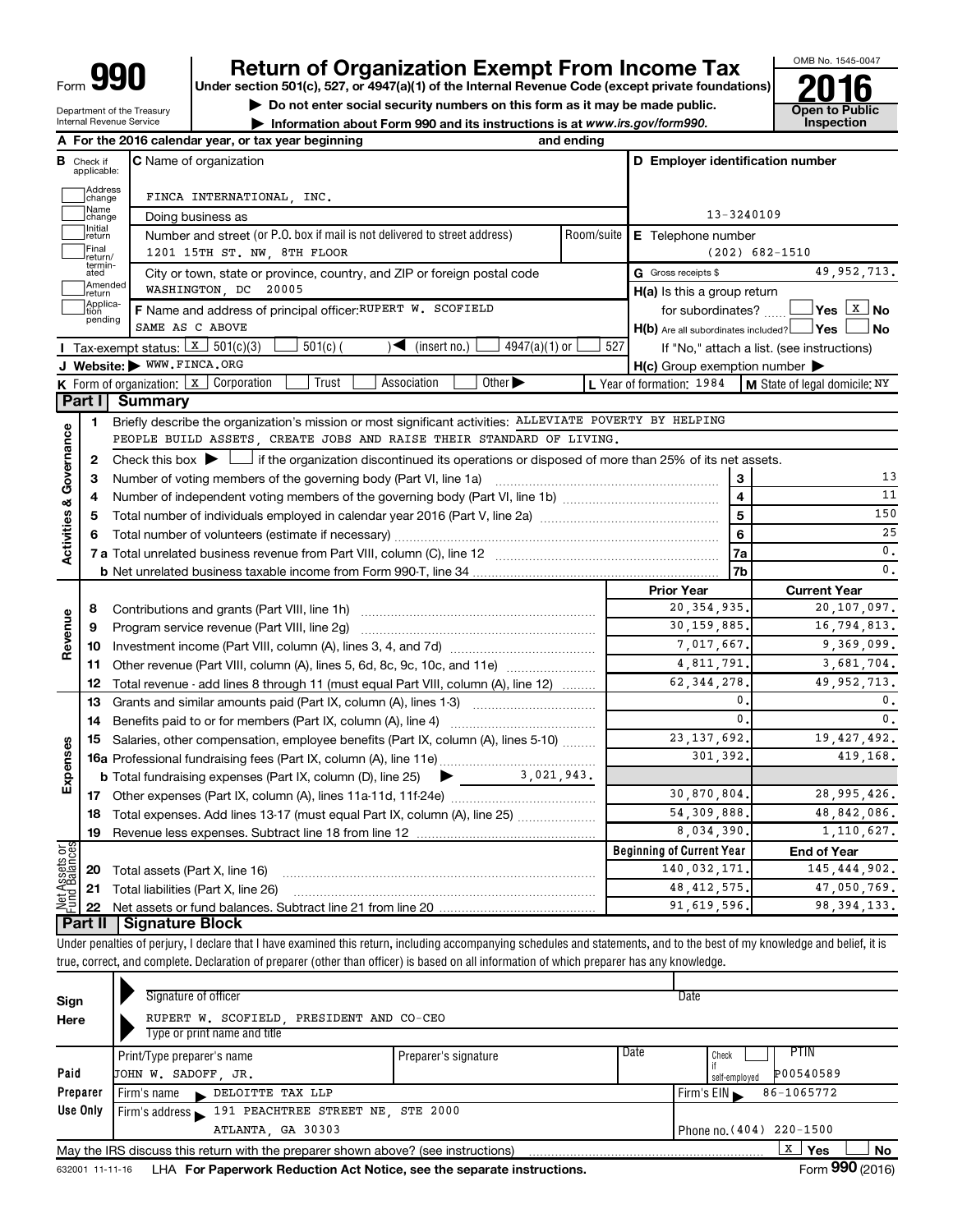|              | Form 990 (2016)<br>Part III Statement of Program Service Accomplishments | FINCA INTERNATIONAL, INC.                                                                                                                    |                               | Page 2                                                 |
|--------------|--------------------------------------------------------------------------|----------------------------------------------------------------------------------------------------------------------------------------------|-------------------------------|--------------------------------------------------------|
|              |                                                                          |                                                                                                                                              |                               | $\,$ X $\,$                                            |
| 1            | Briefly describe the organization's mission:                             |                                                                                                                                              |                               |                                                        |
|              |                                                                          | FINCA'S MISSION IS TO ALLEVIATE POVERTY BY HELPING PEOPLE BUILD                                                                              |                               |                                                        |
|              | ASSETS, CREATE JOBS AND RAISE THEIR STANDARD OF LIVING.                  |                                                                                                                                              |                               |                                                        |
|              |                                                                          |                                                                                                                                              |                               |                                                        |
| $\mathbf{2}$ |                                                                          | Did the organization undertake any significant program services during the year which were not listed on the                                 |                               |                                                        |
|              | If "Yes," describe these new services on Schedule O.                     |                                                                                                                                              |                               | $\sqrt{\mathsf{Yes}\ \boxed{\mathtt{X}\ \mathsf{No}}}$ |
| 3            |                                                                          | Did the organization cease conducting, or make significant changes in how it conducts, any program services?                                 |                               | $Yes$ $X$ No                                           |
|              | If "Yes," describe these changes on Schedule O.                          |                                                                                                                                              |                               |                                                        |
| 4            |                                                                          | Describe the organization's program service accomplishments for each of its three largest program services, as measured by expenses.         |                               |                                                        |
|              |                                                                          | Section 501(c)(3) and 501(c)(4) organizations are required to report the amount of grants and allocations to others, the total expenses, and |                               |                                                        |
|              | revenue, if any, for each program service reported.                      |                                                                                                                                              | (Revenue \$ $20, 476, 517.$ ) |                                                        |
| 4a           |                                                                          | (Code: ) (Expenses \$ 33, 656, 341. including grants of \$<br>OVER THE COURSE OF 2016, THE OVER 10,000 EMPLOYEES AT FINCA                    |                               |                                                        |
|              |                                                                          | INTERNATIONAL AND ITS AFFILIATES DISBURSED \$1.1 BILLION IN LOANS                                                                            |                               |                                                        |
|              |                                                                          | AVERAGING \$847 TO ITS CLIENTS, THE MAJORITY OF WHOM ARE WOMEN. MORE                                                                         |                               |                                                        |
|              |                                                                          | THAN 1.3 MILLION INDIVIDUALS VOLUNTARILY SAVE ON A REGULAR BASIS, WITH                                                                       |                               |                                                        |
|              |                                                                          | A TOTAL SAVINGS OF OVER \$216 MILLION, EQUATING TO AN AVERAGE SAVINGS OF                                                                     |                               |                                                        |
|              |                                                                          | \$167 PER CLIENT. SEE SCHEDULE O FOR MORE DETAILED INFORMATION.                                                                              |                               |                                                        |
|              |                                                                          |                                                                                                                                              |                               |                                                        |
|              |                                                                          |                                                                                                                                              |                               |                                                        |
|              |                                                                          |                                                                                                                                              |                               |                                                        |
|              |                                                                          |                                                                                                                                              |                               |                                                        |
|              |                                                                          |                                                                                                                                              |                               |                                                        |
| 4b           | (Code: ) (Expenses \$                                                    | including grants of \$                                                                                                                       | ) (Revenue \$                 |                                                        |
|              |                                                                          |                                                                                                                                              |                               |                                                        |
|              |                                                                          |                                                                                                                                              |                               |                                                        |
|              |                                                                          |                                                                                                                                              |                               |                                                        |
|              |                                                                          |                                                                                                                                              |                               |                                                        |
|              |                                                                          |                                                                                                                                              |                               |                                                        |
|              |                                                                          |                                                                                                                                              |                               |                                                        |
|              |                                                                          |                                                                                                                                              |                               |                                                        |
|              |                                                                          |                                                                                                                                              |                               |                                                        |
|              |                                                                          |                                                                                                                                              |                               |                                                        |
|              |                                                                          |                                                                                                                                              |                               |                                                        |
|              |                                                                          |                                                                                                                                              |                               |                                                        |
| 4c           | (Code:<br>) (Expenses \$                                                 | including grants of \$                                                                                                                       | ) (Revenue \$                 |                                                        |
|              |                                                                          |                                                                                                                                              |                               |                                                        |
|              |                                                                          |                                                                                                                                              |                               |                                                        |
|              |                                                                          |                                                                                                                                              |                               |                                                        |
|              |                                                                          |                                                                                                                                              |                               |                                                        |
|              |                                                                          |                                                                                                                                              |                               |                                                        |
|              |                                                                          |                                                                                                                                              |                               |                                                        |
|              |                                                                          |                                                                                                                                              |                               |                                                        |
|              |                                                                          |                                                                                                                                              |                               |                                                        |
|              |                                                                          |                                                                                                                                              |                               |                                                        |
|              |                                                                          |                                                                                                                                              |                               |                                                        |
| 4d           | Other program services (Describe in Schedule O.)                         |                                                                                                                                              |                               |                                                        |
|              | (Expenses \$                                                             | including grants of \$                                                                                                                       | ) (Revenue \$                 |                                                        |
|              | 4e Total program service expenses                                        | 33,656,341.                                                                                                                                  |                               |                                                        |
|              |                                                                          |                                                                                                                                              |                               | Form 990 (2016)                                        |
|              | 632002 11-11-16                                                          | SEE SCHEDULE O FOR CONTINUATION(S)                                                                                                           |                               |                                                        |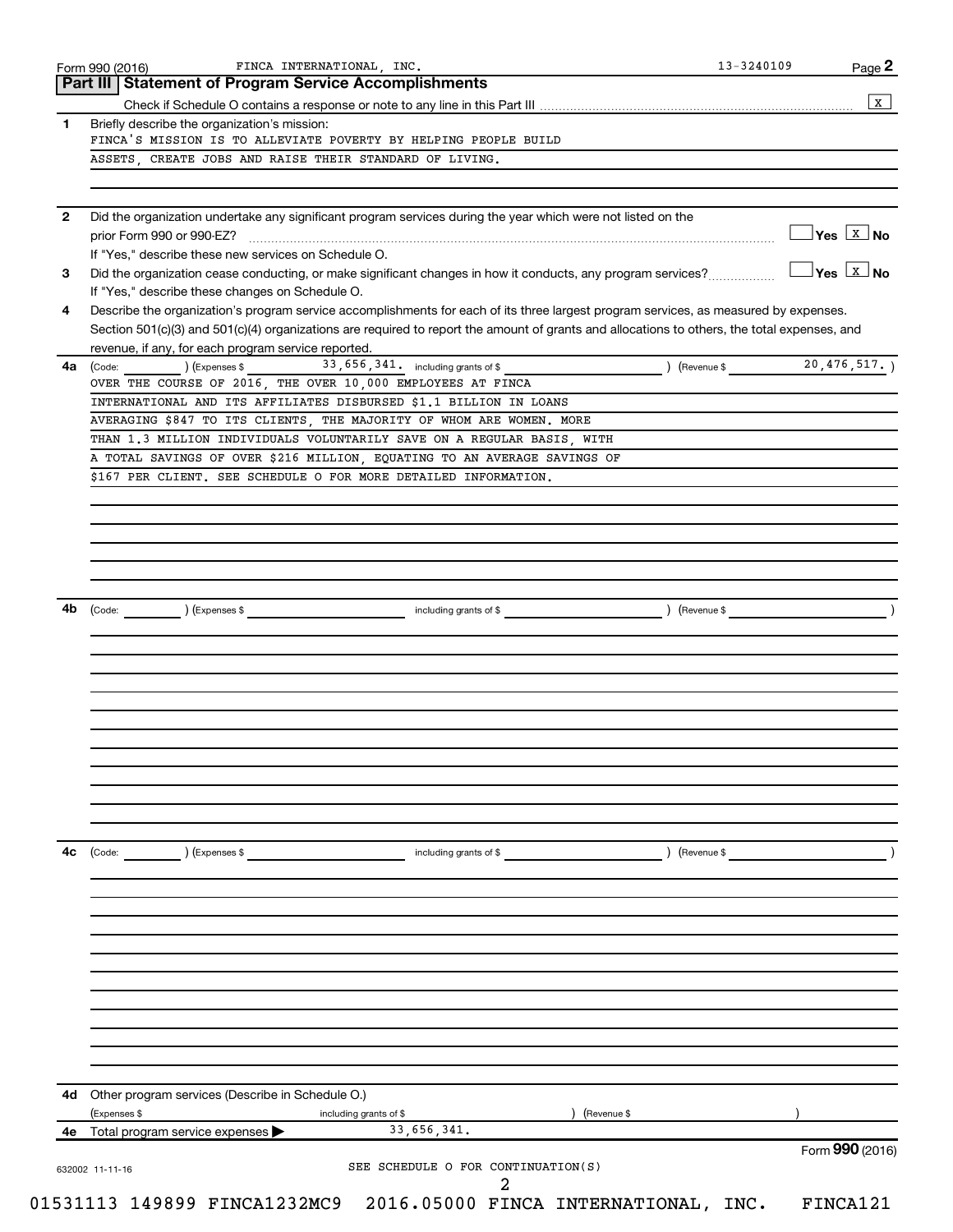| FINCA INTERNATIONAL, INC.<br>13-3240109<br>Page 3<br>Form 990 (2016) |                                                                                                                                                                                                                                     |                 |     |    |  |  |  |
|----------------------------------------------------------------------|-------------------------------------------------------------------------------------------------------------------------------------------------------------------------------------------------------------------------------------|-----------------|-----|----|--|--|--|
|                                                                      | <b>Part IV   Checklist of Required Schedules</b>                                                                                                                                                                                    |                 |     |    |  |  |  |
|                                                                      |                                                                                                                                                                                                                                     |                 | Yes | No |  |  |  |
| 1.                                                                   | Is the organization described in section 501(c)(3) or $4947(a)(1)$ (other than a private foundation)?                                                                                                                               |                 |     |    |  |  |  |
|                                                                      |                                                                                                                                                                                                                                     | 1               | х   |    |  |  |  |
| 2                                                                    | Is the organization required to complete Schedule B, Schedule of Contributors? [11] The organization required to complete Schedule B, Schedule of Contributors?                                                                     | $\overline{2}$  | x   |    |  |  |  |
| 3                                                                    | Did the organization engage in direct or indirect political campaign activities on behalf of or in opposition to candidates for                                                                                                     |                 |     |    |  |  |  |
|                                                                      |                                                                                                                                                                                                                                     | 3               |     | x  |  |  |  |
| 4                                                                    | Section 501(c)(3) organizations. Did the organization engage in lobbying activities, or have a section 501(h) election in effect                                                                                                    |                 |     |    |  |  |  |
|                                                                      |                                                                                                                                                                                                                                     | 4               |     | x  |  |  |  |
| 5                                                                    | Is the organization a section 501(c)(4), 501(c)(5), or 501(c)(6) organization that receives membership dues, assessments, or                                                                                                        | 5               |     | x  |  |  |  |
| 6                                                                    | Did the organization maintain any donor advised funds or any similar funds or accounts for which donors have the right to                                                                                                           |                 |     |    |  |  |  |
|                                                                      | provide advice on the distribution or investment of amounts in such funds or accounts? If "Yes," complete Schedule D, Part I                                                                                                        | 6               |     | x  |  |  |  |
| 7                                                                    | Did the organization receive or hold a conservation easement, including easements to preserve open space,                                                                                                                           |                 |     |    |  |  |  |
|                                                                      |                                                                                                                                                                                                                                     | $\overline{7}$  |     | x  |  |  |  |
| 8                                                                    | Did the organization maintain collections of works of art, historical treasures, or other similar assets? If "Yes," complete                                                                                                        |                 |     |    |  |  |  |
|                                                                      | Schedule D, Part III <b>Marting Community</b> Contract of the Contract of the Contract of Contract Contract of the Contract of Contract of Contract of Contract of Contract of Contract of Contract of Contract of Contract of Cont | 8               |     | x  |  |  |  |
| 9                                                                    | Did the organization report an amount in Part X, line 21, for escrow or custodial account liability, serve as a custodian for                                                                                                       |                 |     |    |  |  |  |
|                                                                      | amounts not listed in Part X; or provide credit counseling, debt management, credit repair, or debt negotiation services?                                                                                                           |                 |     |    |  |  |  |
|                                                                      | If "Yes," complete Schedule D, Part IV                                                                                                                                                                                              | 9               |     | х  |  |  |  |
| 10                                                                   | Did the organization, directly or through a related organization, hold assets in temporarily restricted endowments, permanent                                                                                                       |                 |     |    |  |  |  |
|                                                                      |                                                                                                                                                                                                                                     | 10              |     | х  |  |  |  |
| 11                                                                   | If the organization's answer to any of the following questions is "Yes," then complete Schedule D, Parts VI, VII, VIII, IX, or X                                                                                                    |                 |     |    |  |  |  |
|                                                                      | as applicable.                                                                                                                                                                                                                      |                 |     |    |  |  |  |
|                                                                      | a Did the organization report an amount for land, buildings, and equipment in Part X, line 10? If "Yes," complete Schedule D,                                                                                                       |                 |     |    |  |  |  |
|                                                                      | Part VI                                                                                                                                                                                                                             | 11a             | х   |    |  |  |  |
|                                                                      | <b>b</b> Did the organization report an amount for investments - other securities in Part X, line 12 that is 5% or more of its total                                                                                                |                 |     |    |  |  |  |
|                                                                      |                                                                                                                                                                                                                                     | 11b             |     | х  |  |  |  |
| c                                                                    | Did the organization report an amount for investments - program related in Part X, line 13 that is 5% or more of its total                                                                                                          |                 |     |    |  |  |  |
|                                                                      |                                                                                                                                                                                                                                     | 11c             | х   |    |  |  |  |
|                                                                      | d Did the organization report an amount for other assets in Part X, line 15 that is 5% or more of its total assets reported in                                                                                                      |                 |     |    |  |  |  |
|                                                                      |                                                                                                                                                                                                                                     | <b>11d</b>      |     | х  |  |  |  |
| e                                                                    |                                                                                                                                                                                                                                     | 11e             | X   |    |  |  |  |
| f                                                                    | Did the organization's separate or consolidated financial statements for the tax year include a footnote that addresses                                                                                                             |                 |     |    |  |  |  |
|                                                                      | the organization's liability for uncertain tax positions under FIN 48 (ASC 740)? If "Yes," complete Schedule D, Part X                                                                                                              | 11f             | х   |    |  |  |  |
|                                                                      | 12a Did the organization obtain separate, independent audited financial statements for the tax year? If "Yes," complete                                                                                                             |                 |     |    |  |  |  |
|                                                                      | Schedule D, Parts XI and XII                                                                                                                                                                                                        | 12a             |     | x  |  |  |  |
|                                                                      | Was the organization included in consolidated, independent audited financial statements for the tax year?                                                                                                                           |                 |     |    |  |  |  |
|                                                                      | If "Yes," and if the organization answered "No" to line 12a, then completing Schedule D, Parts XI and XII is optional <i>manum</i>                                                                                                  | 12 <sub>b</sub> | х   |    |  |  |  |
| 13                                                                   | Is the organization a school described in section 170(b)(1)(A)(ii)? If "Yes," complete Schedule E manual content content of the organization a school described in section 170(b)(1)(A)(ii)? If "Yes," complete Schedule E          | 13              |     | х  |  |  |  |
| 14a                                                                  | Did the organization maintain an office, employees, or agents outside of the United States? [[[[[[[[[[[[[[[[[                                                                                                                       | 14a             | х   |    |  |  |  |
| b                                                                    | Did the organization have aggregate revenues or expenses of more than \$10,000 from grantmaking, fundraising, business,                                                                                                             |                 |     |    |  |  |  |
|                                                                      | investment, and program service activities outside the United States, or aggregate foreign investments valued at \$100,000                                                                                                          |                 |     |    |  |  |  |
|                                                                      |                                                                                                                                                                                                                                     | 14b             | х   |    |  |  |  |
| 15                                                                   | Did the organization report on Part IX, column (A), line 3, more than \$5,000 of grants or other assistance to or for any                                                                                                           |                 |     | х  |  |  |  |
|                                                                      | Did the organization report on Part IX, column (A), line 3, more than \$5,000 of aggregate grants or other assistance to                                                                                                            | 15              |     |    |  |  |  |
| 16                                                                   |                                                                                                                                                                                                                                     | 16              |     | х  |  |  |  |
|                                                                      | Did the organization report a total of more than \$15,000 of expenses for professional fundraising services on Part IX,                                                                                                             |                 |     |    |  |  |  |
| 17                                                                   |                                                                                                                                                                                                                                     | 17              | х   |    |  |  |  |
|                                                                      | Did the organization report more than \$15,000 total of fundraising event gross income and contributions on Part VIII, lines                                                                                                        |                 |     |    |  |  |  |
| 18                                                                   |                                                                                                                                                                                                                                     | 18              |     | х  |  |  |  |
| 19                                                                   | Did the organization report more than \$15,000 of gross income from gaming activities on Part VIII, line 9a? If "Yes,"                                                                                                              |                 |     |    |  |  |  |
|                                                                      |                                                                                                                                                                                                                                     | 19              |     | х  |  |  |  |

Form (2016) **990**

632003 11-11-16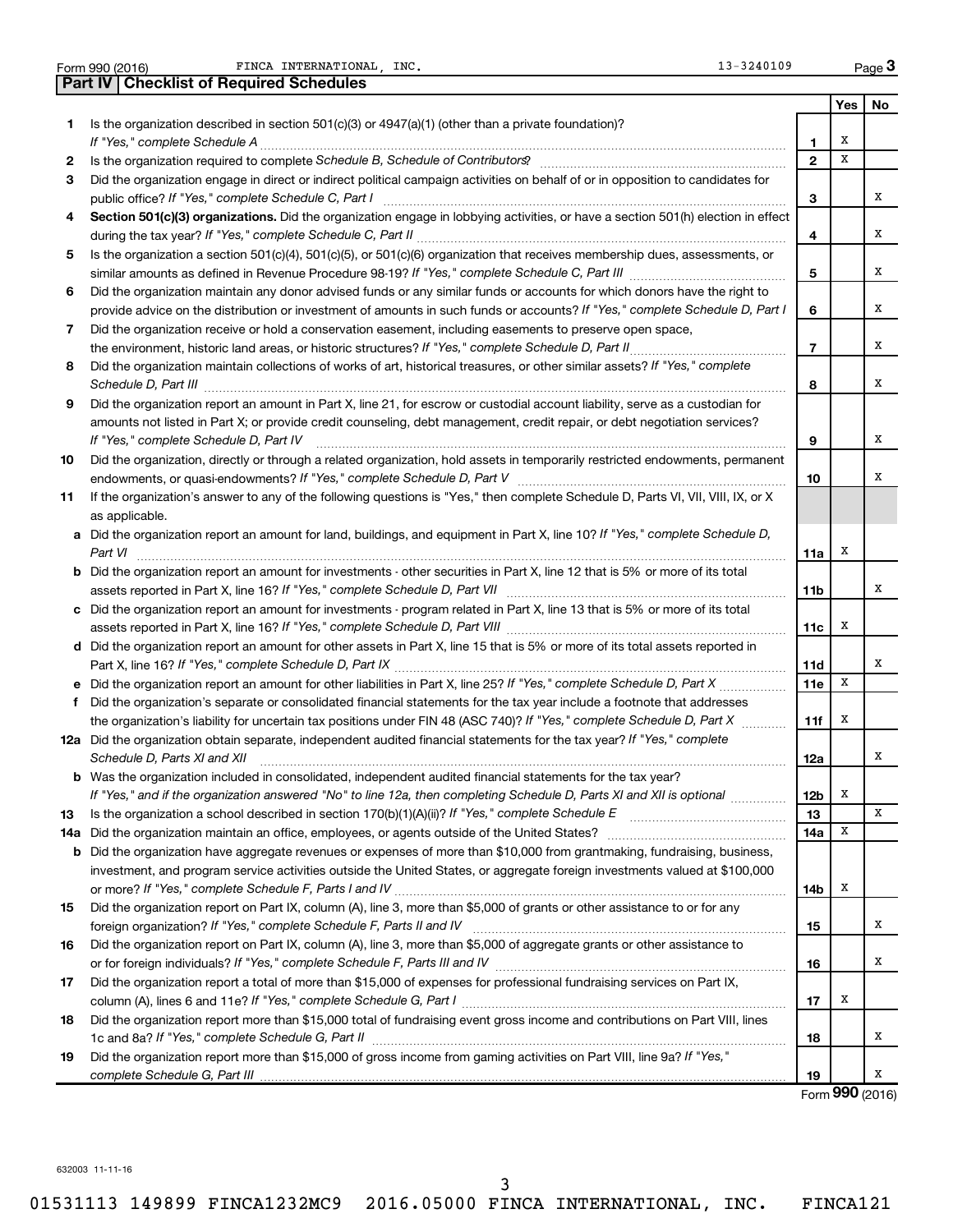|    | Part IV   Checklist of Required Schedules (continued)                                                                                                                                                                                                                                                                                                                                                                                                     |                 |     |                 |
|----|-----------------------------------------------------------------------------------------------------------------------------------------------------------------------------------------------------------------------------------------------------------------------------------------------------------------------------------------------------------------------------------------------------------------------------------------------------------|-----------------|-----|-----------------|
|    |                                                                                                                                                                                                                                                                                                                                                                                                                                                           |                 | Yes | No              |
|    | 20a Did the organization operate one or more hospital facilities? If "Yes," complete Schedule H                                                                                                                                                                                                                                                                                                                                                           | 20a             |     | X               |
| b  |                                                                                                                                                                                                                                                                                                                                                                                                                                                           | 20b             |     |                 |
| 21 | Did the organization report more than \$5,000 of grants or other assistance to any domestic organization or                                                                                                                                                                                                                                                                                                                                               |                 |     |                 |
|    |                                                                                                                                                                                                                                                                                                                                                                                                                                                           | 21              |     | X               |
| 22 | Did the organization report more than \$5,000 of grants or other assistance to or for domestic individuals on                                                                                                                                                                                                                                                                                                                                             |                 |     |                 |
|    |                                                                                                                                                                                                                                                                                                                                                                                                                                                           | 22              |     | x               |
| 23 | Did the organization answer "Yes" to Part VII, Section A, line 3, 4, or 5 about compensation of the organization's current                                                                                                                                                                                                                                                                                                                                |                 |     |                 |
|    | and former officers, directors, trustees, key employees, and highest compensated employees? If "Yes," complete                                                                                                                                                                                                                                                                                                                                            |                 |     |                 |
|    | $\textit{Schedule J} \textit{ \textbf{}} \textit{ \textbf{}} \textit{ \textbf{}} \textit{ \textbf{}} \textit{ \textbf{}} \textit{ \textbf{}} \textit{ \textbf{}} \textit{ \textbf{}} \textit{ \textbf{}} \textit{ \textbf{}} \textit{ \textbf{}} \textit{ \textbf{}} \textit{ \textbf{}} \textit{ \textbf{}} \textit{ \textbf{}} \textit{ \textbf{}} \textit{ \textbf{}} \textit{ \textbf{}} \textit{ \textbf{}} \textit{ \textbf{}} \textit{ \textbf{}}$ | 23              | х   |                 |
|    | 24a Did the organization have a tax-exempt bond issue with an outstanding principal amount of more than \$100,000 as of the                                                                                                                                                                                                                                                                                                                               |                 |     |                 |
|    | last day of the year, that was issued after December 31, 2002? If "Yes," answer lines 24b through 24d and complete                                                                                                                                                                                                                                                                                                                                        |                 |     |                 |
|    | Schedule K. If "No", go to line 25a                                                                                                                                                                                                                                                                                                                                                                                                                       | 24a             |     | x               |
| b  |                                                                                                                                                                                                                                                                                                                                                                                                                                                           | 24 <sub>b</sub> |     |                 |
|    | c Did the organization maintain an escrow account other than a refunding escrow at any time during the year to defease                                                                                                                                                                                                                                                                                                                                    |                 |     |                 |
|    |                                                                                                                                                                                                                                                                                                                                                                                                                                                           | 24c             |     |                 |
|    |                                                                                                                                                                                                                                                                                                                                                                                                                                                           | 24d             |     |                 |
|    | 25a Section 501(c)(3), 501(c)(4), and 501(c)(29) organizations. Did the organization engage in an excess benefit                                                                                                                                                                                                                                                                                                                                          |                 |     |                 |
|    |                                                                                                                                                                                                                                                                                                                                                                                                                                                           | 25a             |     | x               |
|    | <b>b</b> Is the organization aware that it engaged in an excess benefit transaction with a disqualified person in a prior year, and                                                                                                                                                                                                                                                                                                                       |                 |     |                 |
|    | that the transaction has not been reported on any of the organization's prior Forms 990 or 990-EZ? If "Yes," complete                                                                                                                                                                                                                                                                                                                                     |                 |     |                 |
|    | Schedule L, Part I                                                                                                                                                                                                                                                                                                                                                                                                                                        | 25b             |     | x               |
| 26 | Did the organization report any amount on Part X, line 5, 6, or 22 for receivables from or payables to any current or                                                                                                                                                                                                                                                                                                                                     |                 |     |                 |
|    | former officers, directors, trustees, key employees, highest compensated employees, or disqualified persons? If "Yes,"                                                                                                                                                                                                                                                                                                                                    |                 |     |                 |
|    | complete Schedule L, Part II                                                                                                                                                                                                                                                                                                                                                                                                                              | 26              |     | x               |
| 27 | Did the organization provide a grant or other assistance to an officer, director, trustee, key employee, substantial                                                                                                                                                                                                                                                                                                                                      |                 |     |                 |
|    | contributor or employee thereof, a grant selection committee member, or to a 35% controlled entity or family member                                                                                                                                                                                                                                                                                                                                       |                 |     |                 |
|    |                                                                                                                                                                                                                                                                                                                                                                                                                                                           | 27              |     | x               |
| 28 | Was the organization a party to a business transaction with one of the following parties (see Schedule L, Part IV                                                                                                                                                                                                                                                                                                                                         |                 |     |                 |
|    | instructions for applicable filing thresholds, conditions, and exceptions):                                                                                                                                                                                                                                                                                                                                                                               |                 |     |                 |
| а  | A current or former officer, director, trustee, or key employee? If "Yes," complete Schedule L, Part IV                                                                                                                                                                                                                                                                                                                                                   | 28a             |     | х               |
| b  | A family member of a current or former officer, director, trustee, or key employee? If "Yes," complete Schedule L, Part IV                                                                                                                                                                                                                                                                                                                                | 28b             | х   |                 |
|    | c An entity of which a current or former officer, director, trustee, or key employee (or a family member thereof) was an officer,                                                                                                                                                                                                                                                                                                                         |                 |     |                 |
|    | director, trustee, or direct or indirect owner? If "Yes," complete Schedule L, Part IV                                                                                                                                                                                                                                                                                                                                                                    | 28c             |     | x               |
| 29 |                                                                                                                                                                                                                                                                                                                                                                                                                                                           | 29              | X   |                 |
| 30 | Did the organization receive contributions of art, historical treasures, or other similar assets, or qualified conservation                                                                                                                                                                                                                                                                                                                               |                 |     |                 |
|    |                                                                                                                                                                                                                                                                                                                                                                                                                                                           | 30              |     | A               |
| 31 | Did the organization liquidate, terminate, or dissolve and cease operations?                                                                                                                                                                                                                                                                                                                                                                              |                 |     |                 |
|    |                                                                                                                                                                                                                                                                                                                                                                                                                                                           | 31              |     | x               |
| 32 | Did the organization sell, exchange, dispose of, or transfer more than 25% of its net assets? If "Yes," complete                                                                                                                                                                                                                                                                                                                                          |                 |     |                 |
|    | Schedule N, Part II                                                                                                                                                                                                                                                                                                                                                                                                                                       | 32              |     | x               |
| 33 | Did the organization own 100% of an entity disregarded as separate from the organization under Regulations                                                                                                                                                                                                                                                                                                                                                |                 |     |                 |
|    |                                                                                                                                                                                                                                                                                                                                                                                                                                                           | 33              | х   |                 |
| 34 | Was the organization related to any tax-exempt or taxable entity? If "Yes," complete Schedule R, Part II, III, or IV, and                                                                                                                                                                                                                                                                                                                                 |                 |     |                 |
|    | Part V, line 1                                                                                                                                                                                                                                                                                                                                                                                                                                            | 34              | X   |                 |
|    |                                                                                                                                                                                                                                                                                                                                                                                                                                                           | 35а             | х   |                 |
| b  | If "Yes" to line 35a, did the organization receive any payment from or engage in any transaction with a controlled entity                                                                                                                                                                                                                                                                                                                                 |                 |     |                 |
|    |                                                                                                                                                                                                                                                                                                                                                                                                                                                           | 35b             | х   |                 |
| 36 | Section 501(c)(3) organizations. Did the organization make any transfers to an exempt non-charitable related organization?                                                                                                                                                                                                                                                                                                                                |                 |     |                 |
|    |                                                                                                                                                                                                                                                                                                                                                                                                                                                           | 36              | х   |                 |
| 37 | Did the organization conduct more than 5% of its activities through an entity that is not a related organization                                                                                                                                                                                                                                                                                                                                          |                 |     |                 |
|    |                                                                                                                                                                                                                                                                                                                                                                                                                                                           | 37              |     | x               |
| 38 | Did the organization complete Schedule O and provide explanations in Schedule O for Part VI, lines 11b and 19?                                                                                                                                                                                                                                                                                                                                            |                 |     |                 |
|    |                                                                                                                                                                                                                                                                                                                                                                                                                                                           | 38              | х   |                 |
|    |                                                                                                                                                                                                                                                                                                                                                                                                                                                           |                 |     | Form 990 (2016) |

Form 990 (2016) **PERIOU PE EXECUTE EXECUTE EXECUTE A PAGE 13-3240109** Page

**4**

632004 11-11-16

4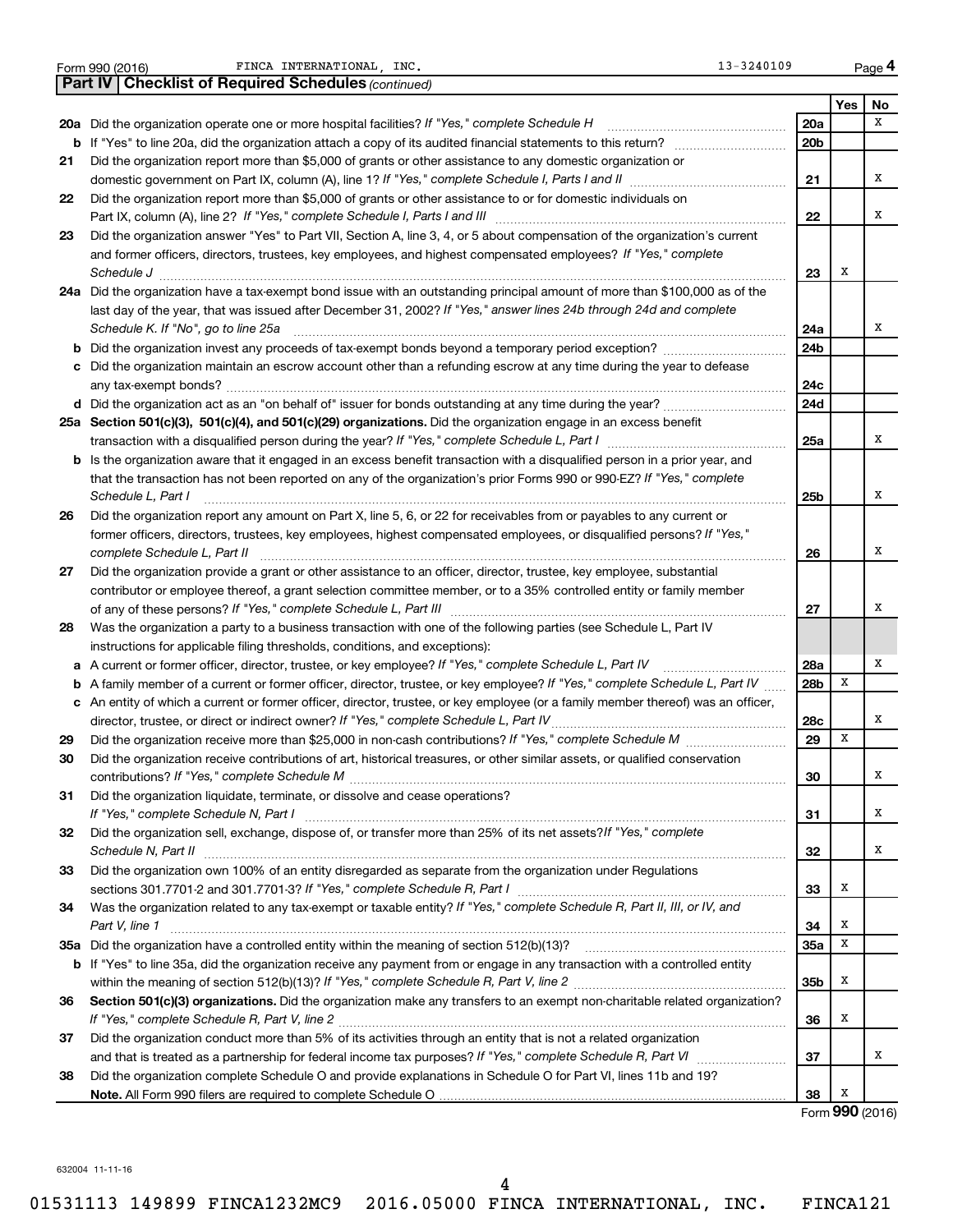| <b>Statements Regarding Other IRS Filings and Tax Compliance</b><br><b>Part V</b><br>Check if Schedule O contains a response or note to any line in this Part V<br>X<br><b>No</b><br><b>Yes</b><br>46<br>1a<br>1 <sub>b</sub><br>Enter the number of Forms W-2G included in line 1a. Enter -0- if not applicable<br>b<br>Did the organization comply with backup withholding rules for reportable payments to vendors and reportable gaming<br>c<br>х<br>1c<br>2a Enter the number of employees reported on Form W-3, Transmittal of Wage and Tax Statements,<br>150<br>filed for the calendar year ending with or within the year covered by this return<br>2a<br>Х<br>2 <sub>b</sub><br>х<br>3a Did the organization have unrelated business gross income of \$1,000 or more during the year?<br>3a<br>3 <sub>b</sub><br>b<br>4a At any time during the calendar year, did the organization have an interest in, or a signature or other authority over, a<br>financial account in a foreign country (such as a bank account, securities account, or other financial account)?<br>х<br>4a<br><b>b</b> If "Yes," enter the name of the foreign country: SEE SCHEDULE O<br>See instructions for filing requirements for FinCEN Form 114, Report of Foreign Bank and Financial Accounts (FBAR).<br>х<br>5a<br>5а<br>x<br>5 <sub>b</sub><br>b<br>5 <sub>c</sub><br>с<br>Does the organization have annual gross receipts that are normally greater than \$100,000, and did the organization solicit<br>6a<br>х<br>any contributions that were not tax deductible as charitable contributions?<br>6a<br>b If "Yes," did the organization include with every solicitation an express statement that such contributions or gifts<br>were not tax deductible?<br>6b<br>Organizations that may receive deductible contributions under section 170(c).<br>7<br>Did the organization receive a payment in excess of \$75 made partly as a contribution and partly for goods and services provided to the payor?<br>х<br>7a<br>а<br>7b<br>b<br>Did the organization sell, exchange, or otherwise dispose of tangible personal property for which it was required<br>с<br>х<br>7c<br>7d<br>d If "Yes," indicate the number of Forms 8282 filed during the year manufactured in the set of the number of Forms 8282 filed during the year manufactured in the substitution.<br>x<br>7e<br>е<br>7f<br>x<br>N/A<br>If the organization received a contribution of qualified intellectual property, did the organization file Form 8899 as required?<br>7g<br>N/A<br>If the organization received a contribution of cars, boats, airplanes, or other vehicles, did the organization file a Form 1098-C?<br>7h<br>h<br>N/A<br>Sponsoring organizations maintaining donor advised funds. Did a donor advised fund maintained by the<br>8<br>sponsoring organization have excess business holdings at any time during the year?<br>8<br>Sponsoring organizations maintaining donor advised funds.<br>9<br>N/A<br>Did the sponsoring organization make any taxable distributions under section 4966?<br>9а<br>а<br>N/A<br>9b<br>b<br>Section 501(c)(7) organizations. Enter:<br>10<br>10a<br>а<br>Gross receipts, included on Form 990, Part VIII, line 12, for public use of club facilities<br>10 <sub>b</sub><br>b<br>Section 501(c)(12) organizations. Enter:<br>11<br>N/A<br>11a<br>а<br>Gross income from other sources (Do not net amounts due or paid to other sources against<br>b<br>amounts due or received from them.)<br>11b<br>12a Section 4947(a)(1) non-exempt charitable trusts. Is the organization filing Form 990 in lieu of Form 1041?<br>12a<br>12 <sub>b</sub><br>b<br>Section 501(c)(29) qualified nonprofit health insurance issuers.<br>13<br>N/A<br>Is the organization licensed to issue qualified health plans in more than one state?<br>13a<br>а<br>Note. See the instructions for additional information the organization must report on Schedule O.<br><b>b</b> Enter the amount of reserves the organization is required to maintain by the states in which the<br>13 <sub>b</sub><br>13 <sub>c</sub><br>c<br>14a Did the organization receive any payments for indoor tanning services during the tax year?<br>x<br>14a<br><b>b</b> If "Yes," has it filed a Form 720 to report these payments? If "No," provide an explanation in Schedule O<br>14b | FINCA INTERNATIONAL INC.<br>13-3240109<br>Form 990 (2016) |  | Page 5 |
|----------------------------------------------------------------------------------------------------------------------------------------------------------------------------------------------------------------------------------------------------------------------------------------------------------------------------------------------------------------------------------------------------------------------------------------------------------------------------------------------------------------------------------------------------------------------------------------------------------------------------------------------------------------------------------------------------------------------------------------------------------------------------------------------------------------------------------------------------------------------------------------------------------------------------------------------------------------------------------------------------------------------------------------------------------------------------------------------------------------------------------------------------------------------------------------------------------------------------------------------------------------------------------------------------------------------------------------------------------------------------------------------------------------------------------------------------------------------------------------------------------------------------------------------------------------------------------------------------------------------------------------------------------------------------------------------------------------------------------------------------------------------------------------------------------------------------------------------------------------------------------------------------------------------------------------------------------------------------------------------------------------------------------------------------------------------------------------------------------------------------------------------------------------------------------------------------------------------------------------------------------------------------------------------------------------------------------------------------------------------------------------------------------------------------------------------------------------------------------------------------------------------------------------------------------------------------------------------------------------------------------------------------------------------------------------------------------------------------------------------------------------------------------------------------------------------------------------------------------------------------------------------------------------------------------------------------------------------------------------------------------------------------------------------------------------------------------------------------------------------------------------------------------------------------------------------------------------------------------------------------------------------------------------------------------------------------------------------------------------------------------------------------------------------------------------------------------------------------------------------------------------------------------------------------------------------------------------------------------------------------------------------------------------------------------------------------------------------------------------------------------------------------------------------------------------------------------------------------------------------------------------------------------------------------------------------------------------------------------------------------------------------------------------------------------------------------------------------------------------------------------------------------------------------------------------------------------------------------------------------------------------------------------------------------------------------------------------------------------------------|-----------------------------------------------------------|--|--------|
|                                                                                                                                                                                                                                                                                                                                                                                                                                                                                                                                                                                                                                                                                                                                                                                                                                                                                                                                                                                                                                                                                                                                                                                                                                                                                                                                                                                                                                                                                                                                                                                                                                                                                                                                                                                                                                                                                                                                                                                                                                                                                                                                                                                                                                                                                                                                                                                                                                                                                                                                                                                                                                                                                                                                                                                                                                                                                                                                                                                                                                                                                                                                                                                                                                                                                                                                                                                                                                                                                                                                                                                                                                                                                                                                                                                                                                                                                                                                                                                                                                                                                                                                                                                                                                                                                                                                                                      |                                                           |  |        |
|                                                                                                                                                                                                                                                                                                                                                                                                                                                                                                                                                                                                                                                                                                                                                                                                                                                                                                                                                                                                                                                                                                                                                                                                                                                                                                                                                                                                                                                                                                                                                                                                                                                                                                                                                                                                                                                                                                                                                                                                                                                                                                                                                                                                                                                                                                                                                                                                                                                                                                                                                                                                                                                                                                                                                                                                                                                                                                                                                                                                                                                                                                                                                                                                                                                                                                                                                                                                                                                                                                                                                                                                                                                                                                                                                                                                                                                                                                                                                                                                                                                                                                                                                                                                                                                                                                                                                                      |                                                           |  |        |
|                                                                                                                                                                                                                                                                                                                                                                                                                                                                                                                                                                                                                                                                                                                                                                                                                                                                                                                                                                                                                                                                                                                                                                                                                                                                                                                                                                                                                                                                                                                                                                                                                                                                                                                                                                                                                                                                                                                                                                                                                                                                                                                                                                                                                                                                                                                                                                                                                                                                                                                                                                                                                                                                                                                                                                                                                                                                                                                                                                                                                                                                                                                                                                                                                                                                                                                                                                                                                                                                                                                                                                                                                                                                                                                                                                                                                                                                                                                                                                                                                                                                                                                                                                                                                                                                                                                                                                      |                                                           |  |        |
|                                                                                                                                                                                                                                                                                                                                                                                                                                                                                                                                                                                                                                                                                                                                                                                                                                                                                                                                                                                                                                                                                                                                                                                                                                                                                                                                                                                                                                                                                                                                                                                                                                                                                                                                                                                                                                                                                                                                                                                                                                                                                                                                                                                                                                                                                                                                                                                                                                                                                                                                                                                                                                                                                                                                                                                                                                                                                                                                                                                                                                                                                                                                                                                                                                                                                                                                                                                                                                                                                                                                                                                                                                                                                                                                                                                                                                                                                                                                                                                                                                                                                                                                                                                                                                                                                                                                                                      |                                                           |  |        |
|                                                                                                                                                                                                                                                                                                                                                                                                                                                                                                                                                                                                                                                                                                                                                                                                                                                                                                                                                                                                                                                                                                                                                                                                                                                                                                                                                                                                                                                                                                                                                                                                                                                                                                                                                                                                                                                                                                                                                                                                                                                                                                                                                                                                                                                                                                                                                                                                                                                                                                                                                                                                                                                                                                                                                                                                                                                                                                                                                                                                                                                                                                                                                                                                                                                                                                                                                                                                                                                                                                                                                                                                                                                                                                                                                                                                                                                                                                                                                                                                                                                                                                                                                                                                                                                                                                                                                                      |                                                           |  |        |
|                                                                                                                                                                                                                                                                                                                                                                                                                                                                                                                                                                                                                                                                                                                                                                                                                                                                                                                                                                                                                                                                                                                                                                                                                                                                                                                                                                                                                                                                                                                                                                                                                                                                                                                                                                                                                                                                                                                                                                                                                                                                                                                                                                                                                                                                                                                                                                                                                                                                                                                                                                                                                                                                                                                                                                                                                                                                                                                                                                                                                                                                                                                                                                                                                                                                                                                                                                                                                                                                                                                                                                                                                                                                                                                                                                                                                                                                                                                                                                                                                                                                                                                                                                                                                                                                                                                                                                      |                                                           |  |        |
|                                                                                                                                                                                                                                                                                                                                                                                                                                                                                                                                                                                                                                                                                                                                                                                                                                                                                                                                                                                                                                                                                                                                                                                                                                                                                                                                                                                                                                                                                                                                                                                                                                                                                                                                                                                                                                                                                                                                                                                                                                                                                                                                                                                                                                                                                                                                                                                                                                                                                                                                                                                                                                                                                                                                                                                                                                                                                                                                                                                                                                                                                                                                                                                                                                                                                                                                                                                                                                                                                                                                                                                                                                                                                                                                                                                                                                                                                                                                                                                                                                                                                                                                                                                                                                                                                                                                                                      |                                                           |  |        |
|                                                                                                                                                                                                                                                                                                                                                                                                                                                                                                                                                                                                                                                                                                                                                                                                                                                                                                                                                                                                                                                                                                                                                                                                                                                                                                                                                                                                                                                                                                                                                                                                                                                                                                                                                                                                                                                                                                                                                                                                                                                                                                                                                                                                                                                                                                                                                                                                                                                                                                                                                                                                                                                                                                                                                                                                                                                                                                                                                                                                                                                                                                                                                                                                                                                                                                                                                                                                                                                                                                                                                                                                                                                                                                                                                                                                                                                                                                                                                                                                                                                                                                                                                                                                                                                                                                                                                                      |                                                           |  |        |
|                                                                                                                                                                                                                                                                                                                                                                                                                                                                                                                                                                                                                                                                                                                                                                                                                                                                                                                                                                                                                                                                                                                                                                                                                                                                                                                                                                                                                                                                                                                                                                                                                                                                                                                                                                                                                                                                                                                                                                                                                                                                                                                                                                                                                                                                                                                                                                                                                                                                                                                                                                                                                                                                                                                                                                                                                                                                                                                                                                                                                                                                                                                                                                                                                                                                                                                                                                                                                                                                                                                                                                                                                                                                                                                                                                                                                                                                                                                                                                                                                                                                                                                                                                                                                                                                                                                                                                      |                                                           |  |        |
|                                                                                                                                                                                                                                                                                                                                                                                                                                                                                                                                                                                                                                                                                                                                                                                                                                                                                                                                                                                                                                                                                                                                                                                                                                                                                                                                                                                                                                                                                                                                                                                                                                                                                                                                                                                                                                                                                                                                                                                                                                                                                                                                                                                                                                                                                                                                                                                                                                                                                                                                                                                                                                                                                                                                                                                                                                                                                                                                                                                                                                                                                                                                                                                                                                                                                                                                                                                                                                                                                                                                                                                                                                                                                                                                                                                                                                                                                                                                                                                                                                                                                                                                                                                                                                                                                                                                                                      |                                                           |  |        |
|                                                                                                                                                                                                                                                                                                                                                                                                                                                                                                                                                                                                                                                                                                                                                                                                                                                                                                                                                                                                                                                                                                                                                                                                                                                                                                                                                                                                                                                                                                                                                                                                                                                                                                                                                                                                                                                                                                                                                                                                                                                                                                                                                                                                                                                                                                                                                                                                                                                                                                                                                                                                                                                                                                                                                                                                                                                                                                                                                                                                                                                                                                                                                                                                                                                                                                                                                                                                                                                                                                                                                                                                                                                                                                                                                                                                                                                                                                                                                                                                                                                                                                                                                                                                                                                                                                                                                                      |                                                           |  |        |
|                                                                                                                                                                                                                                                                                                                                                                                                                                                                                                                                                                                                                                                                                                                                                                                                                                                                                                                                                                                                                                                                                                                                                                                                                                                                                                                                                                                                                                                                                                                                                                                                                                                                                                                                                                                                                                                                                                                                                                                                                                                                                                                                                                                                                                                                                                                                                                                                                                                                                                                                                                                                                                                                                                                                                                                                                                                                                                                                                                                                                                                                                                                                                                                                                                                                                                                                                                                                                                                                                                                                                                                                                                                                                                                                                                                                                                                                                                                                                                                                                                                                                                                                                                                                                                                                                                                                                                      |                                                           |  |        |
|                                                                                                                                                                                                                                                                                                                                                                                                                                                                                                                                                                                                                                                                                                                                                                                                                                                                                                                                                                                                                                                                                                                                                                                                                                                                                                                                                                                                                                                                                                                                                                                                                                                                                                                                                                                                                                                                                                                                                                                                                                                                                                                                                                                                                                                                                                                                                                                                                                                                                                                                                                                                                                                                                                                                                                                                                                                                                                                                                                                                                                                                                                                                                                                                                                                                                                                                                                                                                                                                                                                                                                                                                                                                                                                                                                                                                                                                                                                                                                                                                                                                                                                                                                                                                                                                                                                                                                      |                                                           |  |        |
|                                                                                                                                                                                                                                                                                                                                                                                                                                                                                                                                                                                                                                                                                                                                                                                                                                                                                                                                                                                                                                                                                                                                                                                                                                                                                                                                                                                                                                                                                                                                                                                                                                                                                                                                                                                                                                                                                                                                                                                                                                                                                                                                                                                                                                                                                                                                                                                                                                                                                                                                                                                                                                                                                                                                                                                                                                                                                                                                                                                                                                                                                                                                                                                                                                                                                                                                                                                                                                                                                                                                                                                                                                                                                                                                                                                                                                                                                                                                                                                                                                                                                                                                                                                                                                                                                                                                                                      |                                                           |  |        |
|                                                                                                                                                                                                                                                                                                                                                                                                                                                                                                                                                                                                                                                                                                                                                                                                                                                                                                                                                                                                                                                                                                                                                                                                                                                                                                                                                                                                                                                                                                                                                                                                                                                                                                                                                                                                                                                                                                                                                                                                                                                                                                                                                                                                                                                                                                                                                                                                                                                                                                                                                                                                                                                                                                                                                                                                                                                                                                                                                                                                                                                                                                                                                                                                                                                                                                                                                                                                                                                                                                                                                                                                                                                                                                                                                                                                                                                                                                                                                                                                                                                                                                                                                                                                                                                                                                                                                                      |                                                           |  |        |
|                                                                                                                                                                                                                                                                                                                                                                                                                                                                                                                                                                                                                                                                                                                                                                                                                                                                                                                                                                                                                                                                                                                                                                                                                                                                                                                                                                                                                                                                                                                                                                                                                                                                                                                                                                                                                                                                                                                                                                                                                                                                                                                                                                                                                                                                                                                                                                                                                                                                                                                                                                                                                                                                                                                                                                                                                                                                                                                                                                                                                                                                                                                                                                                                                                                                                                                                                                                                                                                                                                                                                                                                                                                                                                                                                                                                                                                                                                                                                                                                                                                                                                                                                                                                                                                                                                                                                                      |                                                           |  |        |
|                                                                                                                                                                                                                                                                                                                                                                                                                                                                                                                                                                                                                                                                                                                                                                                                                                                                                                                                                                                                                                                                                                                                                                                                                                                                                                                                                                                                                                                                                                                                                                                                                                                                                                                                                                                                                                                                                                                                                                                                                                                                                                                                                                                                                                                                                                                                                                                                                                                                                                                                                                                                                                                                                                                                                                                                                                                                                                                                                                                                                                                                                                                                                                                                                                                                                                                                                                                                                                                                                                                                                                                                                                                                                                                                                                                                                                                                                                                                                                                                                                                                                                                                                                                                                                                                                                                                                                      |                                                           |  |        |
|                                                                                                                                                                                                                                                                                                                                                                                                                                                                                                                                                                                                                                                                                                                                                                                                                                                                                                                                                                                                                                                                                                                                                                                                                                                                                                                                                                                                                                                                                                                                                                                                                                                                                                                                                                                                                                                                                                                                                                                                                                                                                                                                                                                                                                                                                                                                                                                                                                                                                                                                                                                                                                                                                                                                                                                                                                                                                                                                                                                                                                                                                                                                                                                                                                                                                                                                                                                                                                                                                                                                                                                                                                                                                                                                                                                                                                                                                                                                                                                                                                                                                                                                                                                                                                                                                                                                                                      |                                                           |  |        |
|                                                                                                                                                                                                                                                                                                                                                                                                                                                                                                                                                                                                                                                                                                                                                                                                                                                                                                                                                                                                                                                                                                                                                                                                                                                                                                                                                                                                                                                                                                                                                                                                                                                                                                                                                                                                                                                                                                                                                                                                                                                                                                                                                                                                                                                                                                                                                                                                                                                                                                                                                                                                                                                                                                                                                                                                                                                                                                                                                                                                                                                                                                                                                                                                                                                                                                                                                                                                                                                                                                                                                                                                                                                                                                                                                                                                                                                                                                                                                                                                                                                                                                                                                                                                                                                                                                                                                                      |                                                           |  |        |
|                                                                                                                                                                                                                                                                                                                                                                                                                                                                                                                                                                                                                                                                                                                                                                                                                                                                                                                                                                                                                                                                                                                                                                                                                                                                                                                                                                                                                                                                                                                                                                                                                                                                                                                                                                                                                                                                                                                                                                                                                                                                                                                                                                                                                                                                                                                                                                                                                                                                                                                                                                                                                                                                                                                                                                                                                                                                                                                                                                                                                                                                                                                                                                                                                                                                                                                                                                                                                                                                                                                                                                                                                                                                                                                                                                                                                                                                                                                                                                                                                                                                                                                                                                                                                                                                                                                                                                      |                                                           |  |        |
|                                                                                                                                                                                                                                                                                                                                                                                                                                                                                                                                                                                                                                                                                                                                                                                                                                                                                                                                                                                                                                                                                                                                                                                                                                                                                                                                                                                                                                                                                                                                                                                                                                                                                                                                                                                                                                                                                                                                                                                                                                                                                                                                                                                                                                                                                                                                                                                                                                                                                                                                                                                                                                                                                                                                                                                                                                                                                                                                                                                                                                                                                                                                                                                                                                                                                                                                                                                                                                                                                                                                                                                                                                                                                                                                                                                                                                                                                                                                                                                                                                                                                                                                                                                                                                                                                                                                                                      |                                                           |  |        |
|                                                                                                                                                                                                                                                                                                                                                                                                                                                                                                                                                                                                                                                                                                                                                                                                                                                                                                                                                                                                                                                                                                                                                                                                                                                                                                                                                                                                                                                                                                                                                                                                                                                                                                                                                                                                                                                                                                                                                                                                                                                                                                                                                                                                                                                                                                                                                                                                                                                                                                                                                                                                                                                                                                                                                                                                                                                                                                                                                                                                                                                                                                                                                                                                                                                                                                                                                                                                                                                                                                                                                                                                                                                                                                                                                                                                                                                                                                                                                                                                                                                                                                                                                                                                                                                                                                                                                                      |                                                           |  |        |
|                                                                                                                                                                                                                                                                                                                                                                                                                                                                                                                                                                                                                                                                                                                                                                                                                                                                                                                                                                                                                                                                                                                                                                                                                                                                                                                                                                                                                                                                                                                                                                                                                                                                                                                                                                                                                                                                                                                                                                                                                                                                                                                                                                                                                                                                                                                                                                                                                                                                                                                                                                                                                                                                                                                                                                                                                                                                                                                                                                                                                                                                                                                                                                                                                                                                                                                                                                                                                                                                                                                                                                                                                                                                                                                                                                                                                                                                                                                                                                                                                                                                                                                                                                                                                                                                                                                                                                      |                                                           |  |        |
|                                                                                                                                                                                                                                                                                                                                                                                                                                                                                                                                                                                                                                                                                                                                                                                                                                                                                                                                                                                                                                                                                                                                                                                                                                                                                                                                                                                                                                                                                                                                                                                                                                                                                                                                                                                                                                                                                                                                                                                                                                                                                                                                                                                                                                                                                                                                                                                                                                                                                                                                                                                                                                                                                                                                                                                                                                                                                                                                                                                                                                                                                                                                                                                                                                                                                                                                                                                                                                                                                                                                                                                                                                                                                                                                                                                                                                                                                                                                                                                                                                                                                                                                                                                                                                                                                                                                                                      |                                                           |  |        |
| Form 990 (2016)                                                                                                                                                                                                                                                                                                                                                                                                                                                                                                                                                                                                                                                                                                                                                                                                                                                                                                                                                                                                                                                                                                                                                                                                                                                                                                                                                                                                                                                                                                                                                                                                                                                                                                                                                                                                                                                                                                                                                                                                                                                                                                                                                                                                                                                                                                                                                                                                                                                                                                                                                                                                                                                                                                                                                                                                                                                                                                                                                                                                                                                                                                                                                                                                                                                                                                                                                                                                                                                                                                                                                                                                                                                                                                                                                                                                                                                                                                                                                                                                                                                                                                                                                                                                                                                                                                                                                      |                                                           |  |        |
|                                                                                                                                                                                                                                                                                                                                                                                                                                                                                                                                                                                                                                                                                                                                                                                                                                                                                                                                                                                                                                                                                                                                                                                                                                                                                                                                                                                                                                                                                                                                                                                                                                                                                                                                                                                                                                                                                                                                                                                                                                                                                                                                                                                                                                                                                                                                                                                                                                                                                                                                                                                                                                                                                                                                                                                                                                                                                                                                                                                                                                                                                                                                                                                                                                                                                                                                                                                                                                                                                                                                                                                                                                                                                                                                                                                                                                                                                                                                                                                                                                                                                                                                                                                                                                                                                                                                                                      |                                                           |  |        |
|                                                                                                                                                                                                                                                                                                                                                                                                                                                                                                                                                                                                                                                                                                                                                                                                                                                                                                                                                                                                                                                                                                                                                                                                                                                                                                                                                                                                                                                                                                                                                                                                                                                                                                                                                                                                                                                                                                                                                                                                                                                                                                                                                                                                                                                                                                                                                                                                                                                                                                                                                                                                                                                                                                                                                                                                                                                                                                                                                                                                                                                                                                                                                                                                                                                                                                                                                                                                                                                                                                                                                                                                                                                                                                                                                                                                                                                                                                                                                                                                                                                                                                                                                                                                                                                                                                                                                                      |                                                           |  |        |
|                                                                                                                                                                                                                                                                                                                                                                                                                                                                                                                                                                                                                                                                                                                                                                                                                                                                                                                                                                                                                                                                                                                                                                                                                                                                                                                                                                                                                                                                                                                                                                                                                                                                                                                                                                                                                                                                                                                                                                                                                                                                                                                                                                                                                                                                                                                                                                                                                                                                                                                                                                                                                                                                                                                                                                                                                                                                                                                                                                                                                                                                                                                                                                                                                                                                                                                                                                                                                                                                                                                                                                                                                                                                                                                                                                                                                                                                                                                                                                                                                                                                                                                                                                                                                                                                                                                                                                      |                                                           |  |        |
|                                                                                                                                                                                                                                                                                                                                                                                                                                                                                                                                                                                                                                                                                                                                                                                                                                                                                                                                                                                                                                                                                                                                                                                                                                                                                                                                                                                                                                                                                                                                                                                                                                                                                                                                                                                                                                                                                                                                                                                                                                                                                                                                                                                                                                                                                                                                                                                                                                                                                                                                                                                                                                                                                                                                                                                                                                                                                                                                                                                                                                                                                                                                                                                                                                                                                                                                                                                                                                                                                                                                                                                                                                                                                                                                                                                                                                                                                                                                                                                                                                                                                                                                                                                                                                                                                                                                                                      |                                                           |  |        |
|                                                                                                                                                                                                                                                                                                                                                                                                                                                                                                                                                                                                                                                                                                                                                                                                                                                                                                                                                                                                                                                                                                                                                                                                                                                                                                                                                                                                                                                                                                                                                                                                                                                                                                                                                                                                                                                                                                                                                                                                                                                                                                                                                                                                                                                                                                                                                                                                                                                                                                                                                                                                                                                                                                                                                                                                                                                                                                                                                                                                                                                                                                                                                                                                                                                                                                                                                                                                                                                                                                                                                                                                                                                                                                                                                                                                                                                                                                                                                                                                                                                                                                                                                                                                                                                                                                                                                                      |                                                           |  |        |
|                                                                                                                                                                                                                                                                                                                                                                                                                                                                                                                                                                                                                                                                                                                                                                                                                                                                                                                                                                                                                                                                                                                                                                                                                                                                                                                                                                                                                                                                                                                                                                                                                                                                                                                                                                                                                                                                                                                                                                                                                                                                                                                                                                                                                                                                                                                                                                                                                                                                                                                                                                                                                                                                                                                                                                                                                                                                                                                                                                                                                                                                                                                                                                                                                                                                                                                                                                                                                                                                                                                                                                                                                                                                                                                                                                                                                                                                                                                                                                                                                                                                                                                                                                                                                                                                                                                                                                      |                                                           |  |        |
|                                                                                                                                                                                                                                                                                                                                                                                                                                                                                                                                                                                                                                                                                                                                                                                                                                                                                                                                                                                                                                                                                                                                                                                                                                                                                                                                                                                                                                                                                                                                                                                                                                                                                                                                                                                                                                                                                                                                                                                                                                                                                                                                                                                                                                                                                                                                                                                                                                                                                                                                                                                                                                                                                                                                                                                                                                                                                                                                                                                                                                                                                                                                                                                                                                                                                                                                                                                                                                                                                                                                                                                                                                                                                                                                                                                                                                                                                                                                                                                                                                                                                                                                                                                                                                                                                                                                                                      |                                                           |  |        |
|                                                                                                                                                                                                                                                                                                                                                                                                                                                                                                                                                                                                                                                                                                                                                                                                                                                                                                                                                                                                                                                                                                                                                                                                                                                                                                                                                                                                                                                                                                                                                                                                                                                                                                                                                                                                                                                                                                                                                                                                                                                                                                                                                                                                                                                                                                                                                                                                                                                                                                                                                                                                                                                                                                                                                                                                                                                                                                                                                                                                                                                                                                                                                                                                                                                                                                                                                                                                                                                                                                                                                                                                                                                                                                                                                                                                                                                                                                                                                                                                                                                                                                                                                                                                                                                                                                                                                                      |                                                           |  |        |
|                                                                                                                                                                                                                                                                                                                                                                                                                                                                                                                                                                                                                                                                                                                                                                                                                                                                                                                                                                                                                                                                                                                                                                                                                                                                                                                                                                                                                                                                                                                                                                                                                                                                                                                                                                                                                                                                                                                                                                                                                                                                                                                                                                                                                                                                                                                                                                                                                                                                                                                                                                                                                                                                                                                                                                                                                                                                                                                                                                                                                                                                                                                                                                                                                                                                                                                                                                                                                                                                                                                                                                                                                                                                                                                                                                                                                                                                                                                                                                                                                                                                                                                                                                                                                                                                                                                                                                      |                                                           |  |        |
|                                                                                                                                                                                                                                                                                                                                                                                                                                                                                                                                                                                                                                                                                                                                                                                                                                                                                                                                                                                                                                                                                                                                                                                                                                                                                                                                                                                                                                                                                                                                                                                                                                                                                                                                                                                                                                                                                                                                                                                                                                                                                                                                                                                                                                                                                                                                                                                                                                                                                                                                                                                                                                                                                                                                                                                                                                                                                                                                                                                                                                                                                                                                                                                                                                                                                                                                                                                                                                                                                                                                                                                                                                                                                                                                                                                                                                                                                                                                                                                                                                                                                                                                                                                                                                                                                                                                                                      |                                                           |  |        |
|                                                                                                                                                                                                                                                                                                                                                                                                                                                                                                                                                                                                                                                                                                                                                                                                                                                                                                                                                                                                                                                                                                                                                                                                                                                                                                                                                                                                                                                                                                                                                                                                                                                                                                                                                                                                                                                                                                                                                                                                                                                                                                                                                                                                                                                                                                                                                                                                                                                                                                                                                                                                                                                                                                                                                                                                                                                                                                                                                                                                                                                                                                                                                                                                                                                                                                                                                                                                                                                                                                                                                                                                                                                                                                                                                                                                                                                                                                                                                                                                                                                                                                                                                                                                                                                                                                                                                                      |                                                           |  |        |
|                                                                                                                                                                                                                                                                                                                                                                                                                                                                                                                                                                                                                                                                                                                                                                                                                                                                                                                                                                                                                                                                                                                                                                                                                                                                                                                                                                                                                                                                                                                                                                                                                                                                                                                                                                                                                                                                                                                                                                                                                                                                                                                                                                                                                                                                                                                                                                                                                                                                                                                                                                                                                                                                                                                                                                                                                                                                                                                                                                                                                                                                                                                                                                                                                                                                                                                                                                                                                                                                                                                                                                                                                                                                                                                                                                                                                                                                                                                                                                                                                                                                                                                                                                                                                                                                                                                                                                      |                                                           |  |        |
|                                                                                                                                                                                                                                                                                                                                                                                                                                                                                                                                                                                                                                                                                                                                                                                                                                                                                                                                                                                                                                                                                                                                                                                                                                                                                                                                                                                                                                                                                                                                                                                                                                                                                                                                                                                                                                                                                                                                                                                                                                                                                                                                                                                                                                                                                                                                                                                                                                                                                                                                                                                                                                                                                                                                                                                                                                                                                                                                                                                                                                                                                                                                                                                                                                                                                                                                                                                                                                                                                                                                                                                                                                                                                                                                                                                                                                                                                                                                                                                                                                                                                                                                                                                                                                                                                                                                                                      |                                                           |  |        |
|                                                                                                                                                                                                                                                                                                                                                                                                                                                                                                                                                                                                                                                                                                                                                                                                                                                                                                                                                                                                                                                                                                                                                                                                                                                                                                                                                                                                                                                                                                                                                                                                                                                                                                                                                                                                                                                                                                                                                                                                                                                                                                                                                                                                                                                                                                                                                                                                                                                                                                                                                                                                                                                                                                                                                                                                                                                                                                                                                                                                                                                                                                                                                                                                                                                                                                                                                                                                                                                                                                                                                                                                                                                                                                                                                                                                                                                                                                                                                                                                                                                                                                                                                                                                                                                                                                                                                                      |                                                           |  |        |
|                                                                                                                                                                                                                                                                                                                                                                                                                                                                                                                                                                                                                                                                                                                                                                                                                                                                                                                                                                                                                                                                                                                                                                                                                                                                                                                                                                                                                                                                                                                                                                                                                                                                                                                                                                                                                                                                                                                                                                                                                                                                                                                                                                                                                                                                                                                                                                                                                                                                                                                                                                                                                                                                                                                                                                                                                                                                                                                                                                                                                                                                                                                                                                                                                                                                                                                                                                                                                                                                                                                                                                                                                                                                                                                                                                                                                                                                                                                                                                                                                                                                                                                                                                                                                                                                                                                                                                      |                                                           |  |        |
|                                                                                                                                                                                                                                                                                                                                                                                                                                                                                                                                                                                                                                                                                                                                                                                                                                                                                                                                                                                                                                                                                                                                                                                                                                                                                                                                                                                                                                                                                                                                                                                                                                                                                                                                                                                                                                                                                                                                                                                                                                                                                                                                                                                                                                                                                                                                                                                                                                                                                                                                                                                                                                                                                                                                                                                                                                                                                                                                                                                                                                                                                                                                                                                                                                                                                                                                                                                                                                                                                                                                                                                                                                                                                                                                                                                                                                                                                                                                                                                                                                                                                                                                                                                                                                                                                                                                                                      |                                                           |  |        |
|                                                                                                                                                                                                                                                                                                                                                                                                                                                                                                                                                                                                                                                                                                                                                                                                                                                                                                                                                                                                                                                                                                                                                                                                                                                                                                                                                                                                                                                                                                                                                                                                                                                                                                                                                                                                                                                                                                                                                                                                                                                                                                                                                                                                                                                                                                                                                                                                                                                                                                                                                                                                                                                                                                                                                                                                                                                                                                                                                                                                                                                                                                                                                                                                                                                                                                                                                                                                                                                                                                                                                                                                                                                                                                                                                                                                                                                                                                                                                                                                                                                                                                                                                                                                                                                                                                                                                                      |                                                           |  |        |
|                                                                                                                                                                                                                                                                                                                                                                                                                                                                                                                                                                                                                                                                                                                                                                                                                                                                                                                                                                                                                                                                                                                                                                                                                                                                                                                                                                                                                                                                                                                                                                                                                                                                                                                                                                                                                                                                                                                                                                                                                                                                                                                                                                                                                                                                                                                                                                                                                                                                                                                                                                                                                                                                                                                                                                                                                                                                                                                                                                                                                                                                                                                                                                                                                                                                                                                                                                                                                                                                                                                                                                                                                                                                                                                                                                                                                                                                                                                                                                                                                                                                                                                                                                                                                                                                                                                                                                      |                                                           |  |        |
|                                                                                                                                                                                                                                                                                                                                                                                                                                                                                                                                                                                                                                                                                                                                                                                                                                                                                                                                                                                                                                                                                                                                                                                                                                                                                                                                                                                                                                                                                                                                                                                                                                                                                                                                                                                                                                                                                                                                                                                                                                                                                                                                                                                                                                                                                                                                                                                                                                                                                                                                                                                                                                                                                                                                                                                                                                                                                                                                                                                                                                                                                                                                                                                                                                                                                                                                                                                                                                                                                                                                                                                                                                                                                                                                                                                                                                                                                                                                                                                                                                                                                                                                                                                                                                                                                                                                                                      |                                                           |  |        |
|                                                                                                                                                                                                                                                                                                                                                                                                                                                                                                                                                                                                                                                                                                                                                                                                                                                                                                                                                                                                                                                                                                                                                                                                                                                                                                                                                                                                                                                                                                                                                                                                                                                                                                                                                                                                                                                                                                                                                                                                                                                                                                                                                                                                                                                                                                                                                                                                                                                                                                                                                                                                                                                                                                                                                                                                                                                                                                                                                                                                                                                                                                                                                                                                                                                                                                                                                                                                                                                                                                                                                                                                                                                                                                                                                                                                                                                                                                                                                                                                                                                                                                                                                                                                                                                                                                                                                                      |                                                           |  |        |
|                                                                                                                                                                                                                                                                                                                                                                                                                                                                                                                                                                                                                                                                                                                                                                                                                                                                                                                                                                                                                                                                                                                                                                                                                                                                                                                                                                                                                                                                                                                                                                                                                                                                                                                                                                                                                                                                                                                                                                                                                                                                                                                                                                                                                                                                                                                                                                                                                                                                                                                                                                                                                                                                                                                                                                                                                                                                                                                                                                                                                                                                                                                                                                                                                                                                                                                                                                                                                                                                                                                                                                                                                                                                                                                                                                                                                                                                                                                                                                                                                                                                                                                                                                                                                                                                                                                                                                      |                                                           |  |        |
|                                                                                                                                                                                                                                                                                                                                                                                                                                                                                                                                                                                                                                                                                                                                                                                                                                                                                                                                                                                                                                                                                                                                                                                                                                                                                                                                                                                                                                                                                                                                                                                                                                                                                                                                                                                                                                                                                                                                                                                                                                                                                                                                                                                                                                                                                                                                                                                                                                                                                                                                                                                                                                                                                                                                                                                                                                                                                                                                                                                                                                                                                                                                                                                                                                                                                                                                                                                                                                                                                                                                                                                                                                                                                                                                                                                                                                                                                                                                                                                                                                                                                                                                                                                                                                                                                                                                                                      |                                                           |  |        |
|                                                                                                                                                                                                                                                                                                                                                                                                                                                                                                                                                                                                                                                                                                                                                                                                                                                                                                                                                                                                                                                                                                                                                                                                                                                                                                                                                                                                                                                                                                                                                                                                                                                                                                                                                                                                                                                                                                                                                                                                                                                                                                                                                                                                                                                                                                                                                                                                                                                                                                                                                                                                                                                                                                                                                                                                                                                                                                                                                                                                                                                                                                                                                                                                                                                                                                                                                                                                                                                                                                                                                                                                                                                                                                                                                                                                                                                                                                                                                                                                                                                                                                                                                                                                                                                                                                                                                                      |                                                           |  |        |
|                                                                                                                                                                                                                                                                                                                                                                                                                                                                                                                                                                                                                                                                                                                                                                                                                                                                                                                                                                                                                                                                                                                                                                                                                                                                                                                                                                                                                                                                                                                                                                                                                                                                                                                                                                                                                                                                                                                                                                                                                                                                                                                                                                                                                                                                                                                                                                                                                                                                                                                                                                                                                                                                                                                                                                                                                                                                                                                                                                                                                                                                                                                                                                                                                                                                                                                                                                                                                                                                                                                                                                                                                                                                                                                                                                                                                                                                                                                                                                                                                                                                                                                                                                                                                                                                                                                                                                      |                                                           |  |        |
|                                                                                                                                                                                                                                                                                                                                                                                                                                                                                                                                                                                                                                                                                                                                                                                                                                                                                                                                                                                                                                                                                                                                                                                                                                                                                                                                                                                                                                                                                                                                                                                                                                                                                                                                                                                                                                                                                                                                                                                                                                                                                                                                                                                                                                                                                                                                                                                                                                                                                                                                                                                                                                                                                                                                                                                                                                                                                                                                                                                                                                                                                                                                                                                                                                                                                                                                                                                                                                                                                                                                                                                                                                                                                                                                                                                                                                                                                                                                                                                                                                                                                                                                                                                                                                                                                                                                                                      |                                                           |  |        |
|                                                                                                                                                                                                                                                                                                                                                                                                                                                                                                                                                                                                                                                                                                                                                                                                                                                                                                                                                                                                                                                                                                                                                                                                                                                                                                                                                                                                                                                                                                                                                                                                                                                                                                                                                                                                                                                                                                                                                                                                                                                                                                                                                                                                                                                                                                                                                                                                                                                                                                                                                                                                                                                                                                                                                                                                                                                                                                                                                                                                                                                                                                                                                                                                                                                                                                                                                                                                                                                                                                                                                                                                                                                                                                                                                                                                                                                                                                                                                                                                                                                                                                                                                                                                                                                                                                                                                                      |                                                           |  |        |
|                                                                                                                                                                                                                                                                                                                                                                                                                                                                                                                                                                                                                                                                                                                                                                                                                                                                                                                                                                                                                                                                                                                                                                                                                                                                                                                                                                                                                                                                                                                                                                                                                                                                                                                                                                                                                                                                                                                                                                                                                                                                                                                                                                                                                                                                                                                                                                                                                                                                                                                                                                                                                                                                                                                                                                                                                                                                                                                                                                                                                                                                                                                                                                                                                                                                                                                                                                                                                                                                                                                                                                                                                                                                                                                                                                                                                                                                                                                                                                                                                                                                                                                                                                                                                                                                                                                                                                      |                                                           |  |        |
|                                                                                                                                                                                                                                                                                                                                                                                                                                                                                                                                                                                                                                                                                                                                                                                                                                                                                                                                                                                                                                                                                                                                                                                                                                                                                                                                                                                                                                                                                                                                                                                                                                                                                                                                                                                                                                                                                                                                                                                                                                                                                                                                                                                                                                                                                                                                                                                                                                                                                                                                                                                                                                                                                                                                                                                                                                                                                                                                                                                                                                                                                                                                                                                                                                                                                                                                                                                                                                                                                                                                                                                                                                                                                                                                                                                                                                                                                                                                                                                                                                                                                                                                                                                                                                                                                                                                                                      |                                                           |  |        |
|                                                                                                                                                                                                                                                                                                                                                                                                                                                                                                                                                                                                                                                                                                                                                                                                                                                                                                                                                                                                                                                                                                                                                                                                                                                                                                                                                                                                                                                                                                                                                                                                                                                                                                                                                                                                                                                                                                                                                                                                                                                                                                                                                                                                                                                                                                                                                                                                                                                                                                                                                                                                                                                                                                                                                                                                                                                                                                                                                                                                                                                                                                                                                                                                                                                                                                                                                                                                                                                                                                                                                                                                                                                                                                                                                                                                                                                                                                                                                                                                                                                                                                                                                                                                                                                                                                                                                                      |                                                           |  |        |
|                                                                                                                                                                                                                                                                                                                                                                                                                                                                                                                                                                                                                                                                                                                                                                                                                                                                                                                                                                                                                                                                                                                                                                                                                                                                                                                                                                                                                                                                                                                                                                                                                                                                                                                                                                                                                                                                                                                                                                                                                                                                                                                                                                                                                                                                                                                                                                                                                                                                                                                                                                                                                                                                                                                                                                                                                                                                                                                                                                                                                                                                                                                                                                                                                                                                                                                                                                                                                                                                                                                                                                                                                                                                                                                                                                                                                                                                                                                                                                                                                                                                                                                                                                                                                                                                                                                                                                      |                                                           |  |        |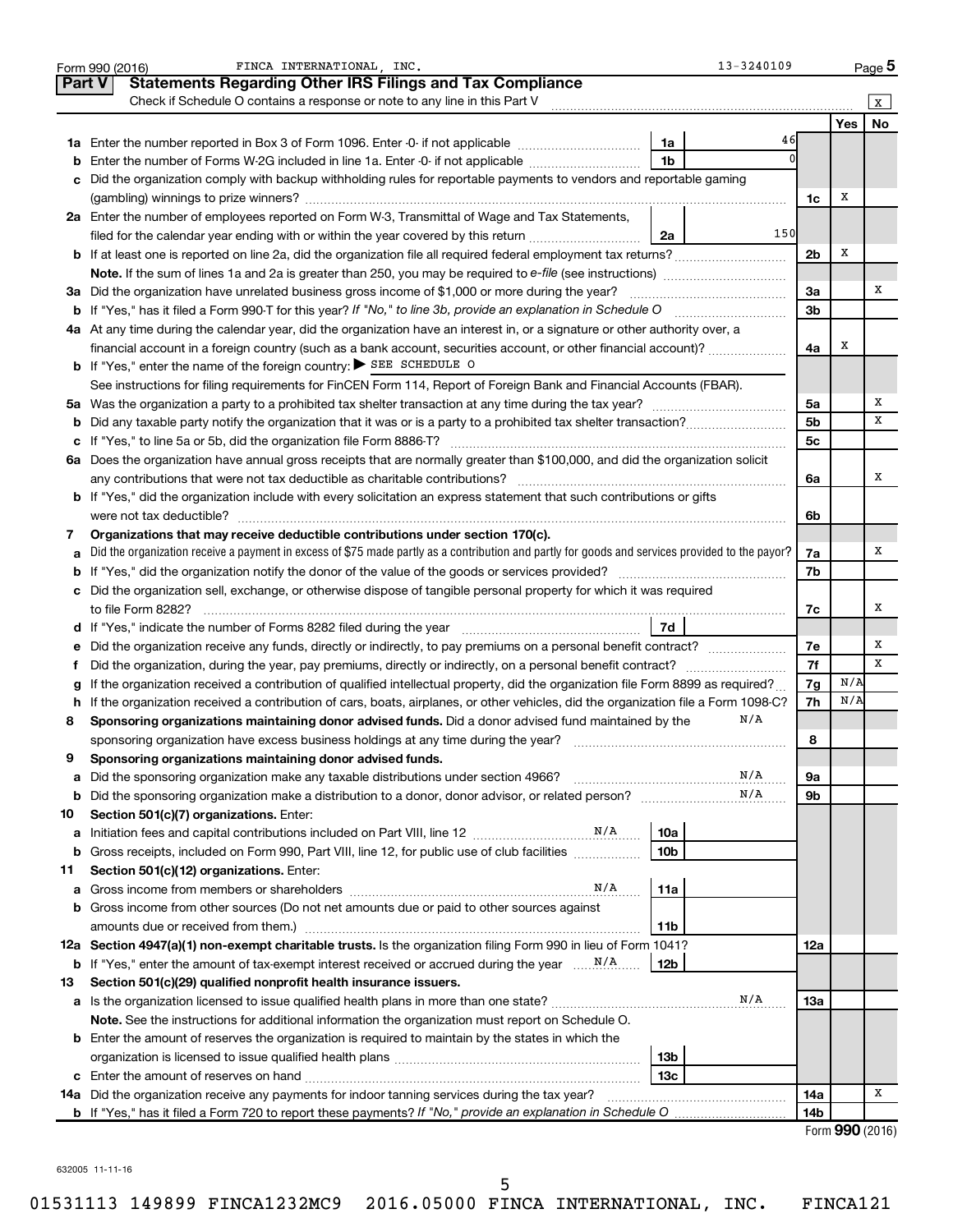|     | FINCA INTERNATIONAL, INC.<br>Form 990 (2016)                                                                                                                                                                                                                           |    | 13-3240109 |                         |                  | Page 6 |
|-----|------------------------------------------------------------------------------------------------------------------------------------------------------------------------------------------------------------------------------------------------------------------------|----|------------|-------------------------|------------------|--------|
|     | Governance, Management, and Disclosure For each "Yes" response to lines 2 through 7b below, and for a "No" response<br>Part VI<br>to line 8a, 8b, or 10b below, describe the circumstances, processes, or changes in Schedule O. See instructions.                     |    |            |                         |                  |        |
|     |                                                                                                                                                                                                                                                                        |    |            |                         |                  | X      |
|     | <b>Section A. Governing Body and Management</b>                                                                                                                                                                                                                        |    |            |                         |                  |        |
|     |                                                                                                                                                                                                                                                                        |    |            |                         | Yes              | No     |
|     | <b>1a</b> Enter the number of voting members of the governing body at the end of the tax year <i>manumum</i>                                                                                                                                                           | 1a | 13         |                         |                  |        |
|     | If there are material differences in voting rights among members of the governing body, or if the governing                                                                                                                                                            |    |            |                         |                  |        |
|     | body delegated broad authority to an executive committee or similar committee, explain in Schedule O.                                                                                                                                                                  |    |            |                         |                  |        |
| b   | Enter the number of voting members included in line 1a, above, who are independent                                                                                                                                                                                     | 1b | 11         |                         |                  |        |
| 2   | Did any officer, director, trustee, or key employee have a family relationship or a business relationship with any other                                                                                                                                               |    |            |                         |                  |        |
|     | officer, director, trustee, or key employee?                                                                                                                                                                                                                           |    |            | $\mathbf{2}$            | х                |        |
| 3   | Did the organization delegate control over management duties customarily performed by or under the direct supervision                                                                                                                                                  |    |            |                         |                  |        |
|     |                                                                                                                                                                                                                                                                        |    |            | 3                       |                  | х      |
| 4   | Did the organization make any significant changes to its governing documents since the prior Form 990 was filed?                                                                                                                                                       |    |            | $\overline{\mathbf{4}}$ |                  | x      |
| 5   |                                                                                                                                                                                                                                                                        |    |            | 5                       |                  | x      |
| 6   |                                                                                                                                                                                                                                                                        |    |            | 6                       | X                |        |
| 7a  | Did the organization have members, stockholders, or other persons who had the power to elect or appoint one or                                                                                                                                                         |    |            |                         |                  |        |
|     |                                                                                                                                                                                                                                                                        |    |            | 7a                      | x                |        |
| b   | Are any governance decisions of the organization reserved to (or subject to approval by) members, stockholders, or                                                                                                                                                     |    |            |                         |                  |        |
|     | persons other than the governing body?                                                                                                                                                                                                                                 |    |            | 7b                      | x                |        |
| 8   | Did the organization contemporaneously document the meetings held or written actions undertaken during the year by the following:                                                                                                                                      |    |            |                         |                  |        |
| а   |                                                                                                                                                                                                                                                                        |    |            | 8а                      | x                |        |
| b   |                                                                                                                                                                                                                                                                        |    |            | 8b                      | x                |        |
| 9   | Is there any officer, director, trustee, or key employee listed in Part VII, Section A, who cannot be reached at the                                                                                                                                                   |    |            |                         |                  |        |
|     |                                                                                                                                                                                                                                                                        |    |            | 9                       |                  | х      |
|     | <b>Section B. Policies</b> (This Section B requests information about policies not required by the Internal Revenue Code.)                                                                                                                                             |    |            |                         |                  |        |
|     |                                                                                                                                                                                                                                                                        |    |            |                         | Yes<br>х         | No     |
|     |                                                                                                                                                                                                                                                                        |    |            | 10a                     |                  |        |
|     | b If "Yes," did the organization have written policies and procedures governing the activities of such chapters, affiliates,                                                                                                                                           |    |            |                         | x                |        |
|     |                                                                                                                                                                                                                                                                        |    |            | 10 <sub>b</sub>         | x                |        |
|     | 11a Has the organization provided a complete copy of this Form 990 to all members of its governing body before filing the form?                                                                                                                                        |    |            | 11a                     |                  |        |
|     | <b>b</b> Describe in Schedule O the process, if any, used by the organization to review this Form 990.                                                                                                                                                                 |    |            |                         | x                |        |
| 12a | Did the organization have a written conflict of interest policy? If "No," go to line 13<br>Were officers, directors, or trustees, and key employees required to disclose annually interests that could give rise to conflicts?                                         |    |            | 12a                     | x                |        |
| b   |                                                                                                                                                                                                                                                                        |    |            | 12 <sub>b</sub>         |                  |        |
|     | c Did the organization regularly and consistently monitor and enforce compliance with the policy? If "Yes," describe                                                                                                                                                   |    |            |                         |                  |        |
|     | in Schedule O how this was done encourance and an according to the state of the state of the state of the state of the state of the state of the state of the state of the state of the state of the state of the state of the                                         |    |            | 12c                     | x<br>$\mathbf x$ |        |
| 13  |                                                                                                                                                                                                                                                                        |    |            | 13 <sup>13</sup>        | х                |        |
| 14  | Did the organization have a written document retention and destruction policy? [11] manufaction manufaction in                                                                                                                                                         |    |            | 14                      |                  |        |
| 15  | Did the process for determining compensation of the following persons include a review and approval by independent                                                                                                                                                     |    |            |                         |                  |        |
|     | persons, comparability data, and contemporaneous substantiation of the deliberation and decision?                                                                                                                                                                      |    |            |                         |                  |        |
| a   | The organization's CEO, Executive Director, or top management official manufactured content of the organization's CEO, Executive Director, or top management official manufactured content of the organization's CEO, Executiv                                         |    |            | 15a                     | х                |        |
| b   |                                                                                                                                                                                                                                                                        |    |            | 15 <sub>b</sub>         | X                |        |
|     | If "Yes" to line 15a or 15b, describe the process in Schedule O (see instructions).                                                                                                                                                                                    |    |            |                         |                  |        |
|     | 16a Did the organization invest in, contribute assets to, or participate in a joint venture or similar arrangement with a                                                                                                                                              |    |            |                         |                  |        |
|     | taxable entity during the year?                                                                                                                                                                                                                                        |    |            | 16a                     | Х                |        |
|     | b If "Yes," did the organization follow a written policy or procedure requiring the organization to evaluate its participation                                                                                                                                         |    |            |                         |                  |        |
|     | in joint venture arrangements under applicable federal tax law, and take steps to safequard the organization's                                                                                                                                                         |    |            |                         |                  |        |
|     | exempt status with respect to such arrangements?<br><b>Section C. Disclosure</b>                                                                                                                                                                                       |    |            | 16b                     | x                |        |
|     |                                                                                                                                                                                                                                                                        |    |            |                         |                  |        |
| 17  | List the states with which a copy of this Form 990 is required to be filed >AL, AK, AR, CA, CT, FL, GA, HI, IL, KS, KY, LA<br>Section 6104 requires an organization to make its Forms 1023 (or 1024 if applicable), 990, and 990-T (Section 501(c)(3)s only) available |    |            |                         |                  |        |
| 18  | for public inspection. Indicate how you made these available. Check all that apply.                                                                                                                                                                                    |    |            |                         |                  |        |
|     | $X$ Own website<br>Another's website<br>$\lfloor x \rfloor$ Upon request<br>Other (explain in Schedule O)                                                                                                                                                              |    |            |                         |                  |        |
|     |                                                                                                                                                                                                                                                                        |    |            |                         |                  |        |
| 19  | Describe in Schedule O whether (and if so, how) the organization made its governing documents, conflict of interest policy, and financial                                                                                                                              |    |            |                         |                  |        |
|     | statements available to the public during the tax year.                                                                                                                                                                                                                |    |            |                         |                  |        |
| 20  | State the name, address, and telephone number of the person who possesses the organization's books and records:                                                                                                                                                        |    |            |                         |                  |        |
|     | DEBRA SPAGNOLA, CFO - (202) 682-1510<br>1201 15TH STREET NW, WASHINGTON, DC<br>20005                                                                                                                                                                                   |    |            |                         |                  |        |
|     |                                                                                                                                                                                                                                                                        |    |            |                         |                  |        |
|     | SEE SCHEDULE O FOR FULL LIST OF STATES<br>632006 11-11-16<br>6                                                                                                                                                                                                         |    |            |                         | Form 990 (2016)  |        |
|     | 01531113 149899 FINCA1232MC9 2016.05000 FINCA INTERNATIONAL, INC.                                                                                                                                                                                                      |    |            |                         | FINCA121         |        |
|     |                                                                                                                                                                                                                                                                        |    |            |                         |                  |        |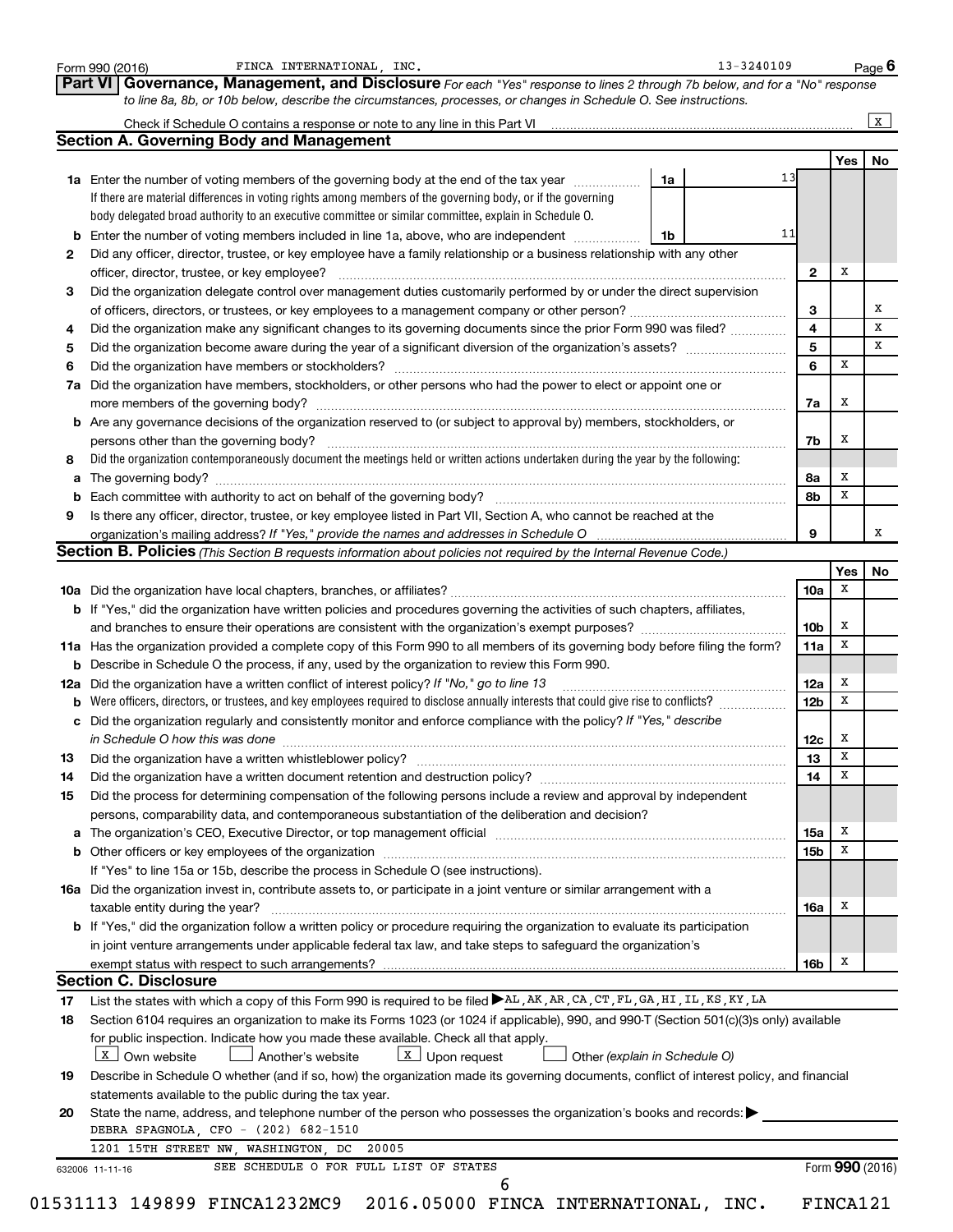| Form 990 (2016) | FINCA INTERNATIONAL INC.                                                                   | $13 - 3240109$ | Page. |
|-----------------|--------------------------------------------------------------------------------------------|----------------|-------|
|                 | Part VII Compensation of Officers, Directors, Trustees, Key Employees, Highest Compensated |                |       |
|                 | <b>Employees, and Independent Contractors</b>                                              |                |       |
|                 | Check if Schedule O contains a response or note to any line in this Part VII               |                |       |
|                 | Section A. Officers, Directors, Trustees, Key Employees, and Highest Compensated Employees |                |       |

**1a**  Complete this table for all persons required to be listed. Report compensation for the calendar year ending with or within the organization's tax year.

**•** List all of the organization's current officers, directors, trustees (whether individuals or organizations), regardless of amount of compensation. Enter -0- in columns (D), (E), and (F) if no compensation was paid.

**•** List all of the organization's **current** key employees, if any. See instructions for definition of "key employee."

**•** List the organization's five current highest compensated employees (other than an officer, director, trustee, or key employee) who received reportable compensation (Box 5 of Form W-2 and/or Box 7 of Form 1099-MISC) of more than \$100,000 from the organization and any related organizations.

**•** List all of the organization's former officers, key employees, and highest compensated employees who received more than \$100,000 of reportable compensation from the organization and any related organizations.

**•** List all of the organization's former directors or trustees that received, in the capacity as a former director or trustee of the organization, more than \$10,000 of reportable compensation from the organization and any related organizations.

List persons in the following order: individual trustees or directors; institutional trustees; officers; key employees; highest compensated employees; and former such persons.

Check this box if neither the organization nor any related organization compensated any current officer, director, or trustee. †

| (A)                           | (B)               |                                                                                                                          |                 |         | (C)          |                                 |        | (D)             | (E)                           | (F)                   |
|-------------------------------|-------------------|--------------------------------------------------------------------------------------------------------------------------|-----------------|---------|--------------|---------------------------------|--------|-----------------|-------------------------------|-----------------------|
| Name and Title                | Average           | Position<br>(do not check more than one<br>hours per<br>box, unless person is both an<br>officer and a director/trustee) |                 |         |              |                                 |        | Reportable      | Reportable                    | Estimated             |
|                               |                   |                                                                                                                          |                 |         |              |                                 |        | compensation    | compensation                  | amount of             |
|                               | week<br>(list any |                                                                                                                          |                 |         |              |                                 |        | from<br>the     | from related<br>organizations | other<br>compensation |
|                               | hours for         |                                                                                                                          |                 |         |              |                                 |        | organization    | (W-2/1099-MISC)               | from the              |
|                               | related           |                                                                                                                          | trustee         |         |              |                                 |        | (W-2/1099-MISC) |                               | organization          |
|                               | organizations     |                                                                                                                          |                 |         |              |                                 |        |                 |                               | and related           |
|                               | below             | Individual trustee or director                                                                                           | Institutional t | Officer | Key employee | Highest compensated<br>employee | Former |                 |                               | organizations         |
|                               | line)             |                                                                                                                          |                 |         |              |                                 |        |                 |                               |                       |
| (1)<br>CHARLES TREVAIL        | 5,00              |                                                                                                                          |                 |         |              |                                 |        |                 |                               |                       |
| DIRECTOR (BEG 09/16)          | 0.00              | X                                                                                                                        |                 |         |              |                                 |        | 0.              | 0                             | 0.                    |
| PETER EPP<br>(2)              | 5.00              |                                                                                                                          |                 |         |              |                                 |        |                 |                               |                       |
| DIRECTOR (BEG 06/16)          | 0.00              | X                                                                                                                        |                 |         |              |                                 |        | $\mathbf{0}$    | 0                             | $\mathbf 0$ .         |
| AMANDA ELLIS<br>(3)           | 5.00              |                                                                                                                          |                 |         |              |                                 |        |                 |                               |                       |
| DIRECTOR (BEG 06/16)          | 0.00              | X                                                                                                                        |                 |         |              |                                 |        | 0               | 0                             | $\mathsf{0}\,.$       |
| FRED SEYMOUR<br>(4)           | 5,00              |                                                                                                                          |                 |         |              |                                 |        |                 |                               |                       |
| <b>DIRECTOR</b>               | 0.00              | X                                                                                                                        |                 |         |              |                                 |        | $\mathbf{0}$    | 0                             | $\mathbf 0$ .         |
| (5) HAROLD D. JASTRAM         | 5.00              |                                                                                                                          |                 |         |              |                                 |        |                 |                               |                       |
| <b>DIRECTOR</b>               | 0.00              | X                                                                                                                        |                 |         |              |                                 |        | 0.              | 0                             | 0.                    |
| (6)<br>DAVID E. WEISMAN       | 5.00              |                                                                                                                          |                 |         |              |                                 |        |                 |                               |                       |
| <b>DIRECTOR</b>               | 0.00              | X                                                                                                                        |                 |         |              |                                 |        | $\mathbf{0}$ .  | 0                             | 0.                    |
| (7)<br><b>JAMES SEMAKADDE</b> | 5.00              |                                                                                                                          |                 |         |              |                                 |        |                 |                               |                       |
| <b>DIRECTOR</b>               | 0.00              | X                                                                                                                        |                 |         |              |                                 |        | 0.              | 0                             | 0.                    |
| (8)<br><b>AGRINA MUSSA</b>    | 5.00              |                                                                                                                          |                 |         |              |                                 |        |                 |                               |                       |
| <b>DIRECTOR</b>               | 0.00              | X                                                                                                                        |                 |         |              |                                 |        | 0.              | 0                             | $\mathbf{0}$ .        |
| (9)<br><b>JOHN ELKINS</b>     | 5.00              |                                                                                                                          |                 |         |              |                                 |        |                 |                               |                       |
| <b>DIRECTOR</b>               | 0.00              | X                                                                                                                        |                 |         |              |                                 |        | 0.              | 0                             | 0.                    |
| (10) ROBERT W. HATCH          | 10.00             |                                                                                                                          |                 |         |              |                                 |        |                 |                               |                       |
| CHAIRMAN                      | 0.00              | X                                                                                                                        |                 |         |              |                                 |        | 0.              | 0                             | 0.                    |
| (11) JOHN K. HATCH            | 10.00             |                                                                                                                          |                 |         |              |                                 |        |                 |                               |                       |
| <b>DIRECTOR</b>               | 0.00              | X                                                                                                                        |                 |         |              |                                 |        | 72,917          | 0                             | $\mathbf{0}$ .        |
| (12) RICHARD M. WILLIAMSON    | 5,00              |                                                                                                                          |                 |         |              |                                 |        |                 |                               |                       |
| <b>DIRECTOR</b>               | 0.00              | X                                                                                                                        |                 |         |              |                                 |        | 0               | 0                             | $\mathbf{0}$ .        |
| (13) RUPERT W. SCOFIELD       | 50.00             |                                                                                                                          |                 |         |              |                                 |        |                 |                               |                       |
| PRESIDENT & CO - CEO          | 0.00              | X                                                                                                                        |                 | X       |              |                                 |        | 392,080.        | 0                             | 35,919.               |
| (14) VOLKER RENNER            | 50.00             |                                                                                                                          |                 |         |              |                                 |        |                 |                               |                       |
| VP OF CREDIT AND SAVINGS      | 0.00              |                                                                                                                          |                 | X       |              |                                 |        | 240,881         | 0                             | 0.                    |
| (15) MICHAEL GAMA-LOBO        | 50.00             |                                                                                                                          |                 |         |              |                                 |        |                 |                               |                       |
| VP - REGIONAL DIRECTOR        | 0.00              |                                                                                                                          |                 | X       |              |                                 |        | 163,476         | 0                             | 69.631.               |
| (16) JOHN LOPEZ               | 50.00             |                                                                                                                          |                 |         |              |                                 |        |                 |                               |                       |
| SENIOR ATTORNEY               | 0.00              |                                                                                                                          |                 | X       |              |                                 |        | 178,607.        | 0                             | 0.                    |
| (17) DENNIS MILLSAPS          | 50.00             |                                                                                                                          |                 |         |              |                                 |        |                 |                               |                       |
| VP & CHIEF TECHNOLOGY OFFICER | 0.00              |                                                                                                                          |                 | X       |              |                                 |        | 254,715         | 0                             | 23,880.               |
|                               |                   |                                                                                                                          |                 |         |              |                                 |        |                 |                               |                       |

632007 11-11-16

01531113 149899 FINCA1232MC9 2016.05000 FINCA INTERNATIONAL, INC. FINCA121

Form (2016) **990**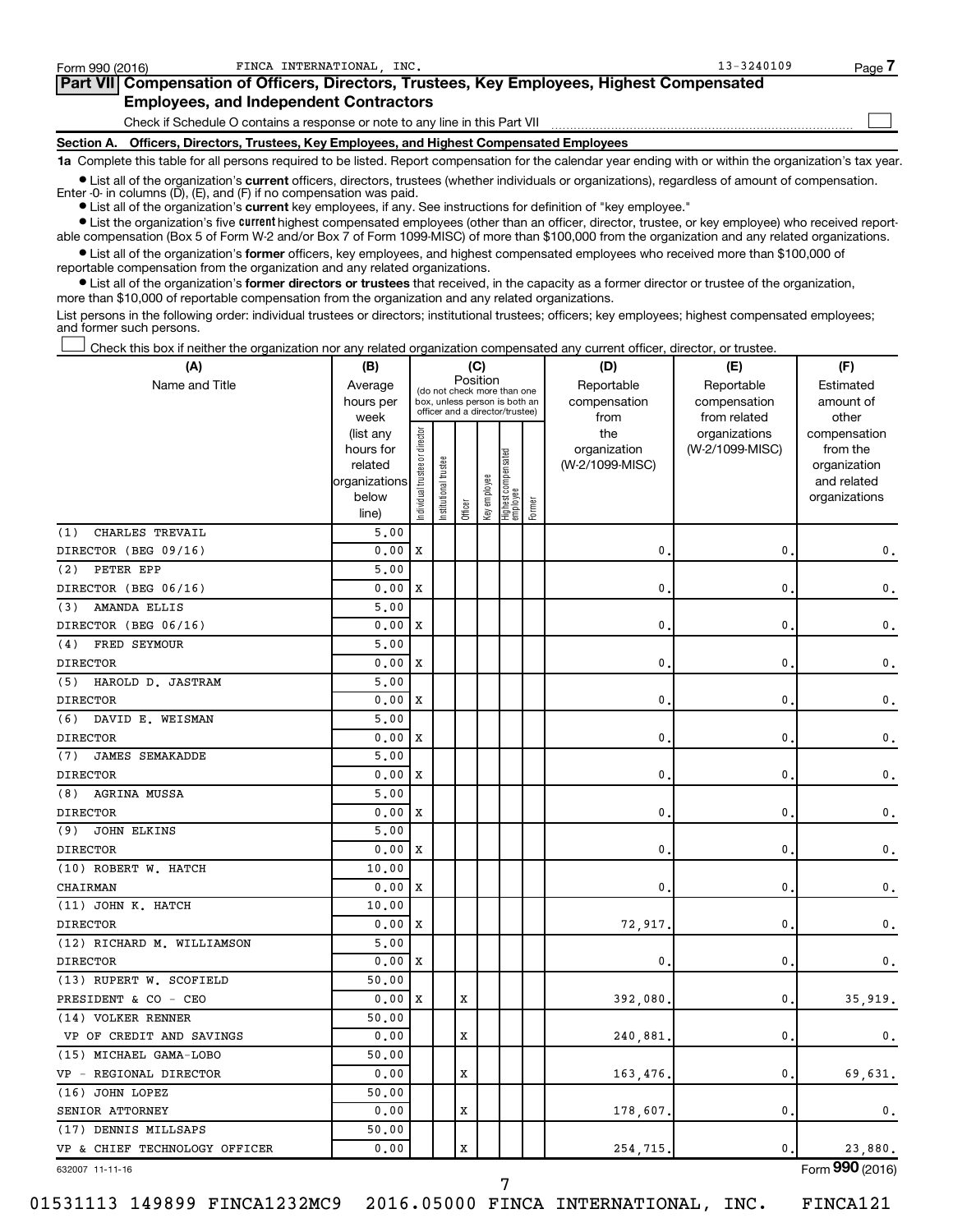| FINCA INTERNATIONAL, INC.<br>Form 990 (2016)                                                                                                                                                                                   |               |                                |                       |          |              |                                                              |        |                                | 13-3240109      |              |                 |              | Page 8     |
|--------------------------------------------------------------------------------------------------------------------------------------------------------------------------------------------------------------------------------|---------------|--------------------------------|-----------------------|----------|--------------|--------------------------------------------------------------|--------|--------------------------------|-----------------|--------------|-----------------|--------------|------------|
| Part VII Section A. Officers, Directors, Trustees, Key Employees, and Highest Compensated Employees (continued)                                                                                                                |               |                                |                       |          |              |                                                              |        |                                |                 |              |                 |              |            |
| (A)                                                                                                                                                                                                                            | (B)           |                                |                       |          | (C)          |                                                              |        | (D)                            | (E)             |              |                 | (F)          |            |
| Name and title                                                                                                                                                                                                                 | Average       |                                |                       | Position |              |                                                              |        | Reportable                     | Reportable      |              |                 | Estimated    |            |
|                                                                                                                                                                                                                                | hours per     |                                |                       |          |              | (do not check more than one<br>box, unless person is both an |        | compensation                   | compensation    |              |                 | amount of    |            |
|                                                                                                                                                                                                                                | week          |                                |                       |          |              | officer and a director/trustee)                              |        | from                           | from related    |              |                 | other        |            |
|                                                                                                                                                                                                                                | (list any     |                                |                       |          |              |                                                              |        | the                            | organizations   |              | compensation    |              |            |
|                                                                                                                                                                                                                                | hours for     |                                |                       |          |              |                                                              |        | organization                   | (W-2/1099-MISC) |              |                 | from the     |            |
|                                                                                                                                                                                                                                | related       |                                |                       |          |              |                                                              |        | (W-2/1099-MISC)                |                 |              |                 | organization |            |
|                                                                                                                                                                                                                                | organizations |                                |                       |          |              |                                                              |        |                                |                 |              |                 | and related  |            |
|                                                                                                                                                                                                                                | below         | Individual trustee or director | Institutional trustee |          | Key employee |                                                              |        |                                |                 |              | organizations   |              |            |
|                                                                                                                                                                                                                                | line)         |                                |                       | Officer  |              | Highest compensated<br>  employee                            | Former |                                |                 |              |                 |              |            |
| (18) KEITH SANDBLOOM                                                                                                                                                                                                           | 50.00         |                                |                       |          |              |                                                              |        |                                |                 |              |                 |              |            |
| VP - REGIONAL DIRECTOR                                                                                                                                                                                                         | 0.00          |                                |                       | X        |              |                                                              |        | 194,280.                       |                 | 0.           |                 |              | 37,626.    |
| (19) ZARLASHT WARDAK                                                                                                                                                                                                           | 50.00         |                                |                       |          |              |                                                              |        |                                |                 |              |                 |              |            |
| VP - REGIONAL DIRECTOR                                                                                                                                                                                                         | 0.00          |                                |                       | X        |              |                                                              |        | 255,421.                       |                 | 0.           |                 |              | 39,833.    |
| (20) JEFFREY SMITH                                                                                                                                                                                                             | 50.00         |                                |                       |          |              |                                                              |        |                                |                 |              |                 |              |            |
| VP, CHIEF AUDIT & RISK OFFICER                                                                                                                                                                                                 | 0.00          |                                |                       | X        |              |                                                              |        | 189,449.                       |                 | $\mathbf{0}$ |                 |              | 31,372.    |
| (21) JEFFREY A. FLOWERS                                                                                                                                                                                                        | 50.00         |                                |                       |          |              |                                                              |        |                                |                 |              |                 |              |            |
| VP - REGIONAL DIRECTOR                                                                                                                                                                                                         | 0.00          |                                |                       | X        |              |                                                              |        |                                |                 | $\mathbf{0}$ |                 |              |            |
|                                                                                                                                                                                                                                |               |                                |                       |          |              |                                                              |        | 203,543.                       |                 |              |                 |              | 30,633.    |
| (22) ROMAN HINGORANI                                                                                                                                                                                                           | 50.00         |                                |                       |          |              |                                                              |        |                                |                 |              |                 |              |            |
| VP & CFO                                                                                                                                                                                                                       | 0.00          |                                |                       | X        |              |                                                              |        | 290,308.                       |                 | 0.           |                 |              | 27,549.    |
| (23) P. DANIEL SMITH                                                                                                                                                                                                           | 50.00         |                                |                       |          |              |                                                              |        |                                |                 |              |                 |              |            |
| VP & GENERAL COUNSEL                                                                                                                                                                                                           | 0.00          |                                |                       | X        |              |                                                              |        | 278,461.                       |                 | $\mathbf{0}$ |                 |              | 18,661.    |
| (24) ANDREE SIMON                                                                                                                                                                                                              | 50.00         |                                |                       |          |              |                                                              |        |                                |                 |              |                 |              |            |
| $VP & CO - CEO$                                                                                                                                                                                                                | 0.00          |                                |                       | X        |              |                                                              |        | 309,055.                       |                 | $\mathbf{0}$ |                 |              | 12,600.    |
| (25) SCOTT TINDALL                                                                                                                                                                                                             | 50.00         |                                |                       |          |              |                                                              |        |                                |                 |              |                 |              |            |
| DIRECTOR TREASURY SERV. (END 10/16)                                                                                                                                                                                            | 0.00          |                                |                       |          | х            |                                                              |        | 181,753.                       |                 | $\mathbf{0}$ |                 |              | 370.       |
| (26) FRANCA ROFE                                                                                                                                                                                                               | 50.00         |                                |                       |          |              |                                                              |        |                                |                 |              |                 |              |            |
| $VP$ – $HR$                                                                                                                                                                                                                    | 0.00          |                                |                       |          | x            |                                                              |        | 167,620.                       |                 | 0.           |                 |              | 11,360.    |
|                                                                                                                                                                                                                                |               |                                |                       |          |              |                                                              |        | 3, 372, 566.                   |                 | $\mathbf{0}$ |                 |              | 339,434.   |
|                                                                                                                                                                                                                                |               |                                |                       |          |              |                                                              |        |                                |                 |              |                 |              |            |
|                                                                                                                                                                                                                                |               |                                |                       |          |              |                                                              |        | 1,242,781.                     | 131,042.        |              |                 |              | 623,054.   |
|                                                                                                                                                                                                                                |               |                                |                       |          |              |                                                              |        | 4,615,347.                     | 131.042.        |              |                 |              | 962,488.   |
| Total number of individuals (including but not limited to those listed above) who received more than \$100,000 of reportable<br>$\mathbf{2}$                                                                                   |               |                                |                       |          |              |                                                              |        |                                |                 |              |                 |              |            |
| compensation from the organization $\blacktriangleright$                                                                                                                                                                       |               |                                |                       |          |              |                                                              |        |                                |                 |              |                 |              | 52         |
|                                                                                                                                                                                                                                |               |                                |                       |          |              |                                                              |        |                                |                 |              |                 | Yes          | No         |
| 3<br>Did the organization list any former officer, director, or trustee, key employee, or highest compensated employee on                                                                                                      |               |                                |                       |          |              |                                                              |        |                                |                 |              |                 |              |            |
| line 1a? If "Yes," complete Schedule J for such individual manufacture content to the set of the set of the such that the set of the set of the set of the set of the set of the set of the set of the set of the set of the s |               |                                |                       |          |              |                                                              |        |                                |                 |              | 3               |              | x          |
| For any individual listed on line 1a, is the sum of reportable compensation and other compensation from the organization                                                                                                       |               |                                |                       |          |              |                                                              |        |                                |                 |              |                 |              |            |
| and related organizations greater than \$150,000? If "Yes," complete Schedule J for such individual                                                                                                                            |               |                                |                       |          |              |                                                              |        |                                |                 |              | 4               | X            |            |
| Did any person listed on line 1a receive or accrue compensation from any unrelated organization or individual for services<br>5                                                                                                |               |                                |                       |          |              |                                                              |        |                                |                 |              |                 |              |            |
|                                                                                                                                                                                                                                |               |                                |                       |          |              |                                                              |        |                                |                 |              | 5               | X            |            |
| <b>Section B. Independent Contractors</b>                                                                                                                                                                                      |               |                                |                       |          |              |                                                              |        |                                |                 |              |                 |              |            |
| Complete this table for your five highest compensated independent contractors that received more than \$100,000 of compensation from<br>1.                                                                                     |               |                                |                       |          |              |                                                              |        |                                |                 |              |                 |              |            |
| the organization. Report compensation for the calendar year ending with or within the organization's tax year.                                                                                                                 |               |                                |                       |          |              |                                                              |        |                                |                 |              |                 |              |            |
|                                                                                                                                                                                                                                |               |                                |                       |          |              |                                                              |        |                                |                 |              | (C)             |              |            |
| (A)<br>Name and business address                                                                                                                                                                                               |               |                                |                       |          |              |                                                              |        | (B)<br>Description of services |                 |              | Compensation    |              |            |
|                                                                                                                                                                                                                                |               |                                |                       |          |              |                                                              |        |                                |                 |              |                 |              |            |
| THE PRODUCTION ADVANTAGE, INC., 13873 PARK                                                                                                                                                                                     |               |                                |                       |          |              |                                                              |        |                                |                 |              |                 |              |            |
| CENTER ROAD, SUITE 15, OAK HILL, VA 20171                                                                                                                                                                                      |               |                                |                       |          |              |                                                              |        | MAILING AND PRINTING SERVICES  |                 |              |                 |              | 2,450,439. |
| FINCA MICROFINANZAS, SA DE CV, PASEO                                                                                                                                                                                           |               |                                |                       |          |              |                                                              |        |                                |                 |              |                 |              |            |
| GENERAL ESCALON Y CALLE CIRCUNVALACION,                                                                                                                                                                                        |               |                                |                       |          |              |                                                              |        | PROGRAM SERVICES               |                 |              |                 |              | 1,382,390. |
| NATIONAL HOUSING CENTER, 1201 15TH STREET                                                                                                                                                                                      |               |                                |                       |          |              |                                                              |        |                                |                 |              |                 |              |            |
| NW, 8TH FLOOR, WASHINGTON, DC 20005                                                                                                                                                                                            |               |                                |                       |          |              |                                                              |        | RENT                           |                 |              |                 |              | 1,243,357. |
| ALVAREZ & MARSAL                                                                                                                                                                                                               |               |                                |                       |          |              |                                                              |        |                                |                 |              |                 |              |            |
| 600 MADISON AVENUE, NEW YORK, NY 10022                                                                                                                                                                                         |               |                                |                       |          |              |                                                              |        | CONSULTING SERVICES            |                 |              |                 |              | 1,196,263. |
| FINCA HAITI S.A., 26, RUE METELLUS,                                                                                                                                                                                            |               |                                |                       |          |              |                                                              |        |                                |                 |              |                 |              |            |
| PETIONVILLE, PORT-AU-PRINCE, HAITI<br>PROGRAM SERVICES<br>1,063,176.                                                                                                                                                           |               |                                |                       |          |              |                                                              |        |                                |                 |              |                 |              |            |
| Total number of independent contractors (including but not limited to those listed above) who received more than<br>2                                                                                                          |               |                                |                       |          |              |                                                              |        |                                |                 |              |                 |              |            |
|                                                                                                                                                                                                                                |               |                                |                       |          | 71           |                                                              |        |                                |                 |              |                 |              |            |
| \$100,000 of compensation from the organization                                                                                                                                                                                |               |                                |                       |          |              |                                                              |        |                                |                 |              |                 |              |            |
| SEE PART VII, SECTION A CONTINUATION SHEETS                                                                                                                                                                                    |               |                                |                       |          |              |                                                              |        |                                |                 |              | Form 990 (2016) |              |            |
| 632008 11-11-16                                                                                                                                                                                                                |               |                                |                       |          |              |                                                              |        |                                |                 |              |                 |              |            |
|                                                                                                                                                                                                                                |               |                                |                       |          |              | 8                                                            |        |                                |                 |              |                 |              |            |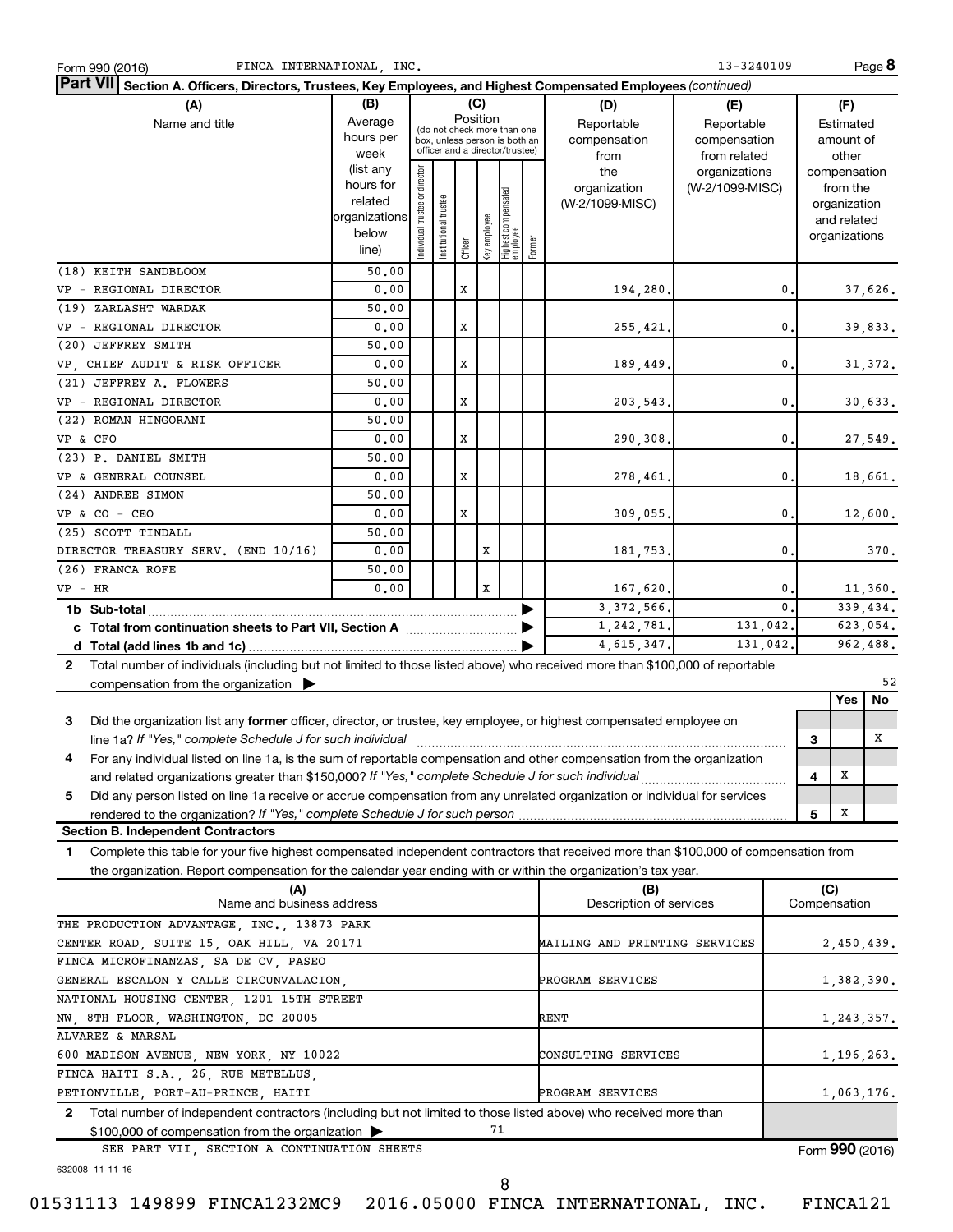| $13 - 3240109$<br>FINCA INTERNATIONAL, INC.<br>Form 990                                                                       |                                 |                                |                       |                        |              |                              |        |                 |                 |                              |  |
|-------------------------------------------------------------------------------------------------------------------------------|---------------------------------|--------------------------------|-----------------------|------------------------|--------------|------------------------------|--------|-----------------|-----------------|------------------------------|--|
| Part VII Section A. Officers, Directors, Trustees, Key Employees, and Highest Compensated Employees (continued)<br>(B)<br>(C) |                                 |                                |                       |                        |              |                              |        |                 |                 |                              |  |
| (A)                                                                                                                           |                                 | (D)                            | (E)                   | (F)                    |              |                              |        |                 |                 |                              |  |
| Name and title                                                                                                                | Average                         |                                |                       | Position               |              |                              |        | Reportable      | Reportable      | Estimated                    |  |
|                                                                                                                               | hours                           |                                |                       | (check all that apply) |              |                              |        | compensation    | compensation    | amount of                    |  |
|                                                                                                                               | per                             |                                |                       |                        |              |                              |        | from            | from related    | other                        |  |
|                                                                                                                               | week                            |                                |                       |                        |              |                              |        | the             | organizations   | compensation                 |  |
|                                                                                                                               | (list any                       |                                |                       |                        |              |                              |        | organization    | (W-2/1099-MISC) | from the                     |  |
|                                                                                                                               | hours for                       |                                |                       |                        |              |                              |        | (W-2/1099-MISC) |                 | organization                 |  |
|                                                                                                                               | related<br>organizations        |                                |                       |                        |              |                              |        |                 |                 | and related<br>organizations |  |
|                                                                                                                               | below                           |                                |                       |                        |              |                              |        |                 |                 |                              |  |
|                                                                                                                               | line)                           | Individual trustee or director | Institutional trustee | Officer                | Key employee | Highest compensated employee | Former |                 |                 |                              |  |
| (27) CHIKAKO KUNO                                                                                                             | 50.00                           |                                |                       |                        |              |                              |        |                 |                 |                              |  |
| DIRECTOR, TEMA                                                                                                                | ${\bf 0}$ , ${\bf 0}$ ${\bf 0}$ |                                |                       |                        | $\mathbf x$  |                              |        | 203,983.        | $\mathbf 0$ .   | 20,308.                      |  |
| (28) SOLEDAD GOMPF                                                                                                            | 50.00                           |                                |                       |                        |              |                              |        |                 |                 |                              |  |
| VP - NEW BUSINESS DEV.                                                                                                        | ${\bf 0}$ , ${\bf 0}$ ${\bf 0}$ |                                |                       |                        | X            |                              |        | 183,062.        | $\mathbf 0$ .   | 495,462.                     |  |
| (30) MARIA VILELA                                                                                                             | 50.00                           |                                |                       |                        |              |                              |        |                 |                 |                              |  |
| DEPUTY GENERAL COUNSEL                                                                                                        | 0.00                            |                                |                       |                        |              | X                            |        | 191,942.        | $\mathbf{0}$    | 34,936.                      |  |
| (31) STEPHANIE BAGOT                                                                                                          | 50.00                           |                                |                       |                        |              |                              |        |                 |                 |                              |  |
| SENIOR ATTORNEY                                                                                                               | 0.00                            |                                |                       |                        |              | X                            |        | 184,078.        | $\mathbf 0$ .   | 15,795.                      |  |
| (32) SONA GANDHI                                                                                                              | 25.00                           |                                |                       |                        |              |                              |        |                 |                 |                              |  |
| LOCAL COUNTRY CEO                                                                                                             | 25.00                           |                                |                       |                        |              | X                            |        | 61,853.         | 131,042.        | 21,790.                      |  |
| (33) ALEJANDRO JAKUBOWICZ                                                                                                     | 50.00                           |                                |                       |                        |              |                              |        |                 | 0.              |                              |  |
| DEPUTY REGIONAL DIRECTOR<br>(34) JEREMY DANFORD                                                                               | 0.00<br>50.00                   |                                |                       |                        |              | X                            |        | 217, 183.       |                 | 22,319.                      |  |
| GLOBAL TAX DIRECTOR                                                                                                           | 0.00                            |                                |                       |                        |              | X                            |        | 200,680.        | $\mathbf{0}$ .  | 12,444.                      |  |
|                                                                                                                               |                                 |                                |                       |                        |              |                              |        |                 |                 |                              |  |
|                                                                                                                               |                                 |                                |                       |                        |              |                              |        |                 |                 |                              |  |
|                                                                                                                               |                                 |                                |                       |                        |              |                              |        |                 |                 |                              |  |
|                                                                                                                               |                                 |                                |                       |                        |              |                              |        |                 |                 |                              |  |
|                                                                                                                               |                                 |                                |                       |                        |              |                              |        |                 |                 |                              |  |
|                                                                                                                               |                                 |                                |                       |                        |              |                              |        |                 |                 |                              |  |
|                                                                                                                               |                                 |                                |                       |                        |              |                              |        |                 |                 |                              |  |
|                                                                                                                               |                                 |                                |                       |                        |              |                              |        |                 |                 |                              |  |
|                                                                                                                               |                                 |                                |                       |                        |              |                              |        |                 |                 |                              |  |
|                                                                                                                               |                                 |                                |                       |                        |              |                              |        |                 |                 |                              |  |
|                                                                                                                               |                                 |                                |                       |                        |              |                              |        |                 |                 |                              |  |
|                                                                                                                               |                                 |                                |                       |                        |              |                              |        |                 |                 |                              |  |
|                                                                                                                               |                                 |                                |                       |                        |              |                              |        |                 |                 |                              |  |
|                                                                                                                               |                                 |                                |                       |                        |              |                              |        |                 |                 |                              |  |
|                                                                                                                               |                                 |                                |                       |                        |              |                              |        |                 |                 |                              |  |
|                                                                                                                               |                                 |                                |                       |                        |              |                              |        |                 |                 |                              |  |
|                                                                                                                               |                                 |                                |                       |                        |              |                              |        |                 |                 |                              |  |
|                                                                                                                               |                                 |                                |                       |                        |              |                              |        |                 |                 |                              |  |
|                                                                                                                               |                                 |                                |                       |                        |              |                              |        |                 |                 |                              |  |
|                                                                                                                               |                                 |                                |                       |                        |              |                              |        |                 |                 |                              |  |
|                                                                                                                               |                                 |                                |                       |                        |              |                              |        |                 |                 |                              |  |
|                                                                                                                               |                                 |                                |                       |                        |              |                              |        |                 |                 |                              |  |
|                                                                                                                               |                                 |                                |                       |                        |              |                              |        |                 |                 |                              |  |
|                                                                                                                               |                                 |                                |                       |                        |              |                              |        |                 |                 |                              |  |
|                                                                                                                               |                                 |                                |                       |                        |              |                              |        |                 |                 |                              |  |
|                                                                                                                               |                                 |                                |                       |                        |              |                              |        | 1,242,781.      | 131,042.        | 623,054.                     |  |
|                                                                                                                               |                                 |                                |                       |                        |              |                              |        |                 |                 |                              |  |

632201 04-01-16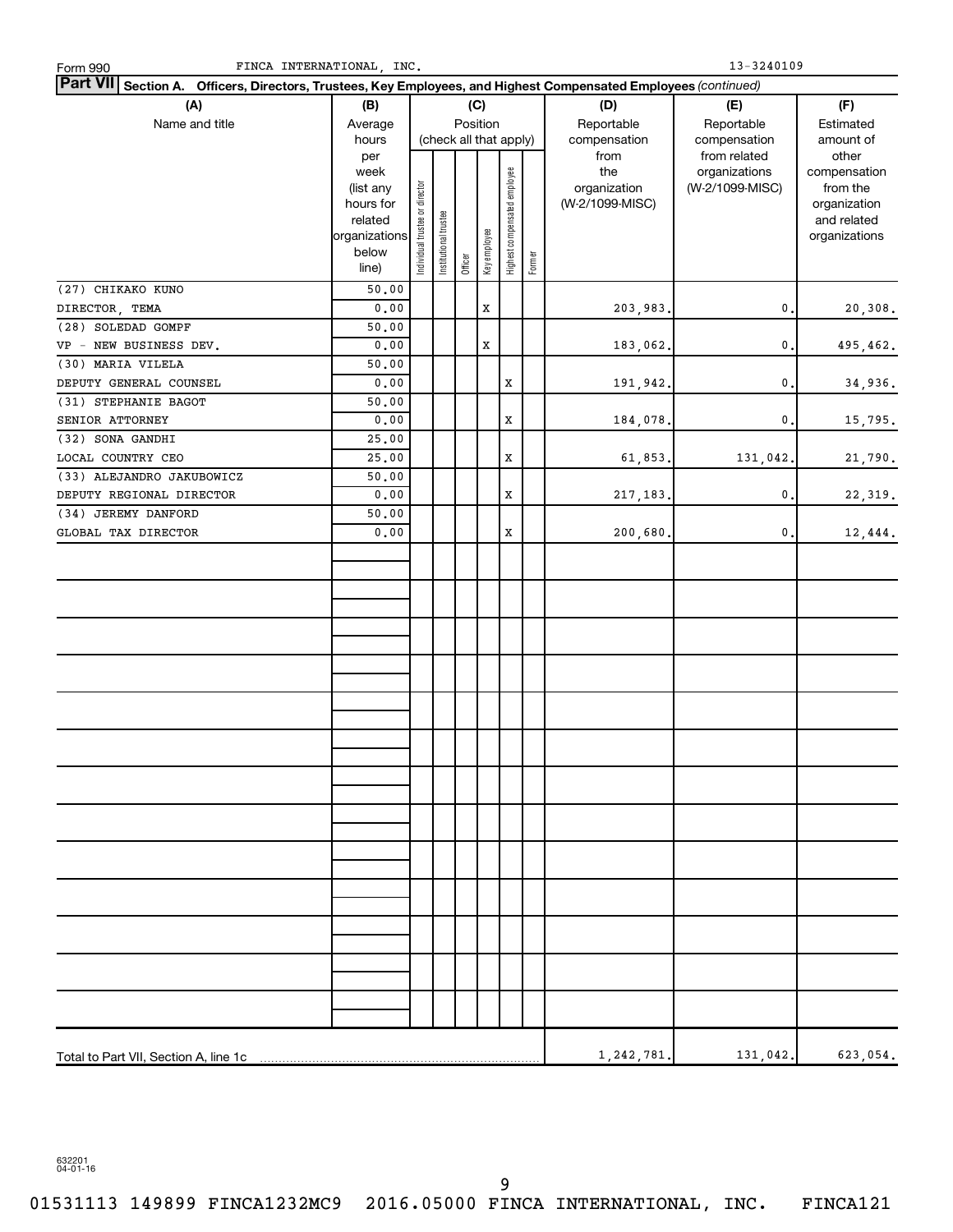|                                                           | <b>Part VIII</b> | <b>Statement of Revenue</b>                                                               |                |                |                                |                              |                                          |                                  |                                                                    |
|-----------------------------------------------------------|------------------|-------------------------------------------------------------------------------------------|----------------|----------------|--------------------------------|------------------------------|------------------------------------------|----------------------------------|--------------------------------------------------------------------|
|                                                           |                  |                                                                                           |                |                |                                | Total revenue                | Related or<br>exempt function<br>revenue | Unrelated<br>business<br>revenue | (D)<br>Revenue excluded<br>from tax under<br>sections<br>512 - 514 |
|                                                           |                  | 1 a Federated campaigns                                                                   |                | 1a             |                                |                              |                                          |                                  |                                                                    |
| Contributions, Gifts, Grants<br>and Other Similar Amounts |                  | <b>b</b> Membership dues                                                                  |                | 1 <sub>b</sub> |                                |                              |                                          |                                  |                                                                    |
|                                                           |                  | c Fundraising events                                                                      |                | 1 <sub>c</sub> |                                |                              |                                          |                                  |                                                                    |
|                                                           | d                | Related organizations                                                                     |                | 1d             |                                |                              |                                          |                                  |                                                                    |
|                                                           |                  | Government grants (contributions)                                                         |                | 1e             | 24,736.                        |                              |                                          |                                  |                                                                    |
|                                                           |                  | f All other contributions, gifts, grants, and                                             |                |                |                                |                              |                                          |                                  |                                                                    |
|                                                           |                  | similar amounts not included above                                                        |                | 1f             | 20,082,361.                    |                              |                                          |                                  |                                                                    |
|                                                           |                  | Noncash contributions included in lines 1a-1f: \$                                         |                |                | 1,733,734.                     |                              |                                          |                                  |                                                                    |
|                                                           |                  |                                                                                           |                |                |                                | 20,107,097.                  |                                          |                                  |                                                                    |
|                                                           |                  |                                                                                           |                |                | <b>Business Code</b><br>900099 |                              |                                          |                                  |                                                                    |
|                                                           | 2а               | MANAGEMENT FEES<br>INTEREST REV - BRANCHE                                                 |                |                | 522298                         | 7,444,535.                   | 7,444,535.                               |                                  |                                                                    |
|                                                           | b                | AFFIL LOAN PORT. REV.                                                                     |                |                | 900099                         | 6, 199, 116.<br>3, 334, 119. | 6, 199, 116.<br>3, 334, 119.             |                                  |                                                                    |
|                                                           | c<br>d           | OTHER REVENUE                                                                             |                |                | 900099                         | 18,490.                      | 18,490.                                  |                                  |                                                                    |
| Program Service<br>Revenue                                |                  | K-1 ORDINARY INCOME                                                                       |                |                | 900099                         | $-201, 447.$                 | $-201, 447.$                             |                                  |                                                                    |
|                                                           | f.               |                                                                                           |                |                |                                |                              |                                          |                                  |                                                                    |
|                                                           |                  |                                                                                           |                |                |                                | 16,794,813.                  |                                          |                                  |                                                                    |
|                                                           | З                | Investment income (including dividends, interest, and                                     |                |                |                                |                              |                                          |                                  |                                                                    |
|                                                           |                  |                                                                                           |                |                |                                | 9,369,099.                   |                                          |                                  | 9,369,099.                                                         |
|                                                           | 4                | Income from investment of tax-exempt bond proceeds                                        |                |                |                                |                              |                                          |                                  |                                                                    |
|                                                           | 5                |                                                                                           |                |                |                                | 3,681,704.                   | 3,681,704.                               |                                  |                                                                    |
|                                                           |                  |                                                                                           | (i) Real       |                | (ii) Personal                  |                              |                                          |                                  |                                                                    |
|                                                           |                  | <b>6 a</b> Gross rents                                                                    |                |                |                                |                              |                                          |                                  |                                                                    |
|                                                           | b                | Less: rental expenses                                                                     |                |                |                                |                              |                                          |                                  |                                                                    |
|                                                           | с                | Rental income or (loss)                                                                   |                |                |                                |                              |                                          |                                  |                                                                    |
|                                                           | d                |                                                                                           |                |                |                                |                              |                                          |                                  |                                                                    |
|                                                           |                  | 7 a Gross amount from sales of                                                            | (i) Securities |                | (ii) Other                     |                              |                                          |                                  |                                                                    |
|                                                           |                  | assets other than inventory                                                               |                |                |                                |                              |                                          |                                  |                                                                    |
|                                                           |                  | <b>b</b> Less: cost or other basis                                                        |                |                |                                |                              |                                          |                                  |                                                                    |
|                                                           |                  | and sales expenses                                                                        |                |                |                                |                              |                                          |                                  |                                                                    |
|                                                           |                  |                                                                                           |                |                |                                |                              |                                          |                                  |                                                                    |
|                                                           |                  | 8 a Gross income from fundraising events (not                                             |                |                |                                |                              |                                          |                                  |                                                                    |
| <b>Other Revenue</b>                                      |                  | including \$<br><u> 1990 - John Barn Barn, amerikansk politiker</u>                       | of             |                |                                |                              |                                          |                                  |                                                                    |
|                                                           |                  | contributions reported on line 1c). See                                                   |                |                |                                |                              |                                          |                                  |                                                                    |
|                                                           |                  |                                                                                           |                |                |                                |                              |                                          |                                  |                                                                    |
|                                                           |                  |                                                                                           |                | $\mathbf{b}$   |                                |                              |                                          |                                  |                                                                    |
|                                                           |                  | c Net income or (loss) from fundraising events                                            |                |                |                                |                              |                                          |                                  |                                                                    |
|                                                           |                  | 9 a Gross income from gaming activities. See                                              |                |                |                                |                              |                                          |                                  |                                                                    |
|                                                           |                  |                                                                                           |                |                |                                |                              |                                          |                                  |                                                                    |
|                                                           |                  |                                                                                           |                | $\mathbf{b}$   |                                |                              |                                          |                                  |                                                                    |
|                                                           |                  |                                                                                           |                |                |                                |                              |                                          |                                  |                                                                    |
|                                                           |                  | 10 a Gross sales of inventory, less returns                                               |                |                |                                |                              |                                          |                                  |                                                                    |
|                                                           |                  | and allowances $\ldots$ , $a$ [                                                           |                |                |                                |                              |                                          |                                  |                                                                    |
|                                                           |                  | <b>b</b> Less: cost of goods sold $\ldots$ <b>b</b>                                       |                |                |                                |                              |                                          |                                  |                                                                    |
|                                                           |                  | c Net income or (loss) from sales of inventory<br>Miscellaneous Revenue                   |                |                | <b>Business Code</b>           |                              |                                          |                                  |                                                                    |
|                                                           | 11a              |                                                                                           |                |                |                                |                              |                                          |                                  |                                                                    |
|                                                           | b                | the control of the control of the control of the control of the control of the control of |                |                |                                |                              |                                          |                                  |                                                                    |
|                                                           | с                | <u> 1989 - Johann Barbara, martin a</u>                                                   |                |                |                                |                              |                                          |                                  |                                                                    |
|                                                           | d                |                                                                                           |                |                |                                |                              |                                          |                                  |                                                                    |
|                                                           | е                |                                                                                           |                |                |                                |                              |                                          |                                  |                                                                    |
|                                                           | 12               |                                                                                           |                |                |                                | 49, 952, 713.                | 20, 476, 517.                            | 0.                               | 9,369,099.                                                         |
|                                                           | 632009 11-11-16  |                                                                                           |                |                |                                |                              |                                          |                                  | Form 990 (2016)                                                    |

Form 990 (2016) **PERICA INTERNATIONAL, INC.** Port 13-3240109 Page

01531113 149899 FINCA1232MC9 2016.05000 FINCA INTERNATIONAL, INC. FINCA121

 <sup>10</sup>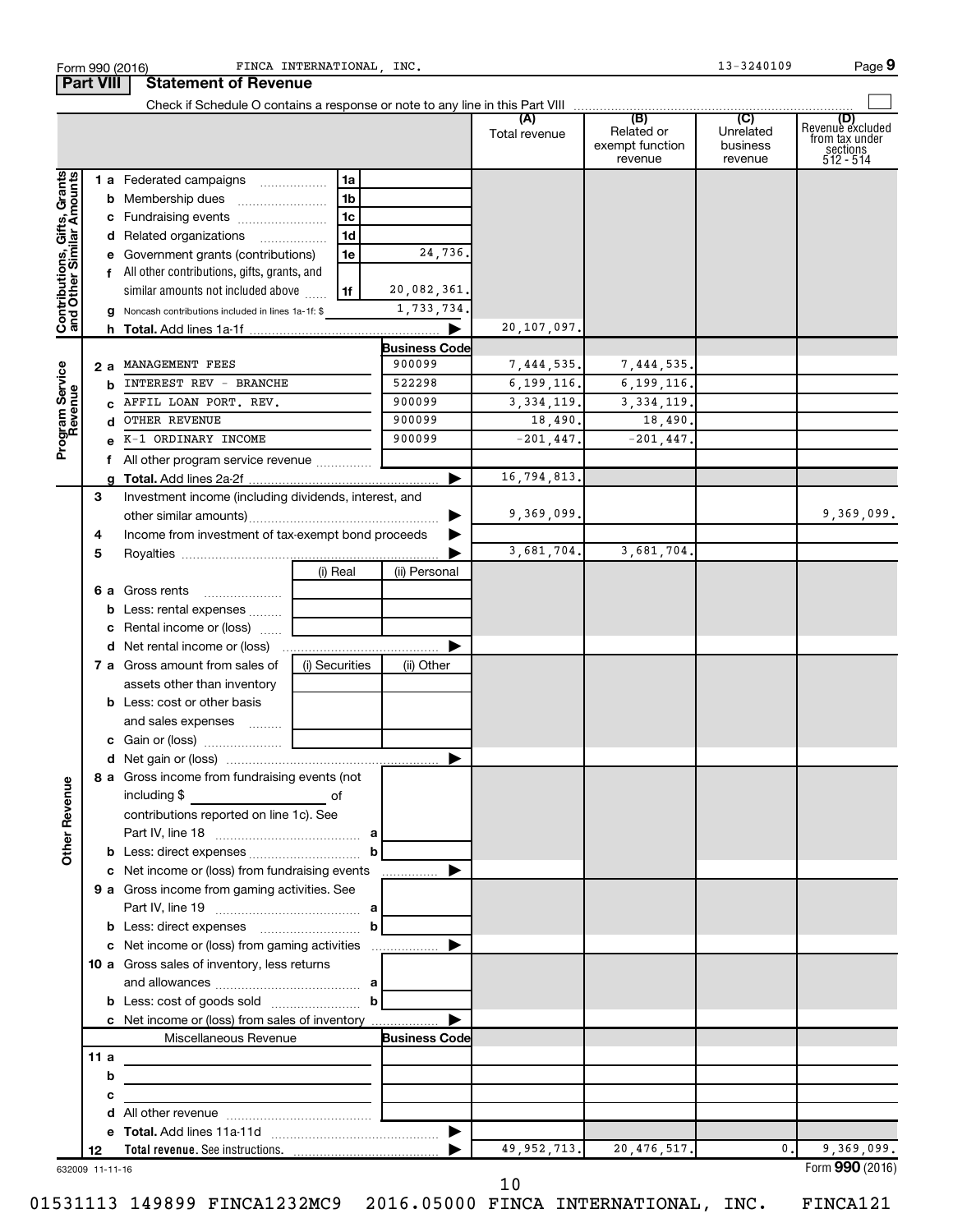**10**

|          | Part IX   Statement of Functional Expenses                                                                                                                |                            |                                    |                                           |                                |
|----------|-----------------------------------------------------------------------------------------------------------------------------------------------------------|----------------------------|------------------------------------|-------------------------------------------|--------------------------------|
|          | Section 501(c)(3) and 501(c)(4) organizations must complete all columns. All other organizations must complete column (A).                                |                            |                                    |                                           |                                |
|          | Check if Schedule O contains a response or note to any line in this Part IX                                                                               |                            |                                    |                                           |                                |
|          | Do not include amounts reported on lines 6b,<br>7b, 8b, 9b, and 10b of Part VIII.                                                                         | (A)<br>Total expenses      | (B)<br>Program service<br>expenses | (C)<br>Management and<br>general expenses | (D)<br>Fundraising<br>expenses |
| 1.       | Grants and other assistance to domestic organizations                                                                                                     |                            |                                    |                                           |                                |
|          | and domestic governments. See Part IV, line 21                                                                                                            |                            |                                    |                                           |                                |
| 2        | Grants and other assistance to domestic                                                                                                                   |                            |                                    |                                           |                                |
|          | individuals. See Part IV, line 22                                                                                                                         |                            |                                    |                                           |                                |
| 3        | Grants and other assistance to foreign                                                                                                                    |                            |                                    |                                           |                                |
|          | organizations, foreign governments, and foreign                                                                                                           |                            |                                    |                                           |                                |
|          | individuals. See Part IV, lines 15 and 16                                                                                                                 |                            |                                    |                                           |                                |
| 4        | Benefits paid to or for members                                                                                                                           |                            |                                    |                                           |                                |
| 5        | Compensation of current officers, directors,                                                                                                              | 3,464,817.                 |                                    |                                           | 30,636.                        |
|          | trustees, and key employees<br>Compensation not included above, to disqualified                                                                           |                            | 2,760,850.                         | 673,331.                                  |                                |
| 6        | persons (as defined under section 4958(f)(1)) and                                                                                                         |                            |                                    |                                           |                                |
|          | persons described in section 4958(c)(3)(B)                                                                                                                | 45,259.                    | 45,259.                            |                                           |                                |
| 7        |                                                                                                                                                           | 15,083,162.                | 11,584,203.                        | 3,057,755.                                | 441,204.                       |
| 8        | Pension plan accruals and contributions (include                                                                                                          |                            |                                    |                                           |                                |
|          | section 401(k) and 403(b) employer contributions)                                                                                                         | 113,330.                   |                                    | 113,330.                                  |                                |
| 9        |                                                                                                                                                           |                            |                                    |                                           |                                |
| 10       |                                                                                                                                                           | 720,924.                   |                                    | 720,924.                                  |                                |
| 11       | Fees for services (non-employees):                                                                                                                        |                            |                                    |                                           |                                |
| a        |                                                                                                                                                           | 6,771,148.                 | 4,448,764.                         | 1,365,949.                                | 956,435.                       |
| b        |                                                                                                                                                           | 220,069.                   | 220,069.                           |                                           |                                |
|          |                                                                                                                                                           | 574,133.                   | 17,339.                            | 556,794.                                  |                                |
| d        |                                                                                                                                                           |                            |                                    |                                           |                                |
|          | Professional fundraising services. See Part IV, line 17                                                                                                   | 419,168.                   |                                    |                                           | 419,168.                       |
| f        | Investment management fees                                                                                                                                |                            |                                    |                                           |                                |
| g        | Other. (If line 11g amount exceeds 10% of line 25,                                                                                                        |                            |                                    |                                           |                                |
|          | column (A) amount, list line 11g expenses on Sch O.)                                                                                                      |                            |                                    |                                           |                                |
| 12       |                                                                                                                                                           | 127,651.                   | 107,451.                           | 20, 200.                                  |                                |
| 13       |                                                                                                                                                           | 3,705,976.                 | 2, 319, 573.                       | 262,855.                                  | 1, 123, 548.                   |
| 14       |                                                                                                                                                           | 786,300.                   | 301,646.                           | 484,654.                                  |                                |
| 15       |                                                                                                                                                           |                            |                                    |                                           |                                |
| 16       |                                                                                                                                                           | 1,373,434.                 | 430,714.                           | 942,720.                                  |                                |
| 17       | Travel                                                                                                                                                    | 2,199,602.                 | 1,262,359.                         | 887,772.                                  | 49,471.                        |
| 18       | Payments of travel or entertainment expenses                                                                                                              |                            |                                    |                                           |                                |
|          | for any federal, state, or local public officials                                                                                                         |                            |                                    |                                           |                                |
| 19       | Conferences, conventions, and meetings                                                                                                                    | 61,228.<br>3,960,318.      | 61,108.                            |                                           | 120.                           |
| 20       | Interest                                                                                                                                                  |                            | 3,825,039.                         | 135, 279.                                 |                                |
| 21<br>22 | Depreciation, depletion, and amortization                                                                                                                 | 345,048.                   | 119,666.                           | 225, 382.                                 |                                |
| 23       | Insurance                                                                                                                                                 | 99.345.                    |                                    | 99,345.                                   |                                |
| 24       | Other expenses. Itemize expenses not covered<br>above. (List miscellaneous expenses in line 24e. If line<br>24e amount exceeds 10% of line 25, column (A) |                            |                                    |                                           |                                |
|          | amount, list line 24e expenses on Schedule O.)                                                                                                            |                            |                                    | 7,764.                                    |                                |
| a        | LOAN CAPITAL                                                                                                                                              | 2,744,538.                 | 2,736,774.                         |                                           |                                |
| b        | LICENSE AND SUBS. FEES<br>TAXES AND OTHER INCOME                                                                                                          | 2,046,748.<br>1,660,974.   | 220,984.<br>1,553,399.             | 1,825,764.<br>107,575.                    |                                |
|          | OTHER                                                                                                                                                     |                            |                                    | 113, 357.                                 | 769.                           |
| d        |                                                                                                                                                           | 1,204,159.<br>1, 114, 755. | 1,090,033.<br>551, 111.            | 563,052.                                  | 592.                           |
| 25       | e All other expenses<br>Total functional expenses. Add lines 1 through 24e                                                                                | 48,842,086.                | 33,656,341.                        | 12, 163, 802.                             | 3,021,943.                     |
| 26       | Joint costs. Complete this line only if the organization                                                                                                  |                            |                                    |                                           |                                |
|          | reported in column (B) joint costs from a combined                                                                                                        |                            |                                    |                                           |                                |
|          | educational campaign and fundraising solicitation.                                                                                                        |                            |                                    |                                           |                                |
|          | Check here $\blacktriangleright$<br>if following SOP 98-2 (ASC 958-720)                                                                                   |                            |                                    |                                           |                                |

632010 11-11-16

Form (2016) **990**

01531113 149899 FINCA1232MC9 2016.05000 FINCA INTERNATIONAL, INC. FINCA121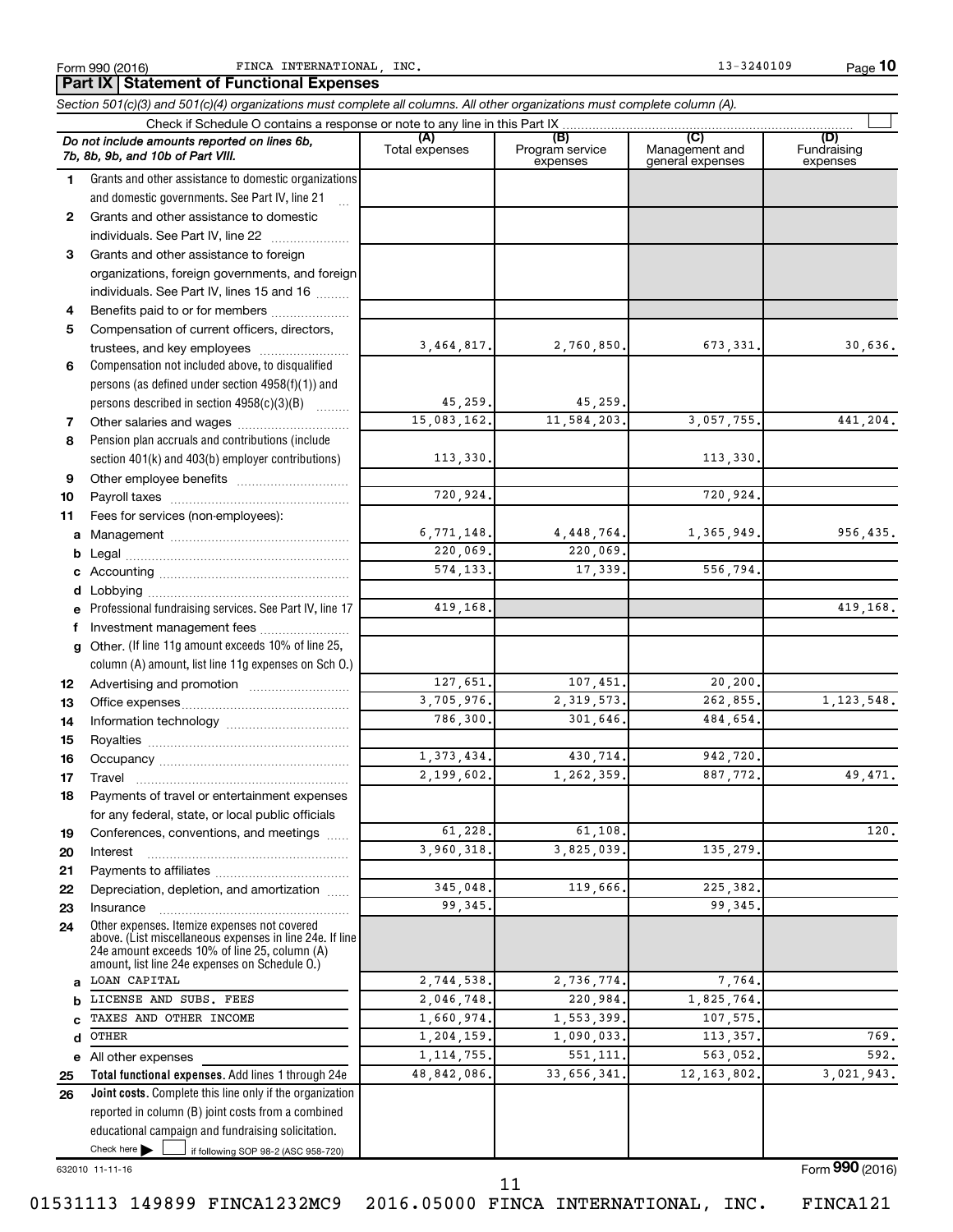632011 11-11-16 01531113 149899 FINCA1232MC9 2016.05000 FINCA INTERNATIONAL, INC. FINCA121 12

**1 2 3 4 5 6 7 8 9 10 a b 10a 10b** Check if Schedule O contains a response or note to any line in this Part X Cash - non-interest-bearing Savings and temporary cash investments Pledges and grants receivable, net ~~~~~~~~~~~~~~~~~~~~~~~~~ ~~~~~~~~~~~~~~~~~~ ~~~~~~~~~~~~~~~~~~~~~ Accounts receivable, net ~~~~~~~~~~~~~~~~~~~~~~~~~~ Loans and other receivables from current and former officers, directors, trustees, key employees, and highest compensated employees. Complete Part II of Schedule L ~~~~~~~~~~~~~~~~~~~~~~~~~~~~ Loans and other receivables from other disqualified persons (as defined under section 4958(f)(1)), persons described in section 4958(c)(3)(B), and contributing employers and sponsoring organizations of section 501(c)(9) voluntary employees' beneficiary organizations (see instr). Complete Part II of Sch L ...... Notes and loans receivable, net Inventories for sale or use Prepaid expenses and deferred charges ~~~~~~~~~~~~~~~~~~~~~~~ ~~~~~~~~~~~~~~~~~~~~~~~~~~ ~~~~~~~~~~~~~~~~~~ Land, buildings, and equipment: cost or other basis. Complete Part VI of Schedule D Less: accumulated depreciation ~~~~~~~~ ~~~~~~ **Part X** | Balance Sheet 3,471,334.

Form 990 (2016) FINCA INTERNATIONAL, INC. The extended of the contract of the contract of the Page

**11**

 $\perp$ 

Form (2016) **990**

|                   |    |                                                                                                                         |                 |               | (A)<br>Beginning of year |                | (B)<br>End of year |
|-------------------|----|-------------------------------------------------------------------------------------------------------------------------|-----------------|---------------|--------------------------|----------------|--------------------|
|                   | 1  |                                                                                                                         |                 |               | 7,332,242.               | 1.             | 5,953,334.         |
|                   | 2  |                                                                                                                         |                 |               | 6,118,305.               | $\mathbf{2}$   | 1,538,055.         |
|                   | З  |                                                                                                                         |                 |               | 2,482,430.               | 3              | 2, 195, 375.       |
|                   | 4  |                                                                                                                         |                 |               | 7,065,146.               | 4              | 9,055,772.         |
|                   | 5  | Loans and other receivables from current and former officers, directors,                                                |                 |               |                          |                |                    |
|                   |    | trustees, key employees, and highest compensated employees. Complete                                                    |                 |               |                          |                |                    |
|                   |    | Part II of Schedule L                                                                                                   |                 |               |                          | 5              |                    |
|                   | 6  | Loans and other receivables from other disqualified persons (as defined under                                           |                 |               |                          |                |                    |
|                   |    | section 4958(f)(1)), persons described in section 4958(c)(3)(B), and contributing                                       |                 |               |                          |                |                    |
|                   |    | employers and sponsoring organizations of section 501(c)(9) voluntary                                                   |                 |               |                          |                |                    |
|                   |    | employees' beneficiary organizations (see instr). Complete Part II of Sch L                                             |                 |               |                          | 6              |                    |
| Assets            | 7  |                                                                                                                         |                 |               | 22, 121, 939.            | $\overline{7}$ | 28,536,631.        |
|                   | 8  |                                                                                                                         |                 |               | 8                        |                |                    |
|                   | 9  |                                                                                                                         |                 |               | 492,674.                 | 9              | 0.                 |
|                   |    | <b>10a</b> Land, buildings, and equipment: cost or other                                                                |                 |               |                          |                |                    |
|                   |    | basis. Complete Part VI of Schedule D    10a   3,471,334.                                                               |                 |               |                          |                |                    |
|                   |    |                                                                                                                         | 10 <sub>b</sub> | 1,970,603.    | 1,850,926. 10c           |                | 1,500,731.         |
|                   | 11 |                                                                                                                         |                 |               | 7,584.                   | 11             | 7,343.             |
|                   | 12 |                                                                                                                         |                 |               |                          | 12             |                    |
|                   | 13 |                                                                                                                         |                 | 92, 326, 463. | 13                       | 96, 124, 320.  |                    |
|                   | 14 |                                                                                                                         |                 | 76,899.       | 14                       | 29,417.        |                    |
|                   | 15 |                                                                                                                         |                 | 157,563.      | 15                       | 503,924.       |                    |
|                   | 16 |                                                                                                                         |                 |               | 140,032,171.             | 16             | 145, 444, 902.     |
|                   | 17 |                                                                                                                         |                 |               | 11,004,269.              | 17             | 13,546,240.        |
|                   | 18 |                                                                                                                         |                 | 18            |                          |                |                    |
|                   | 19 |                                                                                                                         | 2,340,187.      | 19            | 570,724.                 |                |                    |
|                   | 20 |                                                                                                                         |                 |               |                          | 20             |                    |
|                   | 21 | Escrow or custodial account liability. Complete Part IV of Schedule D                                                   |                 |               |                          | 21             |                    |
|                   | 22 | Loans and other payables to current and former officers, directors, trustees,                                           |                 |               |                          |                |                    |
| Liabilities       |    | key employees, highest compensated employees, and disqualified persons.                                                 |                 |               |                          |                |                    |
|                   |    |                                                                                                                         |                 |               |                          | 22             |                    |
|                   | 23 | Secured mortgages and notes payable to unrelated third parties <i>manumum</i>                                           |                 |               | 28,486,060.              | 23             | 29, 225, 907.      |
|                   | 24 | Unsecured notes and loans payable to unrelated third parties                                                            |                 |               |                          | 24             |                    |
|                   | 25 | Other liabilities (including federal income tax, payables to related third                                              |                 |               |                          |                |                    |
|                   |    | parties, and other liabilities not included on lines 17-24). Complete Part X of                                         |                 |               |                          |                |                    |
|                   |    | Schedule D                                                                                                              |                 |               | 6, 582, 059.             | 25             | 3,707,898.         |
|                   | 26 |                                                                                                                         |                 |               | 48, 412, 575.            | 26             | 47,050,769.        |
|                   |    | Organizations that follow SFAS 117 (ASC 958), check here $\blacktriangleright \begin{array}{c} \perp X \end{array}$ and |                 |               |                          |                |                    |
|                   |    | complete lines 27 through 29, and lines 33 and 34.                                                                      |                 |               |                          |                |                    |
|                   | 27 |                                                                                                                         |                 |               | 90,661,295.              | 27             | 98,100,598.        |
|                   | 28 |                                                                                                                         |                 |               | 958,301.                 | 28             | 293,535.           |
| or Fund Balances  | 29 | Permanently restricted net assets                                                                                       |                 |               |                          | 29             |                    |
|                   |    | Organizations that do not follow SFAS 117 (ASC 958), check here ▶ □                                                     |                 |               |                          |                |                    |
|                   |    | and complete lines 30 through 34.                                                                                       |                 |               |                          |                |                    |
|                   | 30 |                                                                                                                         |                 |               |                          | 30             |                    |
|                   | 31 | Paid-in or capital surplus, or land, building, or equipment fund                                                        |                 |               |                          | 31             |                    |
| <b>Net Assets</b> | 32 | Retained earnings, endowment, accumulated income, or other funds                                                        |                 |               |                          | 32             |                    |
|                   | 33 |                                                                                                                         |                 |               | 91,619,596.              | 33             | 98, 394, 133.      |
|                   | 34 |                                                                                                                         |                 |               | 140,032,171.             | 34             | 145, 444, 902.     |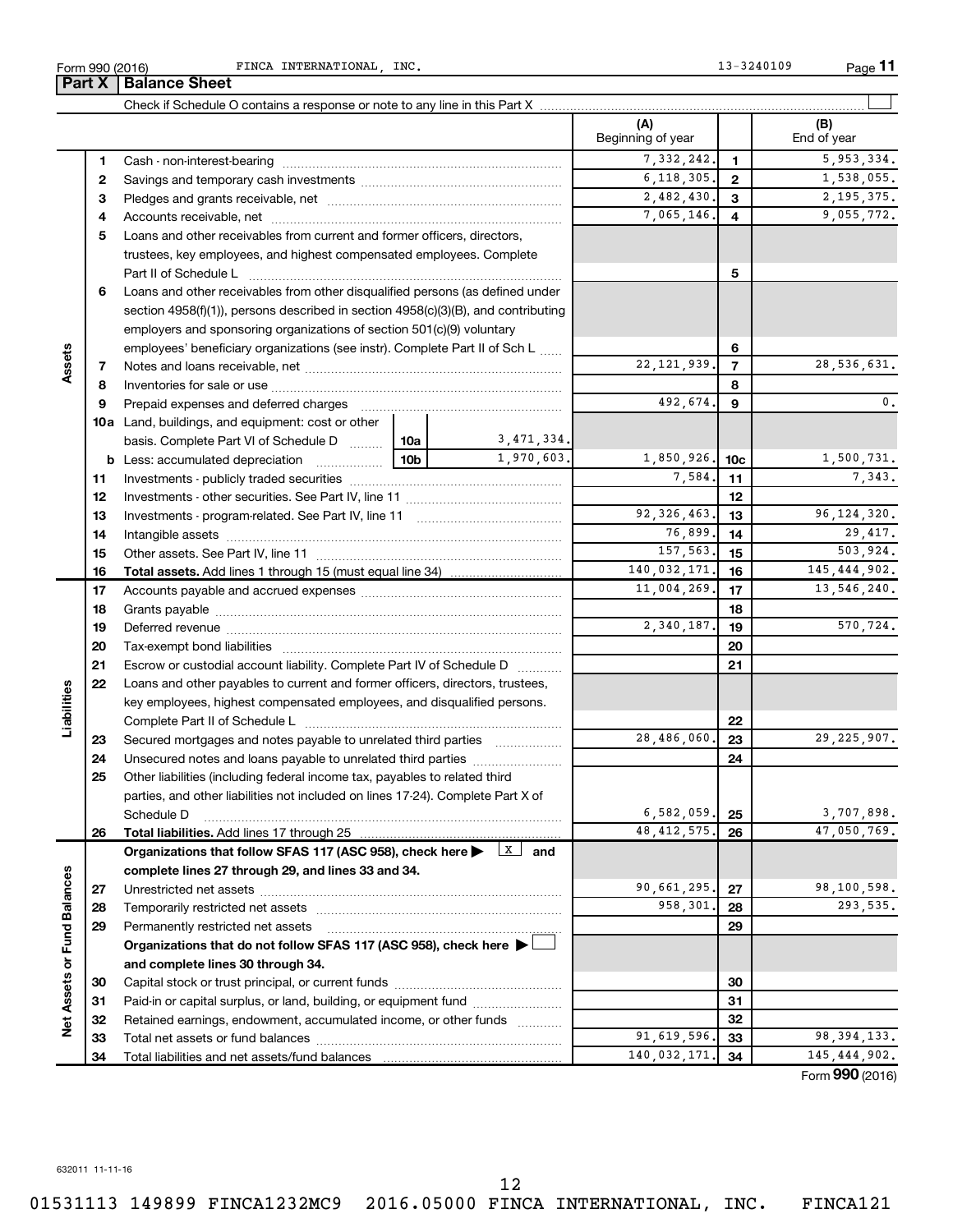|    | FINCA INTERNATIONAL INC.<br>Form 990 (2016)                                                                                                                                                                                    | 13-3240109     |                |            | Page 12         |
|----|--------------------------------------------------------------------------------------------------------------------------------------------------------------------------------------------------------------------------------|----------------|----------------|------------|-----------------|
|    | Part XI<br><b>Reconciliation of Net Assets</b>                                                                                                                                                                                 |                |                |            |                 |
|    | Check if Schedule O contains a response or note to any line in this Part XI                                                                                                                                                    |                |                |            | $\mathbf{x}$    |
|    |                                                                                                                                                                                                                                |                |                |            |                 |
| 1  |                                                                                                                                                                                                                                | $\mathbf{1}$   |                |            | 49, 952, 713.   |
| 2  |                                                                                                                                                                                                                                | $\mathbf{2}$   |                |            | 48,842,086.     |
| З  | Revenue less expenses. Subtract line 2 from line 1                                                                                                                                                                             | 3              |                |            | 1,110,627.      |
| 4  |                                                                                                                                                                                                                                | $\overline{4}$ |                |            | 91,619,596.     |
| 5  | Net unrealized gains (losses) on investments [11] matter in the contract of the state of the state of the state of the state of the state of the state of the state of the state of the state of the state of the state of the | 5              |                |            |                 |
| 6  | Donated services and use of facilities                                                                                                                                                                                         | 6              |                |            |                 |
| 7  | Investment expenses                                                                                                                                                                                                            | $\overline{7}$ |                |            |                 |
| 8  | Prior period adjustments [111] matter contracts and adjustments and account and account of the contracts and account of the contracts and account of the contracts and account of the contracts and account of the contracts a | 8              |                |            | 86,378.         |
| 9  |                                                                                                                                                                                                                                | $\mathbf{9}$   |                |            | 5, 577, 532.    |
| 10 | Net assets or fund balances at end of year. Combine lines 3 through 9 (must equal Part X, line 33,                                                                                                                             |                |                |            |                 |
|    | column (B))                                                                                                                                                                                                                    | 10             |                |            | 98, 394, 133.   |
|    | Part XII Financial Statements and Reporting                                                                                                                                                                                    |                |                |            |                 |
|    |                                                                                                                                                                                                                                |                |                |            | l x             |
|    |                                                                                                                                                                                                                                |                |                | <b>Yes</b> | No              |
| 1. | $\lfloor x \rfloor$ Accrual<br>Accounting method used to prepare the Form 990: $\Box$ Cash<br>Other                                                                                                                            |                |                |            |                 |
|    | If the organization changed its method of accounting from a prior year or checked "Other," explain in Schedule O.                                                                                                              |                |                |            |                 |
|    | 2a Were the organization's financial statements compiled or reviewed by an independent accountant?                                                                                                                             |                | 2a             |            | x               |
|    | If "Yes," check a box below to indicate whether the financial statements for the year were compiled or reviewed on a                                                                                                           |                |                |            |                 |
|    | separate basis, consolidated basis, or both:                                                                                                                                                                                   |                |                |            |                 |
|    | Separate basis<br>Consolidated basis<br>Both consolidated and separate basis                                                                                                                                                   |                |                |            |                 |
|    |                                                                                                                                                                                                                                |                | 2 <sub>b</sub> | х          |                 |
|    | If "Yes," check a box below to indicate whether the financial statements for the year were audited on a separate basis,                                                                                                        |                |                |            |                 |
|    | consolidated basis, or both:                                                                                                                                                                                                   |                |                |            |                 |
|    | $X$ Consolidated basis<br>Both consolidated and separate basis<br>Separate basis                                                                                                                                               |                |                |            |                 |
|    | c If "Yes" to line 2a or 2b, does the organization have a committee that assumes responsibility for oversight of the audit,                                                                                                    |                |                |            |                 |
|    |                                                                                                                                                                                                                                |                | 2c             | x          |                 |
|    | If the organization changed either its oversight process or selection process during the tax year, explain in Schedule O.                                                                                                      |                |                |            |                 |
|    | 3a As a result of a federal award, was the organization required to undergo an audit or audits as set forth in the Single Audit                                                                                                |                |                |            |                 |
|    | Act and OMB Circular A-133?                                                                                                                                                                                                    |                | За             | х          |                 |
|    | <b>b</b> If "Yes," did the organization undergo the required audit or audits? If the organization did not undergo the required audit                                                                                           |                |                |            |                 |
|    |                                                                                                                                                                                                                                |                | 3b             | x          |                 |
|    |                                                                                                                                                                                                                                |                |                |            | $000 \text{ m}$ |

Form (2016) **990**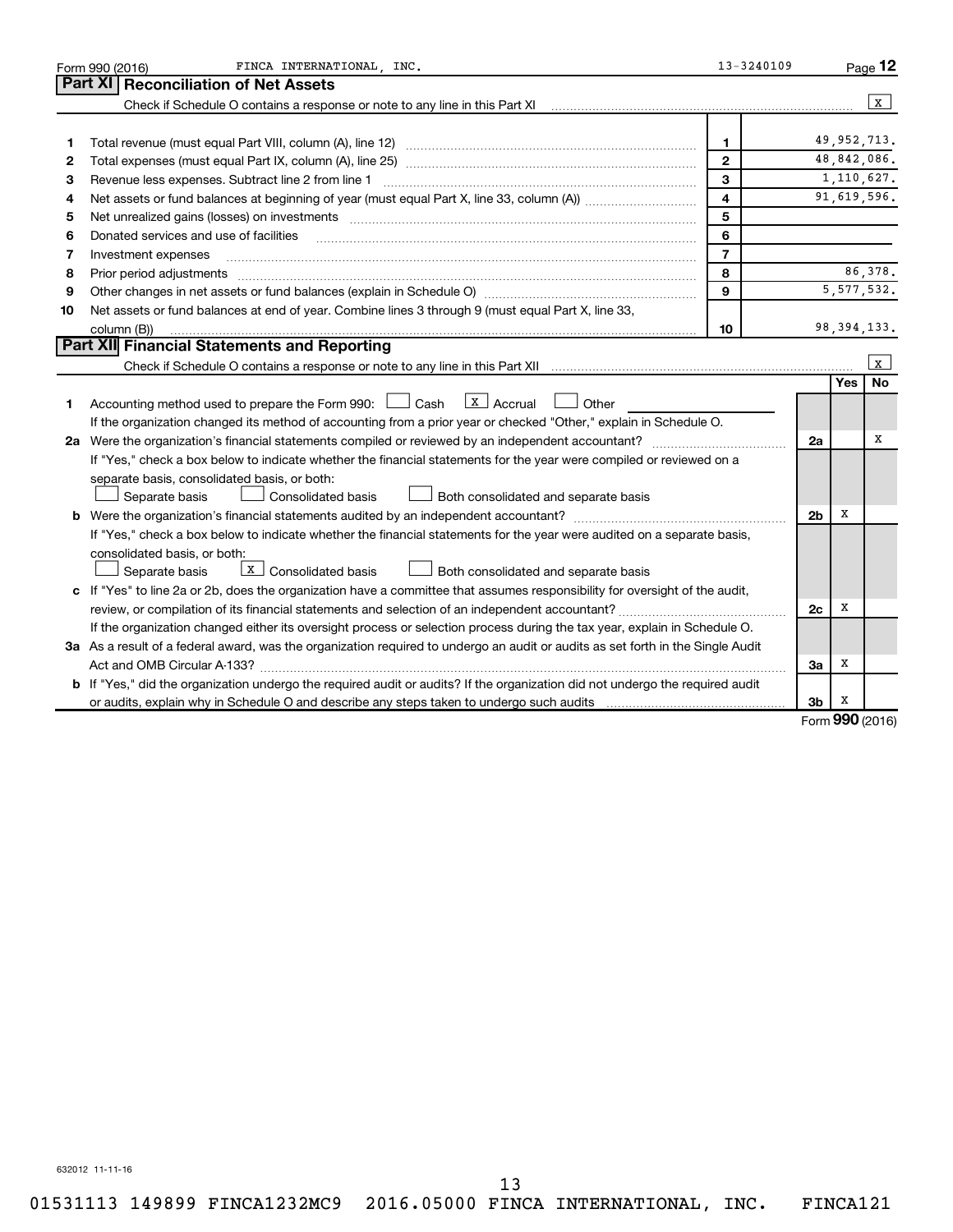## **SCHEDULE A**

# **Public Charity Status and Public Support** 2016

**(Form 990 or 990-EZ) Complete if the organization is a section 501(c)(3) organization or a section**

**4947(a)(1) nonexempt charitable trust. | Attach to Form 990 or Form 990-EZ.** 

| Ш                     |  |
|-----------------------|--|
| <b>Open to Public</b> |  |

OMB No. 1545-0047

Department of the Treasury<br>Internal Revenue Service anternal.<br>De **|** 

|        | Internal Revenue Service<br>Inspection<br>Information about Schedule A (Form 990 or 990-EZ) and its instructions is at WWW.irs.gov/form990. |                          |                                               |                                                                          |                                                                                                                                               |     |                                                                |                            |  |  |                                       |
|--------|---------------------------------------------------------------------------------------------------------------------------------------------|--------------------------|-----------------------------------------------|--------------------------------------------------------------------------|-----------------------------------------------------------------------------------------------------------------------------------------------|-----|----------------------------------------------------------------|----------------------------|--|--|---------------------------------------|
|        |                                                                                                                                             | Name of the organization |                                               |                                                                          |                                                                                                                                               |     |                                                                |                            |  |  | <b>Employer identification number</b> |
|        |                                                                                                                                             |                          |                                               | FINCA INTERNATIONAL .INC.                                                |                                                                                                                                               |     |                                                                |                            |  |  | 13-3240109                            |
| Part I |                                                                                                                                             |                          |                                               |                                                                          | Reason for Public Charity Status (All organizations must complete this part.) See instructions.                                               |     |                                                                |                            |  |  |                                       |
|        |                                                                                                                                             |                          |                                               |                                                                          | The organization is not a private foundation because it is: (For lines 1 through 12, check only one box.)                                     |     |                                                                |                            |  |  |                                       |
| 1      |                                                                                                                                             |                          |                                               |                                                                          | A church, convention of churches, or association of churches described in section 170(b)(1)(A)(i).                                            |     |                                                                |                            |  |  |                                       |
| 2      |                                                                                                                                             |                          |                                               |                                                                          | A school described in section 170(b)(1)(A)(ii). (Attach Schedule E (Form 990 or 990-EZ).)                                                     |     |                                                                |                            |  |  |                                       |
| 3      |                                                                                                                                             |                          |                                               |                                                                          | A hospital or a cooperative hospital service organization described in section 170(b)(1)(A)(iii).                                             |     |                                                                |                            |  |  |                                       |
| 4      |                                                                                                                                             |                          |                                               |                                                                          | A medical research organization operated in conjunction with a hospital described in section 170(b)(1)(A)(iii). Enter the hospital's name,    |     |                                                                |                            |  |  |                                       |
|        |                                                                                                                                             | city, and state:         |                                               |                                                                          |                                                                                                                                               |     |                                                                |                            |  |  |                                       |
| 5      |                                                                                                                                             |                          |                                               |                                                                          | An organization operated for the benefit of a college or university owned or operated by a governmental unit described in                     |     |                                                                |                            |  |  |                                       |
|        |                                                                                                                                             |                          |                                               | section 170(b)(1)(A)(iv). (Complete Part II.)                            |                                                                                                                                               |     |                                                                |                            |  |  |                                       |
| 6      |                                                                                                                                             |                          |                                               |                                                                          | A federal, state, or local government or governmental unit described in section 170(b)(1)(A)(v).                                              |     |                                                                |                            |  |  |                                       |
|        | $7 \mid X$                                                                                                                                  |                          |                                               |                                                                          | An organization that normally receives a substantial part of its support from a governmental unit or from the general public described in     |     |                                                                |                            |  |  |                                       |
|        |                                                                                                                                             |                          |                                               | section 170(b)(1)(A)(vi). (Complete Part II.)                            |                                                                                                                                               |     |                                                                |                            |  |  |                                       |
| 8      |                                                                                                                                             |                          |                                               |                                                                          | A community trust described in section 170(b)(1)(A)(vi). (Complete Part II.)                                                                  |     |                                                                |                            |  |  |                                       |
| 9      |                                                                                                                                             |                          |                                               |                                                                          | An agricultural research organization described in section 170(b)(1)(A)(ix) operated in conjunction with a land-grant college                 |     |                                                                |                            |  |  |                                       |
|        |                                                                                                                                             |                          |                                               |                                                                          |                                                                                                                                               |     |                                                                |                            |  |  |                                       |
|        |                                                                                                                                             |                          |                                               |                                                                          | or university or a non-land-grant college of agriculture (see instructions). Enter the name, city, and state of the college or                |     |                                                                |                            |  |  |                                       |
|        |                                                                                                                                             | university:              |                                               |                                                                          |                                                                                                                                               |     |                                                                |                            |  |  |                                       |
| 10     |                                                                                                                                             |                          |                                               |                                                                          | An organization that normally receives: (1) more than 33 1/3% of its support from contributions, membership fees, and gross receipts from     |     |                                                                |                            |  |  |                                       |
|        |                                                                                                                                             |                          |                                               |                                                                          | activities related to its exempt functions - subject to certain exceptions, and (2) no more than 33 1/3% of its support from gross investment |     |                                                                |                            |  |  |                                       |
|        |                                                                                                                                             |                          |                                               |                                                                          | income and unrelated business taxable income (less section 511 tax) from businesses acquired by the organization after June 30, 1975.         |     |                                                                |                            |  |  |                                       |
|        |                                                                                                                                             |                          |                                               | See section 509(a)(2). (Complete Part III.)                              |                                                                                                                                               |     |                                                                |                            |  |  |                                       |
| 11     |                                                                                                                                             |                          |                                               |                                                                          | An organization organized and operated exclusively to test for public safety. See section 509(a)(4).                                          |     |                                                                |                            |  |  |                                       |
| 12     |                                                                                                                                             |                          |                                               |                                                                          | An organization organized and operated exclusively for the benefit of, to perform the functions of, or to carry out the purposes of one or    |     |                                                                |                            |  |  |                                       |
|        |                                                                                                                                             |                          |                                               |                                                                          | more publicly supported organizations described in section 509(a)(1) or section 509(a)(2). See section 509(a)(3). Check the box in            |     |                                                                |                            |  |  |                                       |
|        |                                                                                                                                             |                          |                                               |                                                                          | lines 12a through 12d that describes the type of supporting organization and complete lines 12e, 12f, and 12g.                                |     |                                                                |                            |  |  |                                       |
| а      |                                                                                                                                             |                          |                                               |                                                                          | Type I. A supporting organization operated, supervised, or controlled by its supported organization(s), typically by giving                   |     |                                                                |                            |  |  |                                       |
|        |                                                                                                                                             |                          |                                               |                                                                          | the supported organization(s) the power to regularly appoint or elect a majority of the directors or trustees of the supporting               |     |                                                                |                            |  |  |                                       |
|        |                                                                                                                                             |                          |                                               | organization. You must complete Part IV, Sections A and B.               |                                                                                                                                               |     |                                                                |                            |  |  |                                       |
| b      |                                                                                                                                             |                          |                                               |                                                                          | Type II. A supporting organization supervised or controlled in connection with its supported organization(s), by having                       |     |                                                                |                            |  |  |                                       |
|        |                                                                                                                                             |                          |                                               |                                                                          | control or management of the supporting organization vested in the same persons that control or manage the supported                          |     |                                                                |                            |  |  |                                       |
|        |                                                                                                                                             |                          |                                               | organization(s). You must complete Part IV, Sections A and C.            |                                                                                                                                               |     |                                                                |                            |  |  |                                       |
|        |                                                                                                                                             |                          |                                               |                                                                          | Type III functionally integrated. A supporting organization operated in connection with, and functionally integrated with,                    |     |                                                                |                            |  |  |                                       |
|        |                                                                                                                                             |                          |                                               |                                                                          | its supported organization(s) (see instructions). You must complete Part IV, Sections A, D, and E.                                            |     |                                                                |                            |  |  |                                       |
| d      |                                                                                                                                             |                          |                                               |                                                                          | Type III non-functionally integrated. A supporting organization operated in connection with its supported organization(s)                     |     |                                                                |                            |  |  |                                       |
|        |                                                                                                                                             |                          |                                               |                                                                          | that is not functionally integrated. The organization generally must satisfy a distribution requirement and an attentiveness                  |     |                                                                |                            |  |  |                                       |
|        |                                                                                                                                             |                          |                                               |                                                                          | requirement (see instructions). You must complete Part IV, Sections A and D, and Part V.                                                      |     |                                                                |                            |  |  |                                       |
| е      |                                                                                                                                             |                          |                                               |                                                                          | Check this box if the organization received a written determination from the IRS that it is a Type I, Type II, Type III                       |     |                                                                |                            |  |  |                                       |
|        |                                                                                                                                             |                          |                                               |                                                                          | functionally integrated, or Type III non-functionally integrated supporting organization.                                                     |     |                                                                |                            |  |  |                                       |
|        |                                                                                                                                             |                          | f Enter the number of supported organizations |                                                                          |                                                                                                                                               |     |                                                                |                            |  |  |                                       |
|        |                                                                                                                                             |                          |                                               | g Provide the following information about the supported organization(s). |                                                                                                                                               |     |                                                                |                            |  |  |                                       |
|        |                                                                                                                                             | (i) Name of supported    |                                               | (ii) EIN                                                                 | (iii) Type of organization                                                                                                                    |     | (iv) Is the organization listed<br>in your governing document? | (v) Amount of monetary     |  |  | (vi) Amount of other                  |
|        |                                                                                                                                             | organization             |                                               |                                                                          | (described on lines 1-10<br>above (see instructions))                                                                                         | Yes | No                                                             | support (see instructions) |  |  | support (see instructions)            |
|        |                                                                                                                                             |                          |                                               |                                                                          |                                                                                                                                               |     |                                                                |                            |  |  |                                       |
|        |                                                                                                                                             |                          |                                               |                                                                          |                                                                                                                                               |     |                                                                |                            |  |  |                                       |
|        |                                                                                                                                             |                          |                                               |                                                                          |                                                                                                                                               |     |                                                                |                            |  |  |                                       |
|        |                                                                                                                                             |                          |                                               |                                                                          |                                                                                                                                               |     |                                                                |                            |  |  |                                       |
|        |                                                                                                                                             |                          |                                               |                                                                          |                                                                                                                                               |     |                                                                |                            |  |  |                                       |
|        |                                                                                                                                             |                          |                                               |                                                                          |                                                                                                                                               |     |                                                                |                            |  |  |                                       |
|        |                                                                                                                                             |                          |                                               |                                                                          |                                                                                                                                               |     |                                                                |                            |  |  |                                       |
|        |                                                                                                                                             |                          |                                               |                                                                          |                                                                                                                                               |     |                                                                |                            |  |  |                                       |
|        |                                                                                                                                             |                          |                                               |                                                                          |                                                                                                                                               |     |                                                                |                            |  |  |                                       |
|        |                                                                                                                                             |                          |                                               |                                                                          |                                                                                                                                               |     |                                                                |                            |  |  |                                       |
|        |                                                                                                                                             |                          |                                               |                                                                          |                                                                                                                                               |     |                                                                |                            |  |  |                                       |
| Total  |                                                                                                                                             |                          |                                               |                                                                          |                                                                                                                                               |     |                                                                |                            |  |  |                                       |

LHA For Paperwork Reduction Act Notice, see the Instructions for Form 990 or 990-EZ. 632021 09-21-16 Schedule A (Form 990 or 990-EZ) 2016 14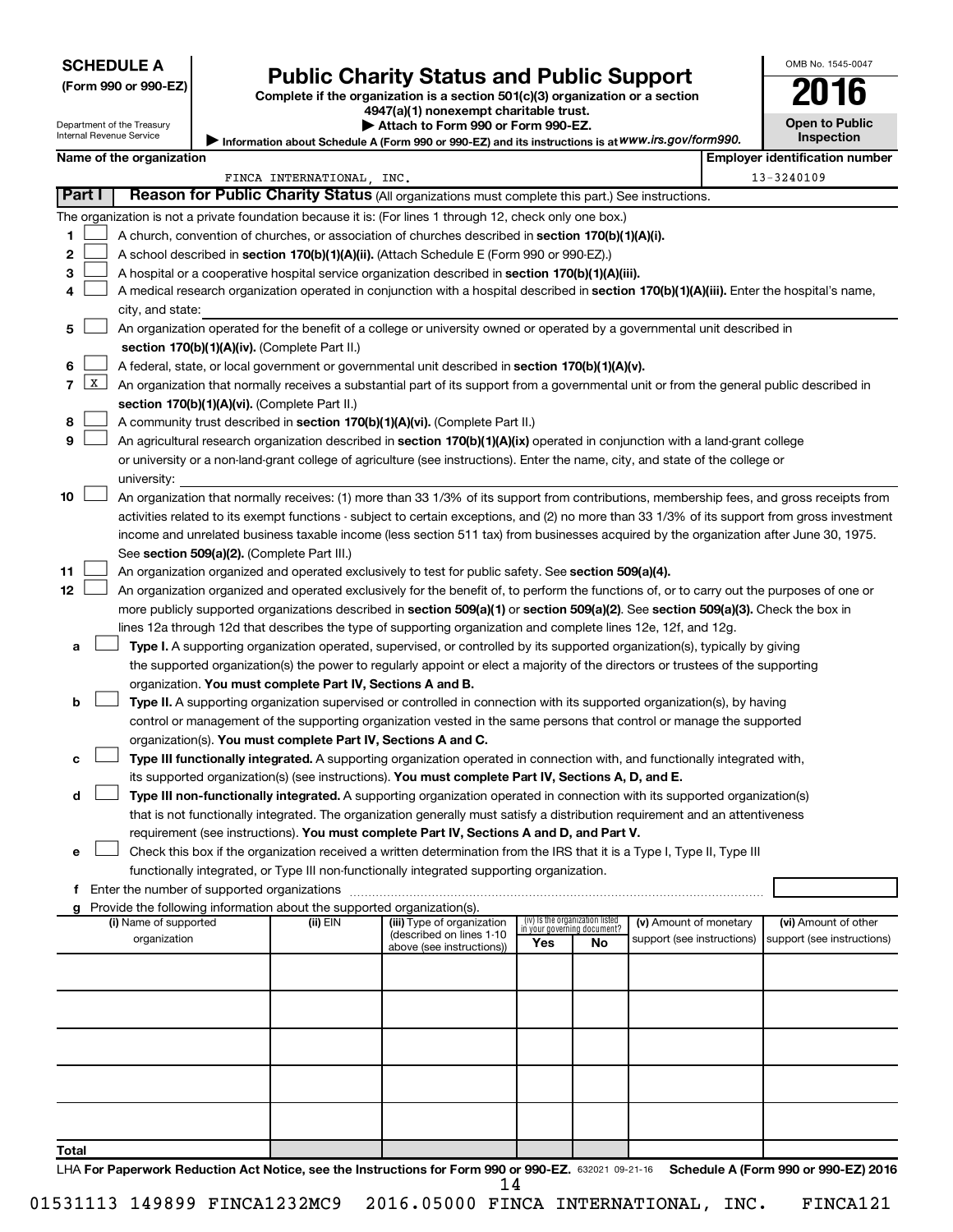#### Schedule A (Form 990 or 990-EZ) 2016 FINCA INTERNATIONAL, INC. 13 = 13-3240109 Page

**2**

(Complete only if you checked the box on line 5, 7, or 8 of Part I or if the organization failed to qualify under Part III. If the organization fails to qualify under the tests listed below, please complete Part III.) **Part II Support Schedule for Organizations Described in Sections 170(b)(1)(A)(iv) and 170(b)(1)(A)(vi)**

|    | <b>Section A. Public Support</b>                                                                                                                                                                                               |             |               |               |               |                                      |                                |
|----|--------------------------------------------------------------------------------------------------------------------------------------------------------------------------------------------------------------------------------|-------------|---------------|---------------|---------------|--------------------------------------|--------------------------------|
|    | Calendar year (or fiscal year beginning in)                                                                                                                                                                                    | (a) 2012    | (b) 2013      | $(c)$ 2014    | $(d)$ 2015    | (e) 2016                             | (f) Total                      |
|    | 1 Gifts, grants, contributions, and                                                                                                                                                                                            |             |               |               |               |                                      |                                |
|    | membership fees received. (Do not                                                                                                                                                                                              |             |               |               |               |                                      |                                |
|    | include any "unusual grants.")                                                                                                                                                                                                 | 18,743,053. | 27,525,208.   | 22, 225, 233. | 20, 354, 935. | 20,107,097.                          | 108,955,526.                   |
|    | 2 Tax revenues levied for the organ-                                                                                                                                                                                           |             |               |               |               |                                      |                                |
|    | ization's benefit and either paid to                                                                                                                                                                                           |             |               |               |               |                                      |                                |
|    | or expended on its behalf                                                                                                                                                                                                      |             |               |               |               |                                      |                                |
|    | 3 The value of services or facilities                                                                                                                                                                                          |             |               |               |               |                                      |                                |
|    | furnished by a governmental unit to                                                                                                                                                                                            |             |               |               |               |                                      |                                |
|    | the organization without charge                                                                                                                                                                                                |             |               |               |               |                                      |                                |
|    | 4 Total. Add lines 1 through 3                                                                                                                                                                                                 | 18,743,053. | 27, 525, 208. | 22, 225, 233. | 20, 354, 935. | 20,107,097.                          | 108,955,526.                   |
|    | 5 The portion of total contributions                                                                                                                                                                                           |             |               |               |               |                                      |                                |
|    | by each person (other than a                                                                                                                                                                                                   |             |               |               |               |                                      |                                |
|    | governmental unit or publicly                                                                                                                                                                                                  |             |               |               |               |                                      |                                |
|    | supported organization) included                                                                                                                                                                                               |             |               |               |               |                                      |                                |
|    | on line 1 that exceeds 2% of the                                                                                                                                                                                               |             |               |               |               |                                      |                                |
|    | amount shown on line 11,                                                                                                                                                                                                       |             |               |               |               |                                      |                                |
|    | column (f)                                                                                                                                                                                                                     |             |               |               |               |                                      | 1,626,051.                     |
|    | 6 Public support. Subtract line 5 from line 4.                                                                                                                                                                                 |             |               |               |               |                                      | 107, 329, 475.                 |
|    | <b>Section B. Total Support</b>                                                                                                                                                                                                |             |               |               |               |                                      |                                |
|    | Calendar year (or fiscal year beginning in)                                                                                                                                                                                    | (a) 2012    | (b) 2013      | $(c)$ 2014    | $(d)$ 2015    | (e) 2016                             | (f) Total                      |
|    | 7 Amounts from line 4                                                                                                                                                                                                          | 18,743,053. | 27,525,208.   | 22, 225, 233. | 20, 354, 935. | 20,107,097                           | 108, 955, 526.                 |
|    | 8 Gross income from interest,                                                                                                                                                                                                  |             |               |               |               |                                      |                                |
|    | dividends, payments received on                                                                                                                                                                                                |             |               |               |               |                                      |                                |
|    | securities loans, rents, royalties                                                                                                                                                                                             |             |               |               |               |                                      |                                |
|    | and income from similar sources                                                                                                                                                                                                | 12,559,057. | 12,793,365.   | 8,536,137.    | 11,819,458.   | 13,050,803.                          | 58,758,820.                    |
|    | 9 Net income from unrelated business                                                                                                                                                                                           |             |               |               |               |                                      |                                |
|    | activities, whether or not the                                                                                                                                                                                                 |             |               |               |               |                                      |                                |
|    | business is regularly carried on                                                                                                                                                                                               | 23,580.     | 38,101.       | 38,461.       | 10,000.       | 0.                                   | 110,142.                       |
|    | 10 Other income. Do not include gain                                                                                                                                                                                           |             |               |               |               |                                      |                                |
|    | or loss from the sale of capital                                                                                                                                                                                               |             |               |               |               |                                      |                                |
|    | assets (Explain in Part VI.)                                                                                                                                                                                                   | 11,895,482. | 31, 763, 541. | 32,682,014.   | 30, 159, 885. | 16, 794, 813.                        | 123, 295, 735.                 |
|    | 11 Total support. Add lines 7 through 10                                                                                                                                                                                       |             |               |               |               |                                      | 291, 120, 223.                 |
|    | <b>12</b> Gross receipts from related activities, etc. (see instructions)                                                                                                                                                      |             |               |               |               | 12 <sup>2</sup>                      | 123, 295, 735.                 |
|    | 13 First five years. If the Form 990 is for the organization's first, second, third, fourth, or fifth tax year as a section 501(c)(3)                                                                                          |             |               |               |               |                                      |                                |
|    | organization, check this box and stop here                                                                                                                                                                                     |             |               |               |               |                                      |                                |
|    | <b>Section C. Computation of Public Support Percentage</b>                                                                                                                                                                     |             |               |               |               |                                      |                                |
|    | 14 Public support percentage for 2016 (line 6, column (f) divided by line 11, column (f) <i>mummumumum</i>                                                                                                                     |             |               |               |               | 14                                   | 36.87<br>%                     |
|    |                                                                                                                                                                                                                                |             |               |               |               | 15                                   | 65.50<br>%                     |
|    | 16a 33 1/3% support test - 2016. If the organization did not check the box on line 13, and line 14 is 33 1/3% or more, check this box and                                                                                      |             |               |               |               |                                      |                                |
|    | stop here. The organization qualifies as a publicly supported organization manufactured content and the content of the state of the state of the state of the state of the state of the state of the state of the state of the |             |               |               |               |                                      | $\blacktriangleright$ $\mid$ X |
|    | b 33 1/3% support test - 2015. If the organization did not check a box on line 13 or 16a, and line 15 is 33 1/3% or more, check this box                                                                                       |             |               |               |               |                                      |                                |
|    |                                                                                                                                                                                                                                |             |               |               |               |                                      |                                |
|    | 17a 10% -facts-and-circumstances test - 2016. If the organization did not check a box on line 13, 16a, or 16b, and line 14 is 10% or more,                                                                                     |             |               |               |               |                                      |                                |
|    | and if the organization meets the "facts-and-circumstances" test, check this box and stop here. Explain in Part VI how the organization                                                                                        |             |               |               |               |                                      |                                |
|    | meets the "facts-and-circumstances" test. The organization qualifies as a publicly supported organization                                                                                                                      |             |               |               |               |                                      |                                |
|    | b 10% -facts-and-circumstances test - 2015. If the organization did not check a box on line 13, 16a, 16b, or 17a, and line 15 is 10% or                                                                                        |             |               |               |               |                                      |                                |
|    | more, and if the organization meets the "facts-and-circumstances" test, check this box and stop here. Explain in Part VI how the                                                                                               |             |               |               |               |                                      |                                |
|    |                                                                                                                                                                                                                                |             |               |               |               |                                      |                                |
| 18 | Private foundation. If the organization did not check a box on line 13, 16a, 16b, 17a, or 17b, check this box and see instructions                                                                                             |             |               |               |               |                                      |                                |
|    |                                                                                                                                                                                                                                |             |               |               |               | Schodule A (Form 000 or 000 F7) 2016 |                                |

**Schedule A (Form 990 or 990-EZ) 2016**

632022 09-21-16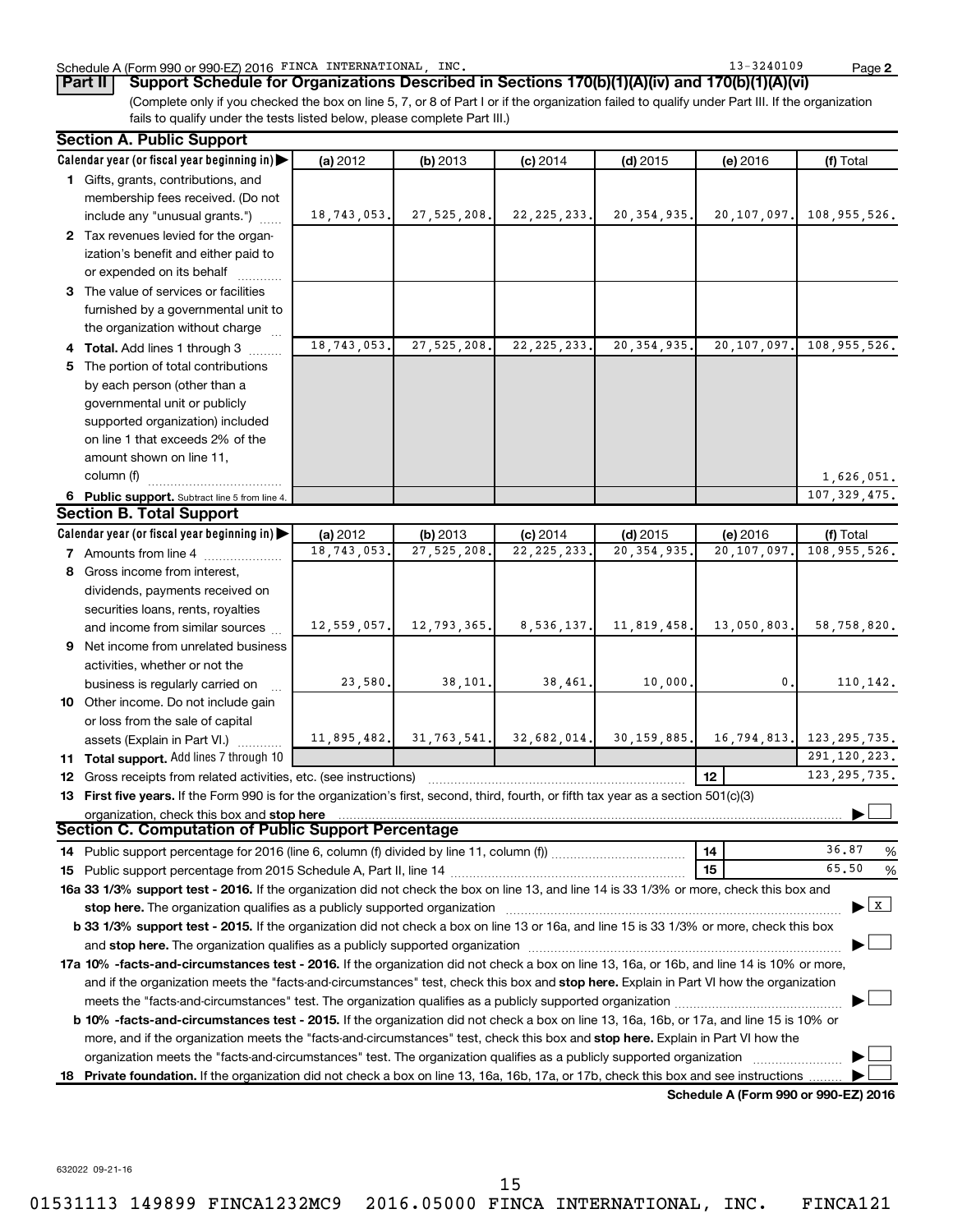## **Part III Support Schedule for Organizations Described in Section 509(a)(2)**

(Complete only if you checked the box on line 10 of Part I or if the organization failed to qualify under Part II. If the organization fails to qualify under the tests listed below, please complete Part II.)

|              | Calendar year (or fiscal year beginning in)                                                                                                                                                                                   | (a) 2012 | (b) 2013 | $(c)$ 2014 | $(d)$ 2015 |    | (e) 2016 | (f) Total |   |
|--------------|-------------------------------------------------------------------------------------------------------------------------------------------------------------------------------------------------------------------------------|----------|----------|------------|------------|----|----------|-----------|---|
|              | 1 Gifts, grants, contributions, and                                                                                                                                                                                           |          |          |            |            |    |          |           |   |
|              | membership fees received. (Do not                                                                                                                                                                                             |          |          |            |            |    |          |           |   |
|              | include any "unusual grants.")                                                                                                                                                                                                |          |          |            |            |    |          |           |   |
| $\mathbf{2}$ | Gross receipts from admissions,<br>merchandise sold or services per-<br>formed, or facilities furnished in<br>any activity that is related to the                                                                             |          |          |            |            |    |          |           |   |
|              | organization's tax-exempt purpose                                                                                                                                                                                             |          |          |            |            |    |          |           |   |
| 3.           | Gross receipts from activities that                                                                                                                                                                                           |          |          |            |            |    |          |           |   |
|              | are not an unrelated trade or bus-<br>iness under section 513                                                                                                                                                                 |          |          |            |            |    |          |           |   |
| 4            | Tax revenues levied for the organ-                                                                                                                                                                                            |          |          |            |            |    |          |           |   |
|              | ization's benefit and either paid to<br>or expended on its behalf<br>.                                                                                                                                                        |          |          |            |            |    |          |           |   |
| 5            | The value of services or facilities                                                                                                                                                                                           |          |          |            |            |    |          |           |   |
|              | furnished by a governmental unit to                                                                                                                                                                                           |          |          |            |            |    |          |           |   |
|              | the organization without charge                                                                                                                                                                                               |          |          |            |            |    |          |           |   |
| 6            | Total. Add lines 1 through 5                                                                                                                                                                                                  |          |          |            |            |    |          |           |   |
|              | 7a Amounts included on lines 1, 2, and                                                                                                                                                                                        |          |          |            |            |    |          |           |   |
|              | 3 received from disqualified persons<br><b>b</b> Amounts included on lines 2 and 3 received                                                                                                                                   |          |          |            |            |    |          |           |   |
|              | from other than disqualified persons that<br>exceed the greater of \$5,000 or 1% of the<br>amount on line 13 for the year                                                                                                     |          |          |            |            |    |          |           |   |
|              | c Add lines 7a and 7b                                                                                                                                                                                                         |          |          |            |            |    |          |           |   |
|              | 8 Public support. (Subtract line 7c from line 6.)                                                                                                                                                                             |          |          |            |            |    |          |           |   |
|              | <b>Section B. Total Support</b>                                                                                                                                                                                               |          |          |            |            |    |          |           |   |
|              | Calendar year (or fiscal year beginning in)                                                                                                                                                                                   | (a) 2012 | (b) 2013 | $(c)$ 2014 | $(d)$ 2015 |    | (e) 2016 | (f) Total |   |
|              | 9 Amounts from line 6                                                                                                                                                                                                         |          |          |            |            |    |          |           |   |
|              | <b>10a</b> Gross income from interest,<br>dividends, payments received on<br>securities loans, rents, royalties<br>and income from similar sources                                                                            |          |          |            |            |    |          |           |   |
|              | <b>b</b> Unrelated business taxable income                                                                                                                                                                                    |          |          |            |            |    |          |           |   |
|              | (less section 511 taxes) from businesses<br>acquired after June 30, 1975                                                                                                                                                      |          |          |            |            |    |          |           |   |
|              | c Add lines 10a and 10b                                                                                                                                                                                                       |          |          |            |            |    |          |           |   |
| 11           | Net income from unrelated business<br>activities not included in line 10b.<br>whether or not the business is<br>regularly carried on                                                                                          |          |          |            |            |    |          |           |   |
|              | <b>12</b> Other income. Do not include gain<br>or loss from the sale of capital<br>assets (Explain in Part VI.)                                                                                                               |          |          |            |            |    |          |           |   |
|              | <b>13</b> Total support. (Add lines 9, 10c, 11, and 12.)                                                                                                                                                                      |          |          |            |            |    |          |           |   |
|              | 14 First five years. If the Form 990 is for the organization's first, second, third, fourth, or fifth tax year as a section 501(c)(3) organization,                                                                           |          |          |            |            |    |          |           |   |
|              | check this box and stop here manufactured and the context of the state of the context of the state of the context of the context of the context of the context of the context of the context of the context of the context of |          |          |            |            |    |          |           |   |
|              | Section C. Computation of Public Support Percentage                                                                                                                                                                           |          |          |            |            |    |          |           |   |
|              |                                                                                                                                                                                                                               |          |          |            |            | 15 |          |           | % |
|              |                                                                                                                                                                                                                               |          |          |            |            | 16 |          |           | % |
|              | Section D. Computation of Investment Income Percentage                                                                                                                                                                        |          |          |            |            |    |          |           |   |
|              |                                                                                                                                                                                                                               |          |          |            |            | 17 |          |           | % |
|              |                                                                                                                                                                                                                               |          |          |            |            | 18 |          |           | % |
|              |                                                                                                                                                                                                                               |          |          |            |            |    |          |           |   |
|              |                                                                                                                                                                                                                               |          |          |            |            |    |          |           |   |
|              | 19a 33 1/3% support tests - 2016. If the organization did not check the box on line 14, and line 15 is more than 33 1/3%, and line 17 is not                                                                                  |          |          |            |            |    |          |           |   |
|              | more than 33 1/3%, check this box and stop here. The organization qualifies as a publicly supported organization                                                                                                              |          |          |            |            |    |          |           |   |
|              | b 33 1/3% support tests - 2015. If the organization did not check a box on line 14 or line 19a, and line 16 is more than 33 1/3%, and                                                                                         |          |          |            |            |    |          |           |   |
|              | line 18 is not more than 33 1/3%, check this box and stop here. The organization qualifies as a publicly supported organization                                                                                               |          |          |            |            |    |          |           |   |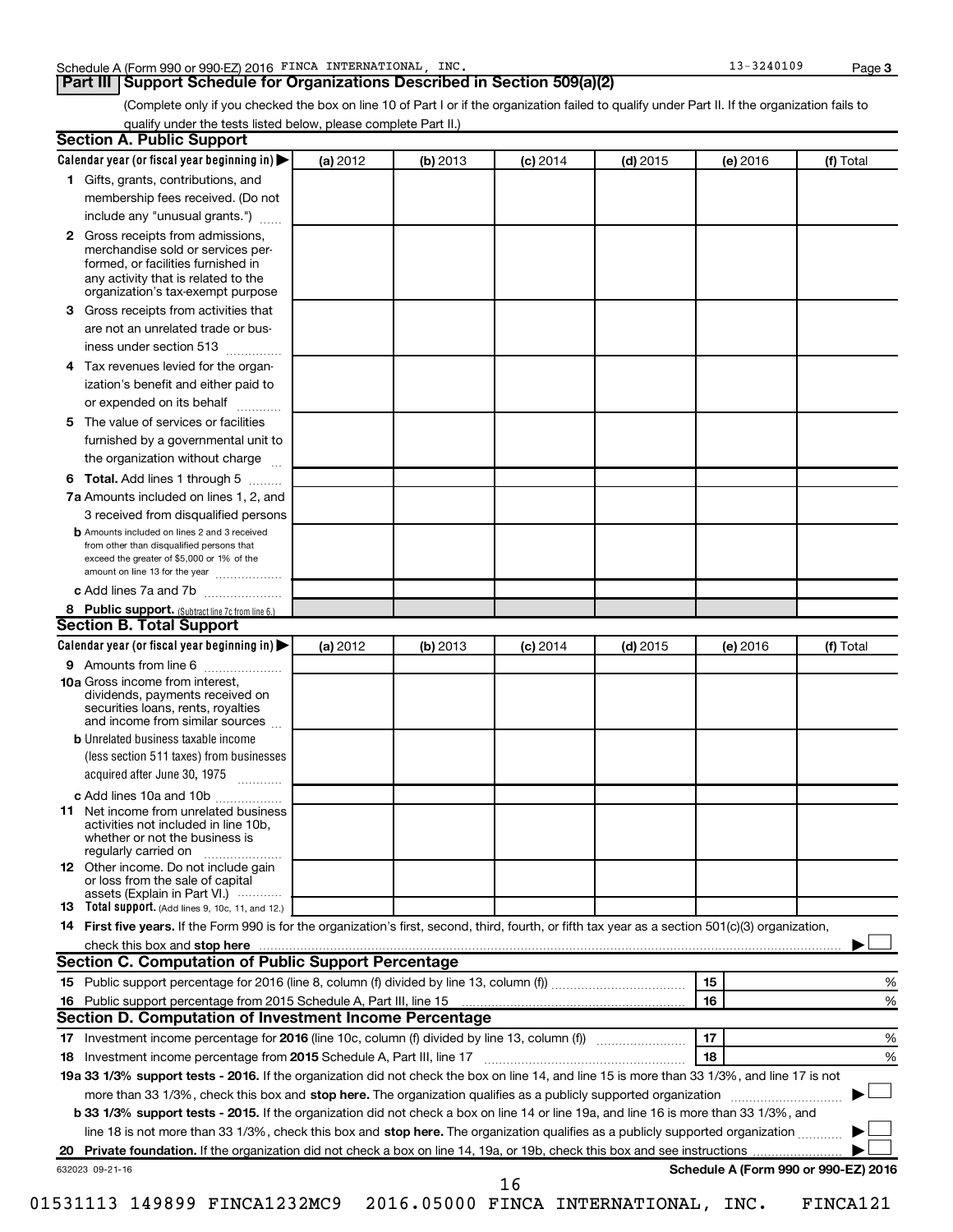### **Part IV Supporting Organizations**

(Complete only if you checked a box in line 12 on Part I. If you checked 12a of Part I, complete Sections A and B. If you checked 12b of Part I, complete Sections A and C. If you checked 12c of Part I, complete Sections A, D, and E. If you checked 12d of Part I, complete Sections A and D, and complete Part V.)

#### **Section A. All Supporting Organizations**

- **1** Are all of the organization's supported organizations listed by name in the organization's governing documents? If "No," describe in Part VI how the supported organizations are designated. If designated by *class or purpose, describe the designation. If historic and continuing relationship, explain.*
- **2** Did the organization have any supported organization that does not have an IRS determination of status under section 509(a)(1) or (2)? If "Yes," explain in Part VI how the organization determined that the supported *organization was described in section 509(a)(1) or (2).*
- **3a** Did the organization have a supported organization described in section 501(c)(4), (5), or (6)? If "Yes," answer *(b) and (c) below.*
- **b** Did the organization confirm that each supported organization qualified under section 501(c)(4), (5), or (6) and satisfied the public support tests under section 509(a)(2)? If "Yes," describe in Part VI when and how the *organization made the determination.*
- **c** Did the organization ensure that all support to such organizations was used exclusively for section 170(c)(2)(B) purposes? If "Yes," explain in Part VI what controls the organization put in place to ensure such use.
- **4 a** *If* Was any supported organization not organized in the United States ("foreign supported organization")? *"Yes," and if you checked 12a or 12b in Part I, answer (b) and (c) below.*
- **b** Did the organization have ultimate control and discretion in deciding whether to make grants to the foreign supported organization? If "Yes," describe in Part VI how the organization had such control and discretion *despite being controlled or supervised by or in connection with its supported organizations.*
- **c** Did the organization support any foreign supported organization that does not have an IRS determination under sections 501(c)(3) and 509(a)(1) or (2)? If "Yes," explain in Part VI what controls the organization used *to ensure that all support to the foreign supported organization was used exclusively for section 170(c)(2)(B) purposes.*
- **5a** Did the organization add, substitute, or remove any supported organizations during the tax year? If "Yes," answer (b) and (c) below (if applicable). Also, provide detail in Part VI, including (i) the names and EIN *numbers of the supported organizations added, substituted, or removed; (ii) the reasons for each such action; (iii) the authority under the organization's organizing document authorizing such action; and (iv) how the action was accomplished (such as by amendment to the organizing document).*
- **b** Type I or Type II only. Was any added or substituted supported organization part of a class already designated in the organization's organizing document?
- **c Substitutions only.**  Was the substitution the result of an event beyond the organization's control?
- **6** Did the organization provide support (whether in the form of grants or the provision of services or facilities) to support or benefit one or more of the filing organization's supported organizations? If "Yes," provide detail in anyone other than (i) its supported organizations, (ii) individuals that are part of the charitable class benefited by one or more of its supported organizations, or (iii) other supporting organizations that also *Part VI.*
- **7** Did the organization provide a grant, loan, compensation, or other similar payment to a substantial contributor regard to a substantial contributor? If "Yes," complete Part I of Schedule L (Form 990 or 990-EZ). (defined in section 4958(c)(3)(C)), a family member of a substantial contributor, or a 35% controlled entity with
- **8** Did the organization make a loan to a disqualified person (as defined in section 4958) not described in line 7? *If "Yes," complete Part I of Schedule L (Form 990 or 990-EZ).*
- **9 a** Was the organization controlled directly or indirectly at any time during the tax year by one or more in section 509(a)(1) or (2))? If "Yes," provide detail in Part VI. disqualified persons as defined in section 4946 (other than foundation managers and organizations described
- **b** Did one or more disqualified persons (as defined in line 9a) hold a controlling interest in any entity in which the supporting organization had an interest? If "Yes," provide detail in Part VI.
- **c** Did a disqualified person (as defined in line 9a) have an ownership interest in, or derive any personal benefit from, assets in which the supporting organization also had an interest? If "Yes," provide detail in Part VI.
- **10 a** Was the organization subject to the excess business holdings rules of section 4943 because of section supporting organizations)? If "Yes," answer 10b below. 4943(f) (regarding certain Type II supporting organizations, and all Type III non-functionally integrated
	- **b** Did the organization have any excess business holdings in the tax year? (Use Schedule C, Form 4720, to *determine whether the organization had excess business holdings.)*

632024 09-21-16

**Schedule A (Form 990 or 990-EZ) 2016**

**1**

**2**

**3a**

**3b**

**3c**

**4a**

**4b**

**4c**

**5a**

**5b 5c**

**6**

**7**

**8**

**9a**

**9b**

**9c**

**10a**

**10b**

**4**

**Yes No**

01531113 149899 FINCA1232MC9 2016.05000 FINCA INTERNATIONAL, INC. FINCA121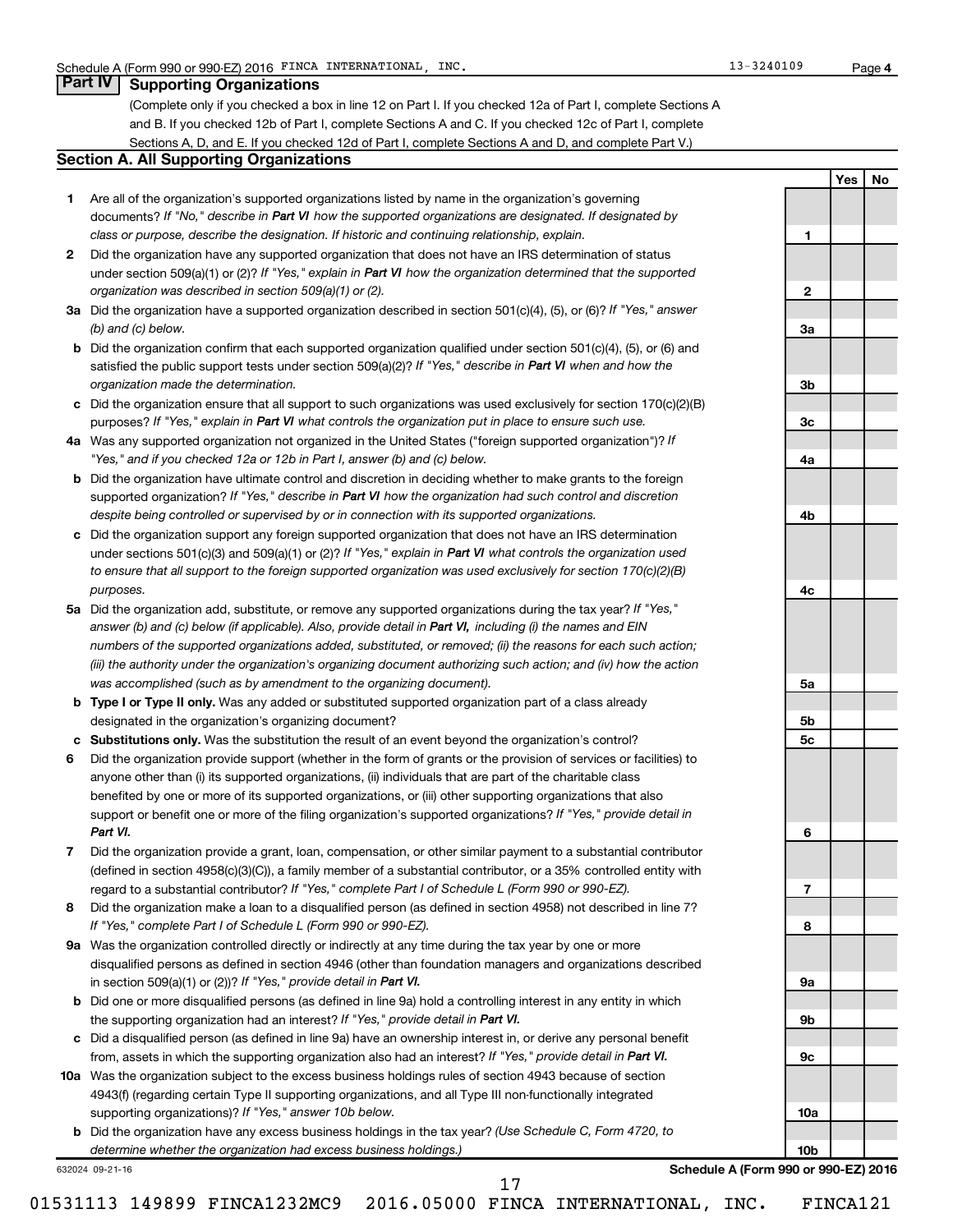|    | <b>Supporting Organizations (continued)</b>                                                                                                                                                                                                       |                 | Yes        |
|----|---------------------------------------------------------------------------------------------------------------------------------------------------------------------------------------------------------------------------------------------------|-----------------|------------|
| 11 | Has the organization accepted a gift or contribution from any of the following persons?                                                                                                                                                           |                 |            |
|    | a A person who directly or indirectly controls, either alone or together with persons described in (b) and (c)                                                                                                                                    |                 |            |
|    | below, the governing body of a supported organization?                                                                                                                                                                                            | 11a             |            |
|    | <b>b</b> A family member of a person described in (a) above?                                                                                                                                                                                      | 11 <sub>b</sub> |            |
|    | c A 35% controlled entity of a person described in (a) or (b) above? If "Yes" to a, b, or c, provide detail in Part VI.                                                                                                                           | 11c             |            |
|    | <b>Section B. Type I Supporting Organizations</b>                                                                                                                                                                                                 |                 |            |
|    |                                                                                                                                                                                                                                                   |                 | <b>Yes</b> |
| 1  | Did the directors, trustees, or membership of one or more supported organizations have the power to                                                                                                                                               |                 |            |
|    | regularly appoint or elect at least a majority of the organization's directors or trustees at all times during the                                                                                                                                |                 |            |
|    | tax year? If "No," describe in Part VI how the supported organization(s) effectively operated, supervised, or                                                                                                                                     |                 |            |
|    | controlled the organization's activities. If the organization had more than one supported organization,                                                                                                                                           |                 |            |
|    | describe how the powers to appoint and/or remove directors or trustees were allocated among the supported                                                                                                                                         |                 |            |
|    | organizations and what conditions or restrictions, if any, applied to such powers during the tax year.                                                                                                                                            | 1               |            |
| 2  | Did the organization operate for the benefit of any supported organization other than the supported                                                                                                                                               |                 |            |
|    | organization(s) that operated, supervised, or controlled the supporting organization? If "Yes," explain in                                                                                                                                        |                 |            |
|    | Part VI how providing such benefit carried out the purposes of the supported organization(s) that operated,                                                                                                                                       |                 |            |
|    | supervised, or controlled the supporting organization.                                                                                                                                                                                            | $\mathbf{2}$    |            |
|    | <b>Section C. Type II Supporting Organizations</b>                                                                                                                                                                                                |                 |            |
|    |                                                                                                                                                                                                                                                   |                 | <b>Yes</b> |
| 1  | Were a majority of the organization's directors or trustees during the tax year also a majority of the directors                                                                                                                                  |                 |            |
|    | or trustees of each of the organization's supported organization(s)? If "No," describe in Part VI how control                                                                                                                                     |                 |            |
|    | or management of the supporting organization was vested in the same persons that controlled or managed                                                                                                                                            |                 |            |
|    | the supported organization(s).                                                                                                                                                                                                                    | 1               |            |
|    | <b>Section D. All Type III Supporting Organizations</b>                                                                                                                                                                                           |                 |            |
|    |                                                                                                                                                                                                                                                   |                 | Yes        |
| 1  | Did the organization provide to each of its supported organizations, by the last day of the fifth month of the                                                                                                                                    |                 |            |
|    | organization's tax year, (i) a written notice describing the type and amount of support provided during the prior tax                                                                                                                             |                 |            |
|    | year, (ii) a copy of the Form 990 that was most recently filed as of the date of notification, and (iii) copies of the                                                                                                                            |                 |            |
|    | organization's governing documents in effect on the date of notification, to the extent not previously provided?                                                                                                                                  | 1               |            |
| 2  | Were any of the organization's officers, directors, or trustees either (i) appointed or elected by the supported                                                                                                                                  |                 |            |
|    | organization(s) or (ii) serving on the governing body of a supported organization? If "No," explain in Part VI how                                                                                                                                |                 |            |
|    | the organization maintained a close and continuous working relationship with the supported organization(s).                                                                                                                                       | $\mathbf{2}$    |            |
| З  | By reason of the relationship described in (2), did the organization's supported organizations have a                                                                                                                                             |                 |            |
|    | significant voice in the organization's investment policies and in directing the use of the organization's                                                                                                                                        |                 |            |
|    | income or assets at all times during the tax year? If "Yes," describe in Part VI the role the organization's                                                                                                                                      |                 |            |
|    | supported organizations played in this regard.                                                                                                                                                                                                    | з               |            |
|    | Section E. Type III Functionally Integrated Supporting Organizations                                                                                                                                                                              |                 |            |
| 1  | Check the box next to the method that the organization used to satisfy the Integral Part Test during the yea(see instructions).                                                                                                                   |                 |            |
| a  | The organization satisfied the Activities Test. Complete line 2 below.                                                                                                                                                                            |                 |            |
| b  | The organization is the parent of each of its supported organizations. Complete line 3 below.                                                                                                                                                     |                 |            |
| c  | The organization supported a governmental entity. Describe in Part VI how you supported a government entity (see instructions).                                                                                                                   |                 |            |
| 2  | Activities Test. Answer (a) and (b) below.                                                                                                                                                                                                        |                 | Yes        |
| а  | Did substantially all of the organization's activities during the tax year directly further the exempt purposes of                                                                                                                                |                 |            |
|    | the supported organization(s) to which the organization was responsive? If "Yes," then in Part VI identify                                                                                                                                        |                 |            |
|    | those supported organizations and explain<br>how these activities directly furthered their exempt purposes,                                                                                                                                       |                 |            |
|    | how the organization was responsive to those supported organizations, and how the organization determined                                                                                                                                         |                 |            |
|    | that these activities constituted substantially all of its activities.                                                                                                                                                                            | 2a              |            |
|    | b Did the activities described in (a) constitute activities that, but for the organization's involvement, one or more                                                                                                                             |                 |            |
|    | of the organization's supported organization(s) would have been engaged in? If "Yes," explain in Part VI the                                                                                                                                      |                 |            |
|    | reasons for the organization's position that its supported organization(s) would have engaged in these                                                                                                                                            |                 |            |
|    | activities but for the organization's involvement.                                                                                                                                                                                                | 2b              |            |
| 3  | Parent of Supported Organizations. Answer (a) and (b) below.                                                                                                                                                                                      |                 |            |
|    | Did the organization have the power to regularly appoint or elect a majority of the officers, directors, or                                                                                                                                       |                 |            |
| а  |                                                                                                                                                                                                                                                   | За              |            |
|    |                                                                                                                                                                                                                                                   |                 |            |
|    | trustees of each of the supported organizations? Provide details in Part VI.                                                                                                                                                                      |                 |            |
|    | <b>b</b> Did the organization exercise a substantial degree of direction over the policies, programs, and activities of each<br>of its supported organizations? If "Yes," describe in Part VI the role played by the organization in this regard. | 3b              |            |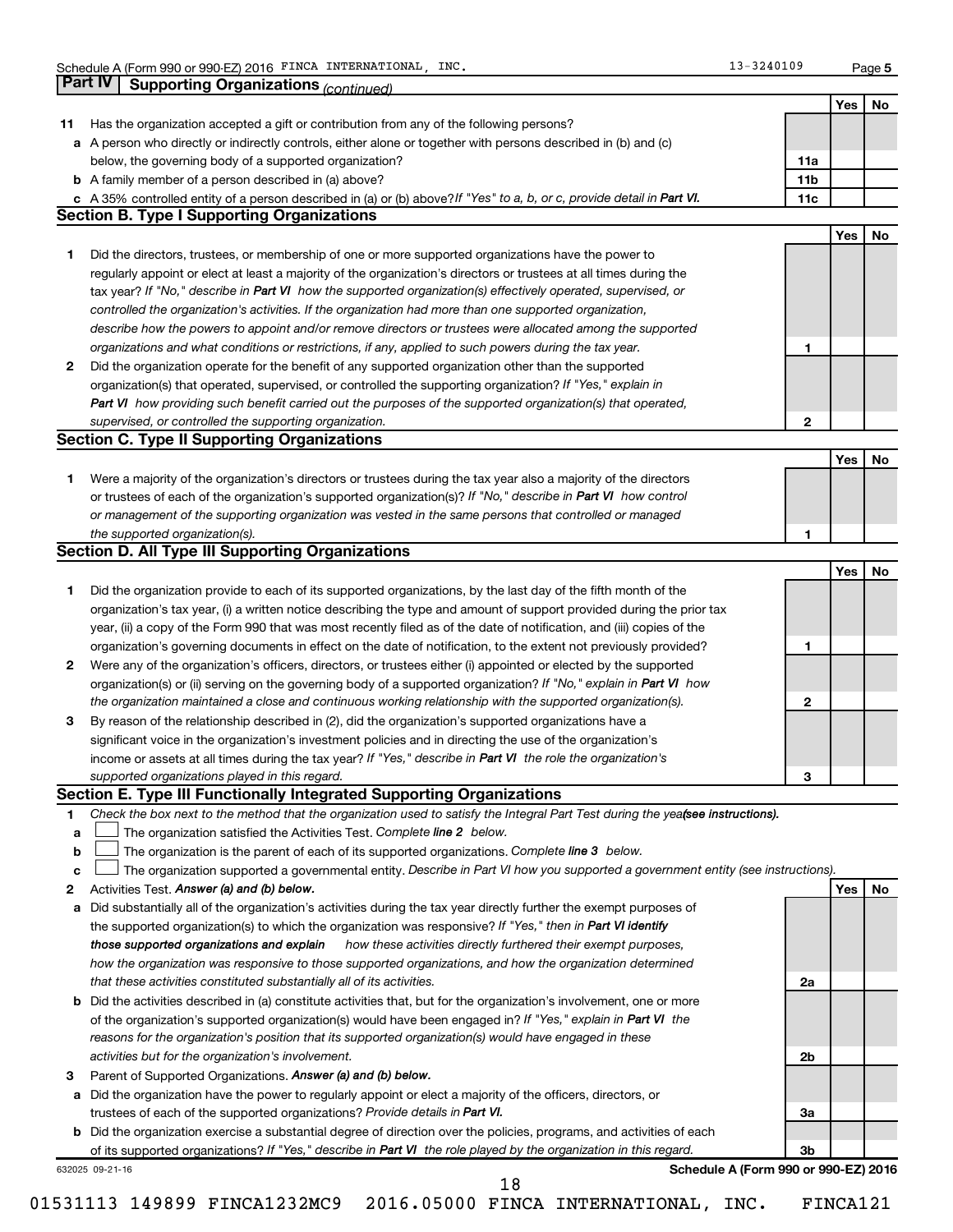Schedule A (Form 990 or 990-EZ) 2016 FINCA INTERNATIONAL, INC. 13 = 13-3240109 Page

**6**

1 **Letter See instructions.** All Check here if the organization satisfied the Integral Part Test as a qualifying trust on Nov. 20, 1970 (explain in Part VI.) See instructions. All other Type III non-functionally integrated supporting organizations must complete Sections A through E. **Part V Type III Non-Functionally Integrated 509(a)(3) Supporting Organizations** 

|              | Section A - Adjusted Net Income                                                                                                   | (A) Prior Year | (B) Current Year<br>(optional) |                                |
|--------------|-----------------------------------------------------------------------------------------------------------------------------------|----------------|--------------------------------|--------------------------------|
| 1            | Net short-term capital gain                                                                                                       | 1              |                                |                                |
| $\mathbf{2}$ | Recoveries of prior-year distributions                                                                                            | $\mathbf{2}$   |                                |                                |
| З            | Other gross income (see instructions)                                                                                             | 3              |                                |                                |
| 4            | Add lines 1 through 3                                                                                                             | 4              |                                |                                |
| 5            | Depreciation and depletion                                                                                                        | 5              |                                |                                |
| 6            | Portion of operating expenses paid or incurred for production or                                                                  |                |                                |                                |
|              | collection of gross income or for management, conservation, or                                                                    |                |                                |                                |
|              | maintenance of property held for production of income (see instructions)                                                          | 6              |                                |                                |
| 7            | Other expenses (see instructions)                                                                                                 | $\overline{7}$ |                                |                                |
| 8            | Adjusted Net Income (subtract lines 5, 6, and 7 from line 4)                                                                      | 8              |                                |                                |
|              | <b>Section B - Minimum Asset Amount</b>                                                                                           |                | (A) Prior Year                 | (B) Current Year<br>(optional) |
| 1            | Aggregate fair market value of all non-exempt-use assets (see                                                                     |                |                                |                                |
|              | instructions for short tax year or assets held for part of year):                                                                 |                |                                |                                |
|              | a Average monthly value of securities                                                                                             | 1a             |                                |                                |
|              | <b>b</b> Average monthly cash balances                                                                                            | 1 <sub>b</sub> |                                |                                |
|              | c Fair market value of other non-exempt-use assets                                                                                | 1c             |                                |                                |
|              | d Total (add lines 1a, 1b, and 1c)                                                                                                | 1 <sub>d</sub> |                                |                                |
|              | e Discount claimed for blockage or other                                                                                          |                |                                |                                |
|              | factors (explain in detail in Part VI):                                                                                           |                |                                |                                |
| 2            | Acquisition indebtedness applicable to non-exempt-use assets                                                                      | $\mathbf{2}$   |                                |                                |
| 3            | Subtract line 2 from line 1d                                                                                                      | 3              |                                |                                |
| 4            | Cash deemed held for exempt use. Enter 1-1/2% of line 3 (for greater amount,                                                      |                |                                |                                |
|              | see instructions)                                                                                                                 | 4              |                                |                                |
| 5            | Net value of non-exempt-use assets (subtract line 4 from line 3)                                                                  | 5              |                                |                                |
| 6            | Multiply line 5 by .035                                                                                                           | 6              |                                |                                |
| 7            | Recoveries of prior-year distributions                                                                                            | $\overline{7}$ |                                |                                |
| 8            | Minimum Asset Amount (add line 7 to line 6)                                                                                       | 8              |                                |                                |
|              | <b>Section C - Distributable Amount</b>                                                                                           |                |                                | <b>Current Year</b>            |
| 1            | Adjusted net income for prior year (from Section A, line 8, Column A)                                                             | 1              |                                |                                |
| 2            | Enter 85% of line 1                                                                                                               | $\mathbf{2}$   |                                |                                |
| 3            | Minimum asset amount for prior year (from Section B, line 8, Column A)                                                            | 3              |                                |                                |
| 4            | Enter greater of line 2 or line 3                                                                                                 | 4              |                                |                                |
| 5            | Income tax imposed in prior year                                                                                                  | 5              |                                |                                |
| 6            | <b>Distributable Amount.</b> Subtract line 5 from line 4, unless subject to                                                       |                |                                |                                |
|              | emergency temporary reduction (see instructions)                                                                                  | 6              |                                |                                |
| 7            | Check here if the current year is the organization's first as a non-functionally integrated Type III supporting organization (see |                |                                |                                |

instructions).

**Schedule A (Form 990 or 990-EZ) 2016**

632026 09-21-16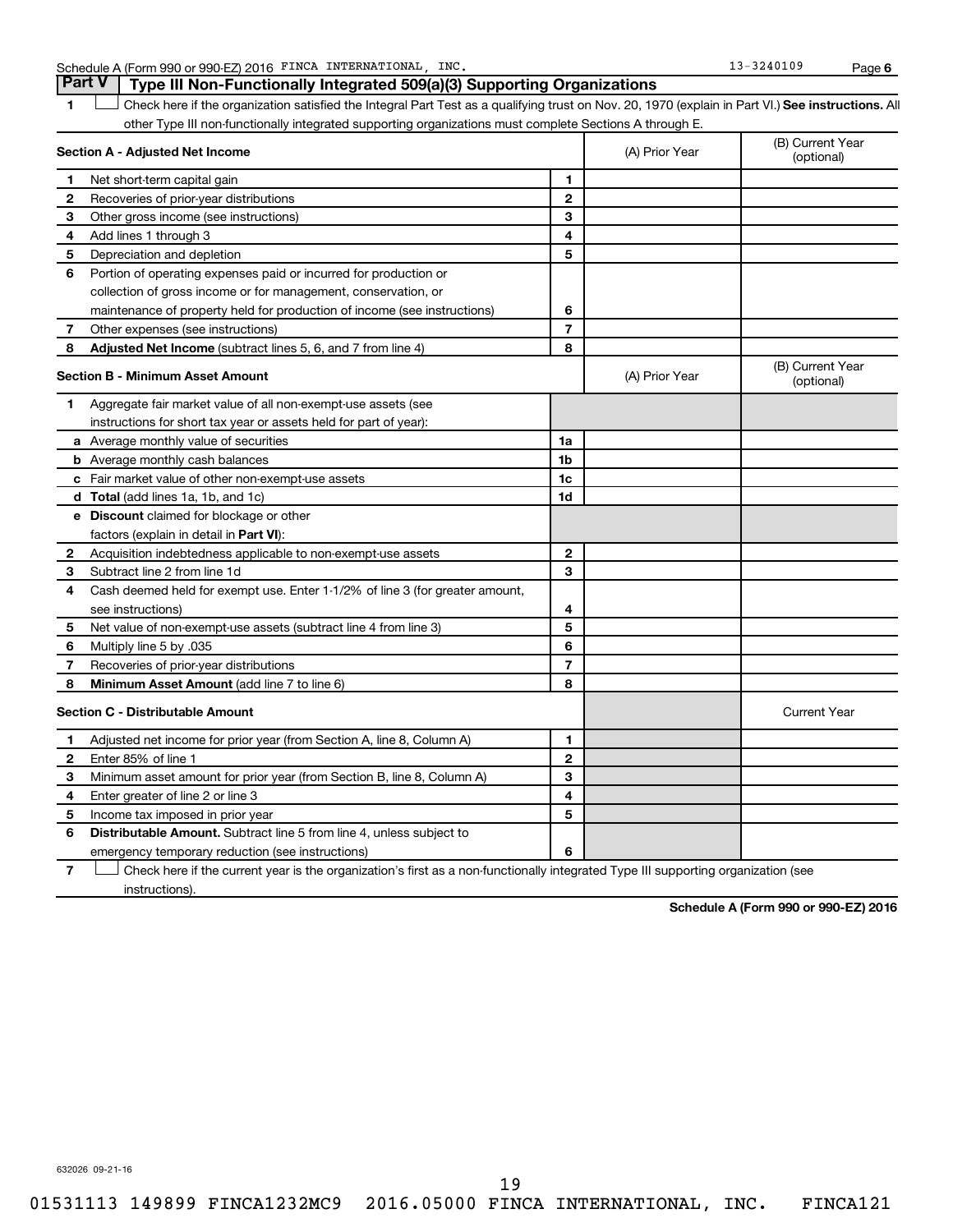|              | <b>Part V</b><br>Type III Non-Functionally Integrated 509(a)(3) Supporting Organizations (continued) |                             |                                       |                                         |
|--------------|------------------------------------------------------------------------------------------------------|-----------------------------|---------------------------------------|-----------------------------------------|
|              | <b>Section D - Distributions</b>                                                                     |                             |                                       | <b>Current Year</b>                     |
| 1            | Amounts paid to supported organizations to accomplish exempt purposes                                |                             |                                       |                                         |
| 2            | Amounts paid to perform activity that directly furthers exempt purposes of supported                 |                             |                                       |                                         |
|              | organizations, in excess of income from activity                                                     |                             |                                       |                                         |
| 3            | Administrative expenses paid to accomplish exempt purposes of supported organizations                |                             |                                       |                                         |
| 4            | Amounts paid to acquire exempt-use assets                                                            |                             |                                       |                                         |
| 5            | Qualified set-aside amounts (prior IRS approval required)                                            |                             |                                       |                                         |
| 6            | Other distributions (describe in Part VI). See instructions                                          |                             |                                       |                                         |
| 7            | <b>Total annual distributions.</b> Add lines 1 through 6                                             |                             |                                       |                                         |
| 8            | Distributions to attentive supported organizations to which the organization is responsive           |                             |                                       |                                         |
|              | (provide details in Part VI). See instructions                                                       |                             |                                       |                                         |
| 9            | Distributable amount for 2016 from Section C, line 6                                                 |                             |                                       |                                         |
| 10           | Line 8 amount divided by Line 9 amount                                                               |                             |                                       |                                         |
|              |                                                                                                      | (i)                         | (ii)                                  | (iii)                                   |
|              |                                                                                                      | <b>Excess Distributions</b> | <b>Underdistributions</b><br>Pre-2016 | <b>Distributable</b><br>Amount for 2016 |
|              | Section E - Distribution Allocations (see instructions)                                              |                             |                                       |                                         |
| 1            | Distributable amount for 2016 from Section C, line 6                                                 |                             |                                       |                                         |
| 2            | Underdistributions, if any, for years prior to 2016 (reason-                                         |                             |                                       |                                         |
|              | able cause required-explain in Part VI). See instructions                                            |                             |                                       |                                         |
| З            | Excess distributions carryover, if any, to 2016:                                                     |                             |                                       |                                         |
| а            |                                                                                                      |                             |                                       |                                         |
| b            |                                                                                                      |                             |                                       |                                         |
|              | c From 2013                                                                                          |                             |                                       |                                         |
|              | <b>d</b> From 2014                                                                                   |                             |                                       |                                         |
|              | e From 2015                                                                                          |                             |                                       |                                         |
| f            | <b>Total</b> of lines 3a through e                                                                   |                             |                                       |                                         |
|              | g Applied to underdistributions of prior years                                                       |                             |                                       |                                         |
|              | <b>h</b> Applied to 2016 distributable amount                                                        |                             |                                       |                                         |
|              | Carryover from 2011 not applied (see instructions)                                                   |                             |                                       |                                         |
|              | Remainder. Subtract lines 3g, 3h, and 3i from 3f.                                                    |                             |                                       |                                         |
| 4            | Distributions for 2016 from Section D,                                                               |                             |                                       |                                         |
|              | line $7:$                                                                                            |                             |                                       |                                         |
|              | a Applied to underdistributions of prior years                                                       |                             |                                       |                                         |
|              | <b>b</b> Applied to 2016 distributable amount                                                        |                             |                                       |                                         |
| с            | Remainder. Subtract lines 4a and 4b from 4                                                           |                             |                                       |                                         |
| 5            | Remaining underdistributions for years prior to 2016, if                                             |                             |                                       |                                         |
|              | any. Subtract lines 3g and 4a from line 2. For result greater                                        |                             |                                       |                                         |
|              | than zero, explain in Part VI. See instructions                                                      |                             |                                       |                                         |
| 6            | Remaining underdistributions for 2016. Subtract lines 3h                                             |                             |                                       |                                         |
|              | and 4b from line 1. For result greater than zero, explain in                                         |                             |                                       |                                         |
|              | Part VI. See instructions                                                                            |                             |                                       |                                         |
| $\mathbf{7}$ | Excess distributions carryover to 2017. Add lines 3j                                                 |                             |                                       |                                         |
|              | and 4c                                                                                               |                             |                                       |                                         |
| 8            | Breakdown of line 7:                                                                                 |                             |                                       |                                         |
| a            |                                                                                                      |                             |                                       |                                         |
|              | <b>b</b> Excess from 2013                                                                            |                             |                                       |                                         |
|              | c Excess from 2014                                                                                   |                             |                                       |                                         |
|              | d Excess from 2015                                                                                   |                             |                                       |                                         |
|              | e Excess from 2016                                                                                   |                             |                                       |                                         |

**Schedule A (Form 990 or 990-EZ) 2016**

**7**

632027 09-21-16

20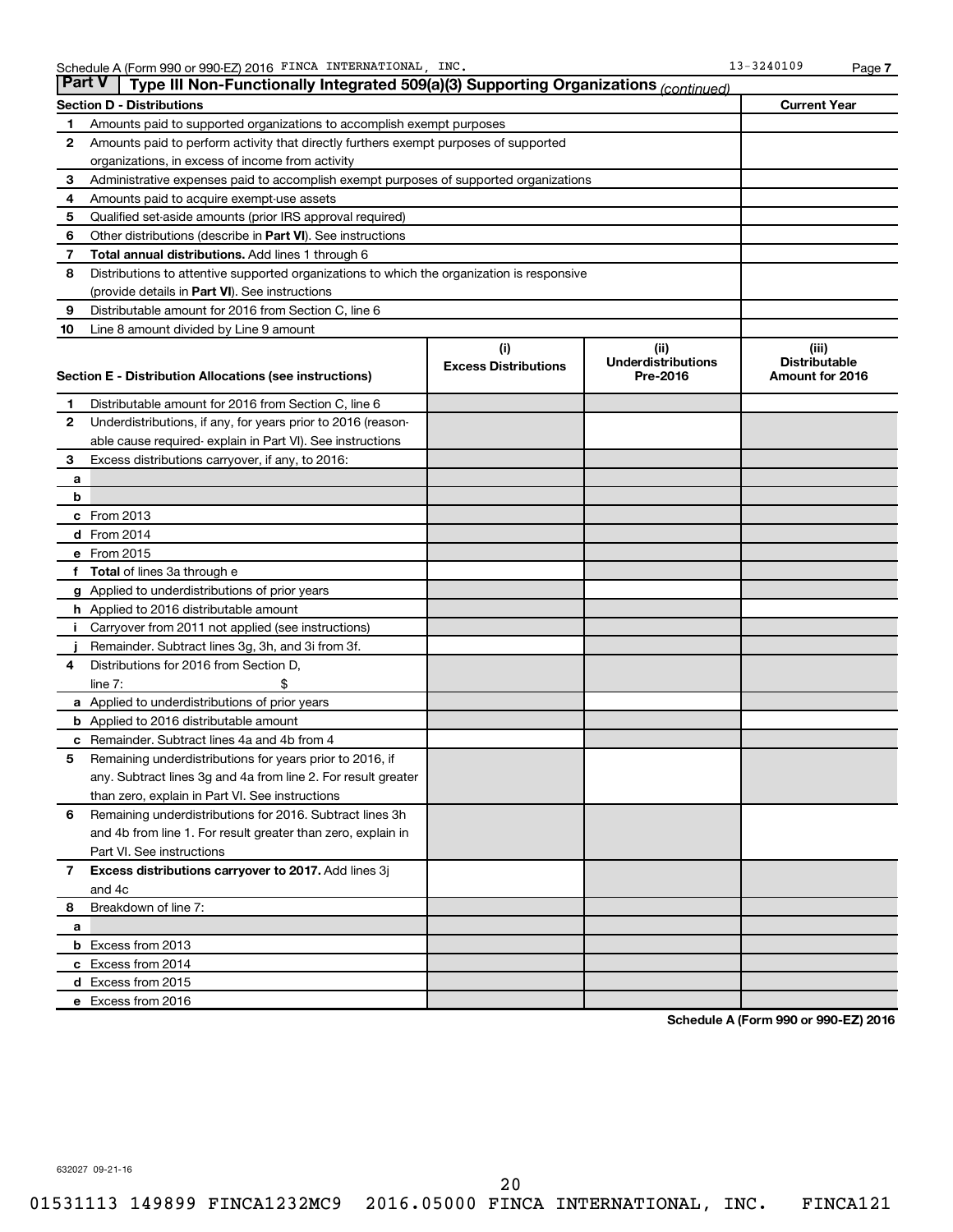| Section D, lines 5, 6, and 8; and Part V, Section E, lines 2, 5, and 6. Also complete this part for any additional information.<br>(See instructions.) |  |  |  |  |  |
|--------------------------------------------------------------------------------------------------------------------------------------------------------|--|--|--|--|--|
|                                                                                                                                                        |  |  |  |  |  |
|                                                                                                                                                        |  |  |  |  |  |
|                                                                                                                                                        |  |  |  |  |  |
|                                                                                                                                                        |  |  |  |  |  |
|                                                                                                                                                        |  |  |  |  |  |
|                                                                                                                                                        |  |  |  |  |  |
|                                                                                                                                                        |  |  |  |  |  |
|                                                                                                                                                        |  |  |  |  |  |
|                                                                                                                                                        |  |  |  |  |  |
|                                                                                                                                                        |  |  |  |  |  |
|                                                                                                                                                        |  |  |  |  |  |
|                                                                                                                                                        |  |  |  |  |  |
|                                                                                                                                                        |  |  |  |  |  |
|                                                                                                                                                        |  |  |  |  |  |
|                                                                                                                                                        |  |  |  |  |  |
|                                                                                                                                                        |  |  |  |  |  |
|                                                                                                                                                        |  |  |  |  |  |
|                                                                                                                                                        |  |  |  |  |  |
|                                                                                                                                                        |  |  |  |  |  |
|                                                                                                                                                        |  |  |  |  |  |
|                                                                                                                                                        |  |  |  |  |  |
|                                                                                                                                                        |  |  |  |  |  |
|                                                                                                                                                        |  |  |  |  |  |
|                                                                                                                                                        |  |  |  |  |  |
|                                                                                                                                                        |  |  |  |  |  |
|                                                                                                                                                        |  |  |  |  |  |
|                                                                                                                                                        |  |  |  |  |  |
|                                                                                                                                                        |  |  |  |  |  |
|                                                                                                                                                        |  |  |  |  |  |
|                                                                                                                                                        |  |  |  |  |  |
|                                                                                                                                                        |  |  |  |  |  |
|                                                                                                                                                        |  |  |  |  |  |
|                                                                                                                                                        |  |  |  |  |  |
|                                                                                                                                                        |  |  |  |  |  |
|                                                                                                                                                        |  |  |  |  |  |
|                                                                                                                                                        |  |  |  |  |  |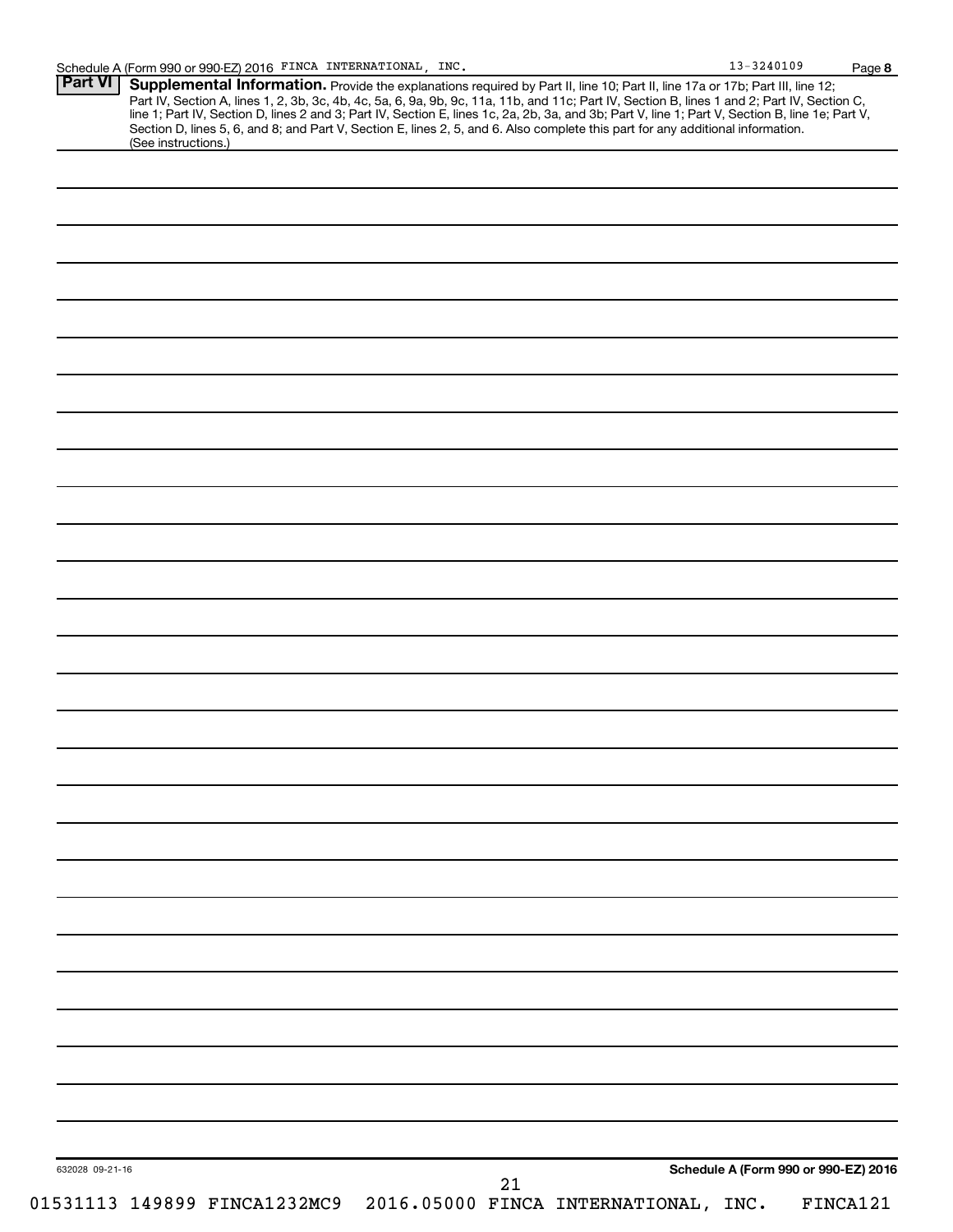Department of the Treasury Internal Revenue Service **(Form 990, 990-EZ,**

# **Schedule B Schedule of Contributors**

**or 990-PF) | Attach to Form 990, Form 990-EZ, or Form 990-PF. | Information about Schedule B (Form 990, 990-EZ, or 990-PF) and** its instructions is at www.irs.gov/form990.

OMB No. 1545-0047

**2016**

**Employer identification number** 

|  |  | Name of the organization |
|--|--|--------------------------|
|--|--|--------------------------|

#### FINCA INTERNATIONAL, INC. 13-3240109

| <b>Organization type (check one):</b> |                                                                           |  |  |  |
|---------------------------------------|---------------------------------------------------------------------------|--|--|--|
| Filers of:                            | Section:                                                                  |  |  |  |
| Form 990 or 990-EZ                    | $\boxed{\text{X}}$ 501(c)( 3) (enter number) organization                 |  |  |  |
|                                       | 4947(a)(1) nonexempt charitable trust not treated as a private foundation |  |  |  |
|                                       | 527 political organization                                                |  |  |  |
| Form 990-PF                           | 501(c)(3) exempt private foundation                                       |  |  |  |
|                                       | 4947(a)(1) nonexempt charitable trust treated as a private foundation     |  |  |  |
|                                       | 501(c)(3) taxable private foundation                                      |  |  |  |

Check if your organization is covered by the General Rule or a Special Rule.

**Note:**  Only a section 501(c)(7), (8), or (10) organization can check boxes for both the General Rule and a Special Rule. See instructions.

#### **General Rule**

 $\Box$ 

For an organization filing Form 990, 990-EZ, or 990-PF that received, during the year, contributions totaling \$5,000 or more (in money or property) from any one contributor. Complete Parts I and II. See instructions for determining a contributor's total contributions.

#### **Special Rules**

any one contributor, during the year, total contributions of the greater of **(1)** \$5,000 or **(2)** 2% of the amount on (i) Form 990, Part VIII, line 1h, **K** For an organization described in section 501(c)(3) filing Form 990 or 990-EZ that met the 33 1/3% support test of the regulations under sections 509(a)(1) and 170(b)(1)(A)(vi), that checked Schedule A (Form 990 or 990-EZ), Part II, line 13, 16a, or 16b, and that received from or (ii) Form 990-EZ, line 1. Complete Parts I and II.

year, total contributions of more than \$1,000 *exclusively* for religious, charitable, scientific, literary, or educational purposes, or for For an organization described in section 501(c)(7), (8), or (10) filing Form 990 or 990-EZ that received from any one contributor, during the the prevention of cruelty to children or animals. Complete Parts I, II, and III.  $\Box$ 

purpose. Don't complete any of the parts unless the General Rule applies to this organization because it received nonexclusively year, contributions exclusively for religious, charitable, etc., purposes, but no such contributions totaled more than \$1,000. If this box is checked, enter here the total contributions that were received during the year for an exclusively religious, charitable, etc., For an organization described in section 501(c)(7), (8), or (10) filing Form 990 or 990-EZ that received from any one contributor, during the religious, charitable, etc., contributions totaling \$5,000 or more during the year  $\ldots$  $\ldots$  $\ldots$  $\ldots$  $\ldots$  $\ldots$  $\Box$ 

**Caution:**  An organization that isn't covered by the General Rule and/or the Special Rules doesn't file Schedule B (Form 990, 990-EZ, or 990-PF),  **must** but it answer "No" on Part IV, line 2, of its Form 990; or check the box on line H of its Form 990-EZ or on its Form 990-PF, Part I, line 2, to certify that it doesn't meet the filing requirements of Schedule B (Form 990, 990-EZ, or 990-PF).

LHA For Paperwork Reduction Act Notice, see the Instructions for Form 990, 990-EZ, or 990-PF. Schedule B (Form 990, 990-EZ, or 990-PF) (2016)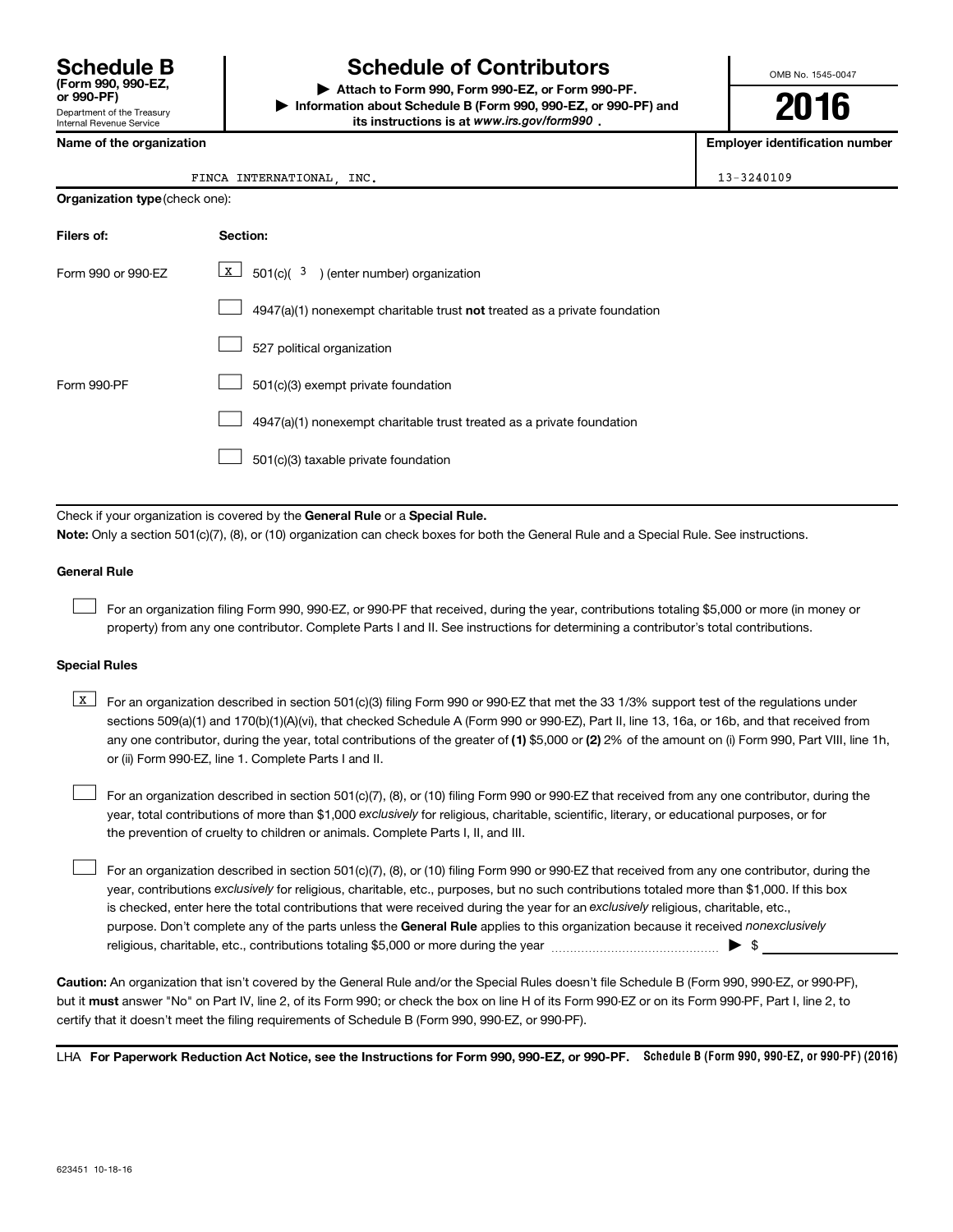| Name of organization | $\frac{1}{2}$ is the count of the state of $\frac{1}{2}$ and $\frac{1}{2}$ and $\frac{1}{2}$ and $\frac{1}{2}$ and $\frac{1}{2}$ and $\frac{1}{2}$ and $\frac{1}{2}$ and $\frac{1}{2}$ and $\frac{1}{2}$ and $\frac{1}{2}$ and $\frac{1}{2}$ and $\frac{1}{2}$ and $\frac{1}{2}$ and |                                   | ı ay <del>c</del> ⊷<br><b>Employer identification number</b>                                                    |
|----------------------|--------------------------------------------------------------------------------------------------------------------------------------------------------------------------------------------------------------------------------------------------------------------------------------|-----------------------------------|-----------------------------------------------------------------------------------------------------------------|
|                      | FINCA INTERNATIONAL, INC.                                                                                                                                                                                                                                                            |                                   | $13 - 3240109$                                                                                                  |
| Part I               | <b>Contributors</b> (See instructions). Use duplicate copies of Part I if additional space is needed.                                                                                                                                                                                |                                   |                                                                                                                 |
| (a)<br>No.           | (b)<br>Name, address, and ZIP + 4                                                                                                                                                                                                                                                    | (c)<br><b>Total contributions</b> | (d)<br>Type of contribution                                                                                     |
| 1                    |                                                                                                                                                                                                                                                                                      | 1,486,660.<br>\$                  | $\mathbf{X}$<br>Person<br>Payroll<br>Noncash<br>$\mathbf X$<br>(Complete Part II for<br>noncash contributions.) |
| (a)<br>No.           | (b)<br>Name, address, and ZIP + 4                                                                                                                                                                                                                                                    | (c)<br><b>Total contributions</b> | (d)<br>Type of contribution                                                                                     |
| 2                    |                                                                                                                                                                                                                                                                                      | 959,014.<br>\$                    | $\mathbf X$<br>Person<br>Payroll<br>Noncash<br>(Complete Part II for<br>noncash contributions.)                 |
| (a)<br>No.           | (b)<br>Name, address, and ZIP + 4                                                                                                                                                                                                                                                    | (c)<br><b>Total contributions</b> | (d)<br>Type of contribution                                                                                     |
| 3                    |                                                                                                                                                                                                                                                                                      | 633,986.<br>\$                    | X<br>Person<br>Payroll<br>Noncash<br>(Complete Part II for<br>noncash contributions.)                           |
| (a)<br>No.           | (b)<br>Name, address, and ZIP + 4                                                                                                                                                                                                                                                    | (c)<br><b>Total contributions</b> | (d)<br>Type of contribution                                                                                     |
|                      |                                                                                                                                                                                                                                                                                      | \$                                | Person<br>Payroll<br>Noncash<br>(Complete Part II for<br>noncash contributions.)                                |
| (a)<br>No.           | (b)<br>Name, address, and ZIP + 4                                                                                                                                                                                                                                                    | (c)<br><b>Total contributions</b> | (d)<br>Type of contribution                                                                                     |
|                      |                                                                                                                                                                                                                                                                                      | \$                                | Person<br>Payroll<br>Noncash<br>(Complete Part II for<br>noncash contributions.)                                |
| (a)<br>No.           | (b)<br>Name, address, and ZIP + 4                                                                                                                                                                                                                                                    | (c)<br><b>Total contributions</b> | (d)<br>Type of contribution                                                                                     |
|                      |                                                                                                                                                                                                                                                                                      | \$                                | Person<br>Payroll<br><b>Noncash</b><br>(Complete Part II for                                                    |

Schedule B (Form 990, 990-FZ, or 990-PF) (2016)

**Schedule B (Form 990, 990-EZ, or 990-PF) (2016)**

noncash contributions.)

23

623452 10-18-16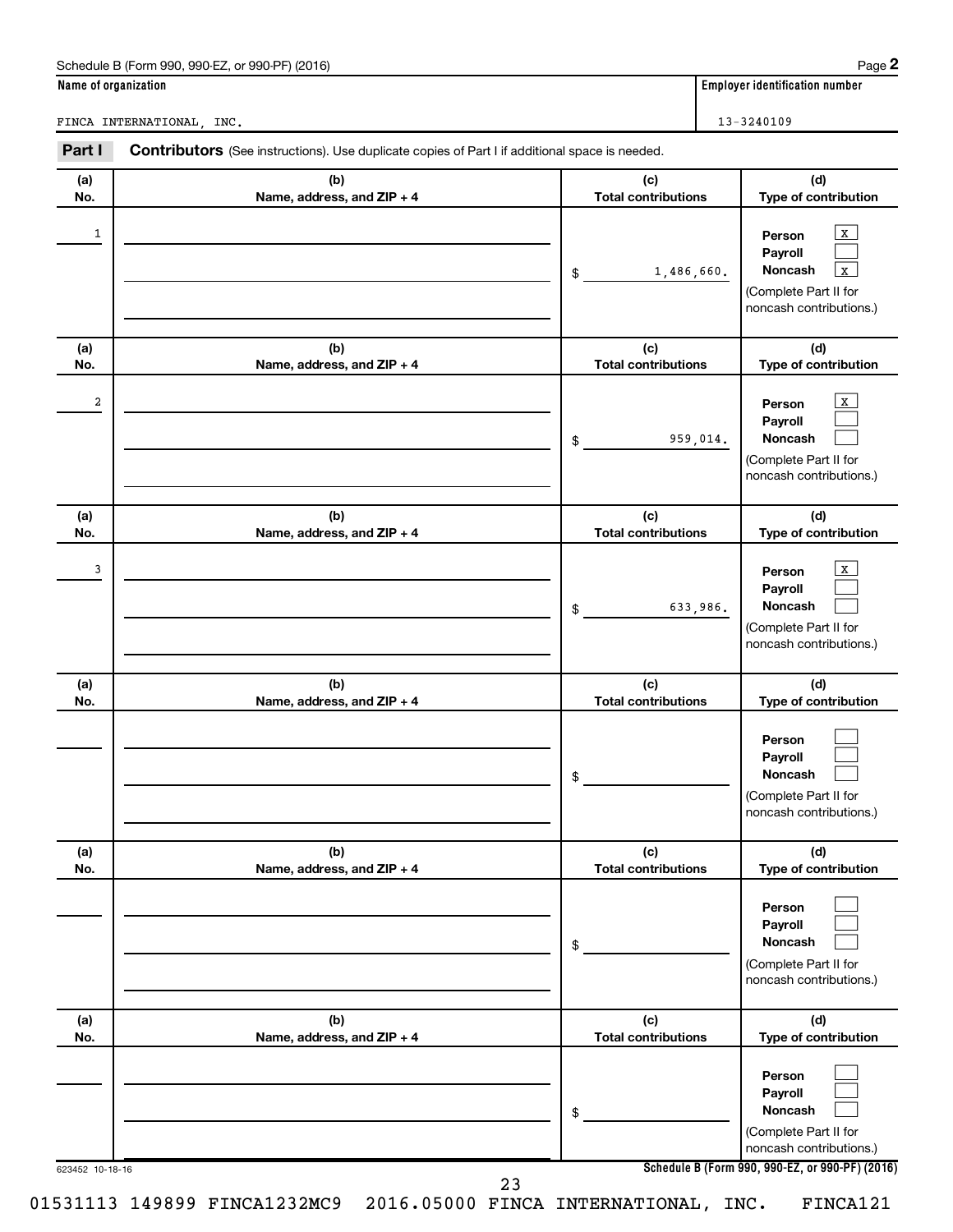| Part II                      | Noncash Property (See instructions). Use duplicate copies of Part II if additional space is needed. |                                                |                                                 |
|------------------------------|-----------------------------------------------------------------------------------------------------|------------------------------------------------|-------------------------------------------------|
| (a)<br>No.<br>from<br>Part I | (b)<br>Description of noncash property given                                                        | (c)<br>FMV (or estimate)<br>(See instructions) | (d)<br>Date received                            |
| $\mathbf{1}$                 | SOFTWARE LICENSES                                                                                   | 1,486,660.<br>$\frac{1}{2}$                    | 01/01/16                                        |
| (a)<br>No.<br>from<br>Part I | (b)<br>Description of noncash property given                                                        | (c)<br>FMV (or estimate)<br>(See instructions) | (d)<br>Date received                            |
|                              |                                                                                                     | $\mathsf{\$}$                                  |                                                 |
| (a)<br>No.<br>from<br>Part I | (b)<br>Description of noncash property given                                                        | (c)<br>FMV (or estimate)<br>(See instructions) | (d)<br>Date received                            |
|                              |                                                                                                     | $\mathsf{\$}$                                  |                                                 |
| (a)<br>No.<br>from<br>Part I | (b)<br>Description of noncash property given                                                        | (c)<br>FMV (or estimate)<br>(See instructions) | (d)<br>Date received                            |
|                              |                                                                                                     | \$                                             |                                                 |
| (a)<br>No.<br>from<br>Part I | (b)<br>Description of noncash property given                                                        | (c)<br>FMV (or estimate)<br>(See instructions) | (d)<br>Date received                            |
|                              |                                                                                                     | \$                                             |                                                 |
| (a)<br>No.<br>from<br>Part I | (b)<br>Description of noncash property given                                                        | (c)<br>FMV (or estimate)<br>(See instructions) | (d)<br>Date received                            |
| 623453 10-18-16              |                                                                                                     | \$                                             | Schedule B (Form 990, 990-EZ, or 990-PF) (2016) |
|                              | 24                                                                                                  |                                                |                                                 |

FINCA INTERNATIONAL, INC. 13-3240109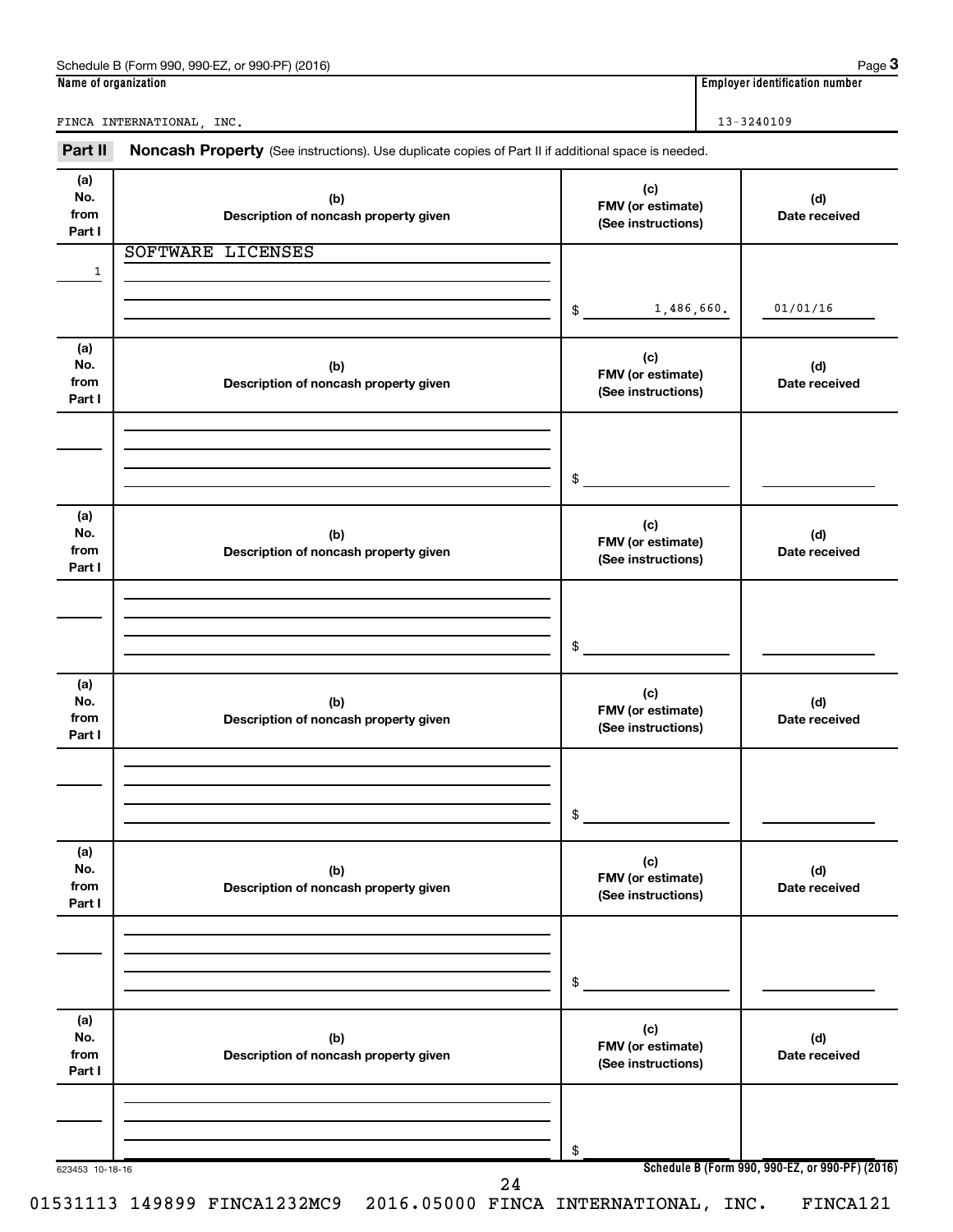| Schedule B (Form 990.<br>990-EZ<br>(2016)<br>or 990-PF) | Paɑe                               |
|---------------------------------------------------------|------------------------------------|
| Name of organization                                    | <br>Emplover identification number |

|--|--|

| Part III                  | FINCA INTERNATIONAL, INC.<br>the year from any one contributor. Complete columns (a) through (e) and the following line entry. For organizations<br>completing Part III, enter the total of exclusively religious, charitable, etc., contributions of \$1,000 or less for the year. (Enter this info. once.) |                      | Exclusively religious, charitable, etc., contributions to organizations described in section 501(c)(7), (8), or (10) that total more than \$1,000 for |
|---------------------------|--------------------------------------------------------------------------------------------------------------------------------------------------------------------------------------------------------------------------------------------------------------------------------------------------------------|----------------------|-------------------------------------------------------------------------------------------------------------------------------------------------------|
|                           | Use duplicate copies of Part III if additional space is needed.                                                                                                                                                                                                                                              |                      |                                                                                                                                                       |
| (a) No.<br>from<br>Part I | (b) Purpose of gift                                                                                                                                                                                                                                                                                          | (c) Use of gift      | (d) Description of how gift is held                                                                                                                   |
|                           |                                                                                                                                                                                                                                                                                                              | (e) Transfer of gift |                                                                                                                                                       |
|                           | Transferee's name, address, and ZIP + 4                                                                                                                                                                                                                                                                      |                      | Relationship of transferor to transferee                                                                                                              |
| (a) No.<br>from<br>Part I | (b) Purpose of gift                                                                                                                                                                                                                                                                                          | (c) Use of gift      | (d) Description of how gift is held                                                                                                                   |
|                           | Transferee's name, address, and ZIP + 4                                                                                                                                                                                                                                                                      | (e) Transfer of gift | Relationship of transferor to transferee                                                                                                              |
| (a) No.<br>from<br>Part I | (b) Purpose of gift                                                                                                                                                                                                                                                                                          | (c) Use of gift      | (d) Description of how gift is held                                                                                                                   |
|                           |                                                                                                                                                                                                                                                                                                              | (e) Transfer of gift |                                                                                                                                                       |
|                           | Transferee's name, address, and ZIP + 4                                                                                                                                                                                                                                                                      |                      | Relationship of transferor to transferee                                                                                                              |
| (a) No.<br>from<br>Part I | (b) Purpose of gift                                                                                                                                                                                                                                                                                          | (c) Use of gift      | (d) Description of how gift is held                                                                                                                   |
|                           |                                                                                                                                                                                                                                                                                                              |                      |                                                                                                                                                       |
|                           |                                                                                                                                                                                                                                                                                                              |                      |                                                                                                                                                       |
|                           | Transferee's name, address, and ZIP + 4                                                                                                                                                                                                                                                                      | (e) Transfer of gift | Relationship of transferor to transferee                                                                                                              |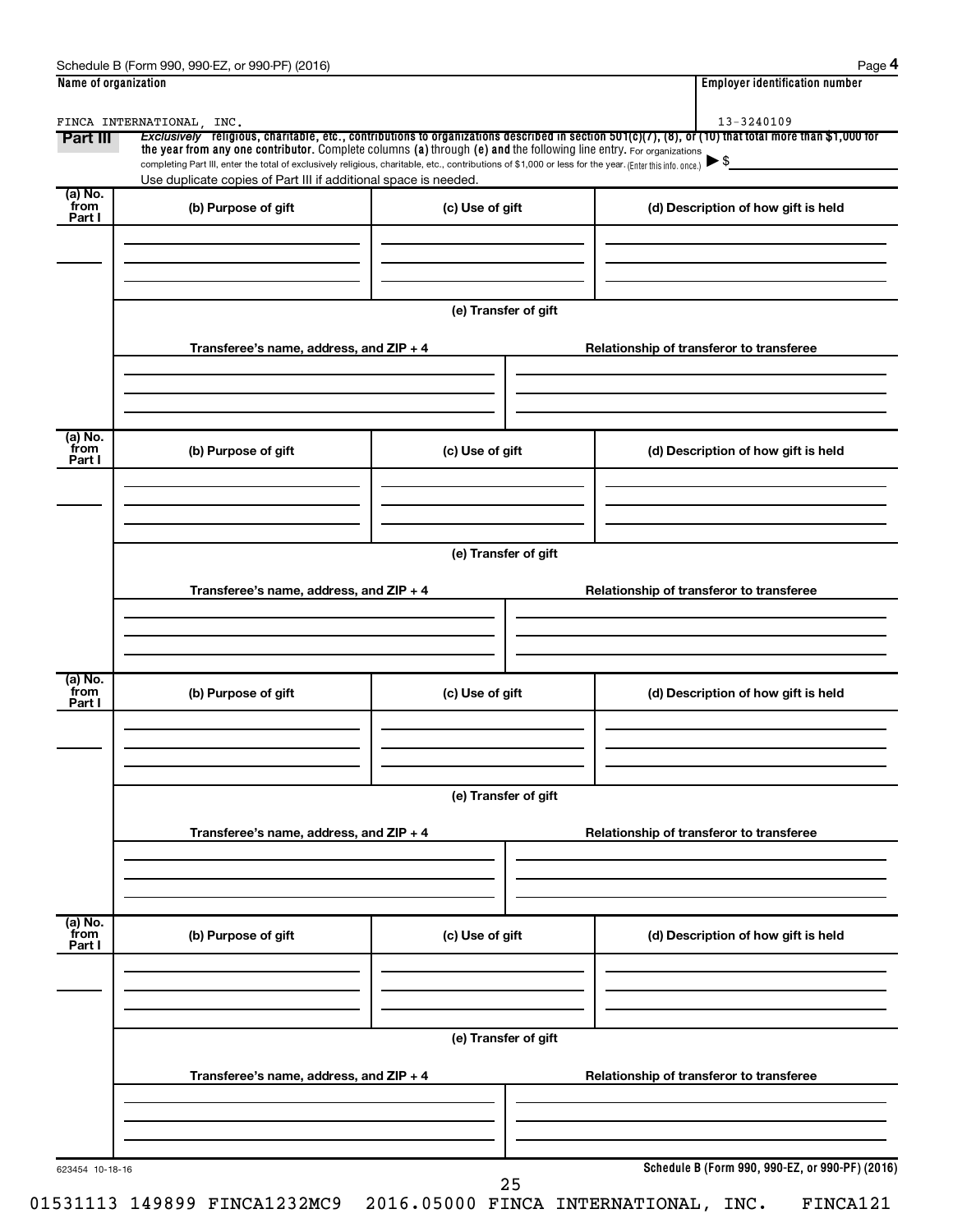| <b>SCHEDULE D</b> |
|-------------------|
|-------------------|

Department of the Treasury Internal Revenue Service

| (Form 990) |  |
|------------|--|
|------------|--|

# **SCHEDULE D Supplemental Financial Statements**<br> **Form 990 2016**<br> **Part IV** line 6.7.8.9.10, 11a, 11b, 11d, 11d, 11d, 11d, 11d, 12a, 0r, 12b

**(Form 990) | Complete if the organization answered "Yes" on Form 990, Part IV, line 6, 7, 8, 9, 10, 11a, 11b, 11c, 11d, 11e, 11f, 12a, or 12b.**

**| Attach to Form 990. | Information about Schedule D (Form 990) and its instructions is at**  *www.irs.gov/form990.*

| OMB No. 1545-0047     |
|-----------------------|
|                       |
| 2016                  |
|                       |
| <b>Open to Public</b> |
| Inspection            |

|         | Name of the organization<br>FINCA INTERNATIONAL, INC.                                                                                                                         |                                                | <b>Employer identification number</b><br>13-3240109   |
|---------|-------------------------------------------------------------------------------------------------------------------------------------------------------------------------------|------------------------------------------------|-------------------------------------------------------|
| Part I  | Organizations Maintaining Donor Advised Funds or Other Similar Funds or Accounts. Complete if the                                                                             |                                                |                                                       |
|         |                                                                                                                                                                               |                                                |                                                       |
|         | organization answered "Yes" on Form 990, Part IV, line 6.                                                                                                                     | (a) Donor advised funds                        | (b) Funds and other accounts                          |
|         |                                                                                                                                                                               |                                                |                                                       |
| 1.      |                                                                                                                                                                               |                                                |                                                       |
| 2       | Aggregate value of contributions to (during year)                                                                                                                             |                                                |                                                       |
| з       |                                                                                                                                                                               |                                                |                                                       |
| 4       |                                                                                                                                                                               |                                                |                                                       |
| 5       | Did the organization inform all donors and donor advisors in writing that the assets held in donor advised funds                                                              |                                                |                                                       |
|         |                                                                                                                                                                               |                                                | Yes<br>No                                             |
| 6       | Did the organization inform all grantees, donors, and donor advisors in writing that grant funds can be used only                                                             |                                                |                                                       |
|         | for charitable purposes and not for the benefit of the donor or donor advisor, or for any other purpose conferring                                                            |                                                |                                                       |
| Part II | Conservation Easements. Complete if the organization answered "Yes" on Form 990, Part IV, line 7.                                                                             |                                                | Yes<br>No                                             |
|         |                                                                                                                                                                               |                                                |                                                       |
|         | Purpose(s) of conservation easements held by the organization (check all that apply).                                                                                         |                                                |                                                       |
|         | Preservation of land for public use (e.g., recreation or education)                                                                                                           |                                                | Preservation of a historically important land area    |
|         | Protection of natural habitat                                                                                                                                                 | Preservation of a certified historic structure |                                                       |
|         | Preservation of open space                                                                                                                                                    |                                                |                                                       |
| 2       | Complete lines 2a through 2d if the organization held a qualified conservation contribution in the form of a conservation easement on the last                                |                                                | Held at the End of the Tax Year                       |
|         | day of the tax year.                                                                                                                                                          |                                                |                                                       |
| а       |                                                                                                                                                                               |                                                | 2a                                                    |
|         |                                                                                                                                                                               |                                                | 2b                                                    |
|         |                                                                                                                                                                               |                                                | 2c                                                    |
| d       | Number of conservation easements included in (c) acquired after 8/17/06, and not on a historic structure                                                                      |                                                |                                                       |
|         |                                                                                                                                                                               |                                                | 2d                                                    |
| 3       | Number of conservation easements modified, transferred, released, extinguished, or terminated by the organization during the tax                                              |                                                |                                                       |
|         | year                                                                                                                                                                          |                                                |                                                       |
| 4       | Number of states where property subject to conservation easement is located >                                                                                                 |                                                |                                                       |
| 5       | Does the organization have a written policy regarding the periodic monitoring, inspection, handling of<br>violations, and enforcement of the conservation easements it holds? |                                                | Yes<br>No                                             |
| 6       | Staff and volunteer hours devoted to monitoring, inspecting, handling of violations, and enforcing conservation easements during the year                                     |                                                |                                                       |
|         |                                                                                                                                                                               |                                                |                                                       |
| 7       | Amount of expenses incurred in monitoring, inspecting, handling of violations, and enforcing conservation easements during the year                                           |                                                |                                                       |
|         | $\blacktriangleright$ s                                                                                                                                                       |                                                |                                                       |
| 8       | Does each conservation easement reported on line 2(d) above satisfy the requirements of section 170(h)(4)(B)(i)                                                               |                                                |                                                       |
|         |                                                                                                                                                                               |                                                | Yes<br>No                                             |
|         | In Part XIII, describe how the organization reports conservation easements in its revenue and expense statement, and balance sheet, and                                       |                                                |                                                       |
|         | include, if applicable, the text of the footnote to the organization's financial statements that describes the organization's accounting for                                  |                                                |                                                       |
|         | conservation easements.                                                                                                                                                       |                                                |                                                       |
|         | Organizations Maintaining Collections of Art, Historical Treasures, or Other Similar Assets.<br>Part III                                                                      |                                                |                                                       |
|         | Complete if the organization answered "Yes" on Form 990, Part IV, line 8.                                                                                                     |                                                |                                                       |
|         | 1a If the organization elected, as permitted under SFAS 116 (ASC 958), not to report in its revenue statement and balance sheet works of art,                                 |                                                |                                                       |
|         | historical treasures, or other similar assets held for public exhibition, education, or research in furtherance of public service, provide, in Part XIII,                     |                                                |                                                       |
|         | the text of the footnote to its financial statements that describes these items.                                                                                              |                                                |                                                       |
| b       | If the organization elected, as permitted under SFAS 116 (ASC 958), to report in its revenue statement and balance sheet works of art, historical                             |                                                |                                                       |
|         | treasures, or other similar assets held for public exhibition, education, or research in furtherance of public service, provide the following amounts                         |                                                |                                                       |
|         | relating to these items:                                                                                                                                                      |                                                |                                                       |
|         |                                                                                                                                                                               |                                                | <u> 1990 - Johann Stein, markin fan it ferskearre</u> |
|         | (ii) Assets included in Form 990, Part X                                                                                                                                      |                                                | $\blacktriangleright$ \$                              |
| 2       | If the organization received or held works of art, historical treasures, or other similar assets for financial gain, provide                                                  |                                                |                                                       |
|         | the following amounts required to be reported under SFAS 116 (ASC 958) relating to these items:                                                                               |                                                |                                                       |
| а       |                                                                                                                                                                               |                                                | \$<br>▸                                               |
|         |                                                                                                                                                                               |                                                | -\$                                                   |
|         | LHA For Paperwork Reduction Act Notice, see the Instructions for Form 990.                                                                                                    |                                                | Schedule D (Form 990) 2016                            |
|         | 632051 08-29-16                                                                                                                                                               |                                                |                                                       |

26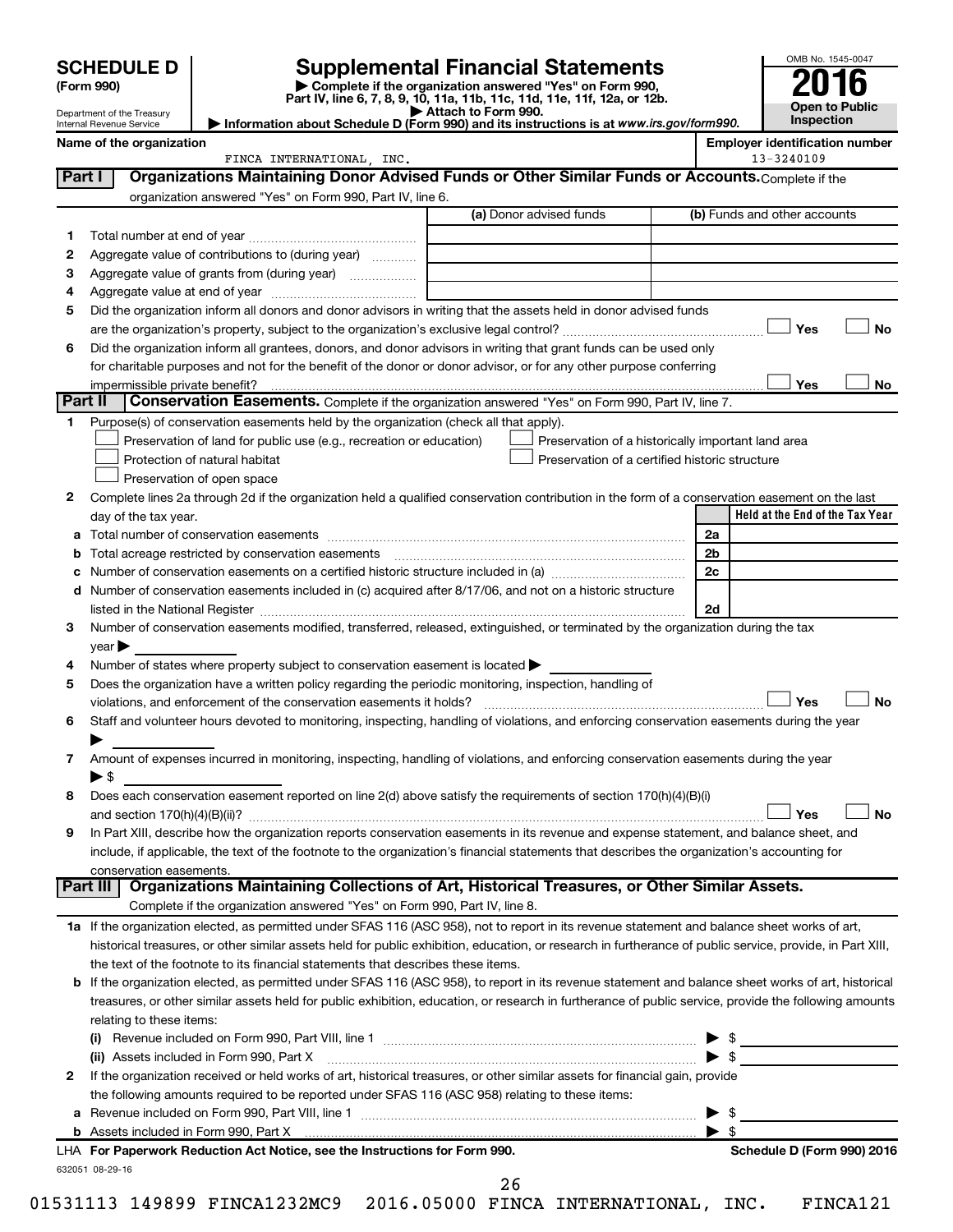|               | Schedule D (Form 990) 2016                                                                                                                                                                                                    | FINCA INTERNATIONAL, INC.               |                |                                                                                                                                                                                                                               |                                                   | 13-3240109 |                |              | Page 2    |
|---------------|-------------------------------------------------------------------------------------------------------------------------------------------------------------------------------------------------------------------------------|-----------------------------------------|----------------|-------------------------------------------------------------------------------------------------------------------------------------------------------------------------------------------------------------------------------|---------------------------------------------------|------------|----------------|--------------|-----------|
|               | Part III<br>Organizations Maintaining Collections of Art, Historical Treasures, or Other Similar Assets (continued)                                                                                                           |                                         |                |                                                                                                                                                                                                                               |                                                   |            |                |              |           |
| 3             | Using the organization's acquisition, accession, and other records, check any of the following that are a significant use of its collection items                                                                             |                                         |                |                                                                                                                                                                                                                               |                                                   |            |                |              |           |
|               | (check all that apply):                                                                                                                                                                                                       |                                         |                |                                                                                                                                                                                                                               |                                                   |            |                |              |           |
| a             | Public exhibition                                                                                                                                                                                                             | d                                       |                | Loan or exchange programs                                                                                                                                                                                                     |                                                   |            |                |              |           |
| b             | Scholarly research                                                                                                                                                                                                            |                                         |                | Other and the contract of the contract of the contract of the contract of the contract of the contract of the contract of the contract of the contract of the contract of the contract of the contract of the contract of the |                                                   |            |                |              |           |
| с             | Preservation for future generations                                                                                                                                                                                           |                                         |                |                                                                                                                                                                                                                               |                                                   |            |                |              |           |
| 4             | Provide a description of the organization's collections and explain how they further the organization's exempt purpose in Part XIII.                                                                                          |                                         |                |                                                                                                                                                                                                                               |                                                   |            |                |              |           |
| 5             | During the year, did the organization solicit or receive donations of art, historical treasures, or other similar assets                                                                                                      |                                         |                |                                                                                                                                                                                                                               |                                                   |            |                |              |           |
|               |                                                                                                                                                                                                                               |                                         |                |                                                                                                                                                                                                                               |                                                   |            | Yes            |              | No        |
|               | Part IV<br><b>Escrow and Custodial Arrangements.</b> Complete if the organization answered "Yes" on Form 990, Part IV, line 9, or                                                                                             |                                         |                |                                                                                                                                                                                                                               |                                                   |            |                |              |           |
|               | reported an amount on Form 990, Part X, line 21.                                                                                                                                                                              |                                         |                |                                                                                                                                                                                                                               |                                                   |            |                |              |           |
|               | 1a Is the organization an agent, trustee, custodian or other intermediary for contributions or other assets not included                                                                                                      |                                         |                |                                                                                                                                                                                                                               |                                                   |            |                |              |           |
|               | on Form 990, Part X? [11] matter continuum matter contract to the contract of the contract of the contract of the contract of the contract of the contract of the contract of the contract of the contract of the contract of |                                         |                |                                                                                                                                                                                                                               |                                                   |            | Yes            |              | <b>No</b> |
|               | b If "Yes," explain the arrangement in Part XIII and complete the following table:                                                                                                                                            |                                         |                |                                                                                                                                                                                                                               |                                                   |            |                |              |           |
|               |                                                                                                                                                                                                                               |                                         |                |                                                                                                                                                                                                                               |                                                   |            | Amount         |              |           |
| с             | Beginning balance <b>contract to the contract of the contract of the contract of the contract of the contract of t</b>                                                                                                        |                                         |                |                                                                                                                                                                                                                               | 1c                                                |            |                |              |           |
|               |                                                                                                                                                                                                                               |                                         |                |                                                                                                                                                                                                                               | 1d                                                |            |                |              |           |
|               | e Distributions during the year www.communication.communications.com/interventions.com/interventions.com/interv                                                                                                               |                                         |                |                                                                                                                                                                                                                               | 1e                                                |            |                |              |           |
| f.            |                                                                                                                                                                                                                               |                                         |                |                                                                                                                                                                                                                               | 1f                                                |            |                |              |           |
|               | 2a Did the organization include an amount on Form 990, Part X, line 21, for escrow or custodial account liability?                                                                                                            |                                         |                |                                                                                                                                                                                                                               |                                                   |            | Yes            |              | No        |
| <b>Part V</b> | <b>b</b> If "Yes," explain the arrangement in Part XIII. Check here if the explanation has been provided on Part XIII<br><b>Endowment Funds.</b> Complete if the organization answered "Yes" on Form 990, Part IV, line 10.   |                                         |                |                                                                                                                                                                                                                               |                                                   |            |                |              |           |
|               |                                                                                                                                                                                                                               |                                         |                | (c) Two years back                                                                                                                                                                                                            | $(d)$ Three years back $\mid$ (e) Four years back |            |                |              |           |
|               |                                                                                                                                                                                                                               | (a) Current year                        | (b) Prior year |                                                                                                                                                                                                                               |                                                   |            |                |              |           |
|               | <b>1a</b> Beginning of year balance <i>manumum</i>                                                                                                                                                                            |                                         |                |                                                                                                                                                                                                                               |                                                   |            |                |              |           |
| b             |                                                                                                                                                                                                                               |                                         |                |                                                                                                                                                                                                                               |                                                   |            |                |              |           |
|               | Net investment earnings, gains, and losses                                                                                                                                                                                    |                                         |                |                                                                                                                                                                                                                               |                                                   |            |                |              |           |
|               | d Grants or scholarships <i></i>                                                                                                                                                                                              |                                         |                |                                                                                                                                                                                                                               |                                                   |            |                |              |           |
|               | e Other expenditures for facilities                                                                                                                                                                                           |                                         |                |                                                                                                                                                                                                                               |                                                   |            |                |              |           |
|               |                                                                                                                                                                                                                               |                                         |                |                                                                                                                                                                                                                               |                                                   |            |                |              |           |
|               |                                                                                                                                                                                                                               |                                         |                |                                                                                                                                                                                                                               |                                                   |            |                |              |           |
| g             | Provide the estimated percentage of the current year end balance (line 1g, column (a)) held as:                                                                                                                               |                                         |                |                                                                                                                                                                                                                               |                                                   |            |                |              |           |
| а             | Board designated or quasi-endowment >                                                                                                                                                                                         |                                         | %              |                                                                                                                                                                                                                               |                                                   |            |                |              |           |
|               | Permanent endowment                                                                                                                                                                                                           | %                                       |                |                                                                                                                                                                                                                               |                                                   |            |                |              |           |
|               | <b>c</b> Temporarily restricted endowment $\blacktriangleright$                                                                                                                                                               | %                                       |                |                                                                                                                                                                                                                               |                                                   |            |                |              |           |
|               | The percentages on lines 2a, 2b, and 2c should equal 100%.                                                                                                                                                                    |                                         |                |                                                                                                                                                                                                                               |                                                   |            |                |              |           |
|               | 3a Are there endowment funds not in the possession of the organization that are held and administered for the organization                                                                                                    |                                         |                |                                                                                                                                                                                                                               |                                                   |            |                |              |           |
|               | by:                                                                                                                                                                                                                           |                                         |                |                                                                                                                                                                                                                               |                                                   |            |                | Yes          | No        |
|               | (i)                                                                                                                                                                                                                           |                                         |                |                                                                                                                                                                                                                               |                                                   |            | 3a(i)          |              |           |
|               |                                                                                                                                                                                                                               |                                         |                |                                                                                                                                                                                                                               |                                                   |            | 3a(ii)         |              |           |
|               |                                                                                                                                                                                                                               |                                         |                |                                                                                                                                                                                                                               |                                                   |            | 3b             |              |           |
| 4             | Describe in Part XIII the intended uses of the organization's endowment funds.                                                                                                                                                |                                         |                |                                                                                                                                                                                                                               |                                                   |            |                |              |           |
|               | Land, Buildings, and Equipment.<br><b>Part VI</b>                                                                                                                                                                             |                                         |                |                                                                                                                                                                                                                               |                                                   |            |                |              |           |
|               | Complete if the organization answered "Yes" on Form 990, Part IV, line 11a. See Form 990, Part X, line 10.                                                                                                                    |                                         |                |                                                                                                                                                                                                                               |                                                   |            |                |              |           |
|               | Description of property                                                                                                                                                                                                       | (a) Cost or other<br>basis (investment) |                | (b) Cost or other<br>basis (other)                                                                                                                                                                                            | (c) Accumulated<br>depreciation                   |            | (d) Book value |              |           |
|               |                                                                                                                                                                                                                               |                                         |                |                                                                                                                                                                                                                               |                                                   |            |                |              |           |
|               |                                                                                                                                                                                                                               |                                         |                |                                                                                                                                                                                                                               |                                                   |            |                |              |           |
|               |                                                                                                                                                                                                                               |                                         |                | 1,875,340                                                                                                                                                                                                                     | 539,806.                                          |            |                | 1, 335, 534. |           |
|               |                                                                                                                                                                                                                               |                                         |                | 1,036,749.                                                                                                                                                                                                                    | 947,536.                                          |            |                | 89,213.      |           |
|               |                                                                                                                                                                                                                               |                                         |                | 559,245.                                                                                                                                                                                                                      | 483,261.                                          |            |                | 75,984.      |           |
|               | Total. Add lines 1a through 1e. (Column (d) must equal Form 990, Part X, column (B), line 10c.)                                                                                                                               |                                         |                |                                                                                                                                                                                                                               | ▶                                                 |            |                | 1,500,731.   |           |

**Schedule D (Form 990) 2016**

632052 08-29-16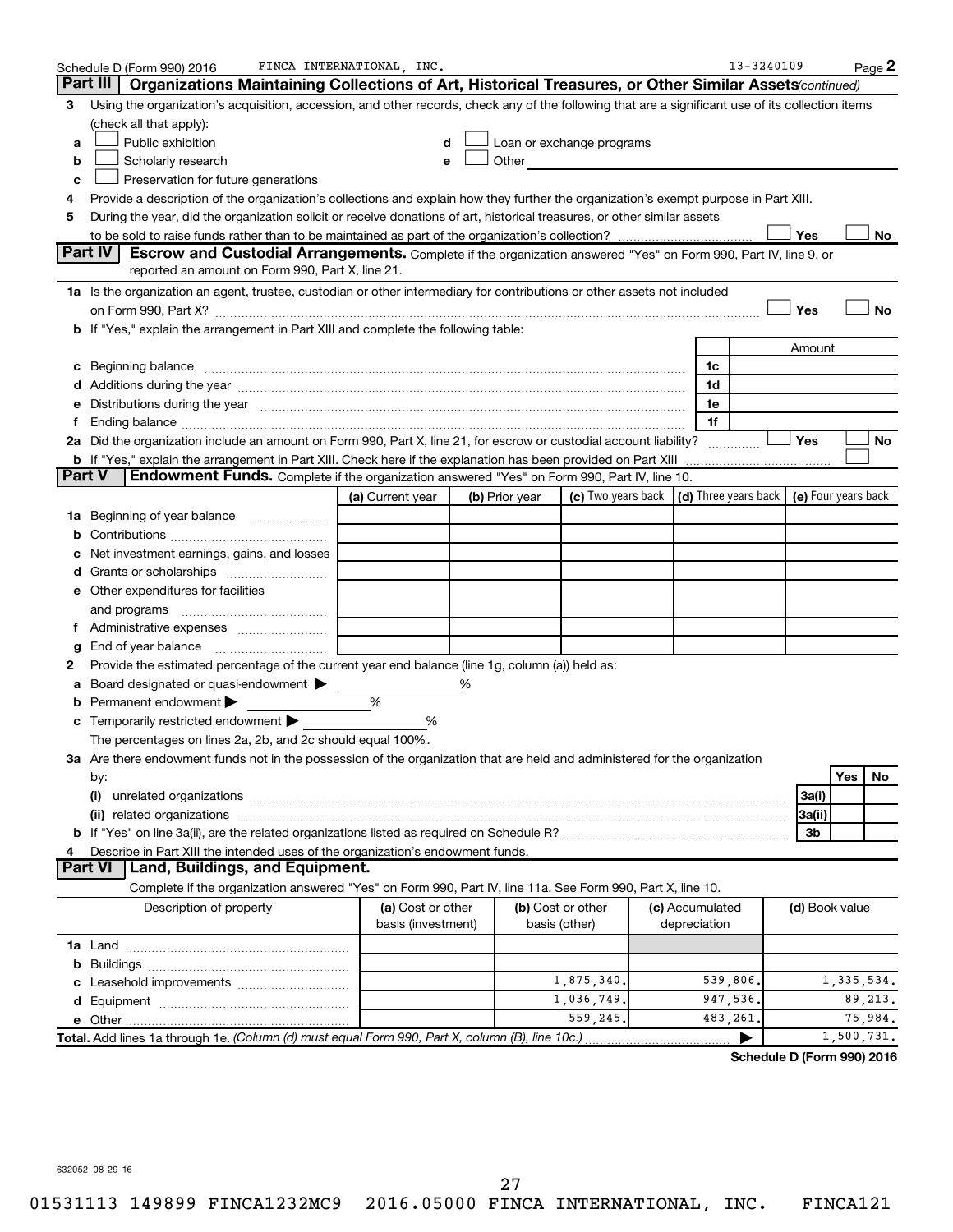|                                                                                                                                                           | Complete if the organization answered "Yes" on Form 990, Part IV, line 11b. See Form 990, Part X, line 12. |                |                                                           |
|-----------------------------------------------------------------------------------------------------------------------------------------------------------|------------------------------------------------------------------------------------------------------------|----------------|-----------------------------------------------------------|
| (a) Description of security or category (including name of security)                                                                                      | (b) Book value                                                                                             |                | (c) Method of valuation: Cost or end-of-year market value |
| (1) Financial derivatives                                                                                                                                 |                                                                                                            |                |                                                           |
|                                                                                                                                                           |                                                                                                            |                |                                                           |
| $(3)$ Other                                                                                                                                               |                                                                                                            |                |                                                           |
| (A)                                                                                                                                                       |                                                                                                            |                |                                                           |
| (B)                                                                                                                                                       |                                                                                                            |                |                                                           |
| (C)                                                                                                                                                       |                                                                                                            |                |                                                           |
| (D)                                                                                                                                                       |                                                                                                            |                |                                                           |
| (E)                                                                                                                                                       |                                                                                                            |                |                                                           |
|                                                                                                                                                           |                                                                                                            |                |                                                           |
| (F)                                                                                                                                                       |                                                                                                            |                |                                                           |
| (G)                                                                                                                                                       |                                                                                                            |                |                                                           |
| (H)                                                                                                                                                       |                                                                                                            |                |                                                           |
| Total. (Col. (b) must equal Form 990, Part X, col. (B) line 12.) $\blacktriangleright$                                                                    |                                                                                                            |                |                                                           |
| Part VIII Investments - Program Related.                                                                                                                  |                                                                                                            |                |                                                           |
| Complete if the organization answered "Yes" on Form 990, Part IV, line 11c. See Form 990, Part X, line 13.                                                |                                                                                                            |                |                                                           |
| (a) Description of investment                                                                                                                             | (b) Book value                                                                                             |                | (c) Method of valuation: Cost or end-of-year market value |
| INVESTMENT IN PARTNERSHIP AND SUBS<br>(1)                                                                                                                 | 96, 124, 320                                                                                               | COST           |                                                           |
| (2)                                                                                                                                                       |                                                                                                            |                |                                                           |
| (3)                                                                                                                                                       |                                                                                                            |                |                                                           |
| (4)                                                                                                                                                       |                                                                                                            |                |                                                           |
| (5)                                                                                                                                                       |                                                                                                            |                |                                                           |
| (6)                                                                                                                                                       |                                                                                                            |                |                                                           |
|                                                                                                                                                           |                                                                                                            |                |                                                           |
| (7)                                                                                                                                                       |                                                                                                            |                |                                                           |
| (8)                                                                                                                                                       |                                                                                                            |                |                                                           |
| (9)                                                                                                                                                       | 96, 124, 320                                                                                               |                |                                                           |
| Total. (Col. (b) must equal Form 990, Part X, col. (B) line 13.) $\blacktriangleright$<br>Part IX<br><b>Other Assets.</b>                                 |                                                                                                            |                |                                                           |
| Complete if the organization answered "Yes" on Form 990, Part IV, line 11d. See Form 990, Part X, line 15.                                                |                                                                                                            |                |                                                           |
|                                                                                                                                                           |                                                                                                            |                |                                                           |
|                                                                                                                                                           | (a) Description                                                                                            |                | (b) Book value                                            |
| (1)                                                                                                                                                       |                                                                                                            |                |                                                           |
| (2)                                                                                                                                                       |                                                                                                            |                |                                                           |
| (3)                                                                                                                                                       |                                                                                                            |                |                                                           |
| (4)                                                                                                                                                       |                                                                                                            |                |                                                           |
| (5)                                                                                                                                                       |                                                                                                            |                |                                                           |
|                                                                                                                                                           |                                                                                                            |                |                                                           |
| (6)                                                                                                                                                       |                                                                                                            |                |                                                           |
| (7)                                                                                                                                                       |                                                                                                            |                |                                                           |
| (8)                                                                                                                                                       |                                                                                                            |                |                                                           |
| (9)                                                                                                                                                       |                                                                                                            |                |                                                           |
| <b>Other Liabilities.</b>                                                                                                                                 |                                                                                                            |                |                                                           |
| Complete if the organization answered "Yes" on Form 990, Part IV, line 11e or 11f. See Form 990, Part X, line 25.                                         |                                                                                                            |                |                                                           |
| (a) Description of liability                                                                                                                              |                                                                                                            | (b) Book value |                                                           |
| Federal income taxes<br>(1)                                                                                                                               |                                                                                                            |                |                                                           |
| DEFERRED PENSION OBLIGATION<br>(2)                                                                                                                        |                                                                                                            |                |                                                           |
|                                                                                                                                                           |                                                                                                            | 3,707,898.     |                                                           |
| (3)                                                                                                                                                       |                                                                                                            |                |                                                           |
| (4)                                                                                                                                                       |                                                                                                            |                |                                                           |
| (5)                                                                                                                                                       |                                                                                                            |                |                                                           |
| (6)                                                                                                                                                       |                                                                                                            |                |                                                           |
| (7)                                                                                                                                                       |                                                                                                            |                |                                                           |
| (8)                                                                                                                                                       |                                                                                                            |                |                                                           |
| (9)                                                                                                                                                       |                                                                                                            |                |                                                           |
| Total. (Column (b) must equal Form 990, Part X, col. (B) line 15.).<br>Part X<br>1.<br>Total. (Column (b) must equal Form 990, Part X, col. (B) line 25.) |                                                                                                            | 3,707,898.     |                                                           |

**Schedule D (Form 990) 2016**

632053 08-29-16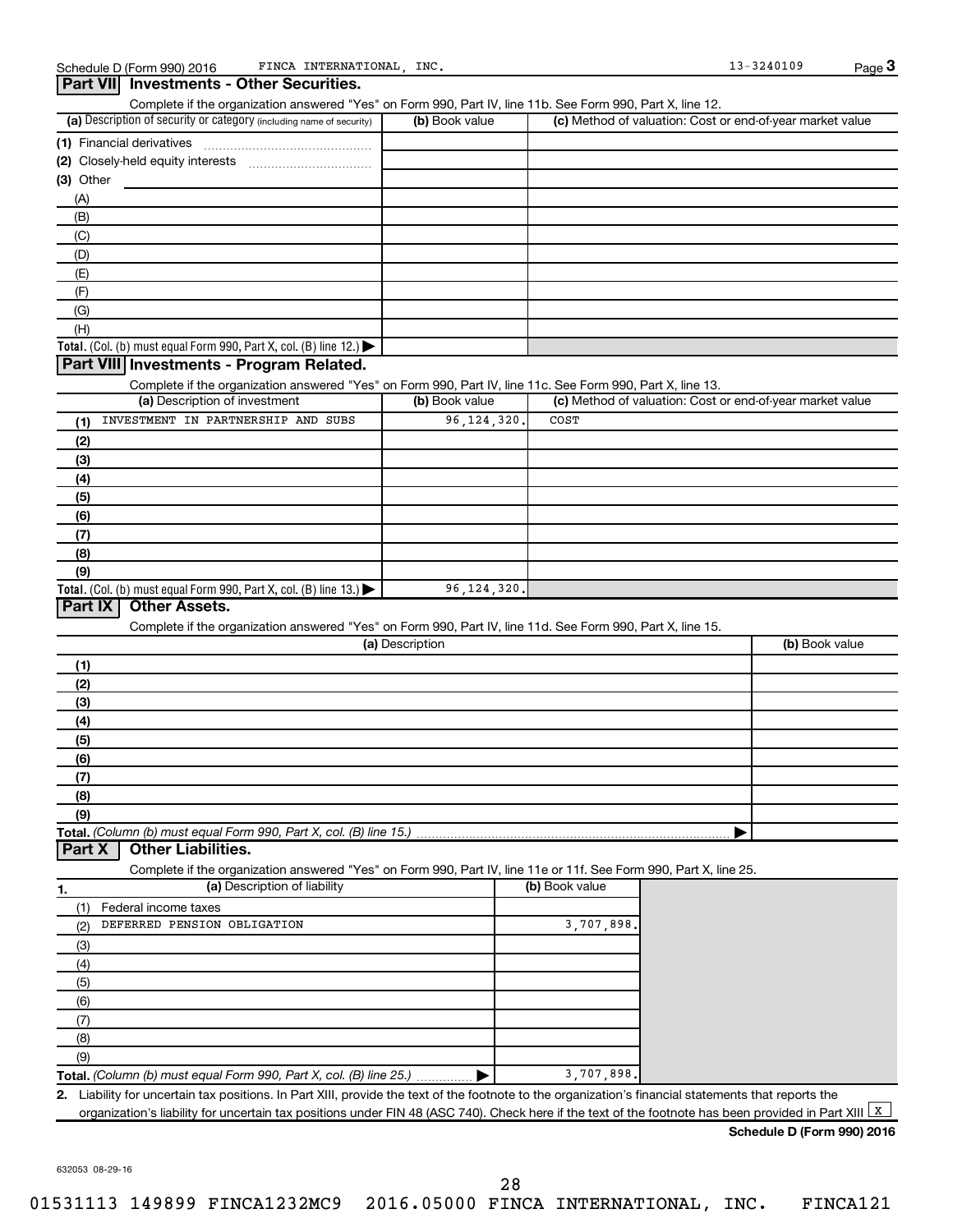| 1.                                                                                                                                                                                                                                                                                                                                                                                                                                                                                                                                                                                                                                                                                                                                                                                                                                                                                    |                | $\mathbf{1}$               |
|---------------------------------------------------------------------------------------------------------------------------------------------------------------------------------------------------------------------------------------------------------------------------------------------------------------------------------------------------------------------------------------------------------------------------------------------------------------------------------------------------------------------------------------------------------------------------------------------------------------------------------------------------------------------------------------------------------------------------------------------------------------------------------------------------------------------------------------------------------------------------------------|----------------|----------------------------|
| Amounts included on line 1 but not on Form 990, Part VIII, line 12:<br>2                                                                                                                                                                                                                                                                                                                                                                                                                                                                                                                                                                                                                                                                                                                                                                                                              |                |                            |
| Net unrealized gains (losses) on investments [111] www.communition.communitions of the unrealized gains (losses) on investments<br>a                                                                                                                                                                                                                                                                                                                                                                                                                                                                                                                                                                                                                                                                                                                                                  | 2a             |                            |
| b                                                                                                                                                                                                                                                                                                                                                                                                                                                                                                                                                                                                                                                                                                                                                                                                                                                                                     | 2 <sub>b</sub> |                            |
| с                                                                                                                                                                                                                                                                                                                                                                                                                                                                                                                                                                                                                                                                                                                                                                                                                                                                                     | 2c             |                            |
| d                                                                                                                                                                                                                                                                                                                                                                                                                                                                                                                                                                                                                                                                                                                                                                                                                                                                                     | 2d             |                            |
| Add lines 2a through 2d<br>е                                                                                                                                                                                                                                                                                                                                                                                                                                                                                                                                                                                                                                                                                                                                                                                                                                                          |                | 2e                         |
| з                                                                                                                                                                                                                                                                                                                                                                                                                                                                                                                                                                                                                                                                                                                                                                                                                                                                                     |                | 3                          |
| Amounts included on Form 990, Part VIII, line 12, but not on line 1:<br>4                                                                                                                                                                                                                                                                                                                                                                                                                                                                                                                                                                                                                                                                                                                                                                                                             |                |                            |
| а                                                                                                                                                                                                                                                                                                                                                                                                                                                                                                                                                                                                                                                                                                                                                                                                                                                                                     |                |                            |
| b                                                                                                                                                                                                                                                                                                                                                                                                                                                                                                                                                                                                                                                                                                                                                                                                                                                                                     | 4 <sub>b</sub> |                            |
| c Add lines 4a and 4b                                                                                                                                                                                                                                                                                                                                                                                                                                                                                                                                                                                                                                                                                                                                                                                                                                                                 |                | 4с                         |
| 5                                                                                                                                                                                                                                                                                                                                                                                                                                                                                                                                                                                                                                                                                                                                                                                                                                                                                     |                | 5                          |
| Part XII   Reconciliation of Expenses per Audited Financial Statements With Expenses per Return.                                                                                                                                                                                                                                                                                                                                                                                                                                                                                                                                                                                                                                                                                                                                                                                      |                |                            |
| Complete if the organization answered "Yes" on Form 990, Part IV, line 12a.                                                                                                                                                                                                                                                                                                                                                                                                                                                                                                                                                                                                                                                                                                                                                                                                           |                |                            |
| 1                                                                                                                                                                                                                                                                                                                                                                                                                                                                                                                                                                                                                                                                                                                                                                                                                                                                                     |                | $\blacktriangleleft$       |
| Amounts included on line 1 but not on Form 990, Part IX, line 25:<br>2                                                                                                                                                                                                                                                                                                                                                                                                                                                                                                                                                                                                                                                                                                                                                                                                                |                |                            |
| a                                                                                                                                                                                                                                                                                                                                                                                                                                                                                                                                                                                                                                                                                                                                                                                                                                                                                     | 2a             |                            |
| Prior year adjustments [111] Prior year adjustments [11] Masseum Masseum Masseum Masseum Masseum Masseum Mass<br>b                                                                                                                                                                                                                                                                                                                                                                                                                                                                                                                                                                                                                                                                                                                                                                    | 2 <sub>b</sub> |                            |
| с                                                                                                                                                                                                                                                                                                                                                                                                                                                                                                                                                                                                                                                                                                                                                                                                                                                                                     | 2c             |                            |
| d                                                                                                                                                                                                                                                                                                                                                                                                                                                                                                                                                                                                                                                                                                                                                                                                                                                                                     | 2d             |                            |
| Add lines 2a through 2d <b>continuum contract and all contract and all contract and all contract and all contract and all contract and all contract and all contract and all contract and all contract and all contract and all </b><br>е                                                                                                                                                                                                                                                                                                                                                                                                                                                                                                                                                                                                                                             |                | 2e                         |
| з                                                                                                                                                                                                                                                                                                                                                                                                                                                                                                                                                                                                                                                                                                                                                                                                                                                                                     |                | 3                          |
| Amounts included on Form 990, Part IX, line 25, but not on line 1:<br>4                                                                                                                                                                                                                                                                                                                                                                                                                                                                                                                                                                                                                                                                                                                                                                                                               |                |                            |
| а                                                                                                                                                                                                                                                                                                                                                                                                                                                                                                                                                                                                                                                                                                                                                                                                                                                                                     |                |                            |
| b                                                                                                                                                                                                                                                                                                                                                                                                                                                                                                                                                                                                                                                                                                                                                                                                                                                                                     | 4 <sub>b</sub> |                            |
|                                                                                                                                                                                                                                                                                                                                                                                                                                                                                                                                                                                                                                                                                                                                                                                                                                                                                       |                |                            |
| c Add lines 4a and 4b                                                                                                                                                                                                                                                                                                                                                                                                                                                                                                                                                                                                                                                                                                                                                                                                                                                                 |                | 4с                         |
|                                                                                                                                                                                                                                                                                                                                                                                                                                                                                                                                                                                                                                                                                                                                                                                                                                                                                       |                | -5                         |
| 5<br>Part XIII Supplemental Information.<br>Provide the descriptions required for Part II, lines 3, 5, and 9; Part III, lines 1a and 4; Part IV, lines 1b and 2b; Part V, line 4; Part X, line 2; Part XI,<br>lines 2d and 4b; and Part XII, lines 2d and 4b. Also complete this part to provide any additional information.                                                                                                                                                                                                                                                                                                                                                                                                                                                                                                                                                          |                |                            |
|                                                                                                                                                                                                                                                                                                                                                                                                                                                                                                                                                                                                                                                                                                                                                                                                                                                                                       |                |                            |
|                                                                                                                                                                                                                                                                                                                                                                                                                                                                                                                                                                                                                                                                                                                                                                                                                                                                                       |                |                            |
|                                                                                                                                                                                                                                                                                                                                                                                                                                                                                                                                                                                                                                                                                                                                                                                                                                                                                       |                |                            |
|                                                                                                                                                                                                                                                                                                                                                                                                                                                                                                                                                                                                                                                                                                                                                                                                                                                                                       |                |                            |
|                                                                                                                                                                                                                                                                                                                                                                                                                                                                                                                                                                                                                                                                                                                                                                                                                                                                                       |                |                            |
|                                                                                                                                                                                                                                                                                                                                                                                                                                                                                                                                                                                                                                                                                                                                                                                                                                                                                       |                |                            |
|                                                                                                                                                                                                                                                                                                                                                                                                                                                                                                                                                                                                                                                                                                                                                                                                                                                                                       |                |                            |
|                                                                                                                                                                                                                                                                                                                                                                                                                                                                                                                                                                                                                                                                                                                                                                                                                                                                                       |                |                            |
|                                                                                                                                                                                                                                                                                                                                                                                                                                                                                                                                                                                                                                                                                                                                                                                                                                                                                       |                |                            |
|                                                                                                                                                                                                                                                                                                                                                                                                                                                                                                                                                                                                                                                                                                                                                                                                                                                                                       |                |                            |
|                                                                                                                                                                                                                                                                                                                                                                                                                                                                                                                                                                                                                                                                                                                                                                                                                                                                                       |                |                            |
|                                                                                                                                                                                                                                                                                                                                                                                                                                                                                                                                                                                                                                                                                                                                                                                                                                                                                       |                |                            |
| PART X, LINE 2:<br>FINCA RECORDS UNRECOGNIZED TAX BENEFITS AS LIABILITIES IN ACCORDANCE WITH<br>ASC 740 AND ADJUSTS THESE LIABILITIES WHEN ITS JUDGMENT CHANGES AS A<br>RESULT OF THE EVALUATION OF NEW INFORMATION NOT PREVIOUSLY AVAILABLE.<br>BECAUSE OF THE COMPLEXITY OF SOME OF THESE UNCERTAINTIES, THE ULTIMATE<br>RESOLUTION MAY RESULT IN A PAYMENT THAT IS MATERIALLY DIFFERENT FROM OUR<br>CURRENT ESTIMATE OF THE UNRECOGNIZED TAX BENEFIT LIABILITIES. THESE<br>DIFFERENCES WILL BE REFLECTED AS INCREASES OR DECREASES TO INCOME TAX<br>EXPENSE IN THE PERIOD IN WHICH NEW INFORMATION IS AVAILABLE. AT DECEMBER<br>31, 2016, FINCA DID NOT RECORD ANY ADDITIONAL UNRECOGNIZED TAX BENEFITS.<br>FINCA BELIEVES THAT IT IS NOT REASONABLY POSSIBLE THAT ANY UNRECOGNIZED<br>TAX BENEFITS WILL SIGNIFICANTLY INCREASE OR DECREASE WITHIN 12 MONTHS OF<br>632054 08-29-16 | 29             | Schedule D (Form 990) 2016 |

Schedule D (Form 990) 2016 FINCA INTERNATIONAL,INC. 13-3240109 Page

FINCA INTERNATIONAL, INC. 13-3240109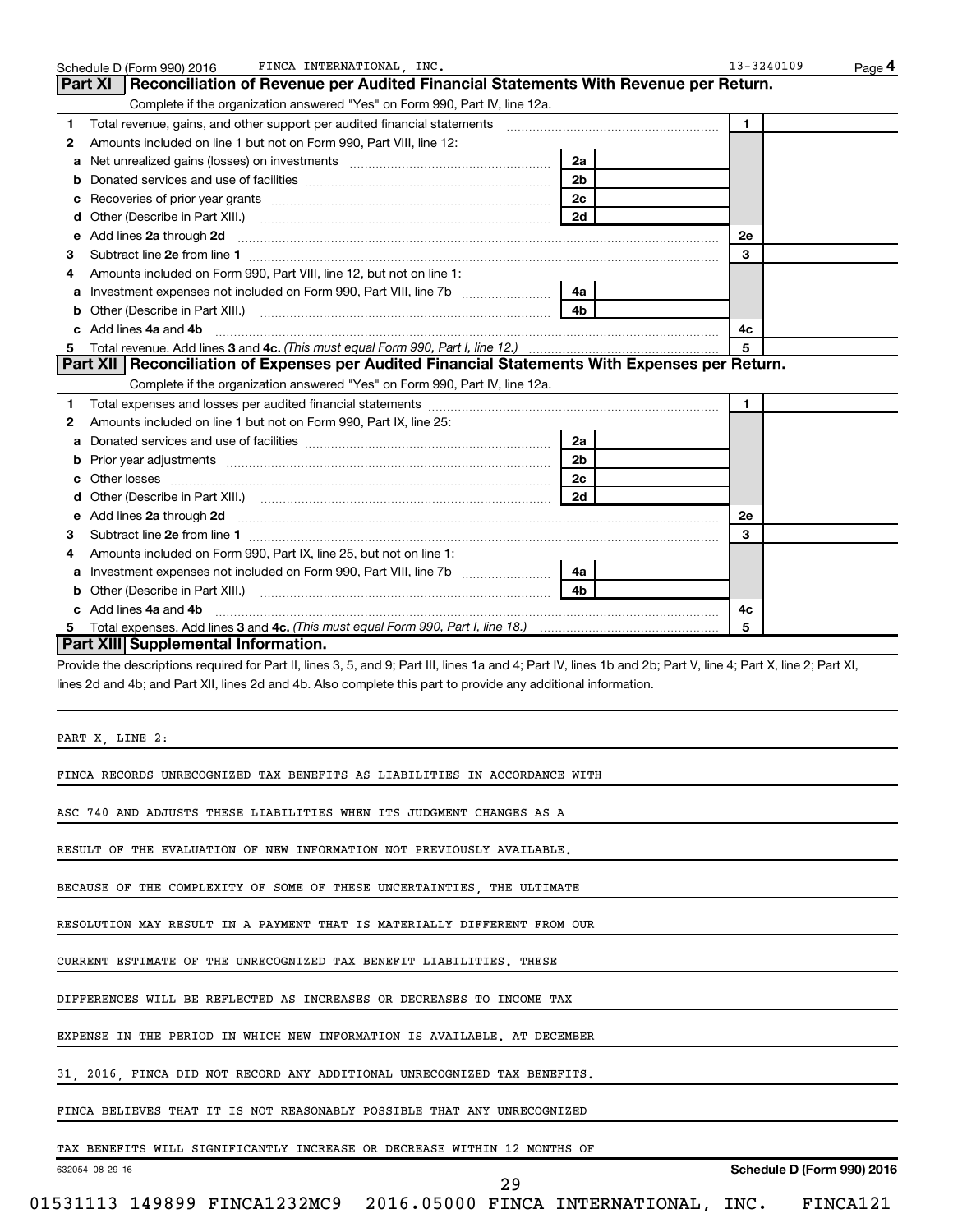### *(continued)* **Part XIII Supplemental Information**

THE REPORTING DATE.

AT DECEMBER 31, 2016, NO ESTIMATED INTEREST AND PENALTIES RELATED TO

UNRECOGNIZED TAX BENEFITS WERE ACCRUED. ACCRUED INTEREST AND PENALTIES ARE

GENERALLY INCLUDED WITHIN THE RELATED ACCRUED LIABILITIES LINE IN THE

CONSOLIDATED STATEMENT OF FINANCIAL POSITION.

FINCA IS SUBJECT TO TAXATION IN THE UNITED STATES AND VARIOUS STATES AND

FOREIGN JURISDICTIONS. AS OF DECEMBER 31, 2016, FINCA'S TAX YEARS

2007-2016 ARE SUBJECT TO EXAMINATION BY THE TAX AUTHORITIES.

**Schedule D (Form 990) 2016**

632055 08-29-16

30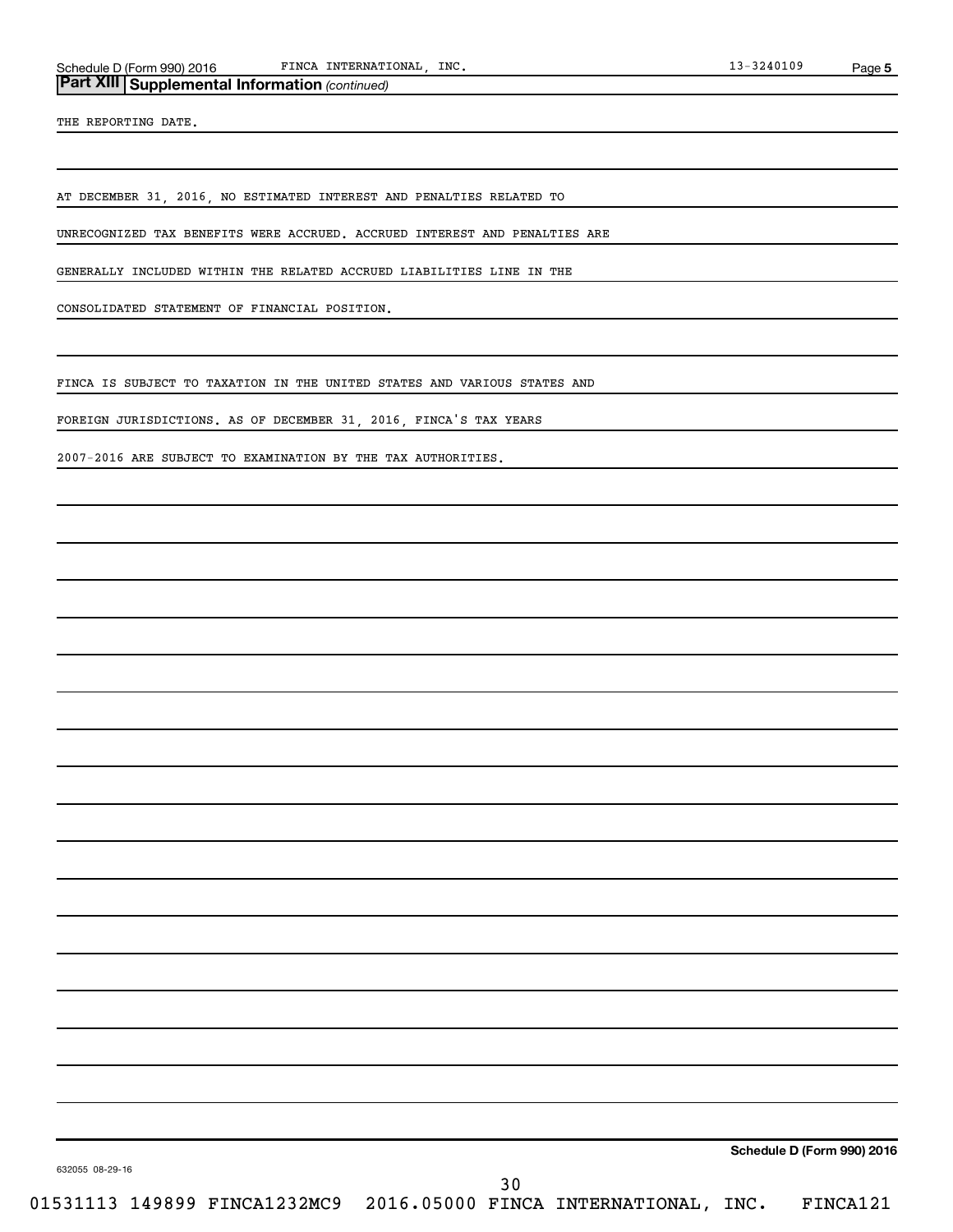| Department of the Treasury                           | Attach to Form 990.<br>Information about Schedule F (Form 990) and its instructions is at www.irs.gov/form990. |                                                                                                             |                                                                                                                                                               |                                    |                                                                                                                 |                                                                      |
|------------------------------------------------------|----------------------------------------------------------------------------------------------------------------|-------------------------------------------------------------------------------------------------------------|---------------------------------------------------------------------------------------------------------------------------------------------------------------|------------------------------------|-----------------------------------------------------------------------------------------------------------------|----------------------------------------------------------------------|
| Internal Revenue Service                             |                                                                                                                |                                                                                                             |                                                                                                                                                               |                                    |                                                                                                                 | <b>Inspection</b>                                                    |
| Name of the organization                             |                                                                                                                |                                                                                                             |                                                                                                                                                               |                                    |                                                                                                                 | <b>Employer identification number</b>                                |
| FINCA INTERNATIONAL, INC.                            |                                                                                                                |                                                                                                             |                                                                                                                                                               |                                    | 13-3240109                                                                                                      |                                                                      |
| Part I                                               | Form 990, Part IV, line 14b.                                                                                   |                                                                                                             | General Information on Activities Outside the United States. Complete if the organization answered "Yes" on                                                   |                                    |                                                                                                                 |                                                                      |
| 1.                                                   |                                                                                                                |                                                                                                             | For grantmakers. Does the organization maintain records to substantiate the amount of its grants and other assistance,                                        |                                    |                                                                                                                 |                                                                      |
|                                                      |                                                                                                                |                                                                                                             | the grantees' eligibility for the grants or assistance, and the selection criteria used to award the grants or assistance?                                    |                                    |                                                                                                                 | Yes<br><b>No</b>                                                     |
| $\mathbf{2}$<br>United States.                       |                                                                                                                |                                                                                                             | For grantmakers. Describe in Part V the organization's procedures for monitoring the use of its grants and other assistance outside the                       |                                    |                                                                                                                 |                                                                      |
| З.                                                   |                                                                                                                |                                                                                                             | Activities per Region. (The following Part I, line 3 table can be duplicated if additional space is needed.)                                                  |                                    |                                                                                                                 |                                                                      |
| (a) Region                                           | offices<br>in the region                                                                                       | (b) Number of $ $ (c) Number of<br>employees,<br>agents, and<br>independent<br>contractors<br>in the region | (d) Activities conducted in the region<br>(by type) (such as, fundraising, pro-<br>gram services, investments, grants to<br>recipients located in the region) |                                    | (e) If activity listed in (d)<br>is a program service,<br>describe specific type<br>of service(s) in the region | (f) Total<br>expenditures<br>for and<br>investments<br>in the region |
|                                                      |                                                                                                                |                                                                                                             |                                                                                                                                                               | FINANCIAL SERVICES FOR             |                                                                                                                 |                                                                      |
| SUB-SAHARAN AFRICA                                   |                                                                                                                | 1                                                                                                           | PROGRAM SERVICES                                                                                                                                              | THE POOR                           |                                                                                                                 | 323,663.                                                             |
| EUROPE (INCLUDING<br>ICELAND AND                     |                                                                                                                |                                                                                                             |                                                                                                                                                               | FINANCIAL SERVICES FOR             |                                                                                                                 |                                                                      |
| GREENLAND )                                          |                                                                                                                | 179                                                                                                         | PROGRAM SERVICES                                                                                                                                              | THE POOR                           |                                                                                                                 | 1,776,797.                                                           |
|                                                      |                                                                                                                |                                                                                                             |                                                                                                                                                               |                                    |                                                                                                                 |                                                                      |
| CENTRAL AMERICA &<br>THE CARIBBEAN                   | 0                                                                                                              | 1                                                                                                           | PROGRAM SERVICES                                                                                                                                              | FINANCIAL SERVICES FOR<br>THE POOR |                                                                                                                 | 275,615.                                                             |
|                                                      |                                                                                                                |                                                                                                             |                                                                                                                                                               |                                    |                                                                                                                 |                                                                      |
| RUSSIA AND                                           |                                                                                                                |                                                                                                             |                                                                                                                                                               | FINANCIAL SERVICES FOR             |                                                                                                                 |                                                                      |
| NEIGHBORING STATES                                   | 0                                                                                                              | 5                                                                                                           | PROGRAM SERVICES                                                                                                                                              | THE POOR                           |                                                                                                                 | 573,648.                                                             |
|                                                      |                                                                                                                |                                                                                                             |                                                                                                                                                               | FINANCIAL SERVICES FOR             |                                                                                                                 |                                                                      |
| SOUTH ASIA                                           | 0                                                                                                              | 2                                                                                                           | PROGRAM SERVICES                                                                                                                                              | THE POOR                           |                                                                                                                 | 240,019.                                                             |
| SOUTH AMERICA                                        | 0                                                                                                              |                                                                                                             | 1 PROGRAM SERVICES                                                                                                                                            | FINANCIAL SERVICES FOR<br>THE POOR |                                                                                                                 | 57,008.                                                              |
|                                                      |                                                                                                                |                                                                                                             |                                                                                                                                                               | FINANCIAL SERVICES FOR             |                                                                                                                 |                                                                      |
| NORTH AMERICA                                        | 0                                                                                                              | 2                                                                                                           | PROGRAM SERVICES                                                                                                                                              | THE POOR                           |                                                                                                                 | 91,250.                                                              |
|                                                      |                                                                                                                |                                                                                                             |                                                                                                                                                               |                                    |                                                                                                                 |                                                                      |
| MIDDLE EAST AND<br>NORTH AFRICA                      | 0                                                                                                              | 1                                                                                                           | PROGRAM SERVICES                                                                                                                                              | FINANCIAL SERVICES FOR<br>THE POOR |                                                                                                                 | 0.                                                                   |
| 3 a Sub-total                                        | $\overline{2}$                                                                                                 | 192                                                                                                         |                                                                                                                                                               |                                    |                                                                                                                 | 3,338,000.                                                           |
| <b>b</b> Total from continuation<br>sheets to Part I |                                                                                                                | 1                                                                                                           |                                                                                                                                                               |                                    |                                                                                                                 | 2,040,138.                                                           |
| c Totals (add lines 3a<br>and 3b)                    | 3                                                                                                              | 193                                                                                                         |                                                                                                                                                               |                                    |                                                                                                                 | 5, 378, 138.                                                         |

**| Complete if the organization answered "Yes" on Form 990, Part IV, line 14b, 15, or 16.**

**Statement of Activities Outside the United States**  $\frac{10000 \text{ N}}{2016}$ 

**For Paperwork Reduction Act Notice, see the Instructions for Form 990. Schedule F (Form 990) 2016** LHA

OMB No. 1545-0047

632071 09-21-16

**SCHEDULE F**<br>(Form 990)

31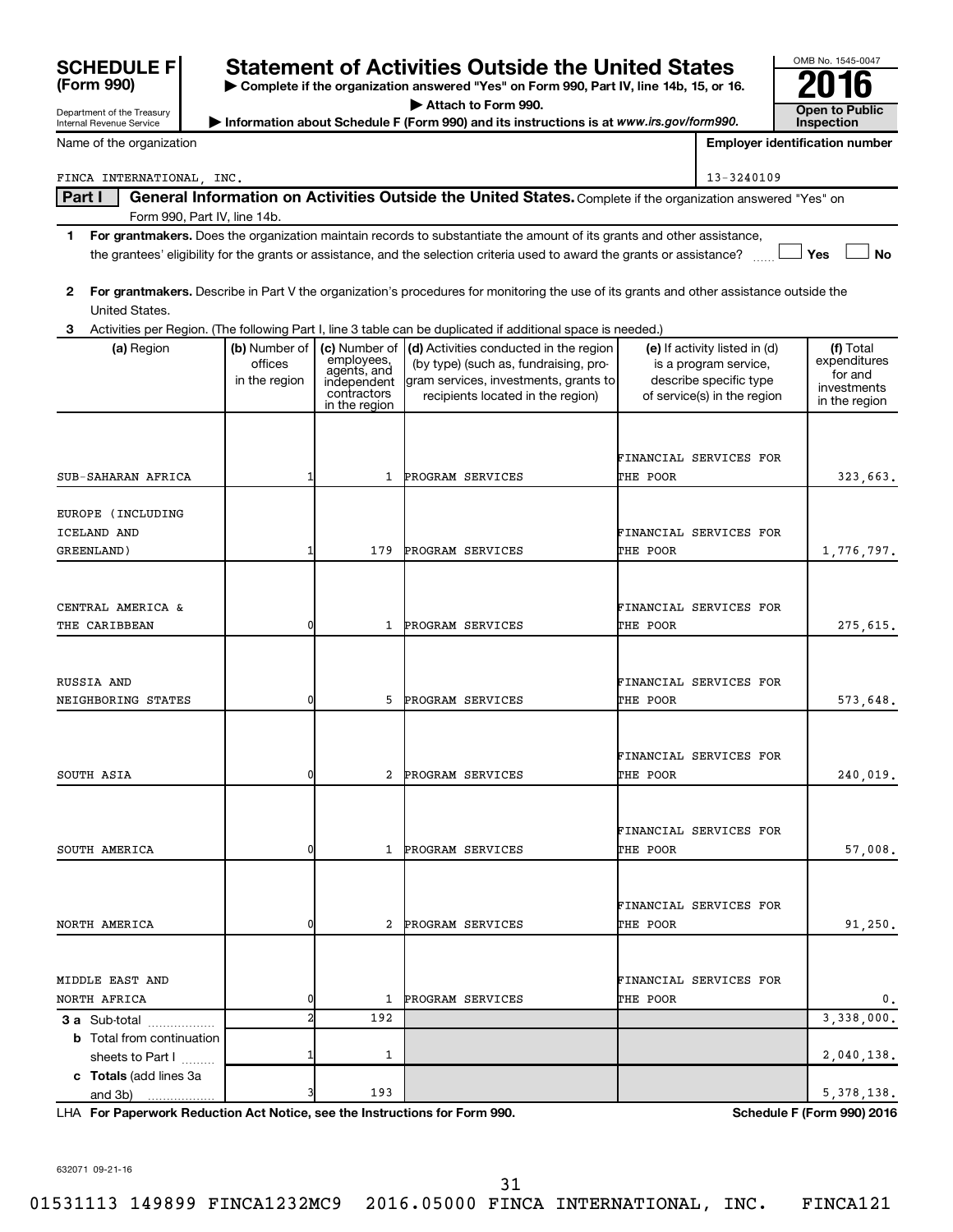| Schedule F (Form 990)<br><b>Part I</b> | FINCA INTERNATIONAL, INC.                 |                                                      | Continuation of Activities per Region. (Schedule F (Form 990), Part I, line 3)                                                          | $13 - 3240109$                                                                                              | Page 1                                  |
|----------------------------------------|-------------------------------------------|------------------------------------------------------|-----------------------------------------------------------------------------------------------------------------------------------------|-------------------------------------------------------------------------------------------------------------|-----------------------------------------|
| (a) Region                             | (b) Number of<br>offices<br>in the region | (c) Number of<br>employees or<br>agents in<br>region | (d) Activities conducted in region<br>(by type) (i.e., fundraising,<br>program services, grants to<br>recipients located in the region) | (e) If activity listed in (d)<br>is a program service,<br>describe specific type<br>of service(s) in region | (f) Total<br>expenditures<br>for region |
| CENTRAL AMERICA &<br>THE CARIBBEAN     | 01                                        | 0                                                    | <b>INVESTMENTS</b>                                                                                                                      | <b>INVESTMENTS</b>                                                                                          | 1,900,000.                              |
| SUB-SAHARAN AFRICA                     | 1                                         | $\mathbf{1}$                                         | PROGRAM SERVICES                                                                                                                        | SELLING PRODUCTS                                                                                            | 140,138.                                |
|                                        |                                           |                                                      |                                                                                                                                         |                                                                                                             |                                         |
|                                        |                                           |                                                      |                                                                                                                                         |                                                                                                             |                                         |
|                                        |                                           |                                                      |                                                                                                                                         |                                                                                                             |                                         |
|                                        |                                           |                                                      |                                                                                                                                         |                                                                                                             |                                         |
|                                        |                                           |                                                      |                                                                                                                                         |                                                                                                             |                                         |
|                                        |                                           |                                                      |                                                                                                                                         |                                                                                                             |                                         |
|                                        |                                           |                                                      |                                                                                                                                         |                                                                                                             |                                         |
|                                        |                                           |                                                      |                                                                                                                                         |                                                                                                             |                                         |
|                                        |                                           |                                                      |                                                                                                                                         |                                                                                                             |                                         |
| <b>Totals</b>                          |                                           | 1                                                    |                                                                                                                                         |                                                                                                             | 2,040,138.                              |

632181 04-01-16

01531113 149899 FINCA1232MC9 2016.05000 FINCA INTERNATIONAL, INC. FINCA121 32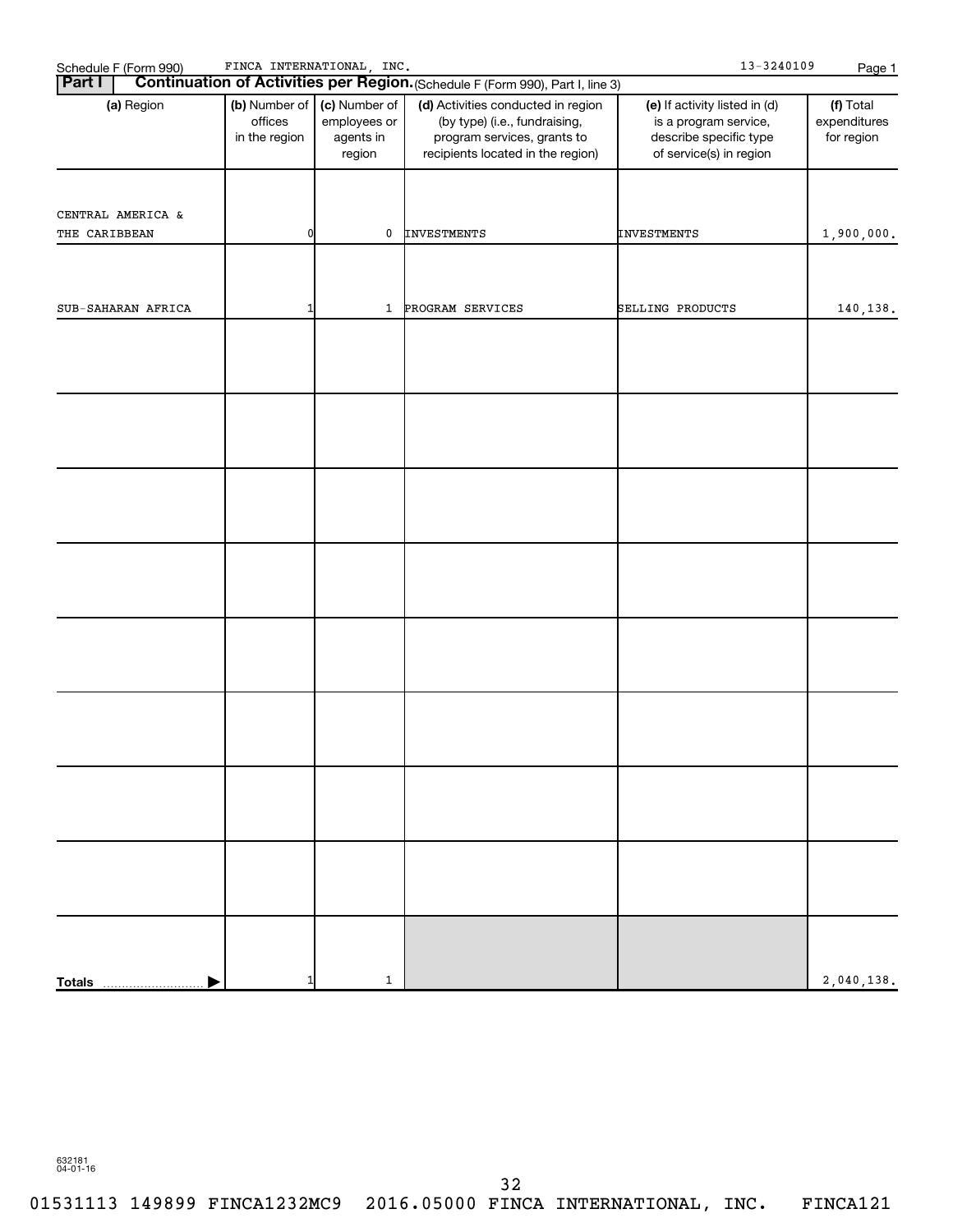| Schedule F (Form 990) 2016 | INC.<br>INTERNATIONAL<br>FINCA | $-3240109$ | Page |
|----------------------------|--------------------------------|------------|------|

Part II | Grants and Other Assistance to Organizations or Entities Outside the United States. Complete if the organization answered "Yes" on Form 990, Part IV, line 15, for any

recipient who received more than \$5,000. Part II can be duplicated if additional space is needed.

| $\mathbf{1}$<br>(a) Name of organization | (b) IRS code section<br>and EIN (if applicable) | (c) Region | (d) Purpose of<br>grant                                                                                                                           | (e) Amount | (f) Manner of<br>of cash grant cash disbursement | (g) Amount of<br>noncash<br>assistance | (h) Description<br>of noncash<br>assistance | (i) Method of<br>valuation (book, FMV,<br>appraisal, other) |  |  |  |
|------------------------------------------|-------------------------------------------------|------------|---------------------------------------------------------------------------------------------------------------------------------------------------|------------|--------------------------------------------------|----------------------------------------|---------------------------------------------|-------------------------------------------------------------|--|--|--|
|                                          |                                                 |            |                                                                                                                                                   |            |                                                  |                                        |                                             |                                                             |  |  |  |
|                                          |                                                 |            |                                                                                                                                                   |            |                                                  |                                        |                                             |                                                             |  |  |  |
|                                          |                                                 |            |                                                                                                                                                   |            |                                                  |                                        |                                             |                                                             |  |  |  |
|                                          |                                                 |            |                                                                                                                                                   |            |                                                  |                                        |                                             |                                                             |  |  |  |
|                                          |                                                 |            |                                                                                                                                                   |            |                                                  |                                        |                                             |                                                             |  |  |  |
|                                          |                                                 |            |                                                                                                                                                   |            |                                                  |                                        |                                             |                                                             |  |  |  |
|                                          |                                                 |            |                                                                                                                                                   |            |                                                  |                                        |                                             |                                                             |  |  |  |
|                                          |                                                 |            |                                                                                                                                                   |            |                                                  |                                        |                                             |                                                             |  |  |  |
|                                          |                                                 |            |                                                                                                                                                   |            |                                                  |                                        |                                             |                                                             |  |  |  |
|                                          |                                                 |            |                                                                                                                                                   |            |                                                  |                                        |                                             |                                                             |  |  |  |
|                                          |                                                 |            |                                                                                                                                                   |            |                                                  |                                        |                                             |                                                             |  |  |  |
|                                          |                                                 |            |                                                                                                                                                   |            |                                                  |                                        |                                             |                                                             |  |  |  |
|                                          |                                                 |            |                                                                                                                                                   |            |                                                  |                                        |                                             |                                                             |  |  |  |
|                                          |                                                 |            |                                                                                                                                                   |            |                                                  |                                        |                                             |                                                             |  |  |  |
|                                          |                                                 |            |                                                                                                                                                   |            |                                                  |                                        |                                             |                                                             |  |  |  |
|                                          |                                                 |            |                                                                                                                                                   |            |                                                  |                                        |                                             |                                                             |  |  |  |
|                                          |                                                 |            | 2 Enter total number of recipient organizations listed above that are recognized as charities by the foreign country, recognized as tax-exempt by |            |                                                  |                                        |                                             |                                                             |  |  |  |
|                                          |                                                 |            |                                                                                                                                                   |            |                                                  |                                        |                                             |                                                             |  |  |  |
|                                          |                                                 |            |                                                                                                                                                   |            |                                                  |                                        |                                             |                                                             |  |  |  |

**Schedule F (Form 990) 2016**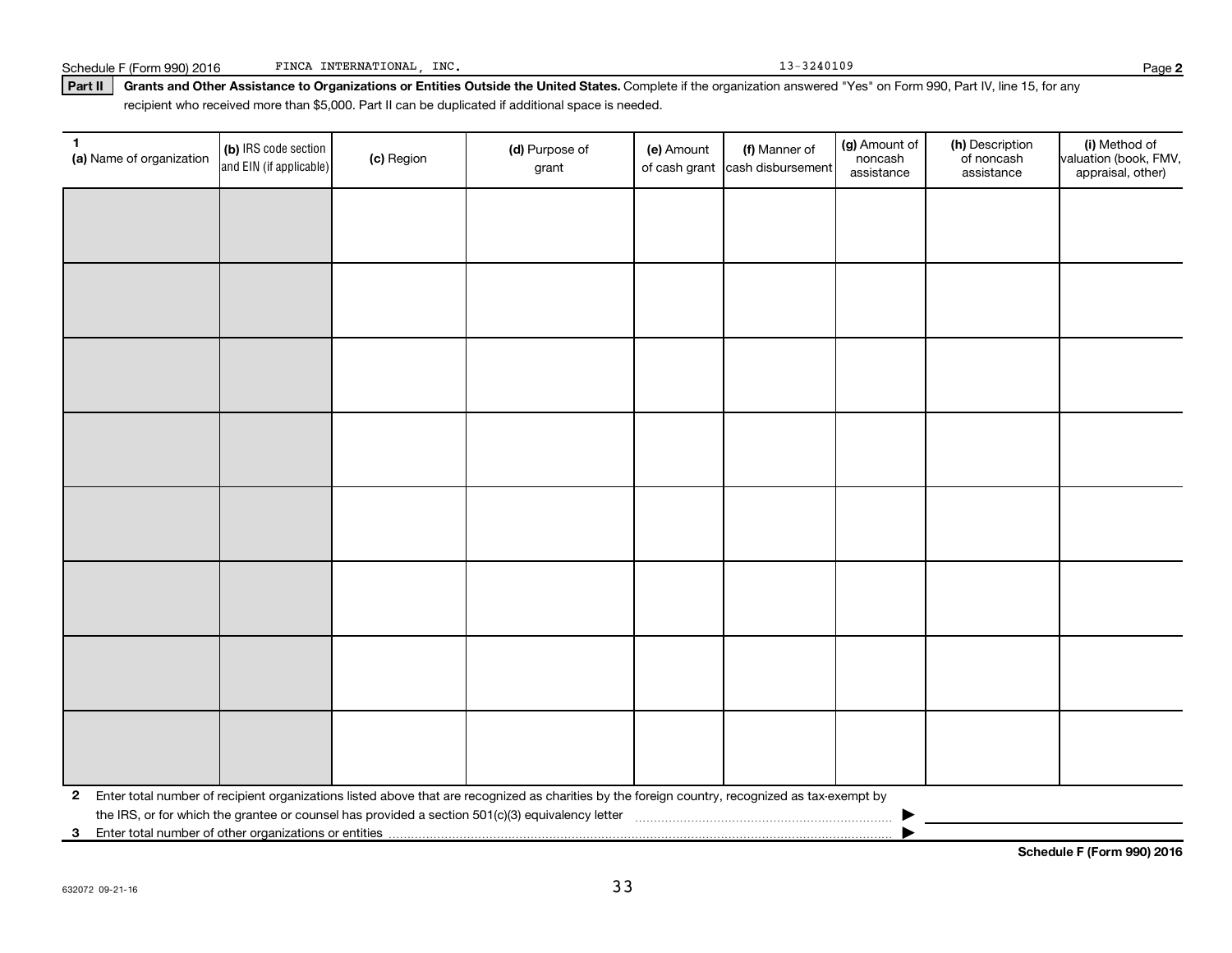632073 09-21-16

| Part III can be duplicated if additional space is needed. |            |                             |                             |                                    |                                        |                                          |                                                                |
|-----------------------------------------------------------|------------|-----------------------------|-----------------------------|------------------------------------|----------------------------------------|------------------------------------------|----------------------------------------------------------------|
| (a) Type of grant or assistance                           | (b) Region | (c) Number of<br>recipients | (d) Amount of<br>cash grant | (e) Manner of<br>cash disbursement | (f) Amount of<br>noncash<br>assistance | (g) Description of<br>noncash assistance | (h) Method of<br>valuation<br>(book, FMV,<br>appraisal, other) |
|                                                           |            |                             |                             |                                    |                                        |                                          |                                                                |
|                                                           |            |                             |                             |                                    |                                        |                                          |                                                                |
|                                                           |            |                             |                             |                                    |                                        |                                          |                                                                |
|                                                           |            |                             |                             |                                    |                                        |                                          |                                                                |
|                                                           |            |                             |                             |                                    |                                        |                                          |                                                                |
|                                                           |            |                             |                             |                                    |                                        |                                          |                                                                |
|                                                           |            |                             |                             |                                    |                                        |                                          |                                                                |
|                                                           |            |                             |                             |                                    |                                        |                                          |                                                                |
|                                                           |            |                             |                             |                                    |                                        |                                          |                                                                |
|                                                           |            |                             |                             |                                    |                                        |                                          |                                                                |
|                                                           |            |                             |                             |                                    |                                        |                                          |                                                                |
|                                                           |            |                             |                             |                                    |                                        |                                          |                                                                |
|                                                           |            |                             |                             |                                    |                                        |                                          |                                                                |
|                                                           |            |                             |                             |                                    |                                        |                                          |                                                                |
|                                                           |            |                             |                             |                                    |                                        |                                          |                                                                |
|                                                           |            |                             |                             |                                    |                                        |                                          |                                                                |
|                                                           |            |                             |                             |                                    |                                        |                                          |                                                                |
|                                                           |            |                             |                             |                                    |                                        |                                          |                                                                |

Part III Grants and Other Assistance to Individuals Outside the United States. Complete if the organization answered "Yes" on Form 990, Part IV, line 16.

Schedule F (Form 990) 2016 FINCA INTERNATIONAL, INC. 13-3240109 FINCA INTERNATIONAL, INC.

**3**

**Schedule F (Form 990) 2016**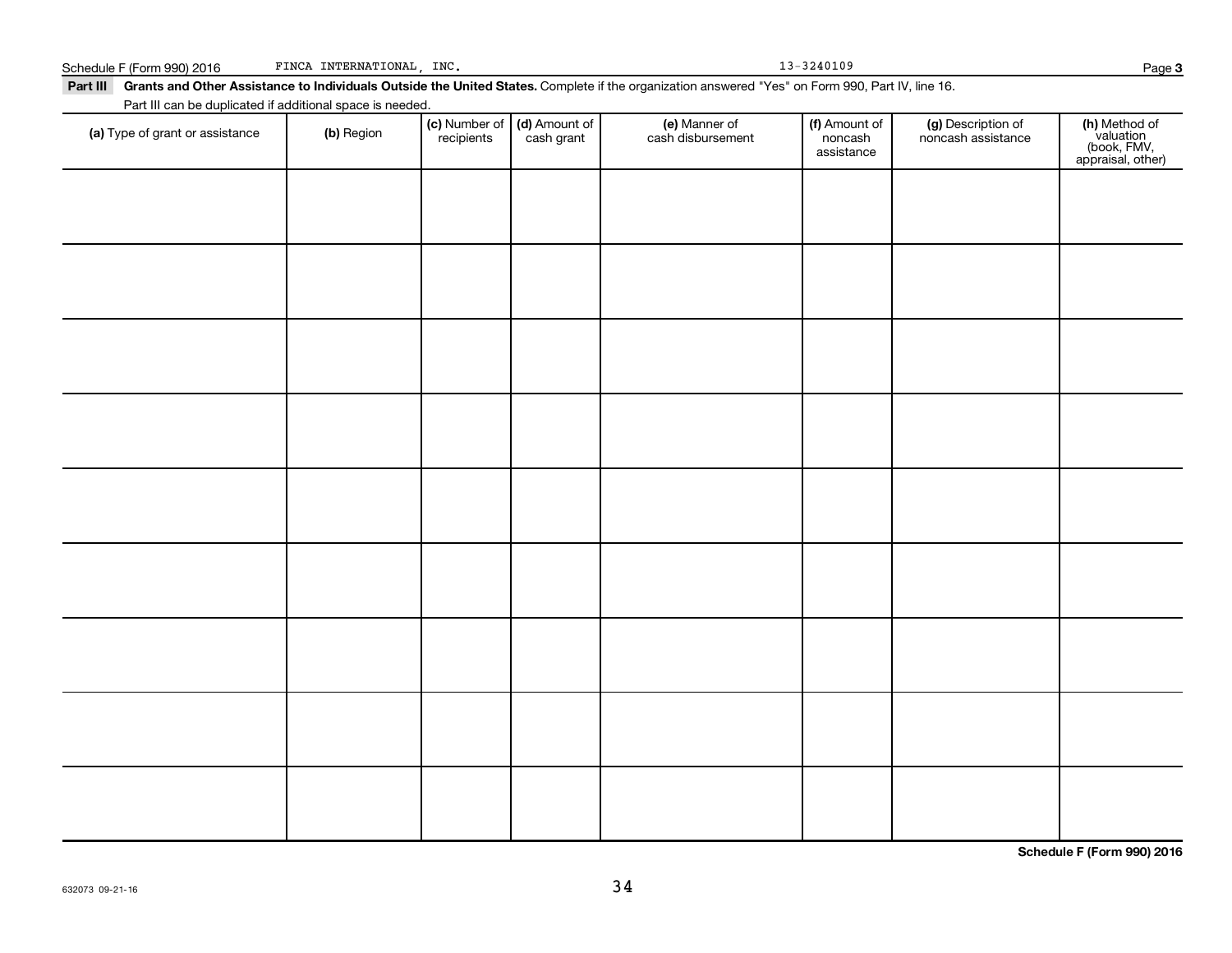| 1 | Was the organization a U.S. transferor of property to a foreign corporation during the tax year? If "Yes," the<br>organization may be required to file Form 926, Return by a U.S. Transferor of Property to a Foreign<br>Corporation (see Instructions for Form 926) [11] Corporation (See Instruction of the Instruction of the Instructions for Form 926)                                                             | $\mathbf{x}$<br>Yes | N٥             |
|---|-------------------------------------------------------------------------------------------------------------------------------------------------------------------------------------------------------------------------------------------------------------------------------------------------------------------------------------------------------------------------------------------------------------------------|---------------------|----------------|
| 2 | Did the organization have an interest in a foreign trust during the tax year? If "Yes," the organization<br>may be required to separately file Form 3520, Annual Return To Report Transactions With Foreign<br>Trusts and Receipt of Certain Foreign Gifts, and/or Form 3520-A, Annual Information Return of Foreign<br>Trust With a U.S. Owner (see Instructions for Forms 3520 and 3520-A; do not file with Form 990) | Yes                 | X<br><b>No</b> |
| 3 | Did the organization have an ownership interest in a foreign corporation during the tax year? If "Yes,"<br>the organization may be required to file Form 5471, Information Return of U.S. Persons With Respect To                                                                                                                                                                                                       | X<br>Yes            | No             |
| 4 | Was the organization a direct or indirect shareholder of a passive foreign investment company or a<br>qualified electing fund during the tax year? If "Yes," the organization may be required to file Form 8621,<br>Information Return by a Shareholder of a Passive Foreign Investment Company or Qualified Electing Fund<br>(see Instructions for Form 8621)                                                          | Yes                 | X<br><b>No</b> |
| 5 | Did the organization have an ownership interest in a foreign partnership during the tax year? If "Yes,"<br>the organization may be required to file Form 8865, Return of U.S. Persons With Respect to Certain                                                                                                                                                                                                           | Yes                 | x<br>No        |
| 6 | Did the organization have any operations in or related to any boycotting countries during the tax year? If<br>"Yes," the organization may be required to separately file Form 5713, International Boycott Report (see                                                                                                                                                                                                   |                     |                |

Instructions for Form 5713; do not file with Form 990)  $\ldots$   $\ldots$   $\ldots$   $\ldots$   $\ldots$   $\ldots$   $\ldots$   $\ldots$   $\ldots$   $\ldots$   $\ldots$   $\ldots$  Yes  $\boxed{\texttt{x}}$  No

**Schedule F (Form 990) 2016**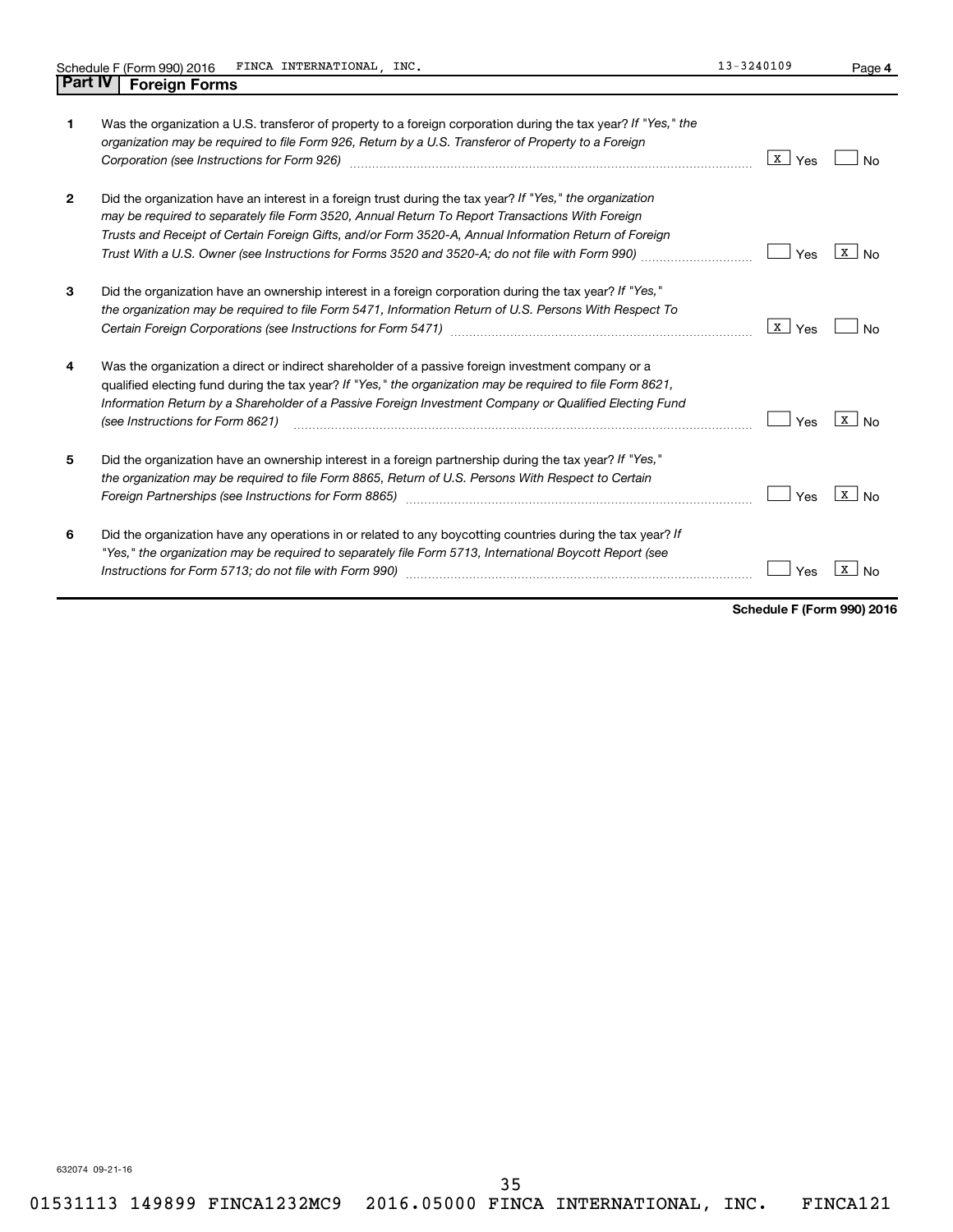|                 | Provide the information required by Part I, line 2 (monitoring of funds); Part I, line 3, column (f) (accounting method; amounts of<br>investments vs. expenditures per region); Part II, line 1 (accounting method); Part III (accounting method); and Part III, column (c) |
|-----------------|------------------------------------------------------------------------------------------------------------------------------------------------------------------------------------------------------------------------------------------------------------------------------|
|                 | (estimated number of recipients), as applicable. Also complete this part to provide any additional information. See instructions.                                                                                                                                            |
|                 |                                                                                                                                                                                                                                                                              |
|                 |                                                                                                                                                                                                                                                                              |
|                 |                                                                                                                                                                                                                                                                              |
|                 |                                                                                                                                                                                                                                                                              |
|                 |                                                                                                                                                                                                                                                                              |
|                 |                                                                                                                                                                                                                                                                              |
|                 |                                                                                                                                                                                                                                                                              |
|                 |                                                                                                                                                                                                                                                                              |
|                 |                                                                                                                                                                                                                                                                              |
|                 |                                                                                                                                                                                                                                                                              |
|                 |                                                                                                                                                                                                                                                                              |
|                 |                                                                                                                                                                                                                                                                              |
|                 |                                                                                                                                                                                                                                                                              |
|                 |                                                                                                                                                                                                                                                                              |
|                 |                                                                                                                                                                                                                                                                              |
|                 |                                                                                                                                                                                                                                                                              |
|                 |                                                                                                                                                                                                                                                                              |
|                 |                                                                                                                                                                                                                                                                              |
|                 |                                                                                                                                                                                                                                                                              |
|                 |                                                                                                                                                                                                                                                                              |
|                 |                                                                                                                                                                                                                                                                              |
|                 |                                                                                                                                                                                                                                                                              |
|                 |                                                                                                                                                                                                                                                                              |
|                 |                                                                                                                                                                                                                                                                              |
|                 |                                                                                                                                                                                                                                                                              |
|                 |                                                                                                                                                                                                                                                                              |
|                 |                                                                                                                                                                                                                                                                              |
|                 |                                                                                                                                                                                                                                                                              |
|                 |                                                                                                                                                                                                                                                                              |
|                 |                                                                                                                                                                                                                                                                              |
| 632075 09-21-16 | Schedule F (Form 990) 2016                                                                                                                                                                                                                                                   |
|                 | 36<br>01531113 149899 FINCA1232MC9 2016.05000 FINCA INTERNATIONAL, INC.<br>FINCA121                                                                                                                                                                                          |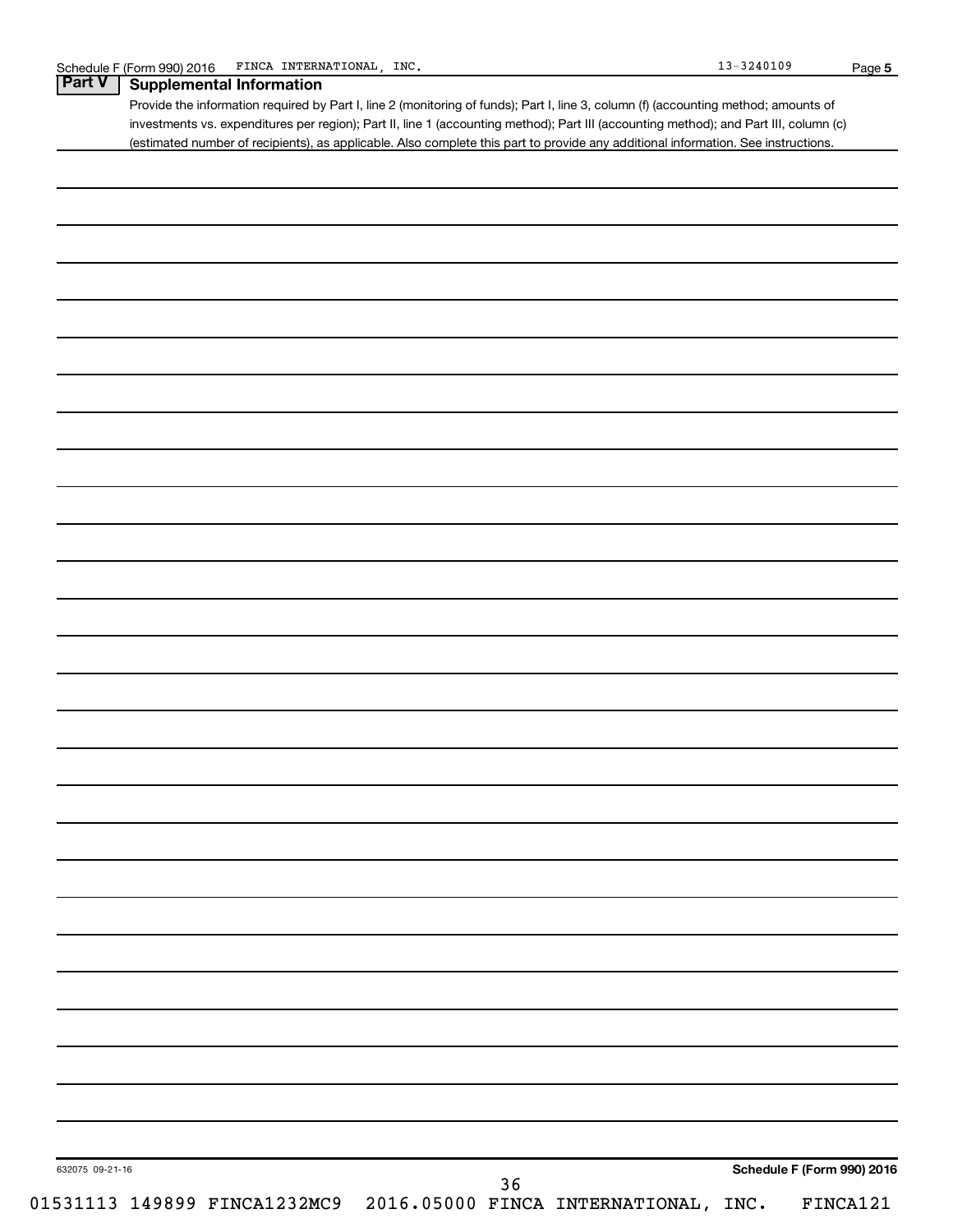| <b>SCHEDULE G</b>                                                                                                       |                                  | <b>Supplemental Information Regarding Fundraising or Gaming Activities</b>                                                                                                                                                                                                                                                                                             |                            |                                                                            |                                                                                                       |                                                                            | OMB No. 1545-0047                                       |
|-------------------------------------------------------------------------------------------------------------------------|----------------------------------|------------------------------------------------------------------------------------------------------------------------------------------------------------------------------------------------------------------------------------------------------------------------------------------------------------------------------------------------------------------------|----------------------------|----------------------------------------------------------------------------|-------------------------------------------------------------------------------------------------------|----------------------------------------------------------------------------|---------------------------------------------------------|
| (Form 990 or 990-EZ)                                                                                                    |                                  | Complete if the organization answered "Yes" on Form 990, Part IV, line 17, 18, or 19, or if the                                                                                                                                                                                                                                                                        |                            |                                                                            |                                                                                                       |                                                                            |                                                         |
| Department of the Treasury                                                                                              |                                  | organization entered more than \$15,000 on Form 990-EZ, line 6a.<br>Attach to Form 990 or Form 990-EZ.                                                                                                                                                                                                                                                                 |                            |                                                                            |                                                                                                       |                                                                            | <b>Open to Public</b>                                   |
| Internal Revenue Service                                                                                                |                                  | Information about Schedule G (Form 990 or 990-EZ) and its instructions is at www.irs.gov/form990.                                                                                                                                                                                                                                                                      |                            |                                                                            |                                                                                                       |                                                                            | Inspection                                              |
| Name of the organization                                                                                                |                                  |                                                                                                                                                                                                                                                                                                                                                                        |                            |                                                                            |                                                                                                       |                                                                            | <b>Employer identification number</b>                   |
|                                                                                                                         |                                  | FINCA INTERNATIONAL, INC.                                                                                                                                                                                                                                                                                                                                              |                            |                                                                            |                                                                                                       | 13-3240109                                                                 |                                                         |
| Part I                                                                                                                  | required to complete this part.  | Fundraising Activities. Complete if the organization answered "Yes" on Form 990, Part IV, line 17. Form 990-EZ filers are not                                                                                                                                                                                                                                          |                            |                                                                            |                                                                                                       |                                                                            |                                                         |
| X<br>Mail solicitations<br>a<br>X<br>b<br>X<br>Phone solicitations<br>C<br>$\underline{x}$ In-person solicitations<br>d | Internet and email solicitations | 1 Indicate whether the organization raised funds through any of the following activities. Check all that apply.<br>f<br>g<br>2 a Did the organization have a written or oral agreement with any individual (including officers, directors, trustees, or<br>key employees listed in Form 990, Part VII) or entity in connection with professional fundraising services? | Special fundraising events |                                                                            | $e X$ Solicitation of non-government grants<br>$\boxed{\mathbf{x}}$ Solicitation of government grants |                                                                            | <b>No</b>                                               |
| compensated at least \$5,000 by the organization.                                                                       |                                  | <b>b</b> If "Yes," list the 10 highest paid individuals or entities (fundraisers) pursuant to agreements under which the fundraiser is to be                                                                                                                                                                                                                           |                            |                                                                            |                                                                                                       |                                                                            |                                                         |
| (i) Name and address of individual<br>or entity (fundraiser)                                                            |                                  | (ii) Activity                                                                                                                                                                                                                                                                                                                                                          |                            | (iii) Did<br>fundraiser<br>have custody<br>or control of<br>contributions? | (iv) Gross receipts<br>from activity                                                                  | (v) Amount paid<br>to (or retained by)<br>fundraiser<br>listed in col. (i) | (vi) Amount paid<br>to (or retained by)<br>organization |
| PUBLIC INTEREST                                                                                                         |                                  |                                                                                                                                                                                                                                                                                                                                                                        | Yes                        | No                                                                         |                                                                                                       |                                                                            |                                                         |
| COMMUNICATIONS, INC. - 7700                                                                                             |                                  | TELEMARKETING                                                                                                                                                                                                                                                                                                                                                          |                            | x                                                                          | 15,806.                                                                                               | 28,471                                                                     | $-12,665.$                                              |
| SD&A TELESERVICES, INC. -                                                                                               |                                  |                                                                                                                                                                                                                                                                                                                                                                        |                            |                                                                            |                                                                                                       |                                                                            |                                                         |
| 5757 W. CENTURY BLVD. #300,                                                                                             |                                  | FUNDRAISING CONSULTANT                                                                                                                                                                                                                                                                                                                                                 |                            | х                                                                          | 10,253.                                                                                               | 39, 103.                                                                   | $-28,850.$                                              |
| INTEGRATED DIRECT MARKETING,                                                                                            |                                  |                                                                                                                                                                                                                                                                                                                                                                        |                            |                                                                            |                                                                                                       |                                                                            |                                                         |
| LLC - 1250 CONNECTICUT AVE                                                                                              |                                  | FUNDRAISING CONSULTING                                                                                                                                                                                                                                                                                                                                                 |                            | х                                                                          | $\mathbf{0}$                                                                                          | 367,510,                                                                   | $-367,510.$                                             |
| KOSOVO ADDIS - 1205 CARDINAL<br>LANE, CHERRY HILL, NJ                                                                   | 08003                            | FUNDRAISING CONSULTING                                                                                                                                                                                                                                                                                                                                                 |                            | х                                                                          | 0.                                                                                                    | 10,500.                                                                    | $-10,500.$                                              |
|                                                                                                                         |                                  |                                                                                                                                                                                                                                                                                                                                                                        |                            |                                                                            |                                                                                                       |                                                                            |                                                         |
|                                                                                                                         |                                  |                                                                                                                                                                                                                                                                                                                                                                        |                            |                                                                            |                                                                                                       |                                                                            |                                                         |
|                                                                                                                         |                                  |                                                                                                                                                                                                                                                                                                                                                                        |                            |                                                                            |                                                                                                       |                                                                            |                                                         |
|                                                                                                                         |                                  |                                                                                                                                                                                                                                                                                                                                                                        |                            |                                                                            |                                                                                                       |                                                                            |                                                         |
|                                                                                                                         |                                  |                                                                                                                                                                                                                                                                                                                                                                        |                            |                                                                            |                                                                                                       |                                                                            |                                                         |
|                                                                                                                         |                                  |                                                                                                                                                                                                                                                                                                                                                                        |                            |                                                                            |                                                                                                       |                                                                            |                                                         |
| <b>Total</b>                                                                                                            |                                  |                                                                                                                                                                                                                                                                                                                                                                        |                            |                                                                            | 26,059.                                                                                               | 445,584                                                                    | $-419,525.$                                             |

**3** List all states in which the organization is registered or licensed to solicit contributions or has been notified it is exempt from registration or licensing.

| AK, AL, AR, AZ, CA, CO, CT, DC, FL, GA, HI, IL, IN, KS, KY, LA, MA, MD, ME, MI, MN, MO, MS, NC, ND                    |  |  |  |  |  |  |  |  |  |  |  |  |
|-----------------------------------------------------------------------------------------------------------------------|--|--|--|--|--|--|--|--|--|--|--|--|
| NH , NJ , NM , NY , OH , OK , OR , PA , RI , SC , TN , TX , UT , VA , WA , WI , WV , VT , WY , DE , ID , IA , MT , NE |  |  |  |  |  |  |  |  |  |  |  |  |

SD

**For Paperwork Reduction Act Notice, see the Instructions for Form 990 or 990-EZ. Schedule G (Form 990 or 990-EZ) 2016** LHA SEE PART IV FOR CONTINUATIONS

632081 09-12-16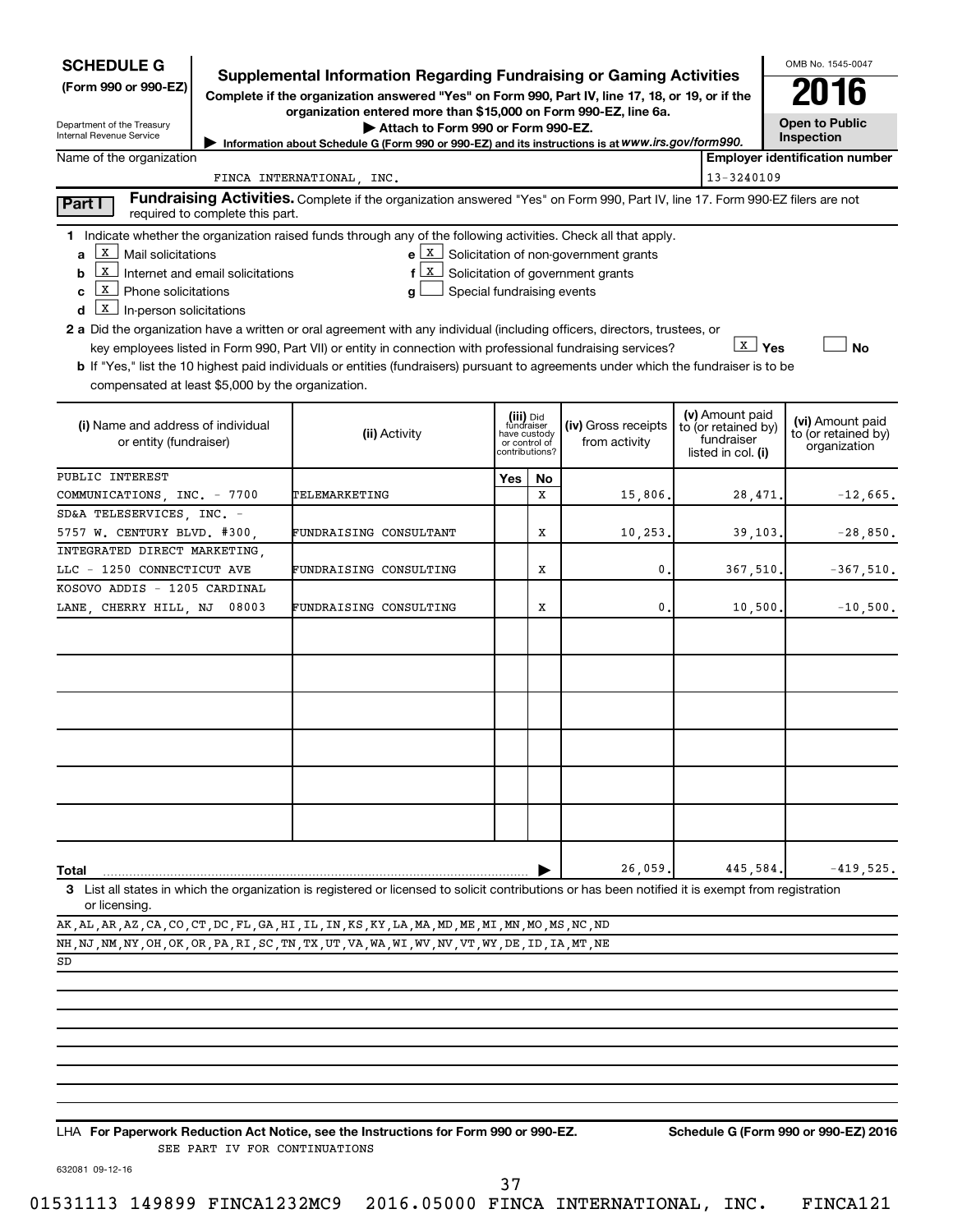| <b>Part II</b>  |              | Fundraising Events. Complete if the organization answered "Yes" on Form 990, Part IV, line 18, or reported more than \$15,000             |                |                                                  |                  |                                                     |
|-----------------|--------------|-------------------------------------------------------------------------------------------------------------------------------------------|----------------|--------------------------------------------------|------------------|-----------------------------------------------------|
|                 |              | of fundraising event contributions and gross income on Form 990-EZ, lines 1 and 6b. List events with gross receipts greater than \$5,000. |                |                                                  |                  |                                                     |
|                 |              |                                                                                                                                           | (a) Event $#1$ | (b) Event #2                                     | (c) Other events | (d) Total events<br>(add col. (a) through           |
|                 |              |                                                                                                                                           | (event type)   | (event type)                                     | (total number)   | col. (c)                                            |
|                 |              |                                                                                                                                           |                |                                                  |                  |                                                     |
| Revenue         | 1.           |                                                                                                                                           |                |                                                  |                  |                                                     |
|                 | $\mathbf{2}$ |                                                                                                                                           |                |                                                  |                  |                                                     |
|                 |              |                                                                                                                                           |                |                                                  |                  |                                                     |
|                 | 3            | Gross income (line 1 minus line 2)                                                                                                        |                |                                                  |                  |                                                     |
|                 | 4            |                                                                                                                                           |                |                                                  |                  |                                                     |
|                 | 5            |                                                                                                                                           |                |                                                  |                  |                                                     |
|                 | 6            |                                                                                                                                           |                |                                                  |                  |                                                     |
| Direct Expenses | 7            |                                                                                                                                           |                |                                                  |                  |                                                     |
|                 | 8            |                                                                                                                                           |                |                                                  |                  |                                                     |
|                 | 9            |                                                                                                                                           |                |                                                  |                  |                                                     |
|                 | 10           |                                                                                                                                           |                |                                                  | ▶                |                                                     |
| <b>Part III</b> |              | Gaming. Complete if the organization answered "Yes" on Form 990, Part IV, line 19, or reported more than                                  |                |                                                  |                  |                                                     |
|                 |              | \$15,000 on Form 990-EZ, line 6a.                                                                                                         |                |                                                  |                  |                                                     |
|                 |              |                                                                                                                                           | (a) Bingo      | (b) Pull tabs/instant<br>bingo/progressive bingo | (c) Other gaming | (d) Total gaming (add<br>col. (a) through col. (c)) |
| Revenue         |              |                                                                                                                                           |                |                                                  |                  |                                                     |
|                 | 1            |                                                                                                                                           |                |                                                  |                  |                                                     |
|                 |              |                                                                                                                                           |                |                                                  |                  |                                                     |
| Direct Expenses | 3            |                                                                                                                                           |                |                                                  |                  |                                                     |
|                 | 4            |                                                                                                                                           |                |                                                  |                  |                                                     |
|                 |              |                                                                                                                                           |                |                                                  |                  |                                                     |
|                 |              |                                                                                                                                           | Yes<br>%       | Yes<br>%                                         | Yes<br>%         |                                                     |
|                 |              |                                                                                                                                           | No             | No                                               | No               |                                                     |
|                 | 7            |                                                                                                                                           |                |                                                  | ▶                |                                                     |
|                 | 8            |                                                                                                                                           |                |                                                  |                  |                                                     |
|                 |              |                                                                                                                                           |                |                                                  |                  |                                                     |
|                 |              | 9 Enter the state(s) in which the organization conducts gaming activities:                                                                |                |                                                  |                  |                                                     |
|                 |              |                                                                                                                                           |                |                                                  |                  | Yes<br><b>No</b>                                    |
|                 |              |                                                                                                                                           |                |                                                  |                  |                                                     |
|                 |              |                                                                                                                                           |                |                                                  |                  | Yes<br>No                                           |
|                 |              |                                                                                                                                           |                |                                                  |                  |                                                     |
|                 |              |                                                                                                                                           |                |                                                  |                  |                                                     |
|                 |              |                                                                                                                                           |                |                                                  |                  |                                                     |
|                 |              | 632082 09-12-16                                                                                                                           |                |                                                  |                  | Schedule G (Form 990 or 990-EZ) 2016                |
|                 |              |                                                                                                                                           |                |                                                  |                  |                                                     |
|                 |              |                                                                                                                                           |                |                                                  |                  |                                                     |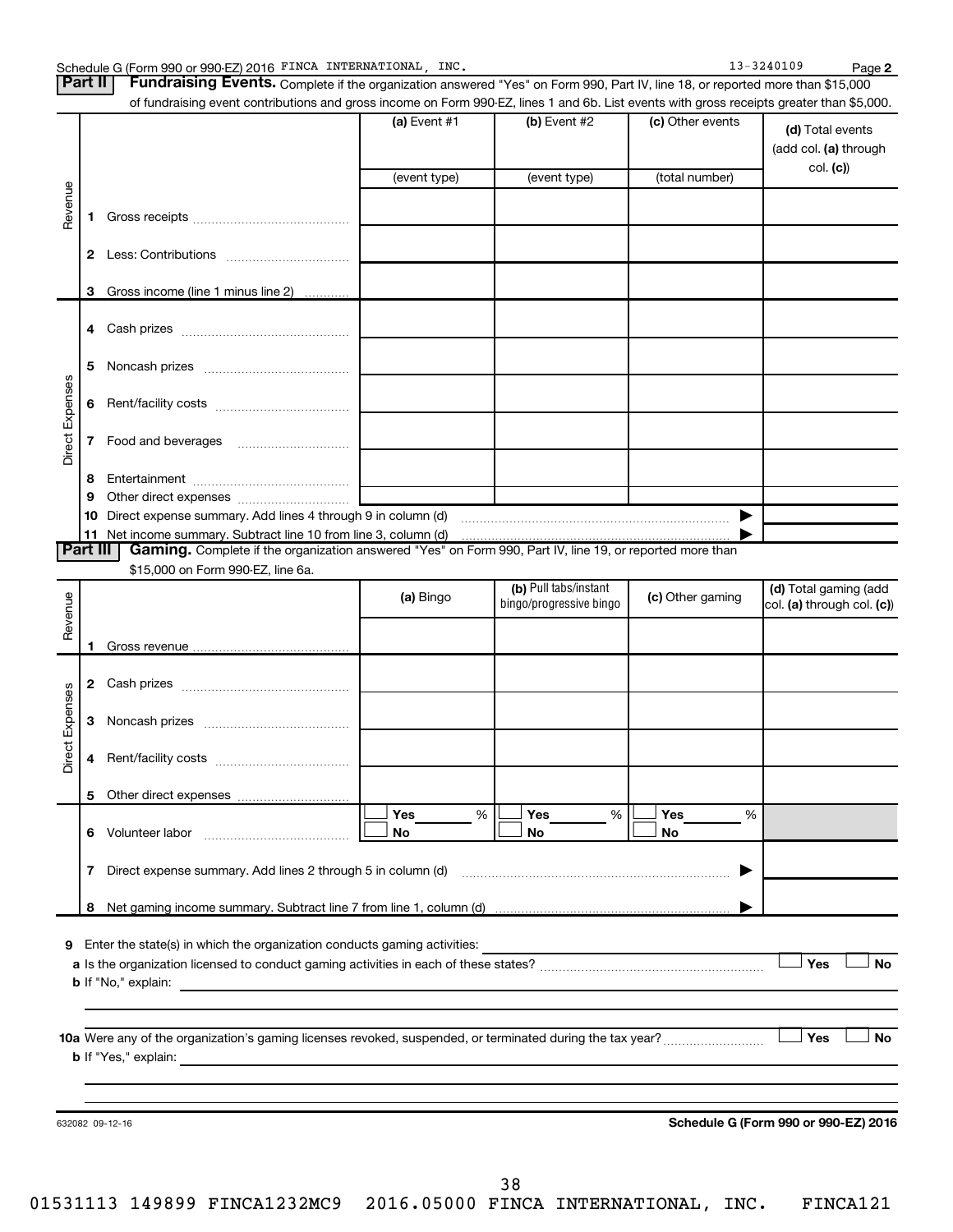|     | Schedule G (Form 990 or 990-EZ) 2016 FINCA INTERNATIONAL, INC.                                                                                                                                                                                | 13-3240109 |     | Page 3    |
|-----|-----------------------------------------------------------------------------------------------------------------------------------------------------------------------------------------------------------------------------------------------|------------|-----|-----------|
|     |                                                                                                                                                                                                                                               |            | Yes | No        |
|     | 12 Is the organization a grantor, beneficiary or trustee of a trust, or a member of a partnership or other entity formed                                                                                                                      |            |     |           |
|     |                                                                                                                                                                                                                                               |            | Yes | <b>No</b> |
|     | 13 Indicate the percentage of gaming activity conducted in:                                                                                                                                                                                   |            |     |           |
|     |                                                                                                                                                                                                                                               | 1За        |     |           |
|     | <b>b</b> An outside facility <i>[[[[[[[[[[[[[[[[]]]]</i> An outside facility <i>[[[[[[[[[[[[[[[]]]]]</i> and an anti-manufacture of the state of the state of the state of the state of the state of the state of the state of the state of t | 13b        |     |           |
|     | 14 Enter the name and address of the person who prepares the organization's gaming/special events books and records:                                                                                                                          |            |     |           |
|     | Name > 2008 - 2008 - 2009 - 2009 - 2009 - 2009 - 2009 - 2009 - 2009 - 2009 - 2009 - 2009 - 2009 - 2009 - 2009 - 2009 - 2009 - 2009 - 2009 - 2009 - 2009 - 2009 - 2009 - 2009 - 2009 - 2009 - 2009 - 2009 - 2009 - 2009 - 2009                 |            |     |           |
|     | Address $\blacktriangleright$                                                                                                                                                                                                                 |            |     |           |
|     | 15a Does the organization have a contract with a third party from whom the organization receives gaming revenue?                                                                                                                              |            | Yes | No        |
|     |                                                                                                                                                                                                                                               |            |     |           |
|     | of gaming revenue retained by the third party $\triangleright$ \$                                                                                                                                                                             |            |     |           |
|     | c If "Yes," enter name and address of the third party:                                                                                                                                                                                        |            |     |           |
|     |                                                                                                                                                                                                                                               |            |     |           |
|     | Name > 2008 - 2008 - 2009 - 2009 - 2009 - 2010 - 2010 - 2010 - 2010 - 2010 - 2010 - 2010 - 2010 - 2010 - 2010 - 2010 - 2010 - 2010 - 2010 - 2010 - 2010 - 2010 - 2010 - 2010 - 2010 - 2010 - 2010 - 2010 - 2010 - 2010 - 2010                 |            |     |           |
|     | Address $\blacktriangleright$<br><u> 1989 - Johann Stoff, fransk politiker (d. 1989)</u>                                                                                                                                                      |            |     |           |
| 16. | Gaming manager information:                                                                                                                                                                                                                   |            |     |           |
|     | <u> 1980 - Jan James James, martin de la populación de la propia de la propia de la propia de la propia de la pro</u><br>Name $\blacktriangleright$                                                                                           |            |     |           |
|     | Gaming manager compensation > \$                                                                                                                                                                                                              |            |     |           |
|     |                                                                                                                                                                                                                                               |            |     |           |
|     |                                                                                                                                                                                                                                               |            |     |           |
|     |                                                                                                                                                                                                                                               |            |     |           |
|     |                                                                                                                                                                                                                                               |            |     |           |
|     |                                                                                                                                                                                                                                               |            |     |           |
|     | Director/officer<br>Employee<br>Independent contractor                                                                                                                                                                                        |            |     |           |
|     |                                                                                                                                                                                                                                               |            |     |           |
|     | <b>17</b> Mandatory distributions:                                                                                                                                                                                                            |            |     |           |
|     | a Is the organization required under state law to make charitable distributions from the gaming proceeds to                                                                                                                                   |            |     |           |
|     | retain the state gaming license? $\Box$ No                                                                                                                                                                                                    |            |     |           |
|     | <b>b</b> Enter the amount of distributions required under state law to be distributed to other exempt organizations or spent in the                                                                                                           |            |     |           |
|     | organization's own exempt activities during the tax year $\triangleright$ \$                                                                                                                                                                  |            |     |           |
|     | Part IV <br>Supplemental Information. Provide the explanations required by Part I, line 2b, columns (iii) and (v); and Part III, lines 9, 9b, 10b, 15b,                                                                                       |            |     |           |
|     | 15c, 16, and 17b, as applicable. Also provide any additional information. See instructions                                                                                                                                                    |            |     |           |
|     | SCHEDULE G, PART I, LINE 2B, LIST OF TEN HIGHEST PAID FUNDRAISERS:                                                                                                                                                                            |            |     |           |
|     |                                                                                                                                                                                                                                               |            |     |           |
|     | (I) NAME OF FUNDRAISER: PUBLIC INTEREST COMMUNICATIONS, INC.                                                                                                                                                                                  |            |     |           |
|     | (I) ADDRESS OF FUNDRAISER:                                                                                                                                                                                                                    |            |     |           |
|     | 7700 LEESBURG PIKE SUITE 301 NORTH, FALLS CHURCH, VA 22043                                                                                                                                                                                    |            |     |           |
|     |                                                                                                                                                                                                                                               |            |     |           |
|     | (I) NAME OF FUNDRAISER: SD&A TELESERVICES, INC.                                                                                                                                                                                               |            |     |           |
|     | (I) ADDRESS OF FUNDRAISER:                                                                                                                                                                                                                    |            |     |           |
|     | 5757 W. CENTURY BLVD. #300, LOS ANGELES, CA 90045                                                                                                                                                                                             |            |     |           |
|     | Schedule G (Form 990 or 990-EZ) 2016<br>632083 09-12-16                                                                                                                                                                                       |            |     |           |
|     | 39                                                                                                                                                                                                                                            |            |     |           |
|     | 01531113 149899 FINCA1232MC9 2016.05000 FINCA INTERNATIONAL, INC.                                                                                                                                                                             |            |     | FINCA121  |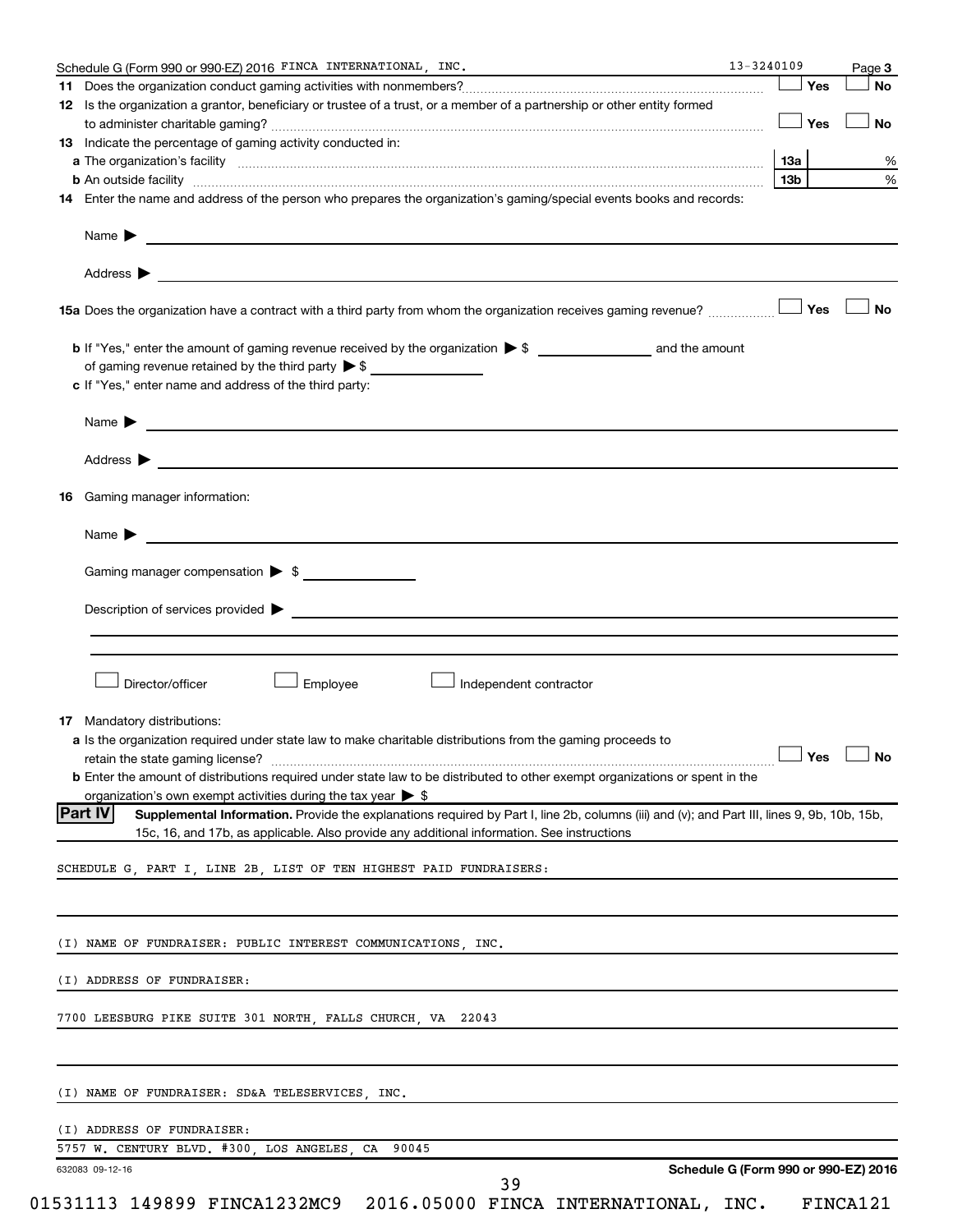(I) NAME OF FUNDRAISER: INTEGRATED DIRECT MARKETING, LLC

(I) ADDRESS OF FUNDRAISER:

1250 CONNECTICUT AVE NW, #200, WASHINGTON, DC 20036

**Schedule G (Form 990 or 990-EZ)**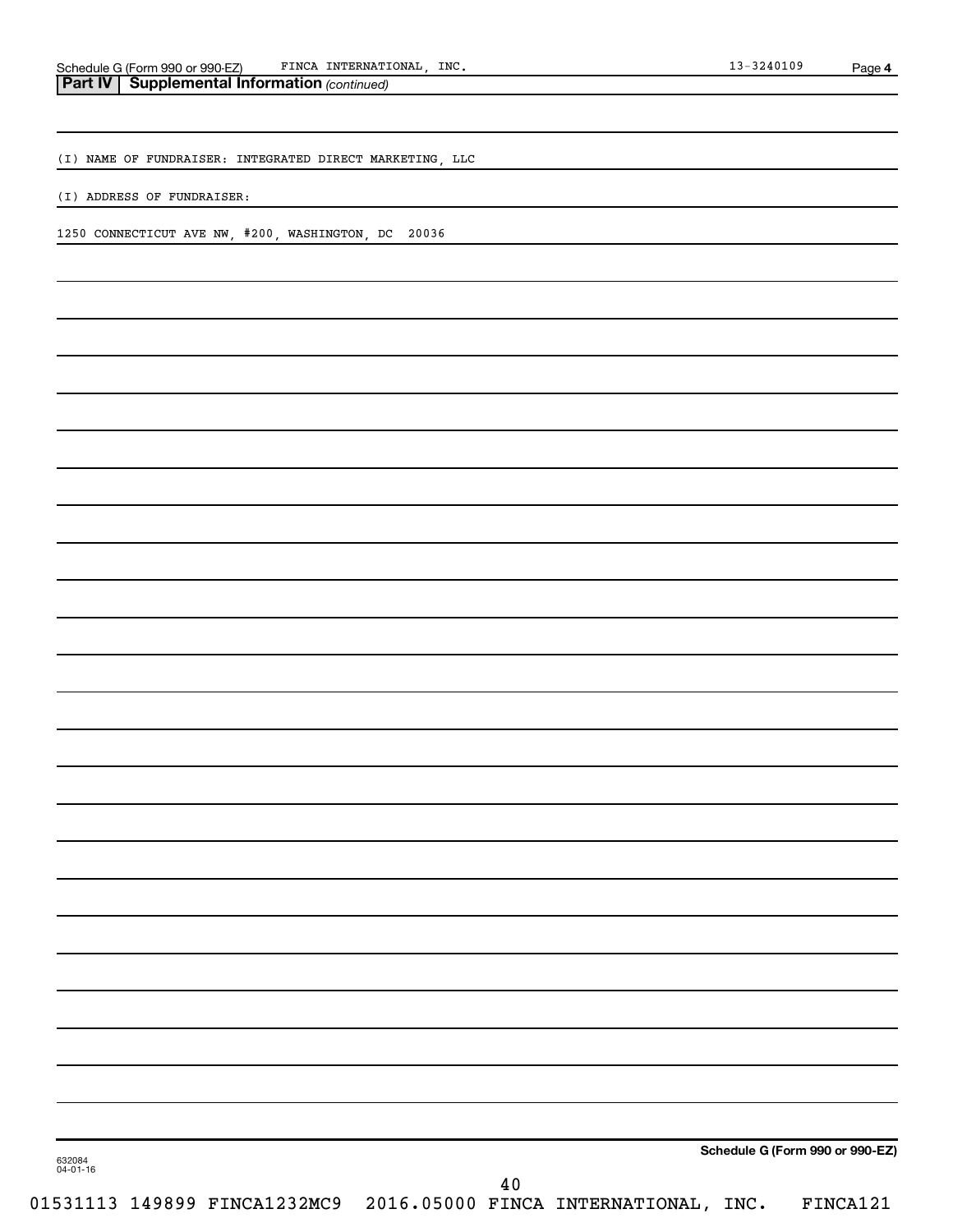| <b>SCHEDULE J</b> |                                         |                                                                                          | <b>Compensation Information</b>                                                                                           |                                       | OMB No. 1545-0047     |     |    |
|-------------------|-----------------------------------------|------------------------------------------------------------------------------------------|---------------------------------------------------------------------------------------------------------------------------|---------------------------------------|-----------------------|-----|----|
|                   | (Form 990)                              |                                                                                          | For certain Officers, Directors, Trustees, Key Employees, and Highest                                                     |                                       |                       | 016 |    |
|                   |                                         |                                                                                          | <b>Compensated Employees</b><br>Complete if the organization answered "Yes" on Form 990, Part IV, line 23.                |                                       |                       |     |    |
|                   | Department of the Treasury              |                                                                                          | Attach to Form 990.                                                                                                       |                                       | <b>Open to Public</b> |     |    |
|                   | Internal Revenue Service                |                                                                                          | Information about Schedule J (Form 990) and its instructions is at www.irs.gov/form990.                                   |                                       | Inspection            |     |    |
|                   | Name of the organization                |                                                                                          |                                                                                                                           | <b>Employer identification number</b> |                       |     |    |
|                   | Part I                                  | FINCA INTERNATIONAL, INC.<br><b>Questions Regarding Compensation</b>                     |                                                                                                                           | 13-3240109                            |                       |     |    |
|                   |                                         |                                                                                          |                                                                                                                           |                                       |                       |     |    |
|                   |                                         |                                                                                          | 1a Check the appropriate box(es) if the organization provided any of the following to or for a person listed on Form 990, |                                       |                       | Yes | No |
|                   |                                         |                                                                                          | Part VII, Section A, line 1a. Complete Part III to provide any relevant information regarding these items.                |                                       |                       |     |    |
|                   | First-class or charter travel           |                                                                                          | X<br>Housing allowance or residence for personal use                                                                      |                                       |                       |     |    |
|                   | Travel for companions                   |                                                                                          | Payments for business use of personal residence                                                                           |                                       |                       |     |    |
|                   |                                         | $\lfloor x \rfloor$ Tax indemnification and gross-up payments                            | Health or social club dues or initiation fees                                                                             |                                       |                       |     |    |
|                   |                                         | Discretionary spending account                                                           | Personal services (such as, maid, chauffeur, chef)                                                                        |                                       |                       |     |    |
|                   |                                         |                                                                                          |                                                                                                                           |                                       |                       |     |    |
|                   |                                         |                                                                                          | <b>b</b> If any of the boxes on line 1a are checked, did the organization follow a written policy regarding payment or    |                                       |                       |     |    |
|                   |                                         |                                                                                          |                                                                                                                           |                                       | 1b                    | х   |    |
| 2                 |                                         |                                                                                          | Did the organization require substantiation prior to reimbursing or allowing expenses incurred by all directors,          |                                       |                       |     |    |
|                   |                                         |                                                                                          |                                                                                                                           |                                       | $\mathbf{2}$          | х   |    |
|                   |                                         |                                                                                          |                                                                                                                           |                                       |                       |     |    |
| з                 |                                         |                                                                                          | Indicate which, if any, of the following the filing organization used to establish the compensation of the organization's |                                       |                       |     |    |
|                   |                                         |                                                                                          | CEO/Executive Director. Check all that apply. Do not check any boxes for methods used by a related organization to        |                                       |                       |     |    |
|                   |                                         | establish compensation of the CEO/Executive Director, but explain in Part III.           |                                                                                                                           |                                       |                       |     |    |
|                   | $X \mid$<br>Compensation committee      |                                                                                          | Written employment contract                                                                                               |                                       |                       |     |    |
|                   |                                         | Independent compensation consultant                                                      | X<br>Compensation survey or study                                                                                         |                                       |                       |     |    |
|                   | $X$ Form 990 of other organizations     |                                                                                          | $\mathbf{X}$<br>Approval by the board or compensation committee                                                           |                                       |                       |     |    |
|                   |                                         |                                                                                          |                                                                                                                           |                                       |                       |     |    |
| 4                 |                                         |                                                                                          | During the year, did any person listed on Form 990, Part VII, Section A, line 1a, with respect to the filing              |                                       |                       |     |    |
|                   | organization or a related organization: |                                                                                          |                                                                                                                           |                                       |                       |     |    |
| а                 |                                         | Receive a severance payment or change-of-control payment?                                |                                                                                                                           |                                       | 4a                    | х   |    |
| b                 |                                         |                                                                                          |                                                                                                                           |                                       | 4b                    | x   |    |
| с                 |                                         |                                                                                          |                                                                                                                           |                                       | 4c                    |     | х  |
|                   |                                         |                                                                                          | If "Yes" to any of lines 4a-c, list the persons and provide the applicable amounts for each item in Part III.             |                                       |                       |     |    |
|                   |                                         |                                                                                          |                                                                                                                           |                                       |                       |     |    |
|                   |                                         | Only section 501(c)(3), 501(c)(4), and 501(c)(29) organizations must complete lines 5-9. |                                                                                                                           |                                       |                       |     |    |
|                   |                                         |                                                                                          | For persons listed on Form 990, Part VII, Section A, line 1a, did the organization pay or accrue any compensation         |                                       |                       |     |    |
|                   | contingent on the revenues of:          |                                                                                          |                                                                                                                           |                                       |                       |     |    |
|                   |                                         |                                                                                          |                                                                                                                           |                                       | 5a                    |     | х  |
|                   |                                         |                                                                                          |                                                                                                                           |                                       | 5b                    |     | х  |
|                   |                                         | If "Yes" on line 5a or 5b, describe in Part III.                                         |                                                                                                                           |                                       |                       |     |    |
| 6                 |                                         |                                                                                          | For persons listed on Form 990, Part VII, Section A, line 1a, did the organization pay or accrue any compensation         |                                       |                       |     |    |
|                   | contingent on the net earnings of:      |                                                                                          |                                                                                                                           |                                       |                       |     |    |
|                   |                                         |                                                                                          |                                                                                                                           |                                       | 6a                    |     | х  |
|                   |                                         |                                                                                          |                                                                                                                           |                                       | 6b                    |     | х  |
|                   |                                         | If "Yes" on line 6a or 6b, describe in Part III.                                         |                                                                                                                           |                                       |                       |     |    |
|                   |                                         |                                                                                          | 7 For persons listed on Form 990, Part VII, Section A, line 1a, did the organization provide any nonfixed payments        |                                       |                       |     |    |
|                   |                                         |                                                                                          |                                                                                                                           |                                       | 7                     |     | х  |
| 8                 |                                         |                                                                                          | Were any amounts reported on Form 990, Part VII, paid or accrued pursuant to a contract that was subject to the           |                                       |                       |     |    |
|                   |                                         |                                                                                          |                                                                                                                           |                                       | 8                     |     | x  |
| 9                 |                                         |                                                                                          | If "Yes" on line 8, did the organization also follow the rebuttable presumption procedure described in                    |                                       |                       |     |    |
|                   |                                         |                                                                                          |                                                                                                                           |                                       | 9                     |     |    |
|                   |                                         | LHA For Paperwork Reduction Act Notice, see the Instructions for Form 990.               |                                                                                                                           | Schedule J (Form 990) 2016            |                       |     |    |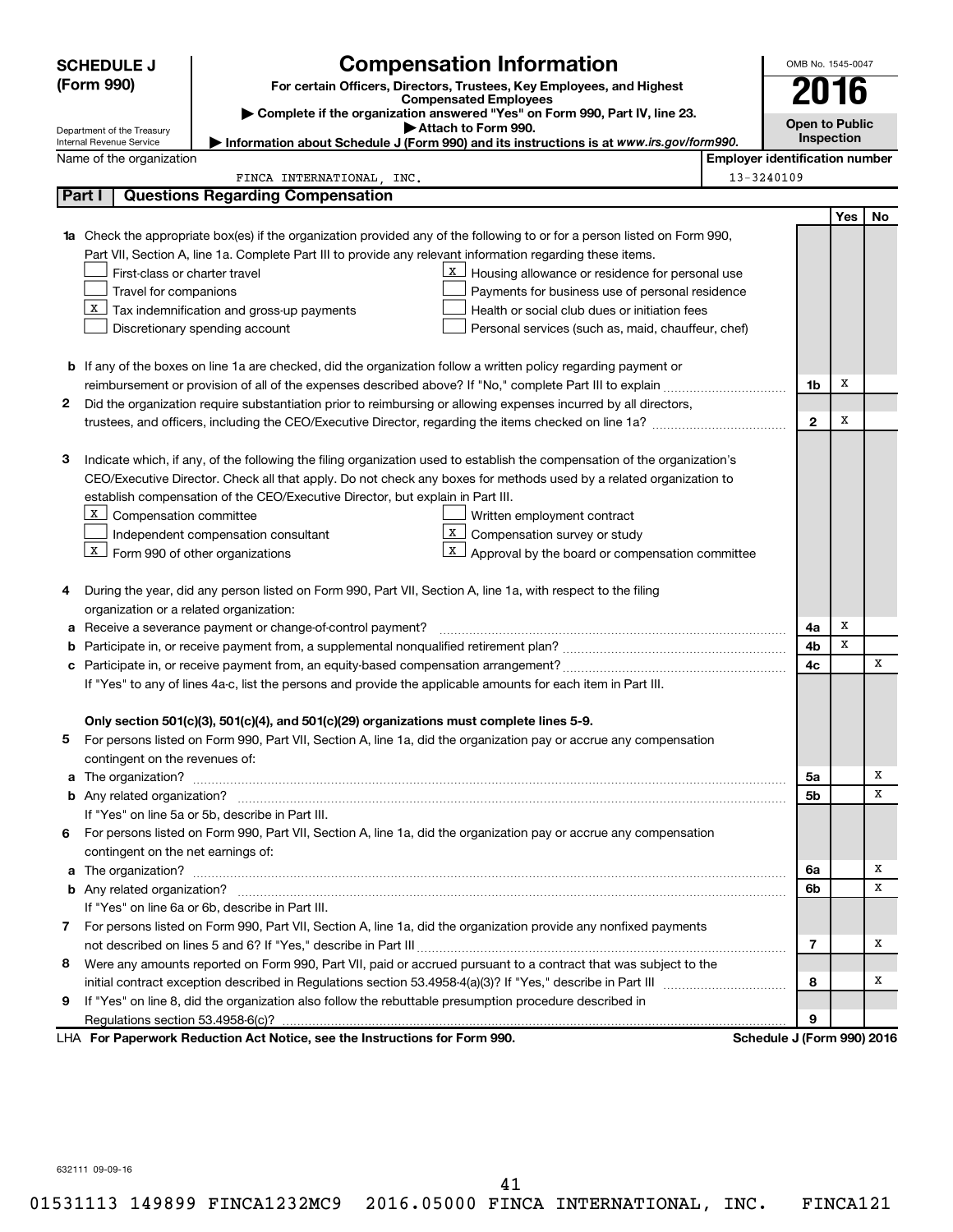## Part II | Officers, Directors, Trustees, Key Employees, and Highest Compensated Employees. Use duplicate copies if additional space is needed.

For each individual whose compensation must be reported on Schedule J, report compensation from the organization on row (i) and from related organizations, described in the instructions, on row (ii). Do not list any individuals that aren't listed on Form 990, Part VII.

Note: The sum of columns (B)(i)-(iii) for each listed individual must equal the total amount of Form 990, Part VII, Section A, line 1a, applicable column (D) and (E) amounts for that individual.

|                                     |       |                          | (B) Breakdown of W-2 and/or 1099-MISC compensation |                                           | (C) Retirement and             | (D) Nontaxable | (E) Total of columns | (F) Compensation                                           |
|-------------------------------------|-------|--------------------------|----------------------------------------------------|-------------------------------------------|--------------------------------|----------------|----------------------|------------------------------------------------------------|
| (A) Name and Title                  |       | (i) Base<br>compensation | (ii) Bonus &<br>incentive<br>compensation          | (iii) Other<br>reportable<br>compensation | other deferred<br>compensation | benefits       | $(B)(i)-(D)$         | in column (B)<br>reported as deferred<br>on prior Form 990 |
| (1) RUPERT W. SCOFIELD              | (i)   | 390,556                  | $\mathbf{0}$                                       | 1,524                                     | 21,498                         | 14,421         | 427,999              | $\mathbf{0}$ .                                             |
| PRESIDENT & CO - CEO                | (iii) | $\Omega$                 | $\mathbf{0}$                                       | $\mathbf 0$ .                             | $\Omega$                       | 0              |                      | $\mathfrak o$ .                                            |
| <b>VOLKER RENNER</b><br>(2)         | (i)   | 240,881                  | $\mathbf 0$ .                                      | $\mathbf 0$ .                             | $\Omega$                       | 0              | 240,881              | $\mathbf 0$ .                                              |
| VP OF CREDIT AND SAVINGS            | (ii)  | $\Omega$                 | $\mathbf{0}$ .                                     | 0                                         | <sup>n</sup>                   | $\Omega$       |                      | $\mathfrak o$ .                                            |
| MICHAEL GAMA-LOBO<br>(3)            | (i)   | 125,998                  | $\mathbf{0}$ .                                     | 37,478                                    | 10,311                         | 59,320         | 233,107              | $\mathfrak o$ .                                            |
| REGIONAL DIRECTOR<br>$VP -$         | (ii)  | $\mathbf{0}$             | $\mathbf{0}$                                       | $\mathbf{0}$                              | $\Omega$                       | $\Omega$       |                      | $\mathfrak o$ .                                            |
| JOHN LOPEZ<br>(4)                   | (i)   | 177,083                  | $\mathbf{0}$                                       | 1,524                                     | 0                              | $\Omega$       | 178,607              | 0.                                                         |
| SENIOR ATTORNEY                     | (ii)  | $\Omega$                 | $\mathbf{0}$                                       | $\mathbf{0}$                              | $\Omega$                       | $\Omega$       |                      | $\mathfrak o$ .                                            |
| DENNIS MILLSAPS<br>(5)              | (i)   | 253,191                  | $\mathbf{0}$                                       | 1,524                                     | 625                            | 23, 255        | 278,595              | $\mathfrak o$ .                                            |
| VP & CHIEF TECHNOLOGY OFFICER       | (ii)  | 0                        | 0                                                  | 0                                         | $\Omega$                       |                |                      | $\mathfrak o$ .                                            |
| KEITH SANDBLOOM<br>(6)              | (i)   | 178,706                  | 15,400                                             | 174                                       | 11,178                         | 26,448         | 231,906              | $\mathfrak o$ .                                            |
| REGIONAL DIRECTOR<br>$VP -$         | (ii)  | $\Omega$                 | $\mathbf{0}$                                       | 0                                         | n                              |                |                      | $\mathbf{0}$ .                                             |
| ZARLASHT WARDAK<br>(7)              | (i)   | 153,383                  | $\mathbf{0}$                                       | 102,038                                   | 18,000                         | 21,833         | 295,254              | $\mathfrak o$ .                                            |
| REGIONAL DIRECTOR<br>$VP -$         | (ii)  | $\Omega$                 | $\mathbf{0}$                                       | 0                                         |                                |                |                      | $\mathsf{0}\,.$                                            |
| JEFFREY SMITH<br>(8)                | (i)   | 188,657                  | $\mathbf{0}$                                       | 792                                       | 948                            | 30,424         | 220,821              | $\mathbf 0$ .                                              |
| VP, CHIEF AUDIT & RISK OFFICER      | (ii)  | $\Omega$                 | $\mathbf{0}$                                       | 0                                         |                                |                |                      | $\mathbf{0}$ .                                             |
| JEFFREY A. FLOWERS<br>(9)           | (i)   | 177,731                  | $\mathbf{0}$ .                                     | 25,812                                    | 11,246                         | 19,387         | 234,176              | $\mathbf{0}$ .                                             |
| REGIONAL DIRECTOR<br>$VP -$         | (ii)  | 0                        | $\mathbf{0}$ .                                     | 0                                         | $\Omega$                       | $\Omega$       |                      | $\mathfrak o$ .                                            |
| (10) ROMAN HINGORANI                | (i)   | 290,032                  | $\mathbf{0}$                                       | 276                                       | 1,131                          | 26,418         | 317,857              | $\mathfrak o$ .                                            |
| VP & CFO                            | (ii)  | 0                        | $\mathbf{0}$ .                                     | 0                                         | $\Omega$                       | $\Omega$       |                      | $\mathbf{0}$ .                                             |
| (11) P. DANIEL SMITH                | (i)   | 278,185                  | $\mathbf{0}$ .                                     | 276                                       | 932                            | 17,729         | 297,122              | $\mathbf{0}$ .                                             |
| VP & GENERAL COUNSEL                | (ii)  | $\mathbf{0}$             | $\mathbf{0}$                                       | 0                                         | $\Omega$                       | $\Omega$       |                      | $\mathbf{0}$ .                                             |
| (12) ANDREE SIMON                   | (i)   | 271,375                  | 37,500                                             | 180                                       | 1,969                          | 10,631         | 321,655              | $\mathfrak o$ .                                            |
| $VP & CO - CEO$                     | (ii)  | 0                        | $\mathbf 0$ .                                      | 0                                         | 0                              | 0              |                      | $\mathbf{0}$ .                                             |
| (13) SCOTT TINDALL                  | (i)   | 181,126                  | $\mathbf{0}$                                       | 627                                       | $\Omega$                       | 370            | 182,123              | $\mathbf{0}$ .                                             |
| DIRECTOR TREASURY SERV. (END 10/16) | (ii)  | 0                        | $\mathbf{0}$                                       | 0                                         | $\Omega$                       |                |                      | $\mathfrak o$ .                                            |
| (14) FRANCA ROFE                    | (i)   | 158,844                  | 8,500                                              | 276                                       | 762                            | 10,598         | 178,980              | $\mathbf 0$ .                                              |
| $VP$ - $HR$                         | (ii)  |                          | $\mathbf{0}$                                       | 0                                         | $\Omega$                       | 0              |                      | $\mathbf 0$ .                                              |
| (15) CHIKAKO KUNO                   | (i)   | 203,467                  | $\mathbf 0$ .                                      | 516                                       | 15,408                         | 4,900          | 224,291              | $\mathsf{0}$ .                                             |
| DIRECTOR, TEMA                      | (ii)  | 0                        | 0.                                                 | 0                                         |                                |                |                      | $\mathfrak o$ .                                            |
| (16) SOLEDAD GOMPF                  | (i)   | 182,270                  | 0.                                                 | 792                                       | 463,831                        | 31,631         | 678,524              | $\mathsf{0}$ .                                             |
| VP - NEW BUSINESS DEV.              | (ii)  | 0.                       | 0.                                                 | $\mathbf{0}$                              | 0                              | 0.             | 0.                   | $\mathbf{0}$ .                                             |

**Schedule J (Form 990) 2016**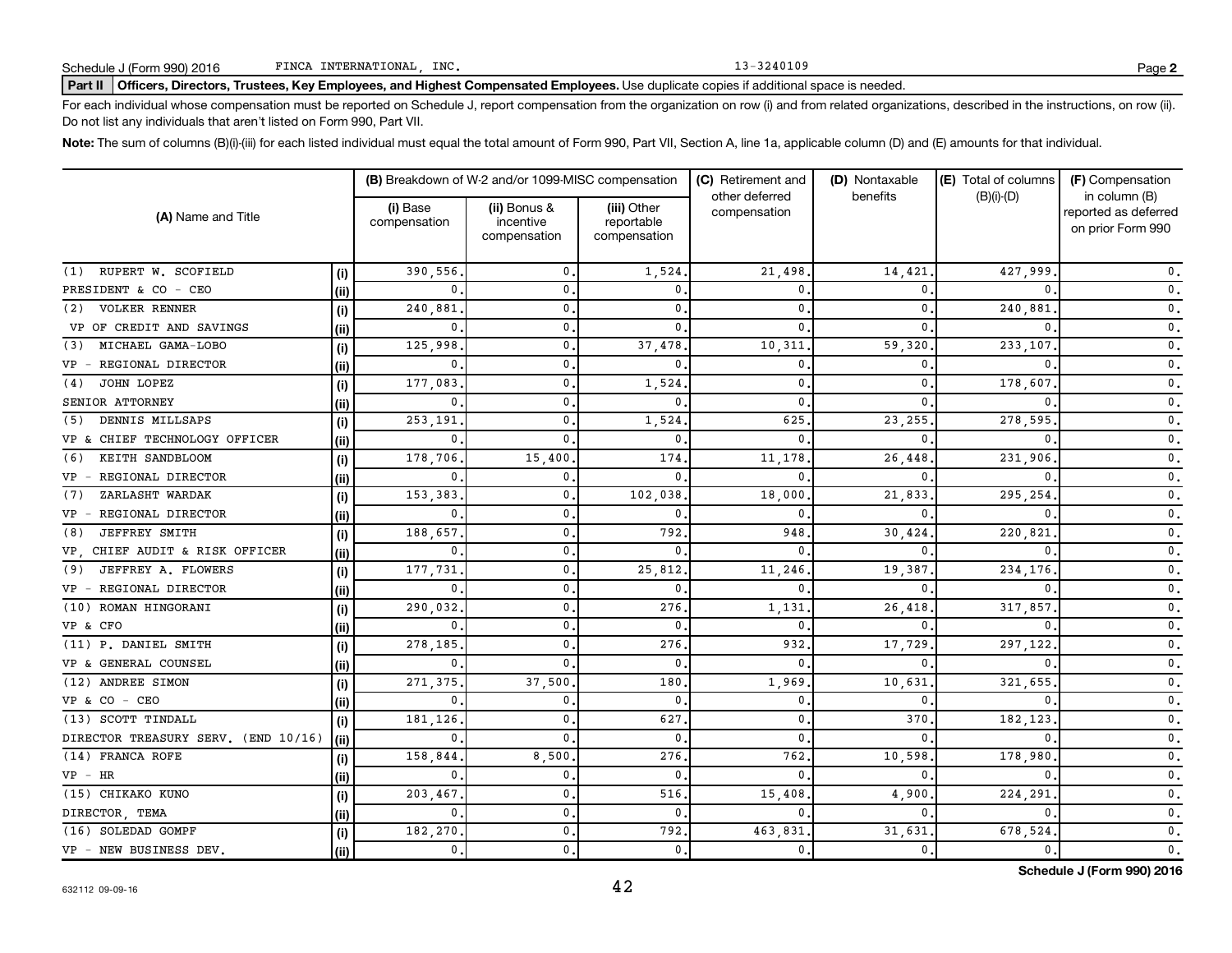## Part II | Officers, Directors, Trustees, Key Employees, and Highest Compensated Employees. Use duplicate copies if additional space is needed.

For each individual whose compensation must be reported on Schedule J, report compensation from the organization on row (i) and from related organizations, described in the instructions, on row (ii). Do not list any individuals that aren't listed on Form 990, Part VII.

Note: The sum of columns (B)(i)-(iii) for each listed individual must equal the total amount of Form 990, Part VII, Section A, line 1a, applicable column (D) and (E) amounts for that individual.

|                           |       |                          | (B) Breakdown of W-2 and/or 1099-MISC compensation |                                           | (C) Retirement and             | (D) Nontaxable<br>benefits | (E) Total of columns | (F) Compensation                                           |
|---------------------------|-------|--------------------------|----------------------------------------------------|-------------------------------------------|--------------------------------|----------------------------|----------------------|------------------------------------------------------------|
| (A) Name and Title        |       | (i) Base<br>compensation | (ii) Bonus &<br>incentive<br>compensation          | (iii) Other<br>reportable<br>compensation | other deferred<br>compensation |                            | $(B)(i)-(D)$         | in column (B)<br>reported as deferred<br>on prior Form 990 |
| (17) MARIA VILELA         | (i)   | 191,834.                 | $\mathbf{0}$ .                                     | 108                                       | 14,400                         | 20,536.                    | 226,878              | $\mathfrak o$ .                                            |
| DEPUTY GENERAL COUNSEL    | (ii)  | $\mathbf{0}$ .           | $\mathbf{0}$ .                                     | 0.                                        | $\mathbf{0}$                   | $\mathbf{0}$               | $\mathbf{0}$         | $\mathfrak o$ .                                            |
| (18) STEPHANIE BAGOT      | (i)   | 173,958                  | 10,000                                             | 120                                       | 6,680                          | 9,115                      | 199,873              | $\mathfrak o$ .                                            |
| SENIOR ATTORNEY           | (i)   | $\mathbf 0$ .            | $\mathbf{0}$ .                                     | $\mathbf{0}$ .                            | $\mathbf{0}$                   | $\mathbf{0}$               | $\Omega$             | $\mathfrak o$ .                                            |
| (19) SONA GANDHI          | (i)   | 36,048                   | $\mathbf{0}$ .                                     | 25,805                                    | $\mathbf{0}$                   | 21,790                     | 83,643               | $\mathfrak o$ .                                            |
| LOCAL COUNTRY CEO         | (i)   | 131,042                  | $\mathbf{0}$ .                                     | $\mathbf{0}$ .                            | $\mathbf{0}$                   | $\mathbf{0}$               | 131,042              | $\mathfrak o$ .                                            |
| (20) ALEJANDRO JAKUBOWICZ | (i)   | 184,267                  | $\mathbf{0}$ .                                     | 32,916                                    | 1,040                          | 21,279                     | 239,502              | $\mathfrak o$ .                                            |
| DEPUTY REGIONAL DIRECTOR  | (ii)  | $\mathbf 0$ .            | $\mathbf{0}$ .                                     | $\mathbf{0}$                              | $\mathbf{0}$                   | $\mathbf{0}$               | $\mathbf{0}$         | $\mathfrak o$ .                                            |
| (21) JEREMY DANFORD       | (i)   | 191,500                  | 9,000                                              | 180                                       | 921                            | 11,523                     | 213,124              | $\mathfrak o$ .                                            |
| GLOBAL TAX DIRECTOR       | (i)   | $\mathbf{0}$ .           | $\mathbf{0}$ .                                     | $\mathbf{0}$ .                            | $\mathbf{0}$                   | $\mathbf{0}$               | $\mathbf{0}$         | $\mathfrak o$ .                                            |
|                           | (i)   |                          |                                                    |                                           |                                |                            |                      |                                                            |
|                           | (ii)  |                          |                                                    |                                           |                                |                            |                      |                                                            |
|                           | (i)   |                          |                                                    |                                           |                                |                            |                      |                                                            |
|                           | (ii)  |                          |                                                    |                                           |                                |                            |                      |                                                            |
|                           | (i)   |                          |                                                    |                                           |                                |                            |                      |                                                            |
|                           | (ii)  |                          |                                                    |                                           |                                |                            |                      |                                                            |
|                           | (i)   |                          |                                                    |                                           |                                |                            |                      |                                                            |
|                           | (ii)  |                          |                                                    |                                           |                                |                            |                      |                                                            |
|                           | (i)   |                          |                                                    |                                           |                                |                            |                      |                                                            |
|                           | (ii)  |                          |                                                    |                                           |                                |                            |                      |                                                            |
|                           | (i)   |                          |                                                    |                                           |                                |                            |                      |                                                            |
|                           | (ii)  |                          |                                                    |                                           |                                |                            |                      |                                                            |
|                           | (i)   |                          |                                                    |                                           |                                |                            |                      |                                                            |
|                           | (ii)  |                          |                                                    |                                           |                                |                            |                      |                                                            |
|                           | (i)   |                          |                                                    |                                           |                                |                            |                      |                                                            |
|                           | (ii)  |                          |                                                    |                                           |                                |                            |                      |                                                            |
|                           | (i)   |                          |                                                    |                                           |                                |                            |                      |                                                            |
|                           | (ii)  |                          |                                                    |                                           |                                |                            |                      |                                                            |
|                           | (i)   |                          |                                                    |                                           |                                |                            |                      |                                                            |
|                           | (ii)  |                          |                                                    |                                           |                                |                            |                      |                                                            |
|                           | (i)   |                          |                                                    |                                           |                                |                            |                      |                                                            |
|                           | (iii) |                          |                                                    |                                           |                                |                            |                      |                                                            |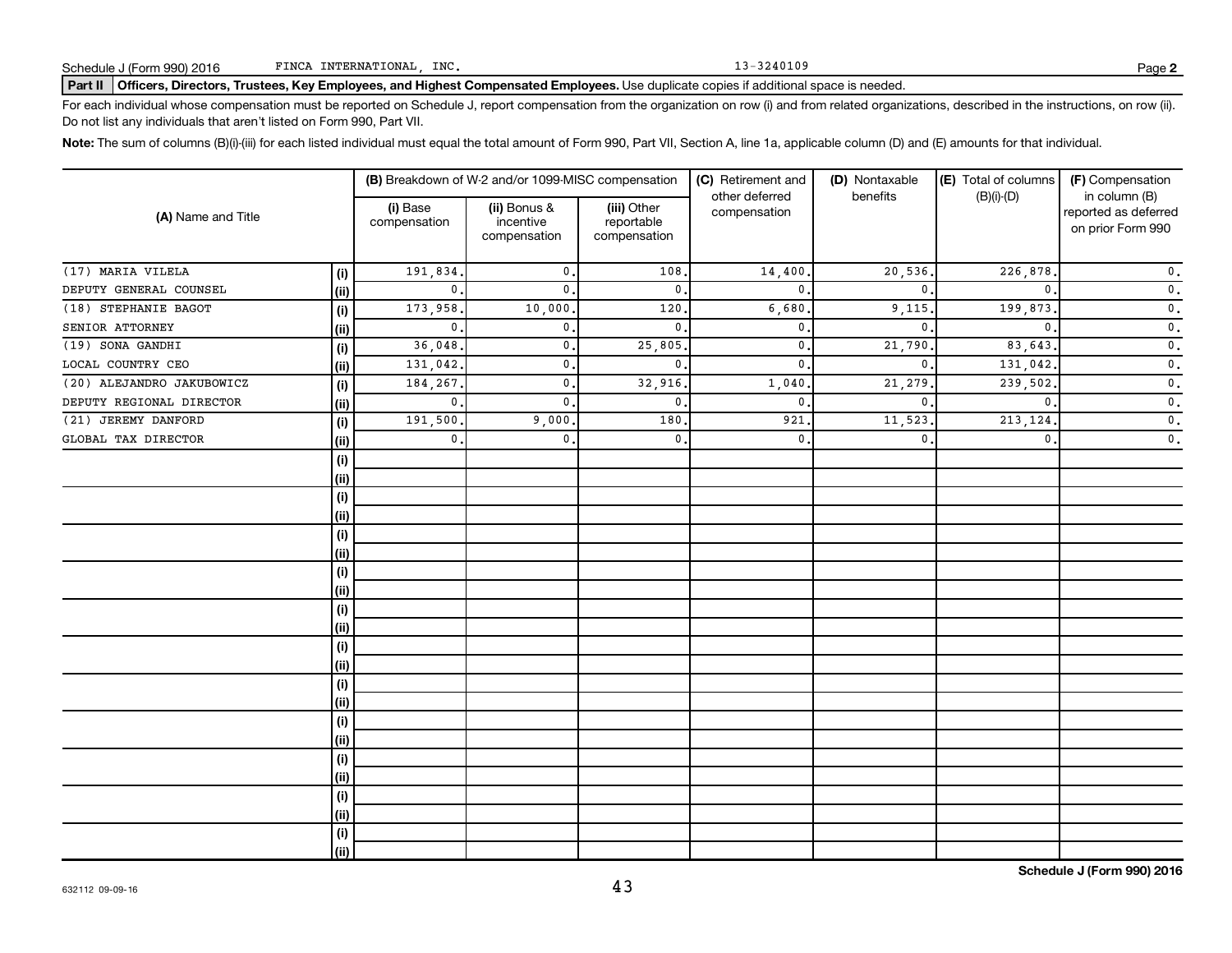### **Part III Supplemental Information**

Provide the information, explanation, or descriptions required for Part I, lines 1a, 1b, 3, 4a, 4b, 4c, 5a, 5b, 6a, 6b, 7, and 8, and for Part II. Also complete this part for any additional information.

PART I, LINE 1A:

FINCA INTERNATIONAL PROVIDED TAX GROSS-UP PAYMENTS FOR EXPATRIATE EMPLOYEES

SONA GANDHI, LESLIE ENRIGHT, AND MICHAEL GAMA-LOBO IN 2016. HOUSING

ALLOWANCES WERE PROVIDED FOR HOUSING COSTS PAID TO THE FOLLOWING EXPATRIATE

EMPLOYEES: JEFFREY FLOWERS, SONA GANDHI, MICHAEL GAMA-LOBO, AND ALEJANDRO

JAKUBOWICZ. THE GROSS-UP PAYMENTS AND HOUSING ALLOWANCES WERE TREATED AS

TAXABLE COMPENSATION.

PART I, LINES 4A-B:

SEVERANCE PAYMENTS WERE MADE TO THE FOLLOWING PERSONS: RONALD AIZER AND

SCOTT TINDALL IN THE AMOUNT OF \$34,753 AND \$26,938, RESPECTIVELY.

PART I, LINES 4A-B:

THE FOLLOWING PERSONS PARTICIPATED IN A SECTION 457(F) SUPPLEMENTAL

NONQUALIFIED DEFERRED COMPENSATION PLAN AND ARE NOT VESTED: SOLEDAD GOMPF

(\$452,499 DEFERRED COMPENSATION ACCRUAL). RUPERT SCOFIELD AND JOHN HATCH

HAD PREVIOUSLY VESTED IN THE PLAN. JOHN HATCH RECEIVED A PAYMENT OF \$72,719

DURING 2016; NO OTHER LISTED PERSON RECEIVED PAYMENT DURING 2016, EXCEPT AS

NOTED BELOW. THE PLAN IS A DEFINED BENEFIT PENSION PLAN.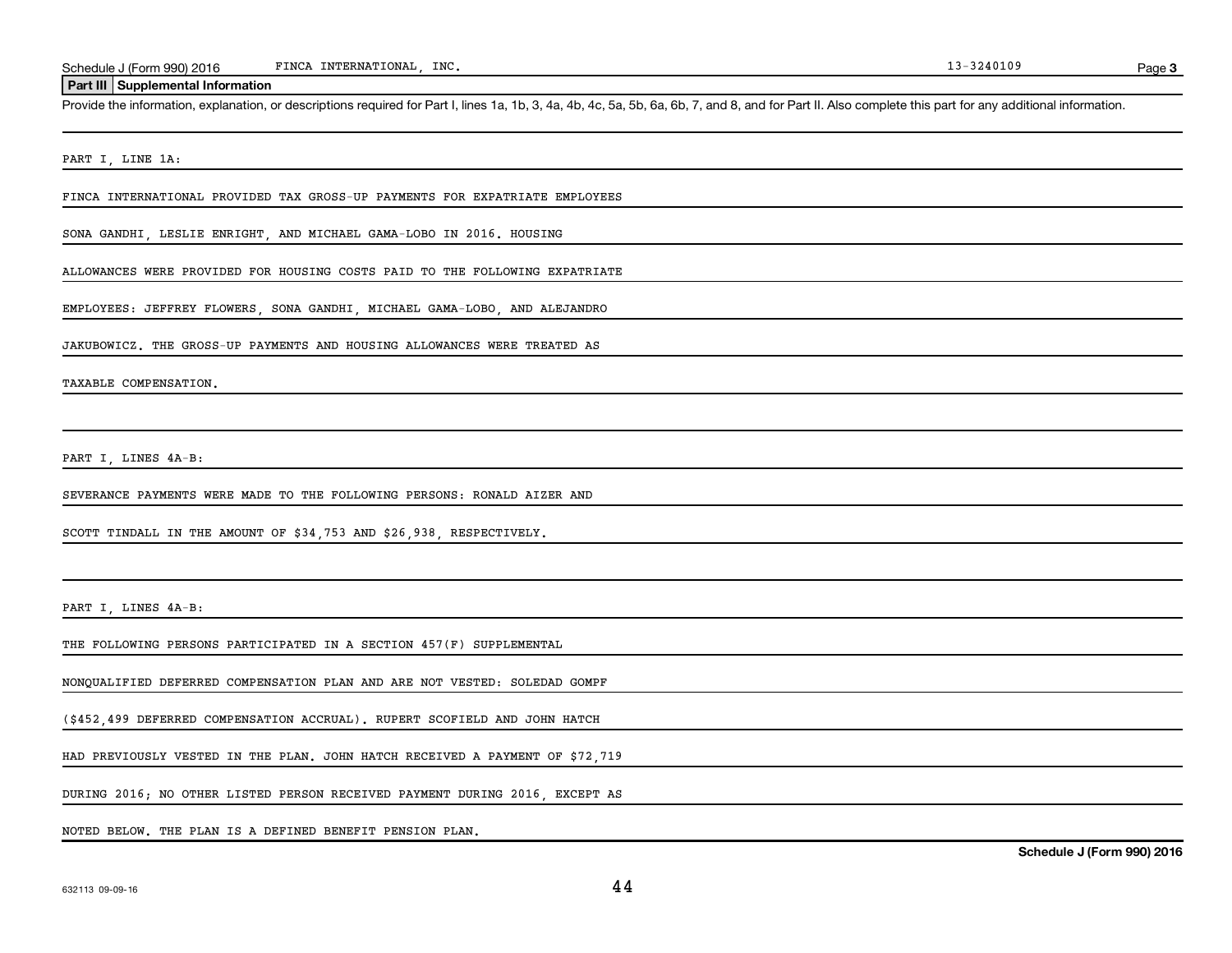## **Part III Supplemental Information**

Provide the information, explanation, or descriptions required for Part I, lines 1a, 1b, 3, 4a, 4b, 4c, 5a, 5b, 6a, 6b, 7, and 8, and for Part II. Also complete this part for any additional information.

FORM 990, SCHEDULE J:

VOLKER RENNER, VP OF CREDIT AND SAVINGS, RECEIVED COMPENSATION FOR

SERVICES RENDERED TO FINCA FROM EAFS CONSULTING GMBH, AN ORGANIZATION

THAT IS UNRELATED TO FINCA. THE AMOUNT OF COMPENSATION PAID DURING TAX

YEAR 2016 WAS \$240,881.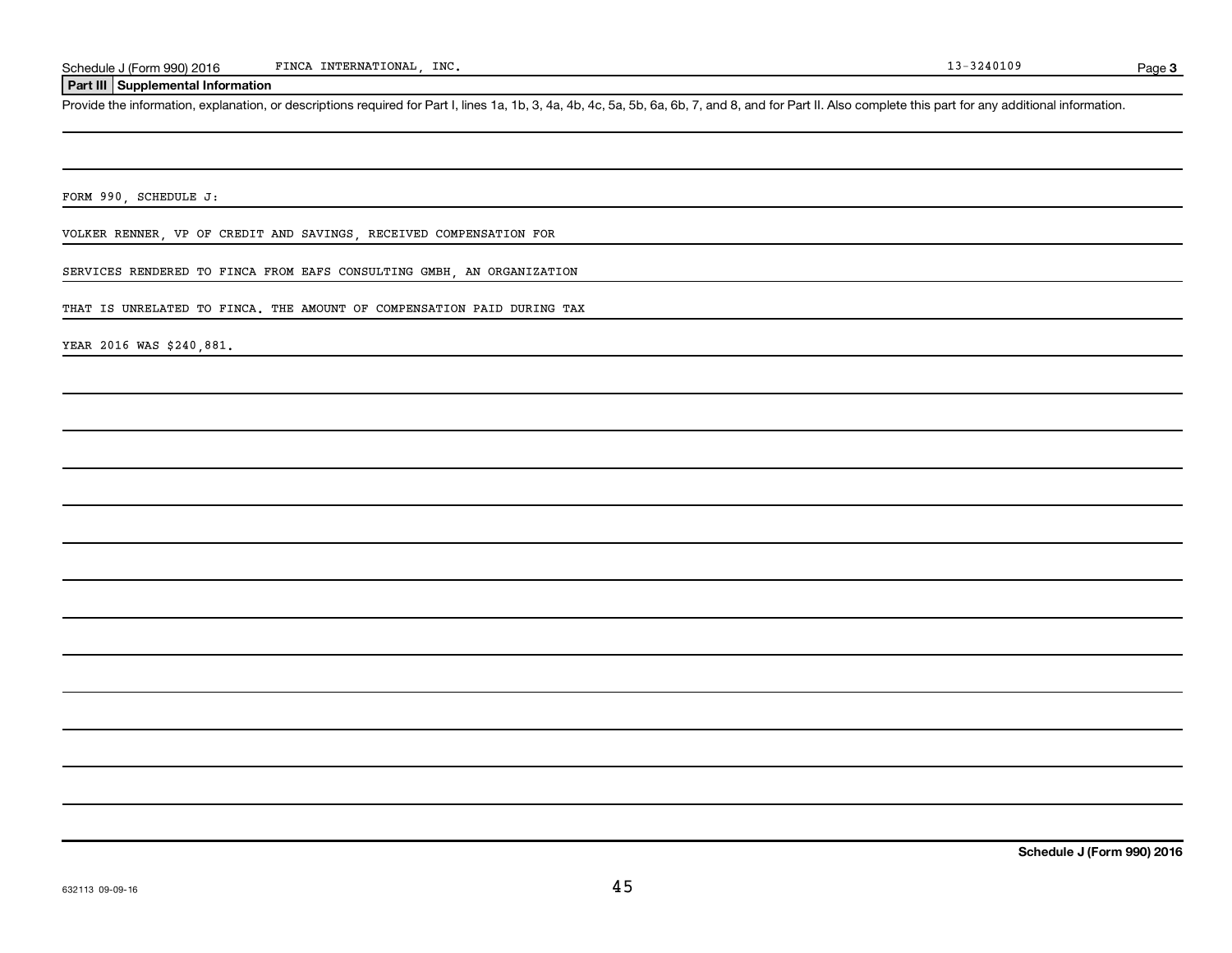| <b>SCHEDULE L</b>                                                                                             |                                                                            | <b>Transactions With Interested Persons</b>           |    |                            |                                    |                                                                                                                                    |     |                          |                               | OMB No. 1545-0047                   |            |                                       |
|---------------------------------------------------------------------------------------------------------------|----------------------------------------------------------------------------|-------------------------------------------------------|----|----------------------------|------------------------------------|------------------------------------------------------------------------------------------------------------------------------------|-----|--------------------------|-------------------------------|-------------------------------------|------------|---------------------------------------|
| (Form 990 or 990-EZ)                                                                                          |                                                                            |                                                       |    |                            |                                    | Complete if the organization answered "Yes" on Form 990, Part IV, line 25a, 25b, 26, 27, 28a,                                      |     |                          |                               | 2016                                |            |                                       |
|                                                                                                               |                                                                            | 28b, or 28c, or Form 990-EZ, Part V, line 38a or 40b. |    |                            | Attach to Form 990 or Form 990-EZ. |                                                                                                                                    |     |                          |                               |                                     |            |                                       |
| Department of the Treasury<br>Internal Revenue Service                                                        |                                                                            |                                                       |    |                            |                                    | Information about Schedule L (Form 990 or 990-EZ) and its instructions is at www.irs.gov/form990.                                  |     |                          |                               | <b>Open To Public</b><br>Inspection |            |                                       |
| Name of the organization                                                                                      |                                                                            |                                                       |    |                            |                                    |                                                                                                                                    |     |                          |                               |                                     |            | <b>Employer identification number</b> |
|                                                                                                               |                                                                            | FINCA INTERNATIONAL INC.                              |    |                            |                                    |                                                                                                                                    |     | 13-3240109               |                               |                                     |            |                                       |
| Part I                                                                                                        |                                                                            |                                                       |    |                            |                                    | Excess Benefit Transactions (section 501(c)(3), section 501(c)(4), and 501(c)(29) organizations only).                             |     |                          |                               |                                     |            |                                       |
| 1.                                                                                                            |                                                                            | (b) Relationship between disqualified                 |    |                            |                                    | Complete if the organization answered "Yes" on Form 990, Part IV, line 25a or 25b, or Form 990-EZ, Part V, line 40b.               |     |                          |                               |                                     |            | (d) Corrected?                        |
| (a) Name of disqualified person                                                                               |                                                                            | person and organization                               |    |                            |                                    | (c) Description of transaction                                                                                                     |     |                          |                               |                                     | Yes        | No                                    |
|                                                                                                               |                                                                            |                                                       |    |                            |                                    |                                                                                                                                    |     |                          |                               |                                     |            |                                       |
|                                                                                                               |                                                                            |                                                       |    |                            |                                    |                                                                                                                                    |     |                          |                               |                                     |            |                                       |
|                                                                                                               |                                                                            |                                                       |    |                            |                                    |                                                                                                                                    |     |                          |                               |                                     |            |                                       |
|                                                                                                               |                                                                            |                                                       |    |                            |                                    |                                                                                                                                    |     |                          |                               |                                     |            |                                       |
|                                                                                                               |                                                                            |                                                       |    |                            |                                    |                                                                                                                                    |     |                          |                               |                                     |            |                                       |
| 2 Enter the amount of tax incurred by the organization managers or disqualified persons during the year under |                                                                            |                                                       |    |                            |                                    |                                                                                                                                    |     |                          |                               |                                     |            |                                       |
| section 4958                                                                                                  |                                                                            |                                                       |    |                            |                                    |                                                                                                                                    |     |                          | $\triangleright$ \$           |                                     |            |                                       |
|                                                                                                               |                                                                            |                                                       |    |                            |                                    |                                                                                                                                    |     | $\blacktriangleright$ \$ |                               |                                     |            |                                       |
| Part II                                                                                                       | Loans to and/or From Interested Persons.                                   |                                                       |    |                            |                                    |                                                                                                                                    |     |                          |                               |                                     |            |                                       |
|                                                                                                               |                                                                            |                                                       |    |                            |                                    | Complete if the organization answered "Yes" on Form 990-EZ, Part V, line 38a or Form 990, Part IV, line 26; or if the organization |     |                          |                               |                                     |            |                                       |
|                                                                                                               | reported an amount on Form 990, Part X, line 5, 6, or 22.                  |                                                       |    |                            |                                    |                                                                                                                                    |     |                          |                               |                                     |            |                                       |
| (a) Name of                                                                                                   | (b) Relationship                                                           | (c) Purpose                                           |    | (d) Loan to or<br>from the | (e) Original                       | (f) Balance due                                                                                                                    |     | $(g)$ In                 | (h) Approved<br>  by board or |                                     |            | (i) Written                           |
| interested person                                                                                             | with organization                                                          | of loan                                               |    | organization?              | principal amount                   |                                                                                                                                    |     | default?                 | committee?                    |                                     |            | agreement?                            |
|                                                                                                               |                                                                            |                                                       | To | From                       |                                    |                                                                                                                                    | Yes | No                       | Yes                           | No                                  | <b>Yes</b> | No                                    |
|                                                                                                               |                                                                            |                                                       |    |                            |                                    |                                                                                                                                    |     |                          |                               |                                     |            |                                       |
|                                                                                                               |                                                                            |                                                       |    |                            |                                    |                                                                                                                                    |     |                          |                               |                                     |            |                                       |
|                                                                                                               |                                                                            |                                                       |    |                            |                                    |                                                                                                                                    |     |                          |                               |                                     |            |                                       |
|                                                                                                               |                                                                            |                                                       |    |                            |                                    |                                                                                                                                    |     |                          |                               |                                     |            |                                       |
|                                                                                                               |                                                                            |                                                       |    |                            |                                    |                                                                                                                                    |     |                          |                               |                                     |            |                                       |
|                                                                                                               |                                                                            |                                                       |    |                            |                                    |                                                                                                                                    |     |                          |                               |                                     |            |                                       |
|                                                                                                               |                                                                            |                                                       |    |                            |                                    |                                                                                                                                    |     |                          |                               |                                     |            |                                       |
|                                                                                                               |                                                                            |                                                       |    |                            |                                    |                                                                                                                                    |     |                          |                               |                                     |            |                                       |
| Total                                                                                                         |                                                                            |                                                       |    |                            | - \$                               |                                                                                                                                    |     |                          |                               |                                     |            |                                       |
| Part III                                                                                                      | <b>Grants or Assistance Benefiting Interested Persons.</b>                 |                                                       |    |                            |                                    |                                                                                                                                    |     |                          |                               |                                     |            |                                       |
| (a) Name of interested person                                                                                 | Complete if the organization answered "Yes" on Form 990, Part IV, line 27. | (b) Relationship between                              |    |                            | (c) Amount of                      | (d) Type of                                                                                                                        |     |                          |                               | (e) Purpose of                      |            |                                       |
|                                                                                                               |                                                                            | interested person and<br>the organization             |    |                            | assistance                         | assistance                                                                                                                         |     |                          |                               | assistance                          |            |                                       |
|                                                                                                               |                                                                            |                                                       |    |                            |                                    |                                                                                                                                    |     |                          |                               |                                     |            |                                       |
|                                                                                                               |                                                                            |                                                       |    |                            |                                    |                                                                                                                                    |     |                          |                               |                                     |            |                                       |
|                                                                                                               |                                                                            |                                                       |    |                            |                                    |                                                                                                                                    |     |                          |                               |                                     |            |                                       |
|                                                                                                               |                                                                            |                                                       |    |                            |                                    |                                                                                                                                    |     |                          |                               |                                     |            |                                       |
|                                                                                                               |                                                                            |                                                       |    |                            |                                    |                                                                                                                                    |     |                          |                               |                                     |            |                                       |
|                                                                                                               |                                                                            |                                                       |    |                            |                                    |                                                                                                                                    |     |                          |                               |                                     |            |                                       |
|                                                                                                               |                                                                            |                                                       |    |                            |                                    |                                                                                                                                    |     |                          |                               |                                     |            |                                       |
|                                                                                                               |                                                                            |                                                       |    |                            |                                    |                                                                                                                                    |     |                          |                               |                                     |            |                                       |
|                                                                                                               |                                                                            |                                                       |    |                            |                                    |                                                                                                                                    |     |                          |                               |                                     |            |                                       |

LHA For Paperwork Reduction Act Notice, see the Instructions for Form 990 or 990-EZ. Schedule L (Form 990 or 990-EZ) 2016

632131 10-24-16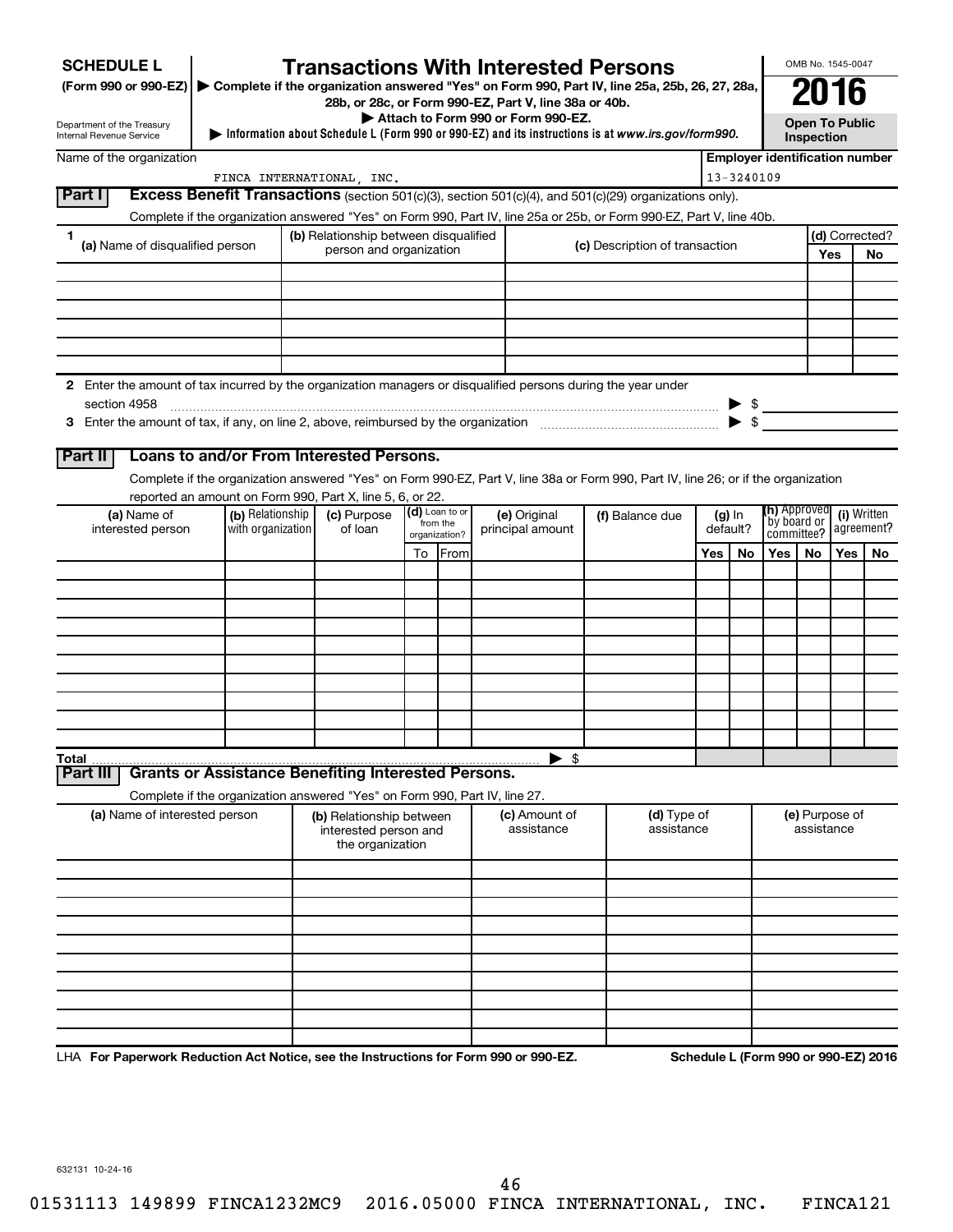# **Part IV Business Transactions Involving Interested Persons.**

Complete if the organization answered "Yes" on Form 990, Part IV, line 28a, 28b, or 28c.

| (a) Name of interested person             | (b) Relationship between interested<br>person and the organization                          | (c) Amount of<br>transaction | (d) Description of<br>transaction | revenues? | (e) Sharing of<br>organization's |
|-------------------------------------------|---------------------------------------------------------------------------------------------|------------------------------|-----------------------------------|-----------|----------------------------------|
|                                           | 39.690. EMPLOYMENT<br>FAMILY MEMBER - CEO                                                   | Yes                          | No.                               |           |                                  |
| <b>JULIE HOUSER</b>                       |                                                                                             |                              |                                   |           | х                                |
|                                           |                                                                                             |                              |                                   |           |                                  |
|                                           |                                                                                             |                              |                                   |           |                                  |
|                                           |                                                                                             |                              |                                   |           |                                  |
|                                           |                                                                                             |                              |                                   |           |                                  |
|                                           |                                                                                             |                              |                                   |           |                                  |
|                                           |                                                                                             |                              |                                   |           |                                  |
|                                           |                                                                                             |                              |                                   |           |                                  |
|                                           |                                                                                             |                              |                                   |           |                                  |
|                                           |                                                                                             |                              |                                   |           |                                  |
| Part V<br><b>Supplemental Information</b> |                                                                                             |                              |                                   |           |                                  |
|                                           | Provide additional information for responses to questions on Schedule L (see instructions). |                              |                                   |           |                                  |

**Schedule L (Form 990 or 990-EZ) 2016**

632132 10-24-16

01531113 149899 FINCA1232MC9 2016.05000 FINCA INTERNATIONAL, INC. FINCA121 47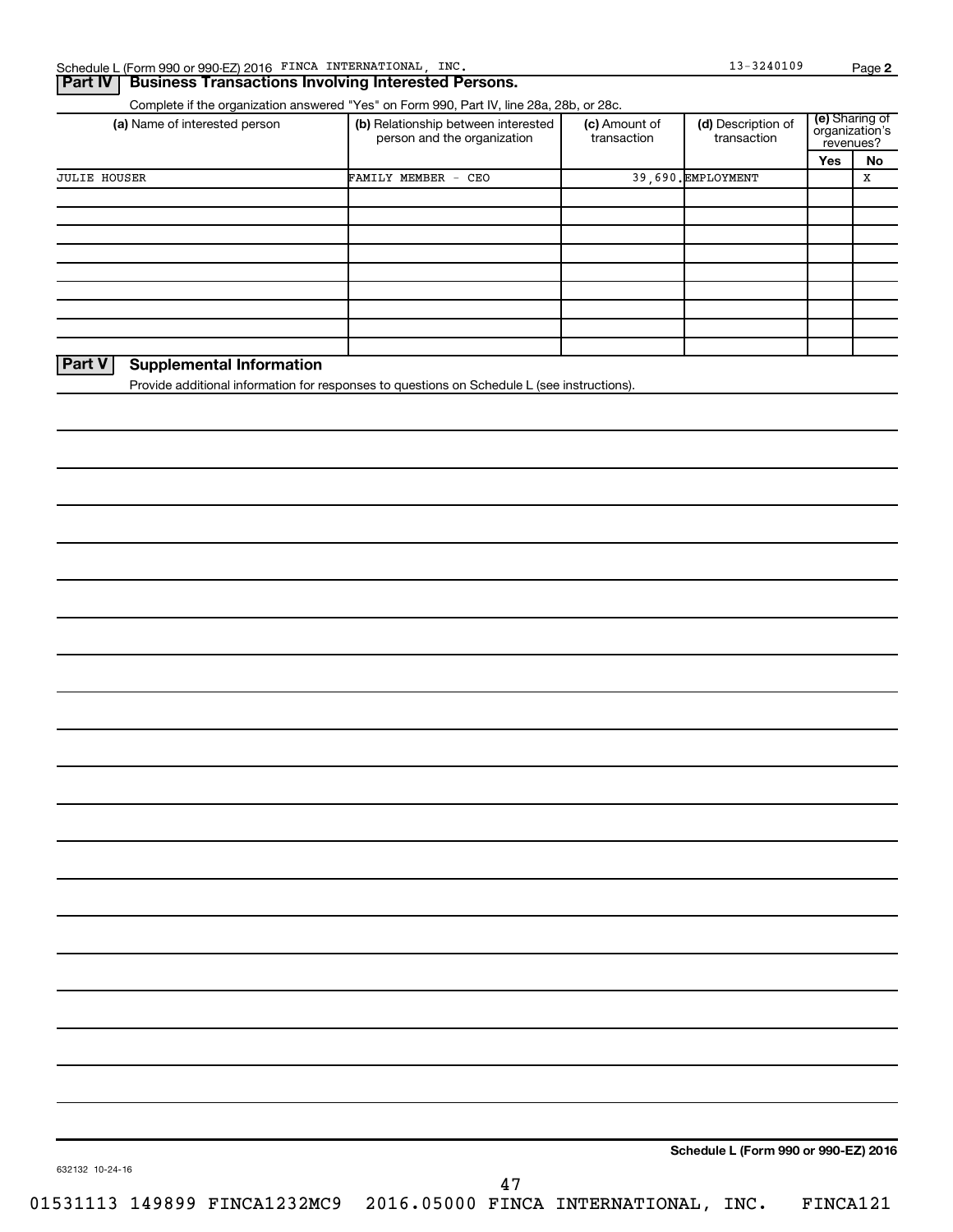## **SCHEDULE M (Form 990)**

# **Noncash Contributions**

OMB No. 1545-0047

Department of the Treasury Internal Revenue Service

◆ Complete if the organizations answered "Yes" on Form 990, Part IV, lines 29 or 30.<br>● Complete if the organizations answered "Yes" on Form 990, Part IV, lines 29 or 30. **Attach to Form 990.** J

**Open To Public Inspection**

|  |  | Name of the organization |  |
|--|--|--------------------------|--|
|--|--|--------------------------|--|

**Information about Schedule M (Form 990) and its instructions is at www.irs.gov/form990.** 

FINCA INTERNATIONAL, INC. 13-3240109

**Employer identification number**

| <b>Part I</b> | <b>Types of Property</b>                                                                                                       |                               |                                      |                                                                                                      |                                                              |            |     |    |
|---------------|--------------------------------------------------------------------------------------------------------------------------------|-------------------------------|--------------------------------------|------------------------------------------------------------------------------------------------------|--------------------------------------------------------------|------------|-----|----|
|               |                                                                                                                                | (a)<br>Check if<br>applicable | (b)<br>Number of<br>contributions or | (c)<br>Noncash contribution<br>amounts reported on<br>items contributed Form 990, Part VIII, line 1g | (d)<br>Method of determining<br>noncash contribution amounts |            |     |    |
| 1.            |                                                                                                                                |                               |                                      |                                                                                                      |                                                              |            |     |    |
| 2             |                                                                                                                                |                               |                                      |                                                                                                      |                                                              |            |     |    |
| З             | Art - Fractional interests                                                                                                     |                               |                                      |                                                                                                      |                                                              |            |     |    |
| 4             | Books and publications                                                                                                         |                               |                                      |                                                                                                      |                                                              |            |     |    |
| 5             | Clothing and household goods                                                                                                   |                               |                                      |                                                                                                      |                                                              |            |     |    |
| 6             |                                                                                                                                |                               |                                      |                                                                                                      |                                                              |            |     |    |
| 7             |                                                                                                                                |                               |                                      |                                                                                                      |                                                              |            |     |    |
| 8             |                                                                                                                                |                               |                                      |                                                                                                      |                                                              |            |     |    |
| 9             | Securities - Publicly traded                                                                                                   | $\mathbf{x}$                  | 72                                   |                                                                                                      | 247,075. COST OR SELLING PRICE                               |            |     |    |
| 10            | Securities - Closely held stock                                                                                                |                               |                                      |                                                                                                      |                                                              |            |     |    |
| 11            | Securities - Partnership, LLC, or                                                                                              |                               |                                      |                                                                                                      |                                                              |            |     |    |
|               | trust interests                                                                                                                |                               |                                      |                                                                                                      |                                                              |            |     |    |
| 12            | Securities - Miscellaneous                                                                                                     |                               |                                      |                                                                                                      |                                                              |            |     |    |
| 13            | Qualified conservation contribution -                                                                                          |                               |                                      |                                                                                                      |                                                              |            |     |    |
|               |                                                                                                                                |                               |                                      |                                                                                                      |                                                              |            |     |    |
| 14            | Qualified conservation contribution - Other                                                                                    |                               |                                      |                                                                                                      |                                                              |            |     |    |
| 15            | Real estate - Residential                                                                                                      |                               |                                      |                                                                                                      |                                                              |            |     |    |
| 16            | Real estate - Commercial                                                                                                       |                               |                                      |                                                                                                      |                                                              |            |     |    |
| 17            |                                                                                                                                |                               |                                      |                                                                                                      |                                                              |            |     |    |
| 18            |                                                                                                                                |                               |                                      |                                                                                                      |                                                              |            |     |    |
|               |                                                                                                                                |                               |                                      |                                                                                                      |                                                              |            |     |    |
| 19            |                                                                                                                                |                               |                                      |                                                                                                      |                                                              |            |     |    |
| 20            | Drugs and medical supplies                                                                                                     |                               |                                      |                                                                                                      |                                                              |            |     |    |
| 21            |                                                                                                                                |                               |                                      |                                                                                                      |                                                              |            |     |    |
| 22            |                                                                                                                                |                               |                                      |                                                                                                      |                                                              |            |     |    |
| 23            |                                                                                                                                |                               |                                      |                                                                                                      |                                                              |            |     |    |
| 24            |                                                                                                                                | x                             |                                      |                                                                                                      | 1,486,659. COST OR SELLING PRIC                              |            |     |    |
| 25            | ( SOFTWARE LICE<br>Other $\blacktriangleright$                                                                                 |                               |                                      |                                                                                                      |                                                              |            |     |    |
| 26            | Other<br>▶                                                                                                                     |                               |                                      |                                                                                                      |                                                              |            |     |    |
| 27            | Other<br>▸                                                                                                                     |                               |                                      |                                                                                                      |                                                              |            |     |    |
| 28            | Other                                                                                                                          |                               |                                      |                                                                                                      |                                                              |            |     |    |
| 29            | Number of Forms 8283 received by the organization during the tax year for contributions                                        |                               |                                      |                                                                                                      |                                                              |            | 0   |    |
|               | for which the organization completed Form 8283, Part IV, Donee Acknowledgement                                                 |                               |                                      | 29                                                                                                   |                                                              |            |     |    |
|               | 30a During the year, did the organization receive by contribution any property reported in Part I, lines 1 through 28, that it |                               |                                      |                                                                                                      |                                                              |            | Yes | No |
|               |                                                                                                                                |                               |                                      |                                                                                                      |                                                              |            |     |    |
|               | must hold for at least three years from the date of the initial contribution, and which isn't required to be used for          |                               |                                      |                                                                                                      |                                                              |            |     | х  |
|               |                                                                                                                                |                               |                                      |                                                                                                      |                                                              | <b>30a</b> |     |    |
|               | <b>b</b> If "Yes," describe the arrangement in Part II.                                                                        |                               |                                      |                                                                                                      |                                                              |            |     |    |
| 31            | Does the organization have a gift acceptance policy that requires the review of any nonstandard contributions?                 |                               |                                      |                                                                                                      |                                                              | 31         | х   |    |
|               | 32a Does the organization hire or use third parties or related organizations to solicit, process, or sell noncash              |                               |                                      |                                                                                                      |                                                              |            |     |    |
|               | contributions?                                                                                                                 |                               |                                      |                                                                                                      |                                                              | 32a        | х   |    |
|               | <b>b</b> If "Yes," describe in Part II.                                                                                        |                               |                                      |                                                                                                      |                                                              |            |     |    |
| 33            | If the organization didn't report an amount in column (c) for a type of property for which column (a) is checked,              |                               |                                      |                                                                                                      |                                                              |            |     |    |
|               | describe in Part II.                                                                                                           |                               |                                      |                                                                                                      |                                                              |            |     |    |
| LHA           | For Paperwork Reduction Act Notice, see the Instructions for Form 990.                                                         |                               |                                      |                                                                                                      | Schedule M (Form 990) (2016)                                 |            |     |    |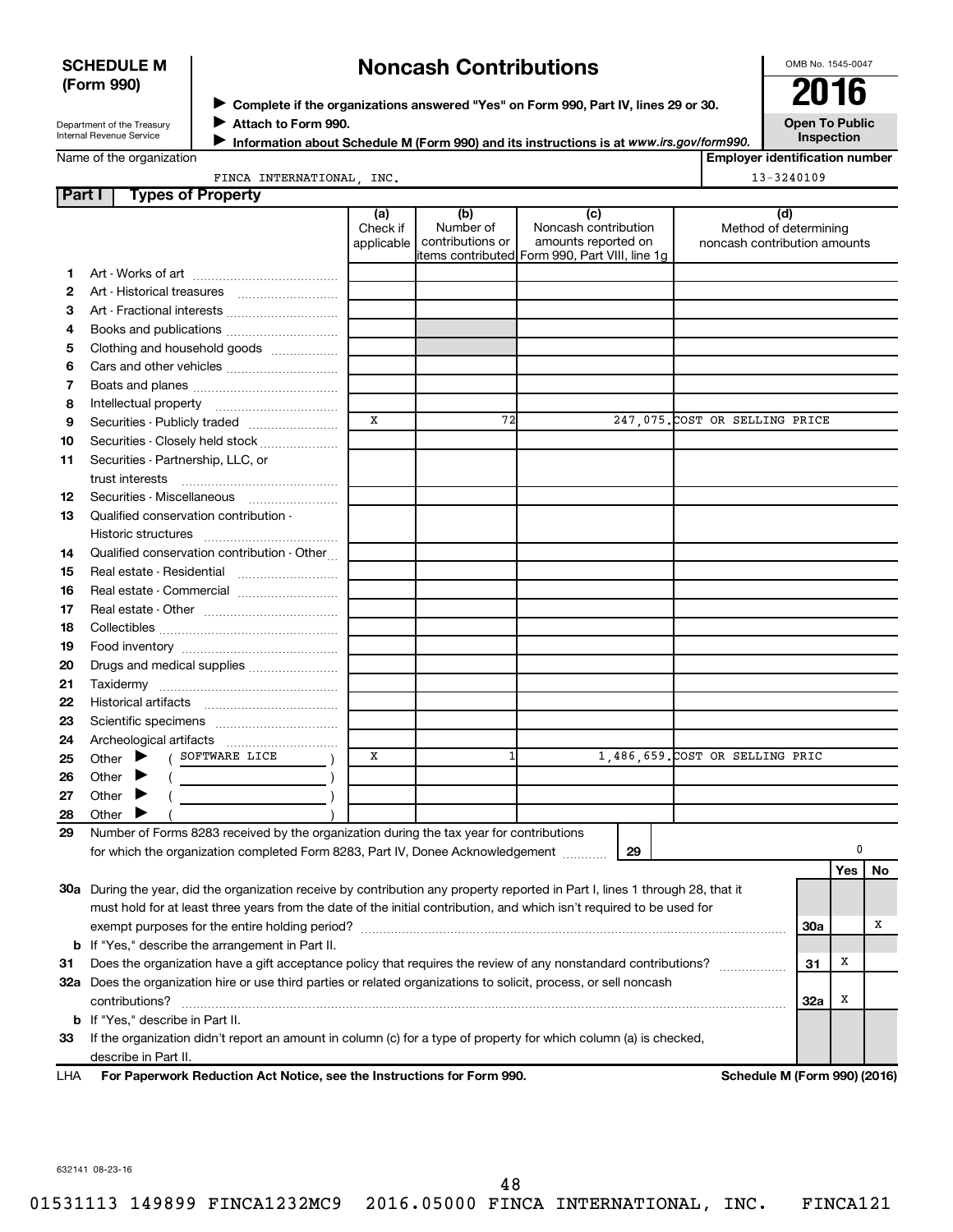Schedule M (Form 990) (2016) FINCA INTERNATIONAL, INC. 18 (1998) 13-3240109 Page

Part II | Supplemental Information. Provide the information required by Part I, lines 30b, 32b, and 33, and whether the organization is reporting in Part I, column (b), the number of contributions, the number of items received, or a combination of both. Also complete this part for any additional information.

SCHEDULE M, PART I, COLUMN (B):

THE AMOUNT IN COLUMN (B) REFERS TO THE NUMBER OF CONTRIBUTIONS.

SCHEDULE M, LINE 32B:

FINCA USED CHARLES SCHWAB BROKERAGE SERVICES TO SELL DONATED

SECURITIES.

**Schedule M (Form 990) (2016)**

**2**

632142 08-23-16

01531113 149899 FINCA1232MC9 2016.05000 FINCA INTERNATIONAL, INC. FINCA121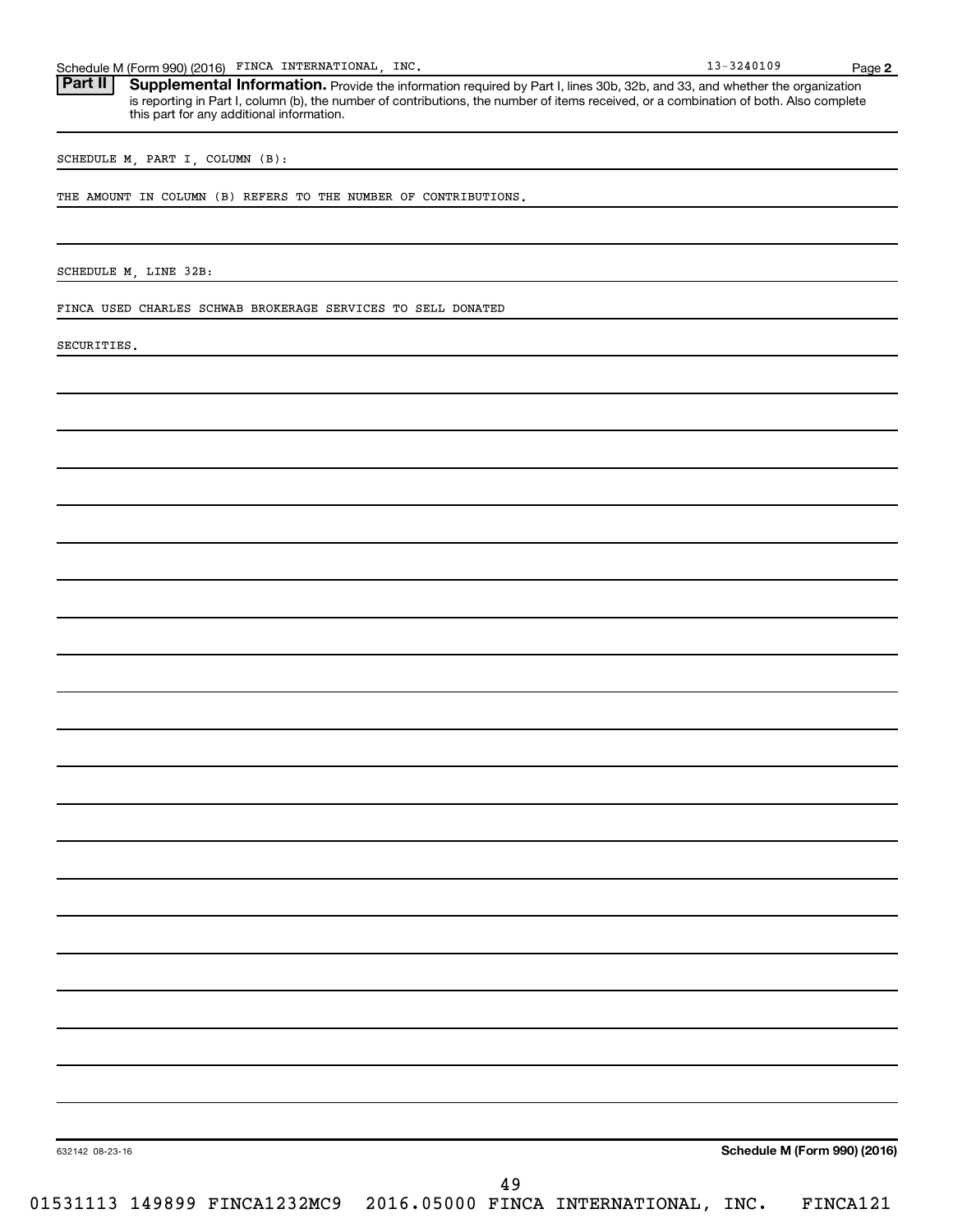| <b>SCHEDULE O</b>                                  | Supplemental Information to Form 990 or 990-EZ                                                                                                                          |            | OMB No. 1545-0047                      |
|----------------------------------------------------|-------------------------------------------------------------------------------------------------------------------------------------------------------------------------|------------|----------------------------------------|
| (Form 990 or 990-EZ)<br>Department of the Treasury | Complete to provide information for responses to specific questions on<br>Form 990 or 990-EZ or to provide any additional information.<br>Attach to Form 990 or 990-EZ. |            | <b>Open to Public</b>                  |
| Internal Revenue Service                           | Information about Schedule O (Form 990 or 990-EZ) and its instructions is at WWW.irs.gov/form990.                                                                       |            | Inspection                             |
| Name of the organization                           | FINCA INTERNATIONAL, INC.                                                                                                                                               | 13-3240109 | <b>Employer identification number</b>  |
|                                                    | FORM 990, PART III, LINE 4A, PROGRAM SERVICE ACCOMPLISHMENTS:                                                                                                           |            |                                        |
|                                                    | AS OF DECEMBER 31, 2016, FINCA'S AFFILIATES OPERATED IN THE FOLLOWING                                                                                                   |            |                                        |
|                                                    | COUNTRIES AND HAD THE FOLLOWING NUMBER OF BENEFICIARIES:                                                                                                                |            |                                        |
| AFRICA:                                            |                                                                                                                                                                         |            |                                        |
|                                                    | * DEMOCRATIC REPUBLIC OF CONGO: 223,833 BENEFICIARIES                                                                                                                   |            |                                        |
| * MALAWI: 48,523 BENEFICIARIES                     |                                                                                                                                                                         |            |                                        |
| * NIGERIA: 20,012 BENEFICIARIES                    |                                                                                                                                                                         |            |                                        |
| * TANZANIA: 78,183 BENEFICIARIES                   |                                                                                                                                                                         |            |                                        |
| * UGANDA: 138,976 BENEFICIARIES                    |                                                                                                                                                                         |            |                                        |
| * ZAMBIA: 88,763 BENEFICIARIES                     |                                                                                                                                                                         |            |                                        |
| LATIN AMERICA & THE CARIBBEAN:                     |                                                                                                                                                                         |            |                                        |
| * ECUADOR: 25,840 BENEFICIARIES                    |                                                                                                                                                                         |            |                                        |
| * GUATEMALA: 30,166 BENEFICIARIES                  |                                                                                                                                                                         |            |                                        |
| HAITI: 39,694 BENEFICIARIES                        |                                                                                                                                                                         |            |                                        |
| * HONDURAS: 42, 210 BENEFICIARIES                  |                                                                                                                                                                         |            |                                        |
| * NICARAGUA: 43,261 BENEFICIARIES                  |                                                                                                                                                                         |            |                                        |
| MIDDLE EAST AND SOUTH ASIA:                        |                                                                                                                                                                         |            |                                        |
| * AFGHANISTAN: 24,922 BENEFICIARIES                |                                                                                                                                                                         |            |                                        |
| * JORDAN: 26,901 BENEFICIARIES                     |                                                                                                                                                                         |            |                                        |
| * PAKISTAN: 406,984 BENEFICIARIES                  |                                                                                                                                                                         |            |                                        |
|                                                    |                                                                                                                                                                         |            |                                        |
| EURASIA AND EUROPE:                                |                                                                                                                                                                         |            |                                        |
| * ARMENIA: 41, 621 BENEFICIARIES                   |                                                                                                                                                                         |            |                                        |
| 632211 08-25-16                                    | LHA For Paperwork Reduction Act Notice, see the Instructions for Form 990 or 990-EZ.                                                                                    |            | Schedule O (Form 990 or 990-EZ) (2016) |
|                                                    | 50                                                                                                                                                                      |            |                                        |

01531113 149899 FINCA1232MC9 2016.05000 FINCA INTERNATIONAL, INC. FINCA121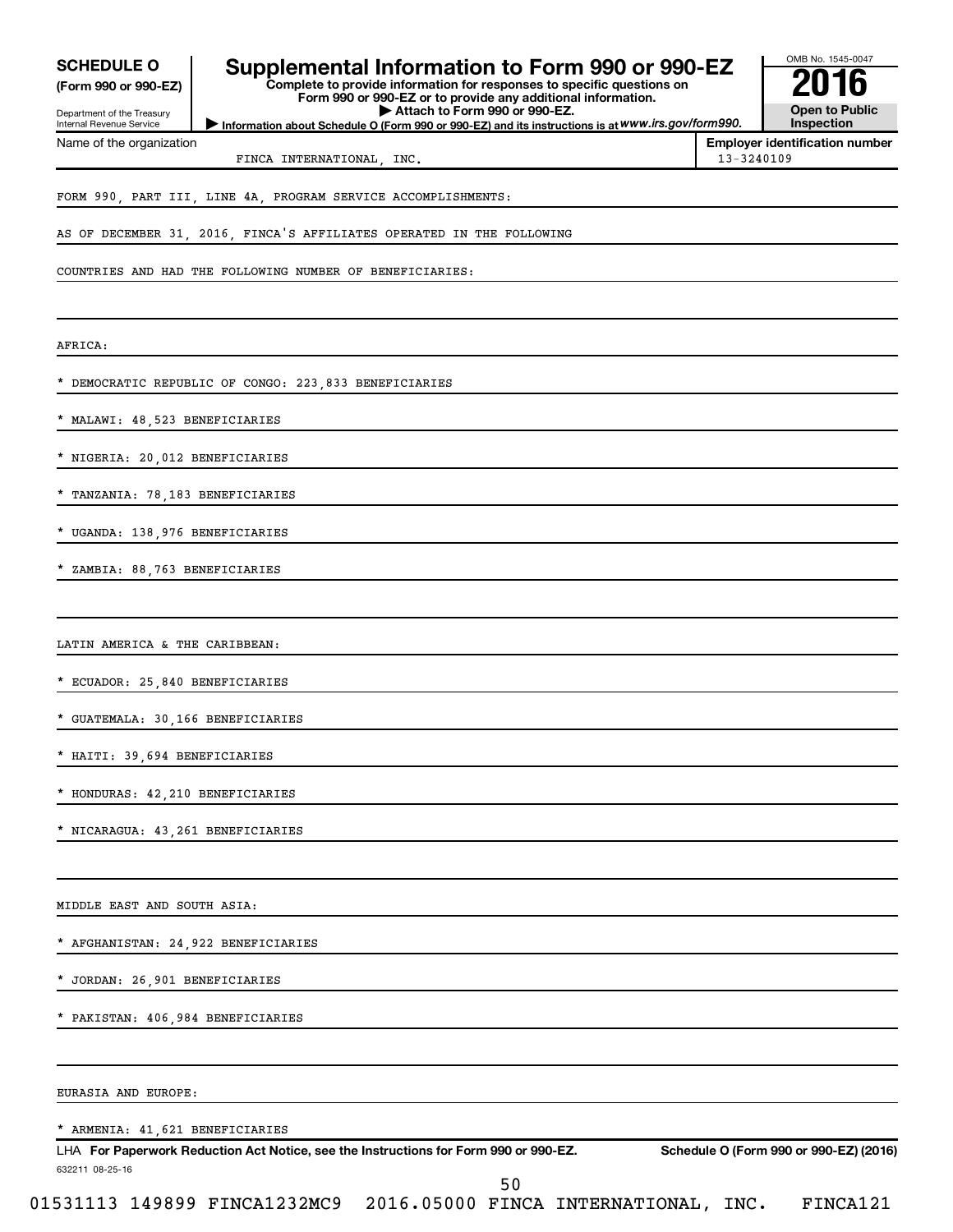| Schedule O (Form 990 or 990-EZ) (2016)<br>Name of the organization      | Page 2<br><b>Employer identification number</b> |
|-------------------------------------------------------------------------|-------------------------------------------------|
| FINCA INTERNATIONAL, INC.                                               | 13-3240109                                      |
| * AZERBAIJAN: 66,686 BENEFICIARIES                                      |                                                 |
| * GEORGIA: 102,587 BENEFICIARIES                                        |                                                 |
| * KOSOVO: 14,522 BENEFICIARIES                                          |                                                 |
| * KYRGYZSTAN: 118,570 BENEFICIARIES                                     |                                                 |
| * RUSSIA: 3,591 BENEFICIARIES                                           |                                                 |
| * TAJIKISTAN: 37,022 BENEFICIARIES                                      |                                                 |
| FINCA HAS EMBARKED ON A COMPREHENSIVE INITIATIVE TO MONITOR AND MANAGE  |                                                 |
| SOCIAL PERFORMANCE THAT INCLUDES IDENTIFYING AND TRACKING SOCIAL        |                                                 |
| PERFORMANCE INDICATORS ON AN ONGOING BASIS TO ENSURE THAT FINCA REMAINS |                                                 |
| FOCUSED ON CLIENT WELFARE AND PROTECTION, INCREASES TRANSPARENCY WITH   |                                                 |
| PARTNERS, AND DEVELOPS NEW PRODUCTS THAT ARE TAILORED TO ENHANCE CLIENT |                                                 |
| WELL-BEING. THE EXISTENCE OF A BOARD LEVEL SOCIAL PERFORMANCE AUDIT     |                                                 |
| COMMITTEE SIGNIFIES THE ORGANIZATION'S UNWAVERING COMMITMENT TO IMPROVE |                                                 |
| THE LIVELIHOODS OF CLIENTS THROUGH THE PROVISION OF PRODUCTS AND        |                                                 |
| SERVICES THAT CLIENTS SAY THEY NEED.                                    |                                                 |
| BUILDING ON THE PIONEERING CLIENT ASSESSMENT TOOL THAT FINCA            |                                                 |
| INTERNATIONAL USES TO MEASURE THE IMPACT OF OUR PRODUCTS AND SERVICES   |                                                 |
| ON THE LIVES OF OUR CLIENTS AND THEIR FAMILIES, THE SOCIAL PERFORMANCE  |                                                 |
| AUDIT COMMITTEE HAS CREATED A SPECIFIC, COMPREHENSIVE AND MEASURABLE    |                                                 |
| DEFINITION OF FINCA INTERNATIONAL'S SOCIAL PERFORMANCE. TO BE           |                                                 |
| SUCCESSFUL IN ITS COMMITMENT TO SOCIAL PERFORMANCE, FINCA INTERNATIONAL |                                                 |
| NEEDS TO SHOW THAT IT HAS:                                              |                                                 |
| EXPANDED ACCESS TO FINANCIAL SERVICES, PRIMARILY AMONG UNDERSERVED,     |                                                 |
| LOW-INCOME PEOPLE AND COMMUNITIES;                                      |                                                 |
| INCREASED EMPLOYMENT AND INCOMES;                                       |                                                 |
| IMPROVED LIVING STANDARDS; AND,                                         |                                                 |
| 632212 08-25-16<br>51                                                   | Schedule O (Form 990 or 990-EZ) (2016)          |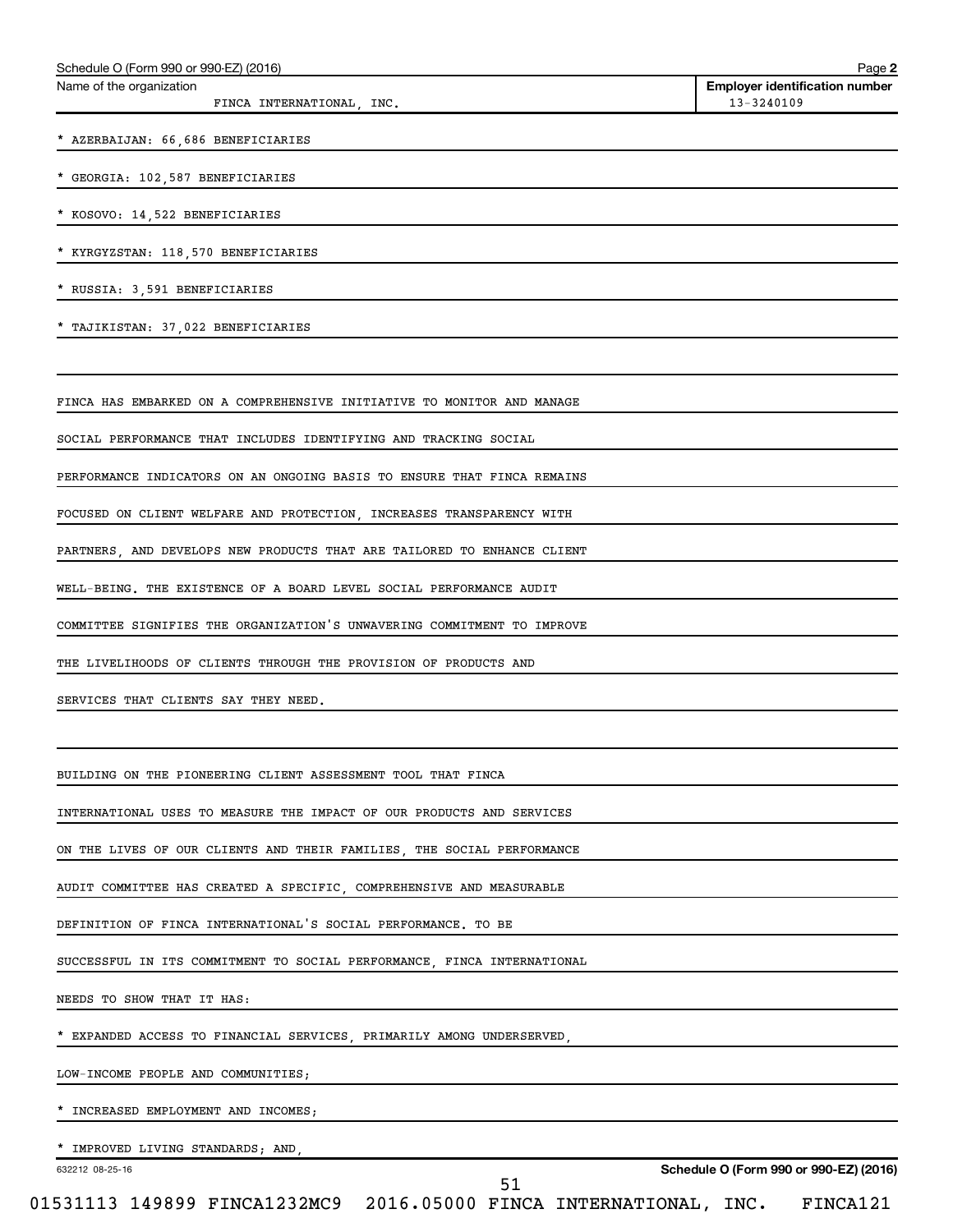| Schedule O (Form 990 or 990-EZ) (2016)                                 | Page 2                                              |
|------------------------------------------------------------------------|-----------------------------------------------------|
| Name of the organization<br>FINCA INTERNATIONAL, INC.                  | <b>Employer identification number</b><br>13-3240109 |
| * EMPOWERED OUR CLIENTS AND HELPED THEM ACHIEVE THEIR PERSONAL         |                                                     |
|                                                                        |                                                     |
| ASPIRATIONS.                                                           |                                                     |
|                                                                        |                                                     |
| AS PART OF ITS PROGRAM SERVICE REVENUES, THE ORGANIZATION RECEIVED     |                                                     |
| CONTRIBUTIONS OF SERVICES, WHICH ARE NOT INCLUDED IN THE REVENUES      |                                                     |
| REPORTED ON FORM 990, PART VIII. THE CONTRIBUTIONS RECEIVED DURING THE |                                                     |
| TAX YEAR INCLUDE THE FOLLOWING:                                        |                                                     |
|                                                                        |                                                     |
| PROFESSIONAL SERVICES:                                                 |                                                     |
| CREDIT SUISSE - \$36,382                                               |                                                     |
|                                                                        |                                                     |
| ADVERTISEMENTS:                                                        |                                                     |
| $GOOGLE - $388, 220$                                                   |                                                     |
|                                                                        |                                                     |
| LEGAL SERVICES:                                                        |                                                     |
| CLIFFORD CHANCE - \$326,305                                            |                                                     |
| COVINGTON & BURLING - $$353,308$                                       |                                                     |
| KIRKLAND & ELLIS - $$6,534$                                            |                                                     |
| LATHAM & WATKINS $-$ \$128,920                                         |                                                     |
| ORRICK, HERRINGTON & SUTCLIFFE - \$212,685                             |                                                     |
| DENTONS - $$7,641$                                                     |                                                     |
| HENGELER MUELLER - \$5,056                                             |                                                     |
|                                                                        |                                                     |
| FORM 990, PART V, LINE 4B, LIST OF FOREIGN COUNTRIES:                  |                                                     |
| AFGHANISTAN, ARMENIA, AZERBAIJAN, CAYMAN ISLANDS,                      |                                                     |
| CONGO, DEM REP, ECUADOR, EL SALVADOR, GEORGIA,                         |                                                     |
| GUATEMALA, HAITI, HONDURAS, JORDAN,                                    |                                                     |
|                                                                        |                                                     |
| KOSOVO, KYRGYZSTAN, MALAWI, MEXICO,<br>632212 08-25-16                 | Schedule O (Form 990 or 990-EZ) (2016)              |
| 52                                                                     |                                                     |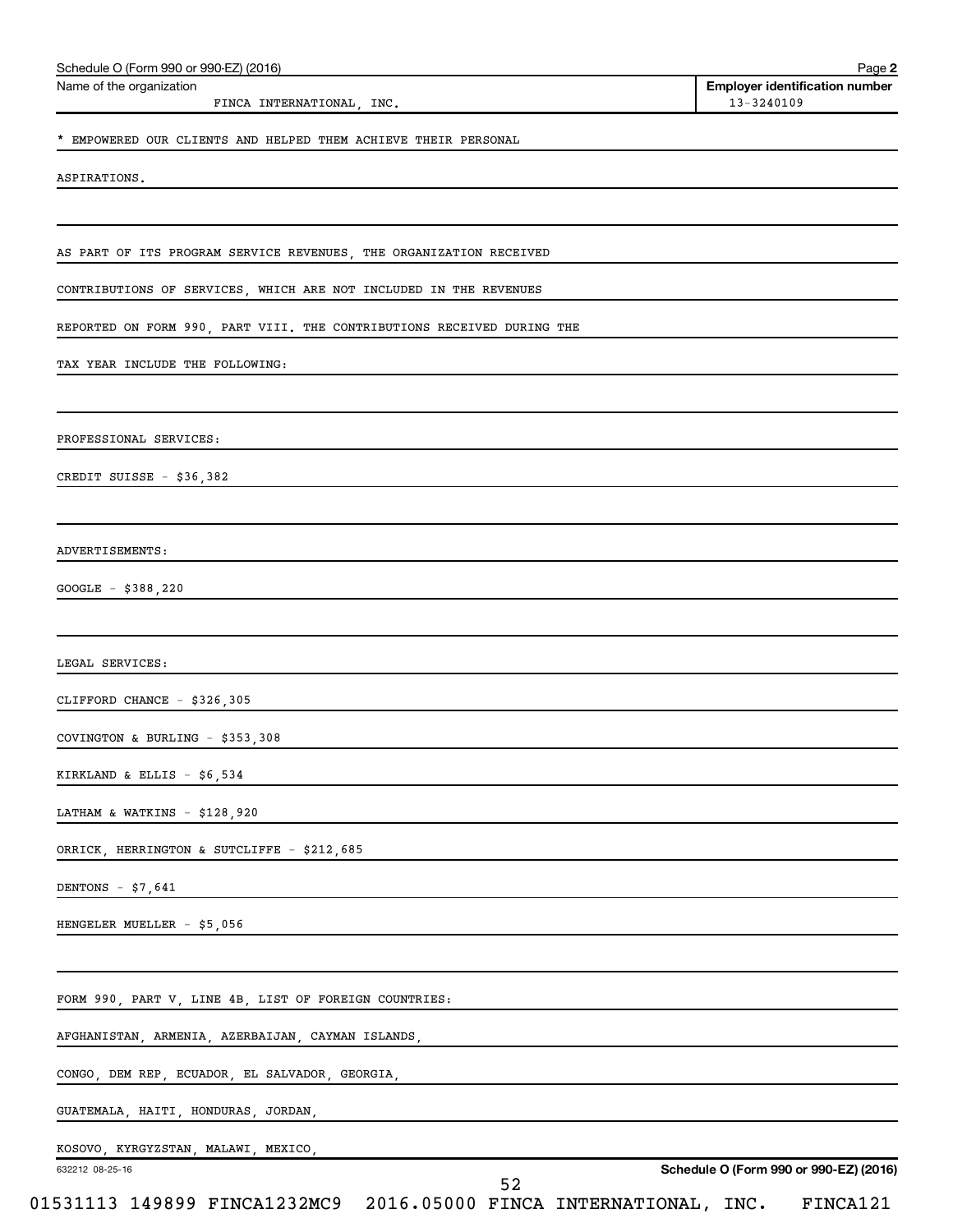| Schedule O (Form 990 or 990-EZ) (2016)                                      | Page 2                                              |
|-----------------------------------------------------------------------------|-----------------------------------------------------|
| Name of the organization<br>FINCA INTERNATIONAL, INC.                       | <b>Employer identification number</b><br>13-3240109 |
| NETHERLANDS, NICARAGUA, NIGERIA, PAKISTAN,                                  |                                                     |
| RUSSIA, TAJIKISTAN, TANZANIA, UGANDA,                                       |                                                     |
| ZAMBIA                                                                      |                                                     |
|                                                                             |                                                     |
| FORM 990, PART VI, SECTION A, LINE 2:                                       |                                                     |
| THE CHAIRMAN OF THE BOARD, ROBERT W. HATCH, IS THE BROTHER OF THE FOUNDER,  |                                                     |
| JOHN HATCH, WHO IS ALSO A DIRECTOR AND A RETIRED EMPLOYEE. ROBERT HATCH,    |                                                     |
| GIVEN SIGNIFICANT MANAGEMENT EXPERIENCE, ASSISTED IN FOUNDING THE           |                                                     |
| ORGANIZATION AND IN PROVIDING LEADERSHIP AS BOARD CHAIRMAN THROUGHOUT       |                                                     |
| FINCA'S HISTORY. JOHN HATCH, RICHARD WILLIAMSON, HAROLD JASTRAM, AND RUPERT |                                                     |
| SCOFIELD ARE ALL MEMBERS OF THE BOARD OF DIRECTORS AND MINOR SHAREHOLDERS   |                                                     |
| OF CEREAL INGREDIENTS, INC. WHICH IS OWNED BY ROBERT HATCH, THE CHAIRMAN OF |                                                     |
| FINCA INTERNATIONAL'S BOARD OF DIRECTORS. RICHARD WILLIAMSON HAS A          |                                                     |
| FINANCIAL TRANSACTION WITH CEREAL INGREDIENTS, INC. RICHARD WILLIAMSON AND  |                                                     |
| ROBERT HATCH ARE ALSO BOTH DIRECTORS OF THE HEALTHY BACK STORE.             |                                                     |
|                                                                             |                                                     |
| FORM 990, PART VI, SECTION A, LINE 6:                                       |                                                     |
| UNDER FINCA INTERNATIONAL'S CONSTITUENT DOCUMENTS, MEMBERS ARE THE          |                                                     |
| FUNCTIONAL EQUIVALENT OF SHAREHOLDERS BUT HOLD NO ECONOMIC INTEREST. THEY   |                                                     |
| FUNCTION AS STEWARDS OF THE CHARITABLE MISSION AND SERVE AS THE ULTIMATE    |                                                     |
| GOVERNANCE AUTHORITY FOR THE ORGANIZATION. FINCA HAS 4 (FOUR) MEMBERS, EACH |                                                     |
| OF WHOM HAVE EOUAL VOTING RIGHTS AND DEVOTE CONSIDERABLE TIME AND ATTENTION |                                                     |
| TO ITS ACTIVITIES. MEMBERSHIPS IN FINCA ARE NOT SOLD AS FUNDRAISING         |                                                     |
| MECHANISMS.                                                                 |                                                     |
|                                                                             |                                                     |
| FORM 990, PART VI, SECTION A, LINE 7A:                                      |                                                     |
| THE MEMBERS, AS DESCRIBED IN LINE 6, ELECT THE GOVERNING BODY OF FINCA,     |                                                     |
| WHICH IS FINCA INTERNATIONAL'S BOARD OF DIRECTORS.<br>632212 08-25-16       | Schedule O (Form 990 or 990-EZ) (2016)              |
|                                                                             |                                                     |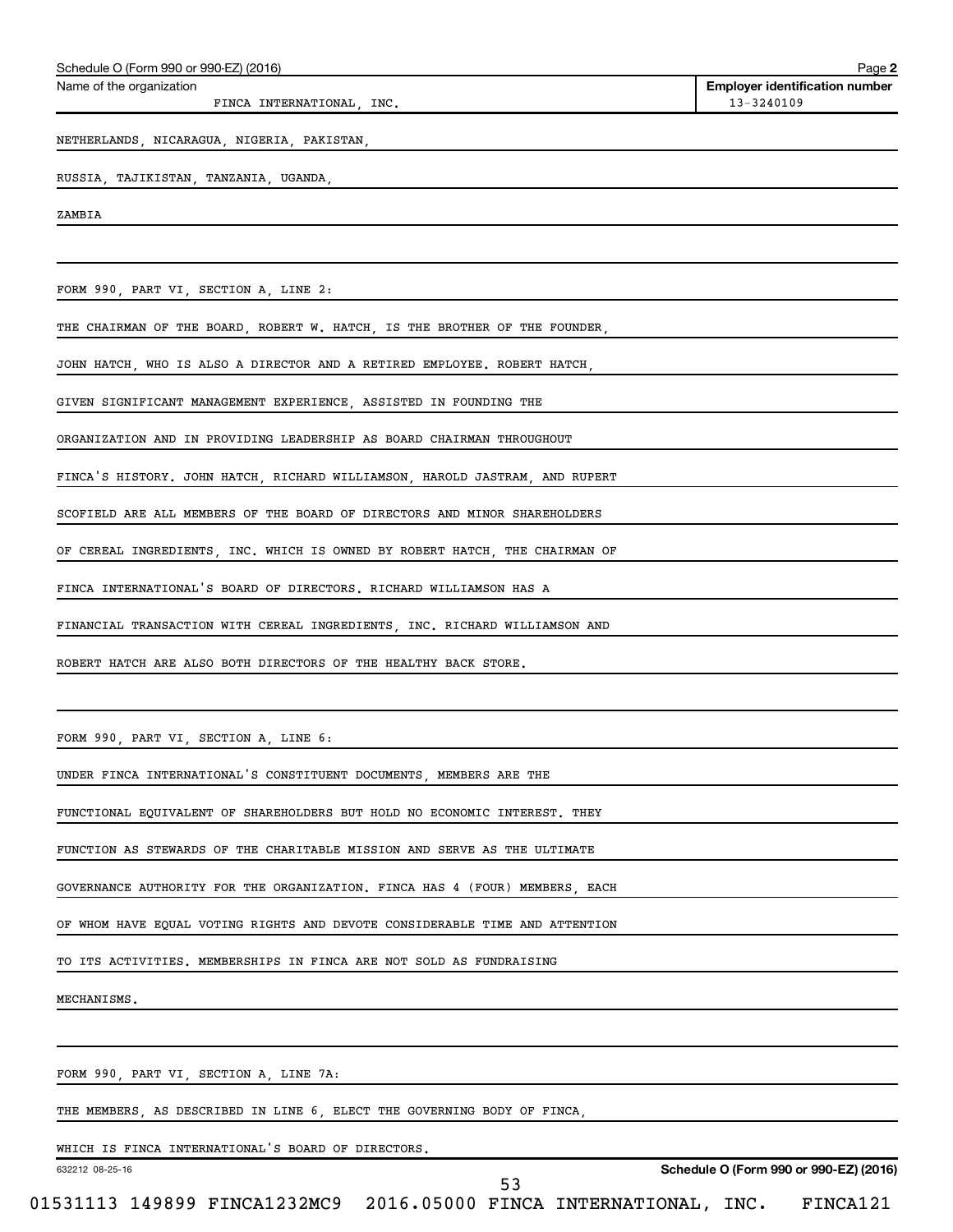Name of the organization

FINCA INTERNATIONAL, INC. 13-3240109

**2 Employer identification number**

FORM 990, PART VI, SECTION A, LINE 7B:

CERTAIN KEY DECISIONS OF THE GOVERNING BODY, FINCA INTERNATIONAL'S BOARD OF

DIRECTORS, ARE SUBJECT TO THE APPROVAL BY THE MEMBERS OF THE ORGANIZATION.

FORM 990, PART VI, SECTION B, LINE 11B:

THE FORM 990 IS PRESENTED TO THE 990 REVIEW TEAM WHICH COMPRISES THE AUDIT

COMMITTEE, AND REPRESENTATIVES FROM HUMAN RESOURCES, LEGAL, AND FINANCE.

THE TEAM REVIEWS THE DOCUMENT AND A MEETING IS SCHEDULED TO DISCUSS PENDING

QUESTIONS WITH THE DIRECTOR OF TAX. THIS PROCESS INCLUDES REVIEWING AND

GIVING FINAL APPROVAL OF ALL SECTIONS, SCHEDULES, CHECKLISTS, AND ALL

DISCLOSURES ON THE RETURN.

FORM 990, PART VI, SECTION B, LINE 12C:

OFFICERS, DIRECTORS, AND KEY EMPLOYEES ARE REQUIRED TO DISCLOSE ANY

CONFLICTS OF INTERESTS ON AN ONGOING BASIS. CONFLICTS OF INTERESTS ARE

PROHIBITED BY THE FINCA CODE OF CONDUCT AND PERSONNEL MANUAL, SUBJECT TO

ANY EXCEPTIONS BASED ON A STANDARD OF FAIRNESS AND BEST INTERESTS OF THE

COMPANY BY AN INDEPENDENT AUDIT COMMITTEE. CONFLICTS, INCLUDING RELATED

PARTY TRANSACTIONS, ARE STRONGLY DISCOURAGED AND APPROVED, IF AT ALL, ON AN

EXCEPTIONAL BASIS. THE PROCESS IS MONITORED THROUGH ACKNOWLEDGMENT OF THE

POLICY PROHIBITING AND REQUIRING REPORTING OF ANY CONFLICTS, ALONG WITH

INTERNAL AUDITS AND OTHER CONTROLS (INCLUDING THE CONTRACT REVIEW PROCESS).

THE FINCA CODE OF CONDUCT, APPLICABLE TO ALL FINCA PERSONS GLOBALLY,

PROVIDES A CONFIDENTIAL REPORTING MECHANISM ("HOTLINE") FOR REPORTING

VIOLATIONS OF THE CODE, INCLUDING CONFLICTS OF INTERESTS.

FORM 990, PART VI, LINE 13:

632212 08-25-16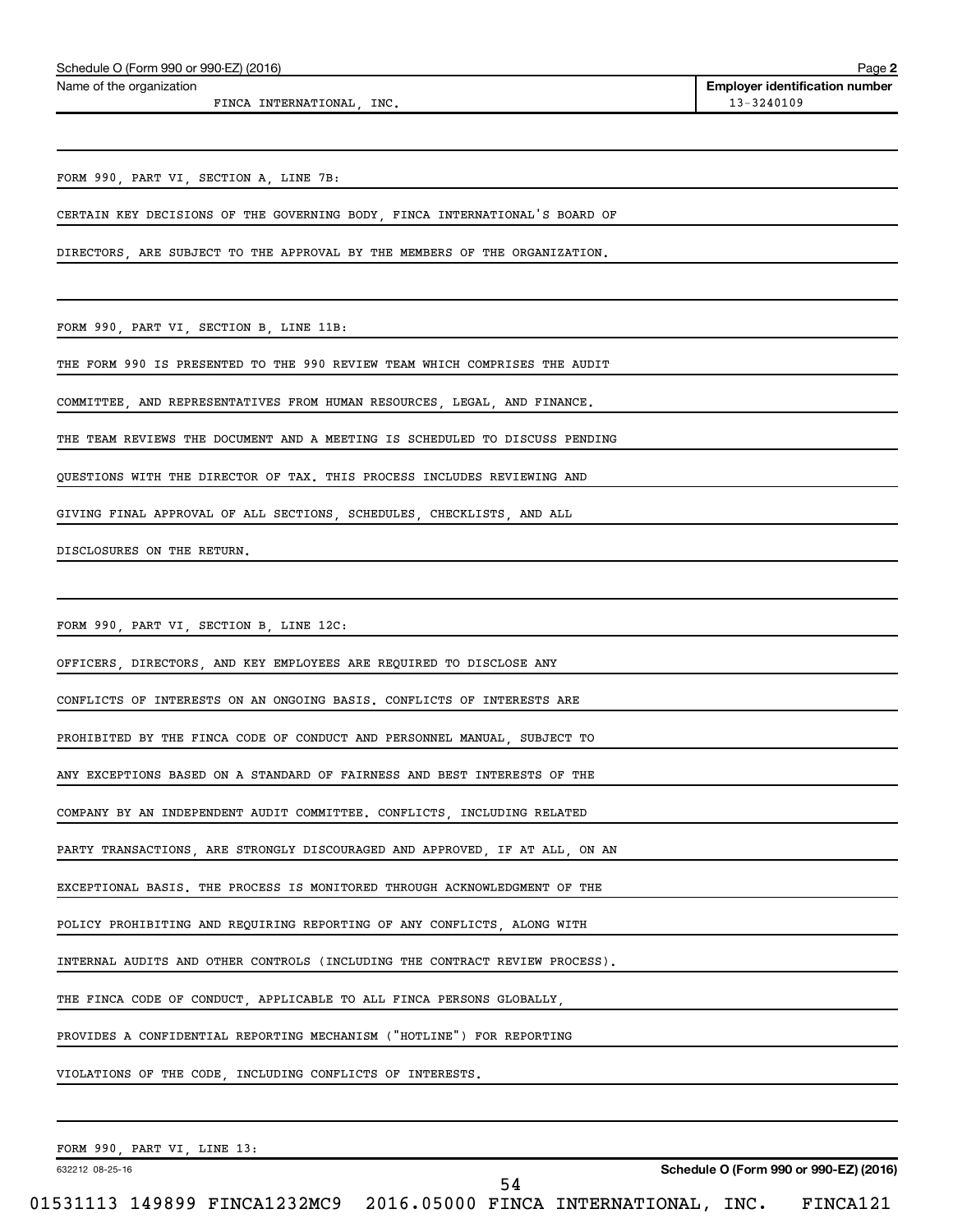| Schedule O (Form 990 or 990-EZ) (2016)                                      | Page 2                                              |
|-----------------------------------------------------------------------------|-----------------------------------------------------|
| Name of the organization<br>FINCA INTERNATIONAL, INC.                       | <b>Employer identification number</b><br>13-3240109 |
| THE FINCA GLOBAL CODE OF CONDUCT CONTAINS A FORMAL CONFIDENTIAL REPORTING   |                                                     |
| MECHANISM, OR "WHISTLEBLOWER" PROCESS, FOR REPORTING SUSPECTED VIOLATIONS   |                                                     |
| OF THE CODE OR OF LAW. THE CODE OF CONDUCT PROVIDES A SET OF STANDARDS FOR  |                                                     |
| ETHICAL BUSINESS CONDUCT FOR ALL FINCA PERSONS WORLDWIDE. EMPLOYEES HAVE    |                                                     |
| BEEN TRAINED ON THE CODE AND ON THE REPORTING MECHANISM, INCLUDING          |                                                     |
| REINFORCEMENT BY THE CHIEF EXECUTIVE OFFICER THAT THE CODE REPRESENTS FINCA |                                                     |
| STANDARDS. REPORTS MAY BE MADE TO LOCAL MANAGEMENT OR DIRECTLY THROUGH A    |                                                     |
| CONFIDENTIAL REPORTING LINE TO THE GLOBAL VICE PRESIDENT AND GENERAL        |                                                     |
| COUNSEL OR THE GLOBAL VICE PRESIDENT - HUMAN RESOURCES.                     |                                                     |
|                                                                             |                                                     |
| FORM 990, PART VI, SECTION B, LINE 15:                                      |                                                     |
| THE PROCESS FOR DETERMINING THE CEO AND OTHER OFFICERS' COMPENSATION IS     |                                                     |
| PERFORMED BY THE HUMAN RESOURCES DEPARTMENT AND REVIEWED AND APPROVED BY    |                                                     |
| THE BOARD OF DIRECTORS' COMPENSATION COMMITTEE. THE CEO IS EXCLUDED FROM    |                                                     |
| THE COMPENSATION COMMITTEE DURING THE REVIEW AND APPROVAL OF THE CEO'S      |                                                     |
| COMPENSATION. THE PROCESS INCLUDES A REVIEW OF OTHER FORM 990S AND          |                                                     |
| COMPENSATION SURVEYS AND THERE IS CONTEMPORANEOUS SUBSTANTIATION OF THE     |                                                     |
| DELIBERATION AND DECISION. THE REVIEW IS PERFORMED ANNUALLY.                |                                                     |
|                                                                             |                                                     |
| FORM 990, PART VI, LINE 15B:                                                |                                                     |
| THE PROCESS FOR DETERMINING ALL OFFICERS' COMPENSATION IS PERFORMED BY THE  |                                                     |
| HUMAN RESOURCES DEPARTMENT AND REVIEWED AND APPROVED BY THE THE BOARD OF    |                                                     |
| DIRECTORS' COMPENSATION COMMITTEE. THE PROCESS INCLUDES A REVIEW OF OTHER   |                                                     |
| FORM 990S AND COMPENSATION SURVEYS, AND THERE IS CONTEMPORANEOUS            |                                                     |
| SUBSTANTIATION OF THE DELIBERATION AND DECISION. THE REVIEW IS PERFORMED    |                                                     |
| ANNUALLY.                                                                   |                                                     |
|                                                                             |                                                     |
| FORM 990, PART VI, LINE 17, LIST OF STATES RECEIVING COPY OF FORM 990:      |                                                     |
| 632212 08-25-16<br>55                                                       | Schedule O (Form 990 or 990-EZ) (2016)              |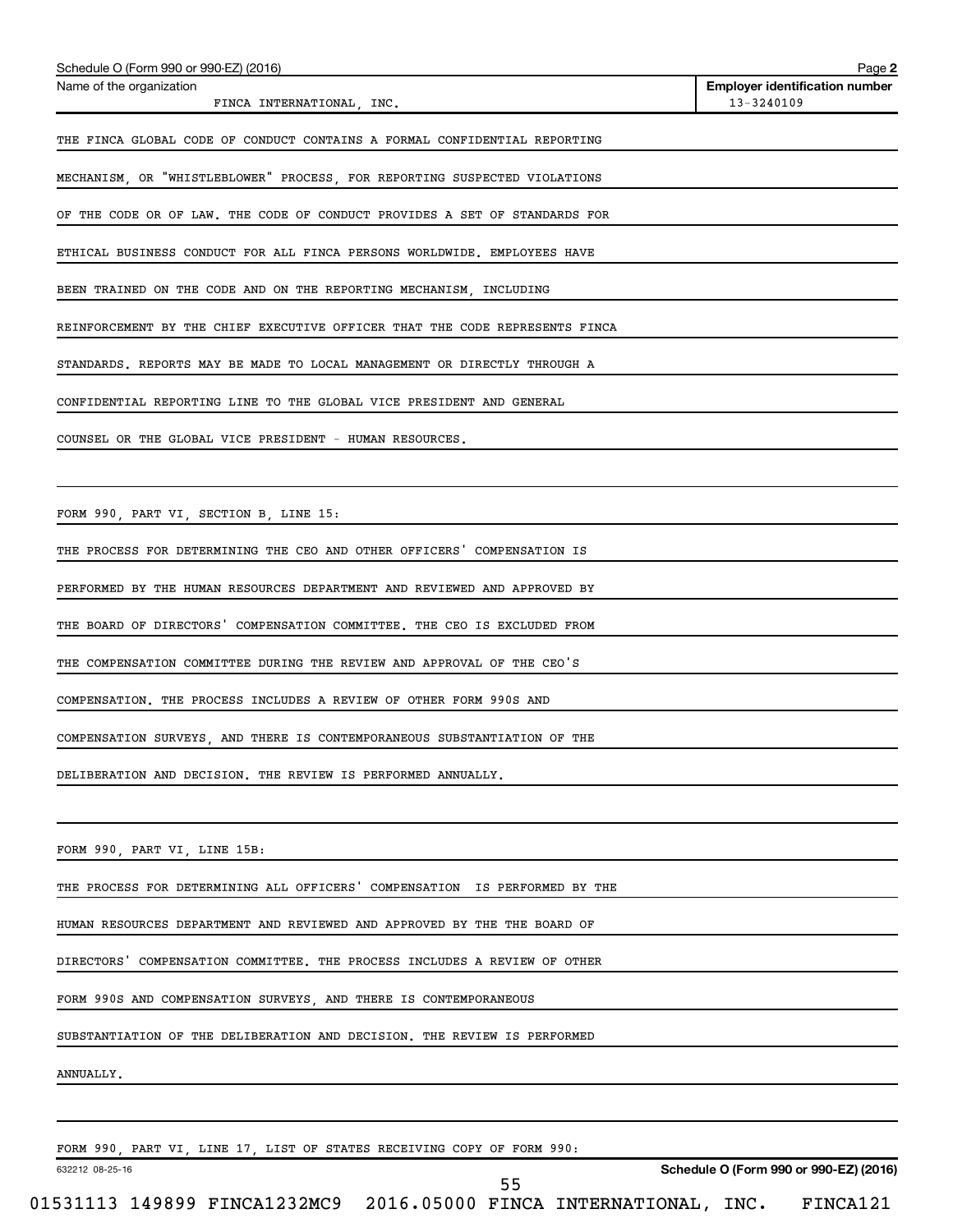| Name of the organization<br>FINCA INTERNATIONAL, INC.                                              |      | <b>Employer identification number</b><br>13-3240109                 |
|----------------------------------------------------------------------------------------------------|------|---------------------------------------------------------------------|
| AL, AK, AR, CA, CT, FL, GA, HI, IL, KS, KY, LA, MA, MD, MI, MS, MN, NH, NJ, NM, OK, OR, PA, RI, SC |      |                                                                     |
| TN, UT, VA, WI, WV, NY                                                                             |      |                                                                     |
|                                                                                                    |      |                                                                     |
| FORM 990, PART VI, SECTION C, LINE 19:                                                             |      |                                                                     |
| THE ORGANIZATION MAKES ITS GOVERNING DOCUMENTS, CONFLICTS OF INTEREST                              |      |                                                                     |
| POLICY, AND FINANCIAL STATEMENTS AVAILABLE TO THE GENERAL PUBLIC UPON                              |      |                                                                     |
| REQUEST AND ON ITS OWN WEBSITE.                                                                    |      |                                                                     |
| FORM 990, PART XI, LINE 9, CHANGES IN NET ASSETS:                                                  |      |                                                                     |
| CURRENCY TRANSLATION ADJUSTMENT                                                                    |      | $-146,387.$                                                         |
| UNAMORTIZED PENSION PRIOR SERVICE COSTS                                                            |      | $-13,792.$                                                          |
| PARTNERSHIP K-1 INCOME                                                                             |      | 5,737,388.                                                          |
| OTHER                                                                                              | 323. | <u> 1989 - Johann Stein, mars an deus Amerikaansk kommunister (</u> |
| TOTAL TO FORM 990, PART XI, LINE 9<br>5,577,532.                                                   |      |                                                                     |
|                                                                                                    |      |                                                                     |
| FORM 990, PART XII, LINE 2:<br>FINCA INTERNATIONAL'S FINANCIAL STATEMENTS WERE AUDITED ON A        |      |                                                                     |
|                                                                                                    |      |                                                                     |
| CONSOLIDATED BASIS.                                                                                |      |                                                                     |
|                                                                                                    |      |                                                                     |
|                                                                                                    |      |                                                                     |
|                                                                                                    |      |                                                                     |
|                                                                                                    |      |                                                                     |
|                                                                                                    |      |                                                                     |
|                                                                                                    |      |                                                                     |
|                                                                                                    |      |                                                                     |
|                                                                                                    |      |                                                                     |
|                                                                                                    |      |                                                                     |
| 632212 08-25-16<br>56<br>01531113 149899 FINCA1232MC9<br>2016.05000 FINCA INTERNATIONAL, INC.      |      | Schedule O (Form 990 or 990-EZ) (2016)<br>FINCA121                  |

Schedule O (Form 990 or 990-EZ) (2016) Page 2016 Page 2016 Page 2016 Page 2016 Page 2016 Page 2016 Page 2016 Page 2016 Page 2016 Page 2016 Page 2016 Page 2016 Page 2016 Page 2016 Page 2016 Page 2016 Page 2016 Page 2016 Pag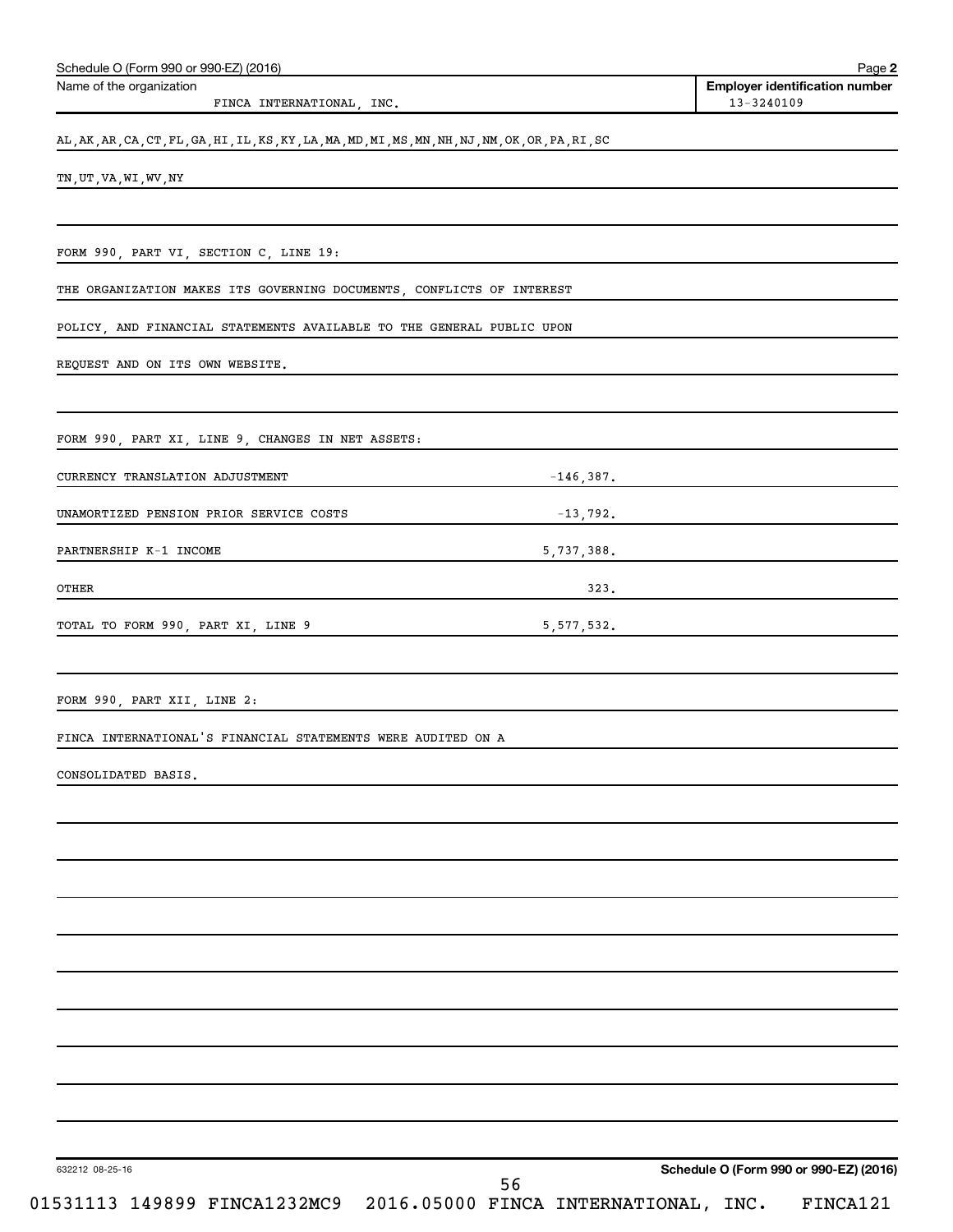| <b>SCHEDULE R</b> |
|-------------------|
|                   |

# **Related Organizations and Unrelated Partnerships**

**(Form 990) Complete if the organization answered "Yes" on Form 990, Part IV, line 33, 34, 35b, 36, or 37.** |

**Attach to Form 990. Contract to Public** 

OMB No. 1545-0047

**2016**<br>Open to Public

Department of the Treasury Internal Revenue Service

**Most Information about Schedule R (Form 990) and its instructions is at www.irs.gov/form990.** This pection

Name of the organization

FINCA INTERNATIONAL, INC. 13-3240109

**Employer identification number**

Part I ldentification of Disregarded Entities. Complete if the organization answered "Yes" on Form 990, Part IV, line 33.

| (a)                                                             | (b)                   | (c)                                          | (d)            | (e)                | (f)                          |
|-----------------------------------------------------------------|-----------------------|----------------------------------------------|----------------|--------------------|------------------------------|
| Name, address, and EIN (if applicable)<br>of disregarded entity | Primary activity      | Legal domicile (state or<br>foreign country) | Total income   | End-of-year assets | Direct controlling<br>entity |
| FINCA PLUS, LLC - 46-4312538                                    |                       |                                              |                |                    |                              |
| 1201 15TH STREET NW, 8TH FLOOR                                  |                       |                                              |                |                    | FINCA INTERNATIONAL,         |
| WASHINGTON, DC 20005                                            | SOLAR ENERGY PRODUCTS | DELAWARE                                     | 337.786.       | 300,159. INC.      |                              |
| FINCA CAPITAL FUND, LLC - 26-0648736                            |                       |                                              |                |                    |                              |
| 1201 15TH STREET NW, 8TH FLOOR                                  |                       |                                              |                |                    | FINCA INTERNATIONAL,         |
| WASHINGTON, DC 20005                                            | <b>DORMANT</b>        | DELAWARE                                     | 0.             |                    | $0.\mathsf{INC}$ .           |
| FINCA LICENSING & SUPPORT LLC                                   |                       |                                              |                |                    |                              |
| 1201 15TH STREET NW, 8TH FLOOR                                  |                       |                                              |                |                    | FINCA INTERNATIONAL.         |
| WASHINGTON, DC 20005                                            | DORMANT               | DELAWARE                                     | 0 <sub>z</sub> |                    | $0.\mathsf{INC}$ .           |
|                                                                 |                       |                                              |                |                    |                              |

**Part II** Identification of Related Tax-Exempt Organizations. Complete if the organization answered "Yes" on Form 990, Part IV, line 34 because it had one or more related tax-exempt<br>Complete it is a series of the two wears organizations during the tax year.

| (a)<br>Name, address, and EIN<br>of related organization | (b)<br>Primary activity | (c)<br>Legal domicile (state or<br>foreign country) | (d)<br>Exempt Code<br>section | (e)<br>Public charity<br>status (if section | (f)<br>Direct controlling<br>entity | controlled | $(g)$<br>Section 512(b)(13)<br>entity? |
|----------------------------------------------------------|-------------------------|-----------------------------------------------------|-------------------------------|---------------------------------------------|-------------------------------------|------------|----------------------------------------|
|                                                          |                         |                                                     |                               | 501(c)(3)                                   |                                     | Yes        | No                                     |
| FUNDACION INTEGRAL COMUNITARIA, AC                       |                         |                                                     |                               |                                             | FINCA                               |            |                                        |
| AV. GUSTAVO DIAZ ORDAZ 12, COL CANTARRA                  |                         |                                                     |                               |                                             | MICROFINANCE                        |            |                                        |
| CUERNAVACA, MEXICO                                       | MICROFINANCE OPERATIONS | MEXICO                                              |                               |                                             | HOLDING COMPANY.                    | x          |                                        |
| ASOCIACION DE FOMENTO INTEGRAL COMUNITARIA               |                         |                                                     |                               |                                             | FINCA                               |            |                                        |
| DE EL SALVADOR, PASEO GENERAL ESCALON Y                  |                         |                                                     |                               |                                             | MICROFINANCE                        |            |                                        |
| CALLE CIRCUNVALACION, SAN SALVADOR, EL                   | MICROFINANCE OPERATIONS | EL SALVADOR                                         |                               |                                             | HOLDING COMPANY,                    | x          |                                        |
| FINCA HAITI                                              |                         |                                                     |                               |                                             | FINCA                               |            |                                        |
| 26, RUE METELLUS, PETIONVILLE                            |                         |                                                     |                               |                                             | MICROFINANCE                        |            |                                        |
| PORT-AU-PRINCE, HAITI                                    | MICROFINANCE OPERATIONS | HAITI                                               |                               |                                             | HOLDING COMPANY.                    | x          |                                        |
| <b>FINCA HONDURAS</b>                                    |                         |                                                     |                               |                                             | FINCA                               |            |                                        |
| COL. TEPEYAC, AVE. LAS MINITAS                           |                         |                                                     |                               |                                             | INTERNATIONAL                       |            |                                        |
| TEGUCIGALPA, HONDURAS                                    | <b>DORMANT</b>          | HONDURAS                                            |                               |                                             | INC.                                | х          |                                        |

**For Paperwork Reduction Act Notice, see the Instructions for Form 990. Schedule R (Form 990) 2016**

SEE PART VII FOR CONTINUATIONS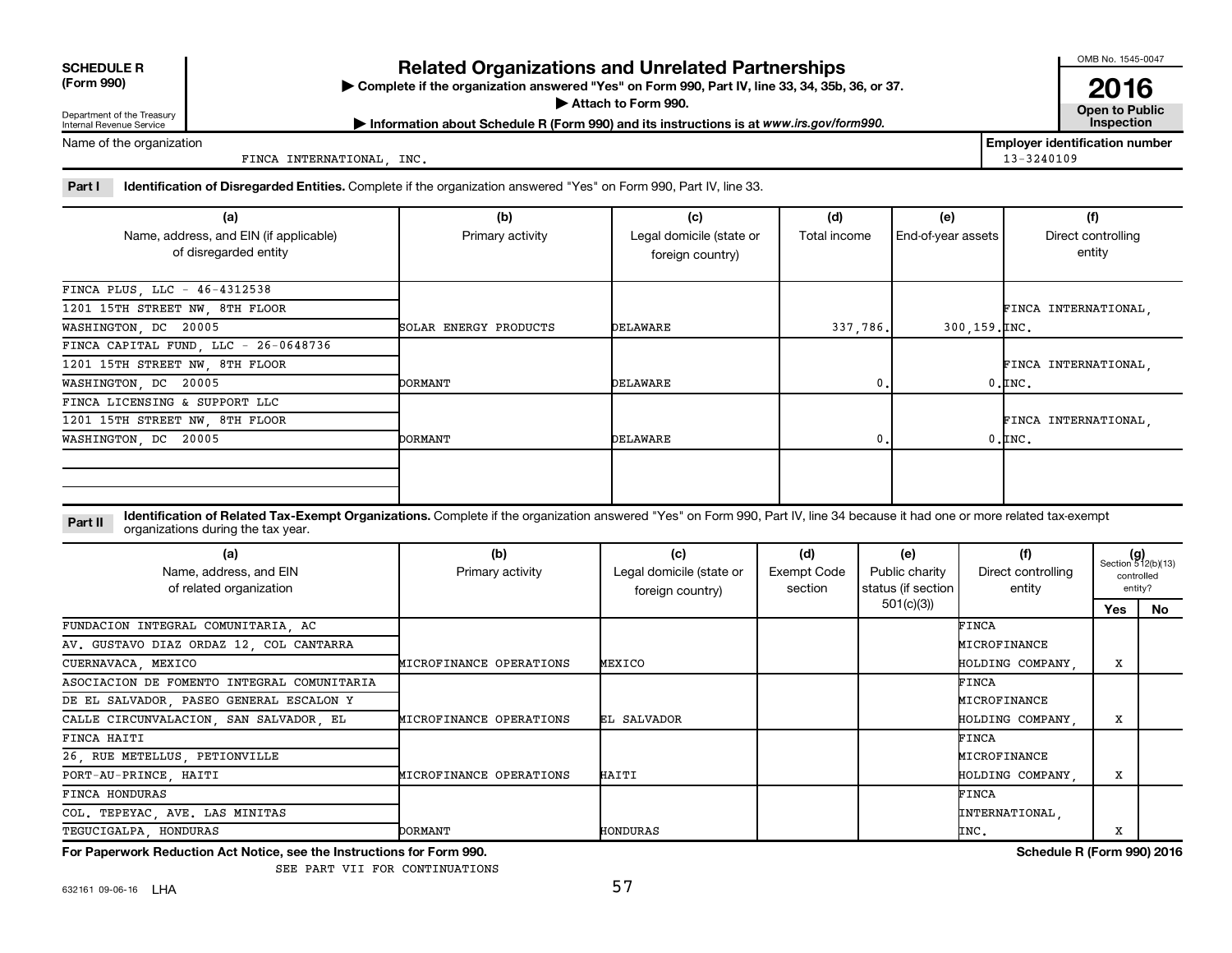**Part II Continuation of Identification of Related Tax-Exempt Organizations**

| (a)<br>Name, address, and EIN<br>of related organization | (b)<br>Primary activity | (c)<br>Legal domicile (state or<br>foreign country) | (d)<br>Exempt Code<br>section | (e)<br>Public charity<br>status (if section | (f)<br>Direct controlling<br>entity | $(g)$<br>Section 512(b)(13)<br>controlled<br>organization? |    |
|----------------------------------------------------------|-------------------------|-----------------------------------------------------|-------------------------------|---------------------------------------------|-------------------------------------|------------------------------------------------------------|----|
|                                                          |                         |                                                     |                               | 501(c)(3)                                   |                                     | <b>Yes</b>                                                 | No |
| FINCA CHARITY FOUNDATION                                 |                         |                                                     |                               |                                             | FINCA                               |                                                            |    |
| AGATANGEGHOS STREET, 2A                                  |                         |                                                     |                               |                                             | INTERNATIONAL,                      |                                                            |    |
| YEREVAN, ARMENIA 0023                                    | DORMANT                 | ARMENIA                                             |                               |                                             | INC.                                | x                                                          |    |
| FUNDACION INTERNATIONAL PARA LA ASISTENCIA               |                         |                                                     |                               |                                             | FINCA                               |                                                            |    |
| COMUNITARIA, DEL ECUADOR, AVDA. AMAZONAS                 |                         |                                                     |                               |                                             | MICROFINANCE                        |                                                            |    |
| N39-123 Y JOSE ARIZAGA, QUITO, ECUADOR                   | MICROFINANCE OPERATIONS | <b>ECUADOR</b>                                      |                               |                                             | HOLDING COMPANY,                    | x                                                          |    |
| FUNDACION INTERNATIONAL PARA LA ASISTENCIA               |                         |                                                     |                               |                                             | FINCA                               |                                                            |    |
| COMUNITARIA, DE NICARAGUA, DE LA ROTONDA DEL             |                         |                                                     |                               |                                             | MICROFINANCE                        |                                                            |    |
| GUEGUENSE, MANAGUA, NICARAGUA                            | MICROFINANCE OPERATIONS | NICARAGUA                                           |                               |                                             | HOLDING COMPANY,                    | x                                                          |    |
| FUNDACION INTERNATIONAL PARA LA ASISTENCIA               |                         |                                                     |                               |                                             | FINCA                               |                                                            |    |
| COMUNITARIA, DE GUATEMALA, 3A AVENIDA 10-35,             |                         |                                                     |                               |                                             | MICROFINANCE                        |                                                            |    |
| ZONA 09, GUATEMALA CITY, GUATEMALA                       | MICROFINANCE OPERATIONS | <b>GUATEMALA</b>                                    |                               |                                             | HOLDING COMPANY,                    | x                                                          |    |
|                                                          |                         |                                                     |                               |                                             |                                     |                                                            |    |
|                                                          |                         |                                                     |                               |                                             |                                     |                                                            |    |
|                                                          |                         |                                                     |                               |                                             |                                     |                                                            |    |
|                                                          |                         |                                                     |                               |                                             |                                     |                                                            |    |
|                                                          |                         |                                                     |                               |                                             |                                     |                                                            |    |
|                                                          |                         |                                                     |                               |                                             |                                     |                                                            |    |
|                                                          |                         |                                                     |                               |                                             |                                     |                                                            |    |
|                                                          |                         |                                                     |                               |                                             |                                     |                                                            |    |
|                                                          |                         |                                                     |                               |                                             |                                     |                                                            |    |
|                                                          |                         |                                                     |                               |                                             |                                     |                                                            |    |
|                                                          |                         |                                                     |                               |                                             |                                     |                                                            |    |
|                                                          |                         |                                                     |                               |                                             |                                     |                                                            |    |
|                                                          |                         |                                                     |                               |                                             |                                     |                                                            |    |
|                                                          |                         |                                                     |                               |                                             |                                     |                                                            |    |
|                                                          |                         |                                                     |                               |                                             |                                     |                                                            |    |
|                                                          |                         |                                                     |                               |                                             |                                     |                                                            |    |
|                                                          |                         |                                                     |                               |                                             |                                     |                                                            |    |
|                                                          |                         |                                                     |                               |                                             |                                     |                                                            |    |
|                                                          |                         |                                                     |                               |                                             |                                     |                                                            |    |
|                                                          |                         |                                                     |                               |                                             |                                     |                                                            |    |
|                                                          |                         |                                                     |                               |                                             |                                     |                                                            |    |
|                                                          |                         |                                                     |                               |                                             |                                     |                                                            |    |
|                                                          |                         |                                                     |                               |                                             |                                     |                                                            |    |
|                                                          |                         |                                                     |                               |                                             |                                     |                                                            |    |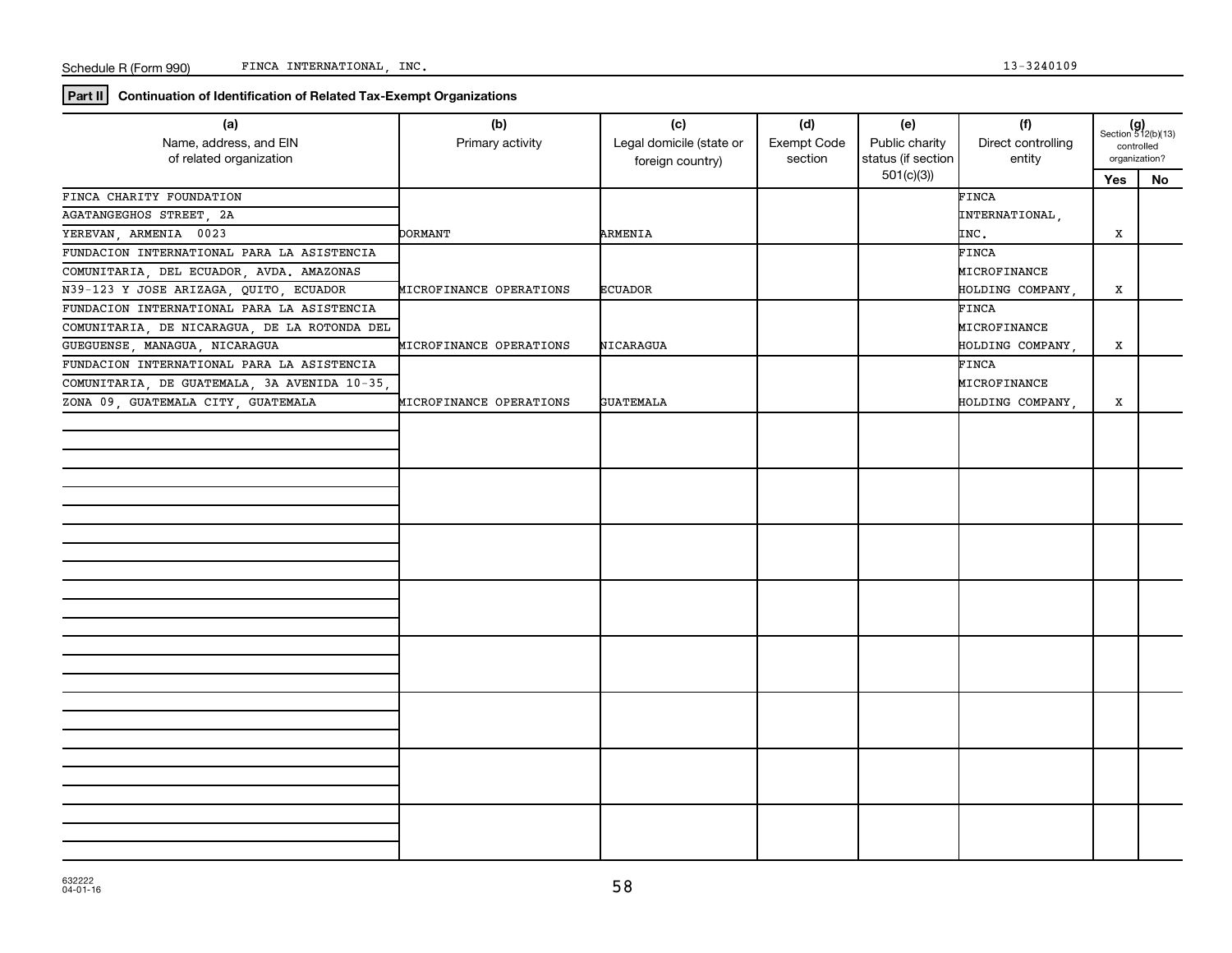Part III Identification of Related Organizations Taxable as a Partnership. Complete if the organization answered "Yes" on Form 990, Part IV, line 34 because it had one or more related<br>Read to the organizations tracted as a organizations treated as a partnership during the tax year.

| (a)                                               | (b)              | (c)                                       | (d)                          | (e)                                                                   | (f)                      | (g)                               |         | (h)                              | (i)                                           | (i) | (k)                                         |
|---------------------------------------------------|------------------|-------------------------------------------|------------------------------|-----------------------------------------------------------------------|--------------------------|-----------------------------------|---------|----------------------------------|-----------------------------------------------|-----|---------------------------------------------|
| Name, address, and EIN<br>of related organization | Primary activity | Legal<br>domicile<br>(state or<br>foreign | Direct controlling<br>entity | Predominant income<br>(related, unrelated,<br>excluded from tax under | Share of total<br>income | Share of<br>end-of-year<br>assets |         | Disproportionate<br>allocations? | Code V-UBI<br>amount in box<br>20 of Schedule |     | General or Percentage<br>managing ownership |
|                                                   |                  | country)                                  |                              | sections 512-514)                                                     |                          |                                   | Yes $ $ | No                               | K-1 (Form 1065) Yes No                        |     |                                             |
| FINCA MICROFINANCE HOLDINGS                       |                  |                                           |                              |                                                                       |                          |                                   |         |                                  |                                               |     |                                             |
| COMPANY LLC - 45-0793602,                         |                  |                                           | FINCA                        |                                                                       |                          |                                   |         |                                  |                                               |     |                                             |
| 1201 15TH STREET NW, 8TH                          |                  |                                           | INTERNATIONAL.               |                                                                       |                          |                                   |         |                                  |                                               |     |                                             |
| FLOOR, WASHINGTON, DC 20005                       | HOLDING COMPANY  | DC                                        | INC.                         | RELATED                                                               | 20, 176, 339.            | 178, 584, 258.                    | х       |                                  | N/A                                           | x   | 62.93%                                      |
| FINCA MICROFINANCE GLOBAL                         |                  |                                           |                              |                                                                       |                          |                                   |         |                                  |                                               |     |                                             |
| SERVICES LLC - 81-1408194.                        |                  |                                           | FINCA                        |                                                                       |                          |                                   |         |                                  |                                               |     |                                             |
| 1201 15TH STREET NW. 8TH                          |                  |                                           | MICROFINANCE                 |                                                                       |                          |                                   |         |                                  |                                               |     |                                             |
| FLOOR, WASHINGTON, DC 20005                       | <b>DORMANT</b>   | DC                                        | HOLDINGS LLC                 | RELATED                                                               | $\mathbf 0$ .            | 62,930.                           |         |                                  | N/A                                           |     | 62.93%                                      |
|                                                   |                  |                                           |                              |                                                                       |                          |                                   |         |                                  |                                               |     |                                             |
|                                                   |                  |                                           |                              |                                                                       |                          |                                   |         |                                  |                                               |     |                                             |
|                                                   |                  |                                           |                              |                                                                       |                          |                                   |         |                                  |                                               |     |                                             |
|                                                   |                  |                                           |                              |                                                                       |                          |                                   |         |                                  |                                               |     |                                             |
|                                                   |                  |                                           |                              |                                                                       |                          |                                   |         |                                  |                                               |     |                                             |
|                                                   |                  |                                           |                              |                                                                       |                          |                                   |         |                                  |                                               |     |                                             |
|                                                   |                  |                                           |                              |                                                                       |                          |                                   |         |                                  |                                               |     |                                             |
|                                                   |                  |                                           |                              |                                                                       |                          |                                   |         |                                  |                                               |     |                                             |

Part IV Identification of Related Organizations Taxable as a Corporation or Trust. Complete if the organization answered "Yes" on Form 990, Part IV, line 34 because it had one or more related<br>Complete intervals are accompa organizations treated as a corporation or trust during the tax year.

| (a)<br>Name, address, and EIN<br>of related organization | (b)<br>Primary activity | (c)<br>Legal domicile<br>(state or<br>foreian | (d)<br>Direct controlling<br>entity | (e)<br>Type of entity<br>(C corp, S corp,<br>or trust) | (f)<br>Share of total<br>income | (g)<br>Share of<br>end-of-year | (h)<br>Percentage<br>ownership | (i)<br>Section<br>512(b)(13)<br>controlled | entity?  |
|----------------------------------------------------------|-------------------------|-----------------------------------------------|-------------------------------------|--------------------------------------------------------|---------------------------------|--------------------------------|--------------------------------|--------------------------------------------|----------|
|                                                          |                         | country)                                      |                                     |                                                        |                                 | assets                         |                                |                                            | Yes   No |
| FINCA AFGHANISTAN                                        |                         |                                               | <b>FINCA</b>                        |                                                        |                                 |                                |                                |                                            |          |
| HOUSE NO. 100, ST. NO. 8, QALA-E-FATHULLAH               | MICROFINANCE            |                                               | MICROFINANCE                        |                                                        |                                 |                                |                                |                                            |          |
| KABUL, AFGHANISTAN                                       | OPERATIONS              |                                               | AFGHANISTCOOPERATIEF                | CORP                                                   | 3,531,832.                      | 11,564,070.                    | 62.93%                         |                                            | x        |
| FINCA UNIVERSAL CREDIT ORGANIZATION CJSC                 |                         |                                               | FINCA                               |                                                        |                                 |                                |                                |                                            |          |
| AGATANGEGHOS STREET 2A                                   | MICROFINANCE            |                                               | MICROFINANCE                        |                                                        |                                 |                                |                                |                                            |          |
| YEREVAN, ARMENIA<br>0023                                 | OPERATIONS              | ARMENIA                                       | COOPERATIEF                         | CORP                                                   | 11, 437, 227.                   | 38,071,272.                    | 62.93%                         |                                            | х        |
| FINCA AZERBAIJAN, LLC                                    |                         |                                               | FINCA                               |                                                        |                                 |                                |                                |                                            |          |
| 44 JAFAR JABBARLI STREET, CASPIAN PLAZA                  | MICROFINANCE            |                                               | MICROFINANCE                        |                                                        |                                 |                                |                                |                                            |          |
| BAKU, AZERBAIJAN 1065                                    | <b>DPERATIONS</b>       |                                               | AZERBAIJACOOPERATIEF                | CORP                                                   | 23,508,879.                     | 30,997,261.                    | 62.93%                         |                                            | x        |
| MICRO-FINANCE SOLUTIONS, INC.                            |                         |                                               | FINCA                               |                                                        |                                 |                                |                                |                                            |          |
| PO BOX 309GT, UGLAND HOUSE, SOUTH CHURCH ST.             |                         | CAYMAN                                        | INTERNATIONAL.                      |                                                        |                                 |                                |                                |                                            |          |
| GEORGETOWN, CAYMAN ISLANDS FC1                           | IT SERVICES             | ISLANDS                                       | INC.                                | CORP                                                   | 35, 593.                        | 10,000.                        | 100,00원                        |                                            | x        |
| FINCA D.R. CONGO SARL                                    |                         |                                               | FINCA                               |                                                        |                                 |                                |                                |                                            |          |
| 1286 AVE. TOMBALBAYE, BP                                 | MICROFINANCE            | CONGO                                         | MICROFINANCE                        |                                                        |                                 |                                |                                |                                            |          |
| KINSHASA, CONGO (KINSHASA)<br>13447                      | OPERATIONS              | (KINSHASAHOLDING<br>$-$                       |                                     | CORP                                                   | 23,868,771.                     | 59, 264, 504.                  | 62.93%                         |                                            | X        |

632162 09-06-16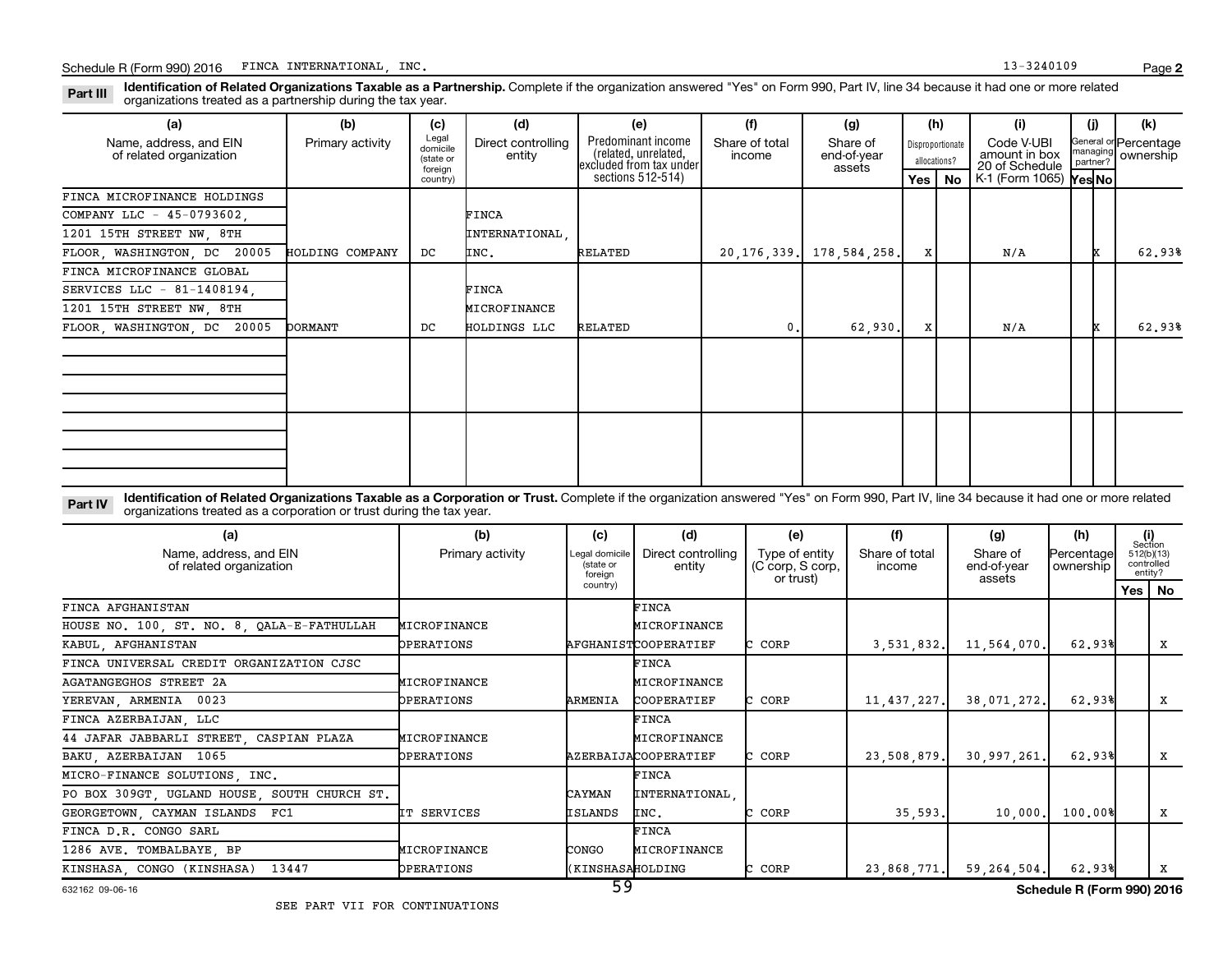**Part IV** Continuation of Identification of Related Organizations Taxable as a Corporation or Trust

| (a)                                               | (b)               | (c)                                    | (d)                          | (e)                                             | (f)                      | (g)                               | (h)                     | (i)<br>Section                      |
|---------------------------------------------------|-------------------|----------------------------------------|------------------------------|-------------------------------------------------|--------------------------|-----------------------------------|-------------------------|-------------------------------------|
| Name, address, and EIN<br>of related organization | Primary activity  | Legal domicile<br>(state or<br>foreign | Direct controlling<br>entity | Type of entity<br>(C corp, S corp,<br>or trust) | Share of total<br>income | Share of<br>end-of-year<br>assets | Percentage<br>ownership | 512(b)(13)<br>controlled<br>entity? |
|                                                   |                   | country)                               |                              |                                                 |                          |                                   |                         | Yes   No                            |
| <b>JSC MFO FINCA</b>                              |                   |                                        | FINCA                        |                                                 |                          |                                   |                         |                                     |
| 71 VAZHA-PSAVELA AVENUE                           | MICROFINANCE      |                                        | MICROFINANCE                 |                                                 |                          |                                   |                         |                                     |
| TBILISI GEORGIA 0186                              | <b>DPERATIONS</b> | GEORGIA                                | COOPERATIEF                  | CORP                                            | 16, 133, 340.            | 66,022,398.                       | 62.93%                  | X                                   |
| FINCA MICROFINANZAS, SA DE CV                     |                   |                                        | FINCA                        |                                                 |                          |                                   |                         |                                     |
| PASEO GENERAL ESCALON Y CALLE CIRCUNVALACION      | MICROFINANCE      | ЕL                                     | MICROFINANCE                 |                                                 |                          |                                   |                         |                                     |
| SAN SALVADOR, EL SALVADOR                         | <b>DPERATIONS</b> | <b>SALVADOR</b>                        | HOLDING                      | CORP                                            | $\mathbf{0}$             | 0.                                | 62.93%                  | x                                   |
| BANCO PARA LA ASISTENCIA COMUNITARIA FINCA        |                   |                                        | FINCA                        |                                                 |                          |                                   |                         |                                     |
| SA, AVDA. AMAZONAS N39-123 Y JOSE ARIZAGA         | MICROFINANCE      |                                        | MICROFINANCE                 |                                                 |                          |                                   |                         |                                     |
| QUITO, ECUADOR                                    | <b>DPERATIONS</b> | <b>ECUADOR</b>                         | HOLDING                      | C CORP                                          | 5,863,869.               | 29, 325, 556.                     | 62.93%                  | x                                   |
| FINCA TRANSFERT SARL                              |                   |                                        |                              |                                                 |                          |                                   |                         |                                     |
| 1286 AVE. TOMBALBAYE, BP                          | MICROFINANCE      | CONGO                                  | FINCA D.R.                   |                                                 |                          |                                   |                         |                                     |
| KINSHASA, CONGO (KINSHASA)                        | <b>DPERATIONS</b> |                                        | KINSHASACONGO SARL)          | CORP<br>C.                                      | 21,743.                  | 868,781.                          | 62.93%                  | x                                   |
| FINANCIERA FINCA HONDURAS, SA                     |                   |                                        | FINCA                        |                                                 |                          |                                   |                         |                                     |
| COL. TEPEYAC, AV. LAS MINITAS                     | MICROFINANCE      |                                        | MICROFINANCE                 |                                                 |                          |                                   |                         |                                     |
| TEGUCIGALPA HONDURAS                              | <b>DPERATIONS</b> | HONDURAS HOLDING                       |                              | CORP                                            | 5,750,850.               | 15,937,752.                       | 62.93%                  | x                                   |
| FINCA HAITI SA                                    |                   |                                        | FINCA                        |                                                 |                          |                                   |                         |                                     |
| 26, RUE METELLUS, PETIONVILLE                     | MICROFINANCE      |                                        | MICROFINANCE                 |                                                 |                          |                                   |                         |                                     |
| PORT-AU-PRINCE, HAITI                             | <b>DPERATIONS</b> | HAITI                                  | HOLDING                      | CORP                                            | 2,988,286.               | 7,059,226                         | 62.93%                  | X                                   |
| FINCA MICROFINANZAS SA                            |                   |                                        | FINCA                        |                                                 |                          |                                   |                         |                                     |
| 3A AVE. 10-35, ZONA 09                            |                   |                                        | MICROFINANCE                 |                                                 |                          |                                   |                         |                                     |
| GUATEMALA CITY, GUATEMALA                         | <b>DORMANT</b>    | GUATEMALAHOLDING                       |                              | CORP                                            | $\mathbf{0}$ .           | $\mathbf 0$ .                     | 62.93%                  | x                                   |
| MFSI GUATEMALA SA                                 |                   |                                        | MICRO FINANCE                |                                                 |                          |                                   |                         |                                     |
| CALZADA ROOSEVELT 22-43, ZONA 11                  |                   |                                        | SOLUTIONS.                   |                                                 |                          |                                   |                         |                                     |
| GUATEMALA CITY, GUATEMALA 01011                   | IT SERVICES       | GUATEMALAINC.                          |                              | C CORP                                          | 56.                      | 57,770.                           | 100,00%                 | x                                   |
| FINCA LIMITED (MALAWI)                            |                   |                                        | FINCA                        |                                                 |                          |                                   |                         |                                     |
| HENDERSON ST., PRIVATE BAG 382                    | MICROFINANCE      |                                        | MICROFINANCE                 |                                                 |                          |                                   |                         |                                     |
| BLANTYRE, MALAWI 3                                | <b>DPERATIONS</b> | MALAWI                                 | COOPERATIEF                  | CORP                                            | 4,973,129.               | 10,494,285.                       | 62.93%                  | х                                   |
| FINCA MICRO-CREDIT COMPANY CJSC                   |                   |                                        | FINCA                        |                                                 |                          |                                   |                         |                                     |
| 93/2 SHOPOKOV STREET                              | MICROFINANCE      |                                        | MICROFINANCE                 |                                                 |                          |                                   |                         |                                     |
| BISKEK KYRGYZSTAN                                 | <b>DPERATIONS</b> | KYRGYZSTAHOLDING                       |                              | C CORP                                          | 23, 215, 112.            | 71,581,093                        | 62.93%                  | X                                   |
| FINCA KOSOVE S.H.A.                               |                   |                                        | FINCA                        |                                                 |                          |                                   |                         |                                     |
| ROBERT DOLL 5                                     | MICROFINANCE      |                                        | MICROFINANCE                 |                                                 |                          |                                   |                         |                                     |
| PRISHTINA, OTHER COUNTRY                          | <b>DPERATIONS</b> | KOSOVO                                 | HOLDING                      | CORP                                            | $\mathbf{0}$ .           | 7,651                             | 62.93%                  | x                                   |
| SPECIALIZED MICRO LOANS (PRIVATE                  |                   |                                        | <b>FINCA</b>                 |                                                 |                          |                                   |                         |                                     |
| SHAREHOLDING COMPANY), OFFICE 23 & 24, 4TH        | MICROFINANCE      |                                        | MICROFINANCE                 |                                                 |                          |                                   |                         |                                     |
| FLOOR, DURRET KHALDA, AMMAN, JORDAN               | OPERATIONS        | JORDAN                                 | HOLDING                      | CORP                                            |                          | $5, 243, 239$ . 18, 509, 102.     | 62.93%                  | x                                   |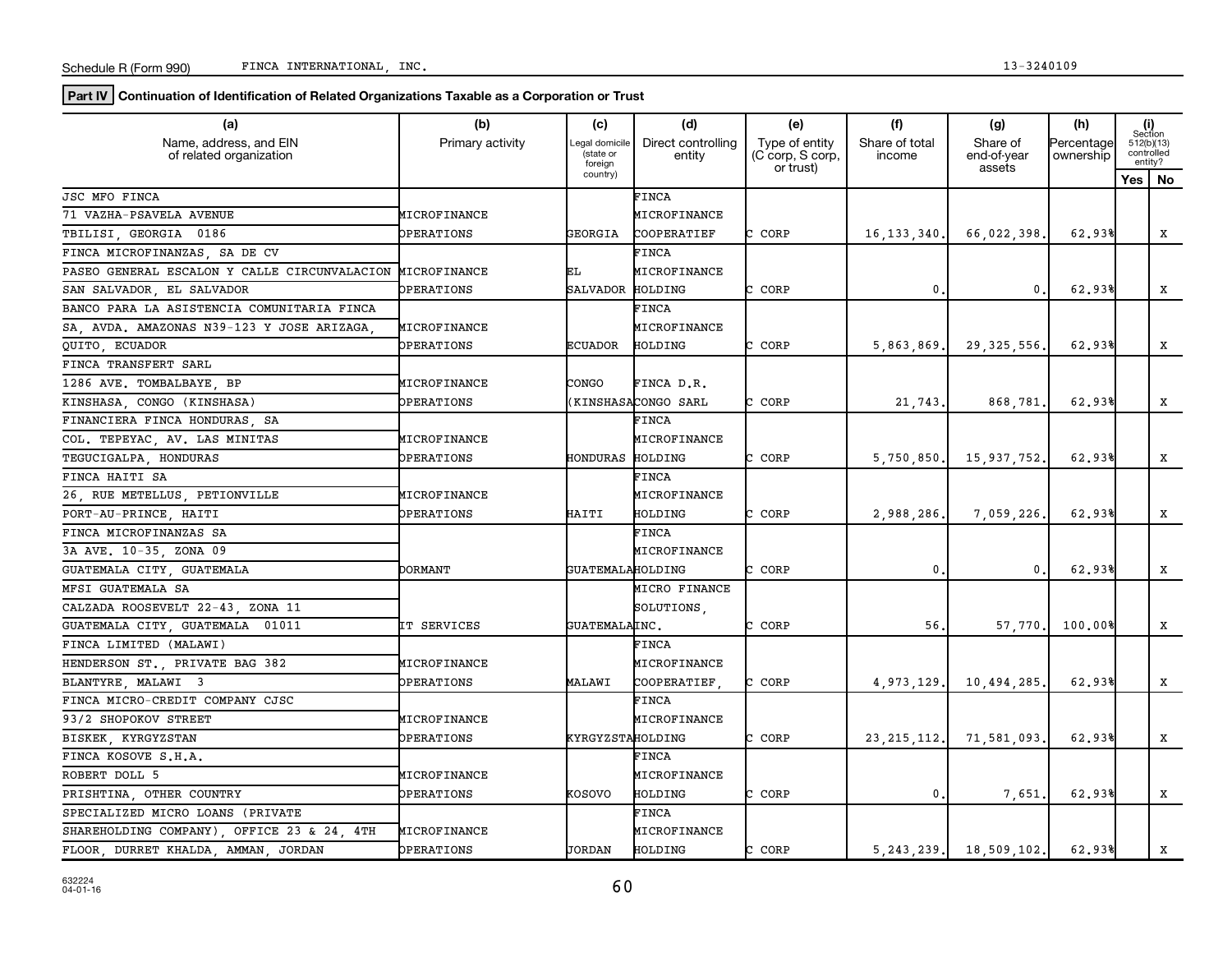**Part IV** Continuation of Identification of Related Organizations Taxable as a Corporation or Trust

| (a)                                                       | (b)                    | (c)                                    | (d)                          | (e)                                             | (f)                      | (g)                               | (h)                     | (i)<br>Section           |         |
|-----------------------------------------------------------|------------------------|----------------------------------------|------------------------------|-------------------------------------------------|--------------------------|-----------------------------------|-------------------------|--------------------------|---------|
| Name, address, and EIN<br>of related organization         | Primary activity       | Legal domicile<br>(state or<br>foreign | Direct controlling<br>entity | Type of entity<br>(C corp, S corp,<br>or trust) | Share of total<br>income | Share of<br>end-of-year<br>assets | Percentage<br>ownership | 512(b)(13)<br>controlled | entity? |
|                                                           |                        | country)                               |                              |                                                 |                          |                                   |                         | Yes   No                 |         |
| FINCA MICROFINANCE BANK LIMITED (NG)                      |                        |                                        | FINCA                        |                                                 |                          |                                   |                         |                          |         |
| 20 WETHERAL ROAD                                          | MICROFINANCE           |                                        | MICROFINANCE                 |                                                 |                          |                                   |                         |                          |         |
| OWERRI, NIGERIA                                           | <b>DPERATIONS</b>      | NIGERIA                                | COOPERATIEF                  | CORP                                            | 1,269,072.               | 2,515,626.                        | 62.93%                  |                          | X       |
| FINANCIERA FINCA NICARAGUA, SA                            |                        |                                        | <b>FINCA</b>                 |                                                 |                          |                                   |                         |                          |         |
| DE LA ROTUNDA DEL GUEGUENSE 3 CUADRAS AL LAGOMICROFINANCE |                        |                                        | MICROFINANCE                 |                                                 |                          |                                   |                         |                          |         |
| MANAGUA, NICARAGUA                                        | OPERATIONS             | NICARAGUAHOLDING                       |                              | CORP                                            | 9,491,629.               | 30,579,967.                       | 62.93%                  |                          | x       |
| FINCA NETWORK SUPPORT BV                                  |                        |                                        | FINCA                        |                                                 |                          |                                   |                         |                          |         |
| DE ENTRE 99-197, ZUIDOOST                                 |                        |                                        | MICROFINANCE                 |                                                 |                          |                                   |                         |                          |         |
| AMSTERDAM NETHERLANDS 1101HE                              | <b>IT SERVICES</b>     |                                        | NETHERLANCOOPERATIEF         | C CORP                                          | 3,687,152.               | 1,995,255.                        | 62.93%                  |                          | x       |
| FINCA MICROFINANCE COOPERATIEF U.A.                       |                        |                                        | FINCA                        |                                                 |                          |                                   |                         |                          |         |
| DE ENTRE 99-197, ZUIDOOST                                 |                        |                                        | MICROFINANCE                 |                                                 |                          |                                   |                         |                          |         |
| AMSTERDAM, NETHERLANDS 1101HE                             | <b>HOLDING COMPANY</b> | NETHERLANHOLDING                       |                              | CORP                                            | 4,099,467.               | 74, 315, 941.                     | 62.93%                  |                          | X       |
| FINANCIERA FINCA S.A. DE C.V. SOFOM                       |                        |                                        | TENEDORA FINCA               |                                                 |                          |                                   |                         |                          |         |
| AV. GUSTAVO DIAZ ORDAZ NO. 12                             | MICROFINANCE           |                                        | S.A.P.I. DE                  |                                                 |                          |                                   |                         |                          |         |
| CUERNAVACA, MEXICO CP 62448                               | <b>DPERATIONS</b>      | MEXICO                                 | c.v.                         | CORP                                            | $\mathbf{0}$             | $\mathbf{0}$ .                    | 62.93%                  |                          | x       |
| FINCA UGANDA LIMITED                                      |                        |                                        | FINCA                        |                                                 |                          |                                   |                         |                          |         |
| PLOT 11A ACACIA AVENUE, KOLOLO                            | MICROFINANCE           |                                        | MICROFINANCE                 |                                                 |                          |                                   |                         |                          |         |
| KAMPALA, UGANDA                                           | <b>DPERATIONS</b>      | UGANDA                                 | HOLDING                      | CORP                                            | 9,634,733.               | 24,822,507.                       | 62.93%                  |                          | X       |
| FINCA MICROFINANCE BANK LIMITED                           |                        |                                        | <b>FINCA</b>                 |                                                 |                          |                                   |                         |                          |         |
| PLOT 84 MOROGORO ROAD, PO BOX 78783                       | MICROFINANCE           |                                        | MICROFINANCE                 |                                                 |                          |                                   |                         |                          |         |
| DAR ES SALAAM, TANZANIA                                   | <b>DPERATIONS</b>      | TANZANIA HOLDING                       |                              | CORP                                            | 11,794,690.              | 28,819,994.                       | 62.93%                  |                          | x       |
| FINCA MICRO-CREDIT DEPOSIT ORGANIZATION LLC               |                        |                                        | FINCA                        |                                                 |                          |                                   |                         |                          |         |
| 9. JABBOR RASULOV STREET                                  | MICROFINANCE           |                                        | MICROFINANCE                 |                                                 |                          |                                   |                         |                          |         |
| DUSHANBE, TAJIKISTAN                                      | <b>DPERATIONS</b>      | TAJIKISTAHOLDING                       |                              | C CORP                                          | 5,613,545.               | 18,611,629                        | 62.93%                  |                          | x       |
| FINCA CJSC                                                |                        |                                        | <b>FINCA</b>                 |                                                 |                          |                                   |                         |                          |         |
| 111 REVOLUTSIONNAYA STREET                                | MICROFINANCE           |                                        | MICROFINANCE                 |                                                 |                          |                                   |                         |                          |         |
| SAMARA, RUSSIA 443079                                     | OPERATIONS             | RUSSIA                                 | HOLDING                      | CORP                                            | 1,738,969.               | 4,764,249                         | 62.93%                  |                          | x       |
| FINCA MICROFINANCE BANK LIMITED (PAKISTAN)                |                        |                                        | FINCA                        |                                                 |                          |                                   |                         |                          |         |
| 387-E JOHAR TOWN                                          | MICROFINANCE           |                                        | MICROFINANCE                 |                                                 |                          |                                   |                         |                          |         |
| LAHORE, PAKISTAN                                          | OPERATIONS             |                                        | PAKISTAN COOPERATIEF         | CORP                                            | 17, 104, 944.            | 80,743,874                        | 54.37%                  |                          | x       |
| FINCA SERVICES USA, LLC - 90-0866365                      |                        |                                        | <b>FINCA</b>                 |                                                 |                          |                                   |                         |                          |         |
| 21635 RED RUM DRIVE                                       |                        |                                        | MICROFINANCE                 |                                                 |                          |                                   |                         |                          |         |
| ASHBURN VA 20147                                          | <b>IT SERVICES</b>     | VA                                     | HOLDING                      | C CORP                                          | 1,785,028.               | 2,739,362.                        | 62.93%                  |                          | x       |
| FINCA ZAMBIA HOLDING LIMITED                              |                        |                                        | <b>FINCA</b>                 |                                                 |                          |                                   |                         |                          |         |
| 2ND FLOOR<br>PLOT NO. 609 ZAMBEZI ROAD, ROMA,             |                        |                                        | MICROFINANCE                 |                                                 |                          |                                   |                         |                          |         |
| LUSAKA, ZAMBIA                                            | <b>DORMANT</b>         | ZAMBIA                                 | COOPERATIEF                  | CORP                                            | 0.                       | 932.                              | 62.93%                  |                          | x       |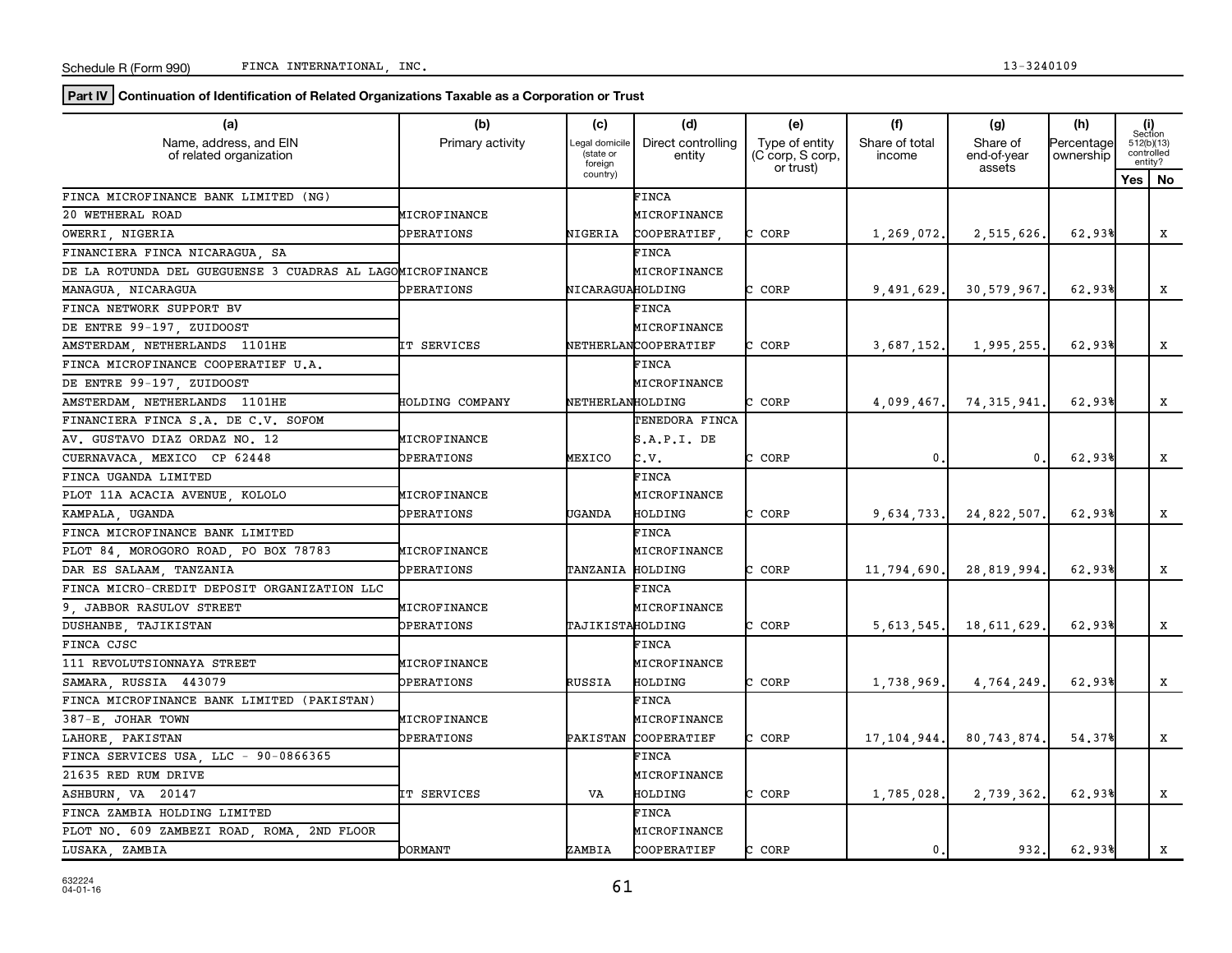**Part IV Continuation of Identification of Related Organizations Taxable as a Corporation or Trust**

| (a)<br>Name, address, and EIN<br>of related organization | (b)<br>Primary activity | (c)<br>Legal domicile<br>(state or<br>foreign | (d)<br>Direct controlling<br>entity | (e)<br>Type of entity<br>(C corp, S corp,<br>or trust) | (f)<br>Share of total<br>income | (g)<br>Share of<br>end-of-year<br>assets | (h)<br>Percentage<br>ownership | $\begin{array}{c} \textbf{(i)}\\ \text{Section}\\ 512 \text{(b)} \text{(13)}\\ \text{controlled}\end{array}$<br>entity? |
|----------------------------------------------------------|-------------------------|-----------------------------------------------|-------------------------------------|--------------------------------------------------------|---------------------------------|------------------------------------------|--------------------------------|-------------------------------------------------------------------------------------------------------------------------|
|                                                          |                         | country)                                      |                                     |                                                        |                                 |                                          |                                | Yes   No                                                                                                                |
| FINCA ZAMBIA LIMITED                                     |                         |                                               | FINCA                               |                                                        |                                 |                                          |                                |                                                                                                                         |
| PLOT NO. 609 ZAMBEZI ROAD, ROMA, 2ND FLOOR               | MICROFINANCE            |                                               | MICROFINANCE                        |                                                        |                                 |                                          |                                |                                                                                                                         |
| LUSAKA, ZAMBIA                                           | <b>OPERATIONS</b>       | ZAMBIA                                        | COOPERATIEF                         | CORP                                                   | 7,222,871.                      | 10,887,202.                              | 62.93%                         | X                                                                                                                       |
| FINCA AFRICA IT SERVICE CENTER LIMITED                   |                         |                                               | FINCA                               |                                                        |                                 |                                          |                                |                                                                                                                         |
| ADAMS HOUSE, PLOT 11 PORTAL AVE., PO BOX 2               |                         |                                               | INTERNATIONAL                       |                                                        |                                 |                                          |                                |                                                                                                                         |
| KAMPALA, UGANDA                                          | IT SERVICES             | UGANDA                                        | INC.                                | CORP<br>C.                                             | $\mathbf 0$ .                   | $\mathbf{0}$ .                           | 75.10%                         | X                                                                                                                       |
| TENEDORA FINCA S.A.P.I. DE C.V.                          |                         |                                               | FINCA                               |                                                        |                                 |                                          |                                |                                                                                                                         |
| AV. GUSTAVO DIAZ ORDAZ NO. 12                            |                         |                                               | MICROFINANCE                        |                                                        |                                 |                                          |                                |                                                                                                                         |
| CUERNAVACA, MEXICO CP 62448                              | HOLDING COMPANY         | MEXICO                                        | HOLDING                             | CORP<br>r.                                             | 10, 149, 816.                   | 12,931,701                               | 62.93%                         | X                                                                                                                       |
| FINCASERVICIOS - LATINOAMERICA SA                        |                         |                                               | FINCA                               |                                                        |                                 |                                          |                                |                                                                                                                         |
| CALZADA ROOSEVELT 22-43, ZONA 11                         |                         |                                               | MICROFINANCE                        |                                                        |                                 |                                          |                                |                                                                                                                         |
| GUATEMALA CITY, GAUTEMALA, GUATEMALA                     | <b>DORMANT</b>          | GUATEMALAHOLDING                              |                                     | CORP                                                   | $\mathbf 0$ .                   | 2,248                                    | 62.93%                         | x                                                                                                                       |
|                                                          |                         |                                               |                                     |                                                        |                                 |                                          |                                |                                                                                                                         |
|                                                          |                         |                                               |                                     |                                                        |                                 |                                          |                                |                                                                                                                         |
|                                                          |                         |                                               |                                     |                                                        |                                 |                                          |                                |                                                                                                                         |
|                                                          |                         |                                               |                                     |                                                        |                                 |                                          |                                |                                                                                                                         |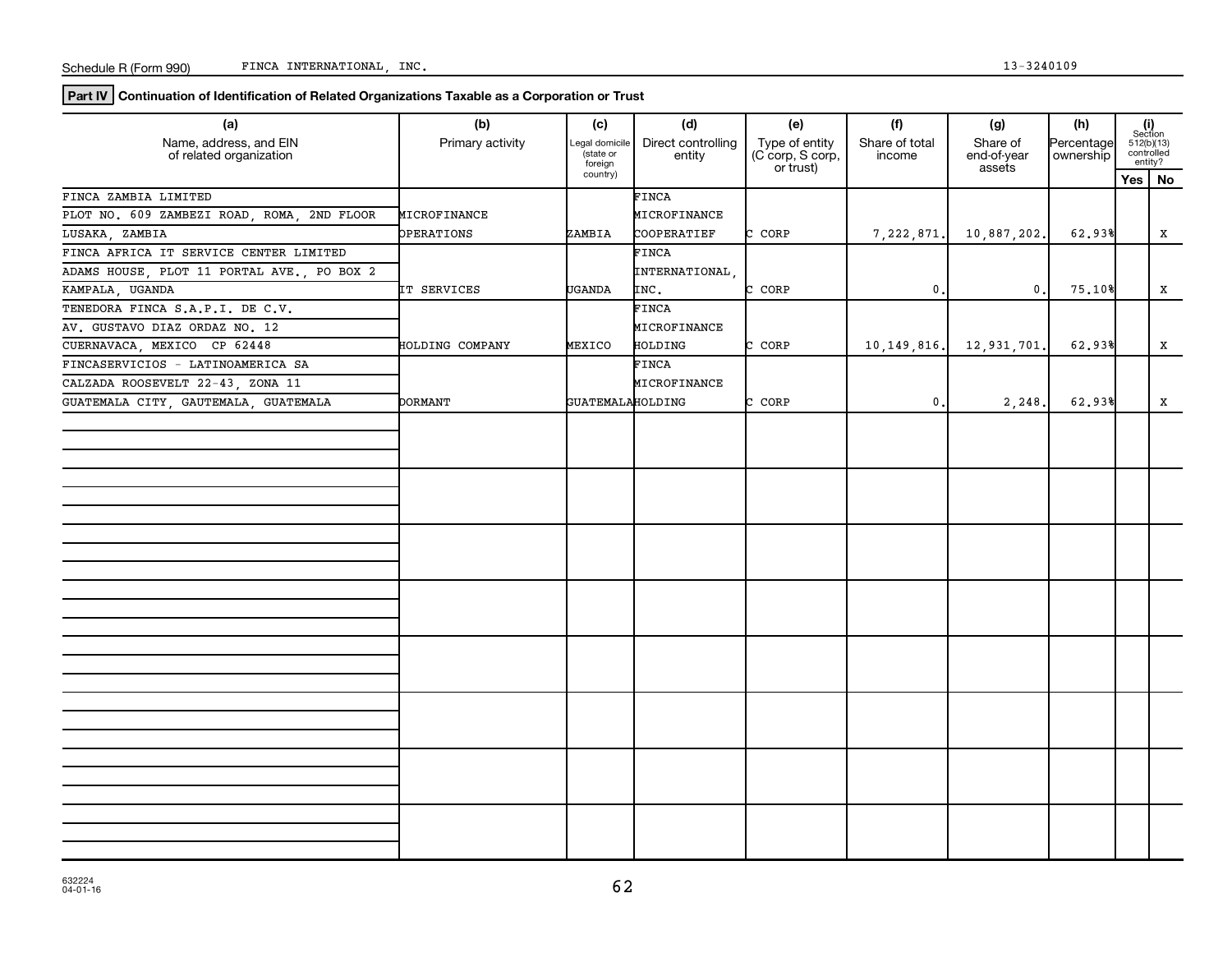Part V Transactions With Related Organizations. Complete if the organization answered "Yes" on Form 990, Part IV, line 34, 35b, or 36.

| Note: Complete line 1 if any entity is listed in Parts II, III, or IV of this schedule.                                                                                                                                        |                | Yes   No |   |
|--------------------------------------------------------------------------------------------------------------------------------------------------------------------------------------------------------------------------------|----------------|----------|---|
| During the tax year, did the organization engage in any of the following transactions with one or more related organizations listed in Parts II-IV?                                                                            |                |          |   |
|                                                                                                                                                                                                                                | 1a             | X        |   |
| b Gift, grant, or capital contribution to related organization(s) manufaction content to content the contribution to related organization(s) manufactured content to content to content to content of the content of content o | 1 <sub>b</sub> | X        |   |
|                                                                                                                                                                                                                                | 1c             |          | X |
| d Loans or loan guarantees to or for related organization(s) www.communically.com/www.communically.com/www.communically.com/www.communically.com/www.communically.com/www.communically.com/www.communically.com/www.communical | 1 <sub>d</sub> | X        |   |
| e Loans or loan guarantees by related organization(s) www.assess.com/minimum/minimum/minimum/minimum/minimum/minimum/minimum/minimum/minimum/minimum/minimum/minimum/minimum/minimum/minimum/minimum/minimum/minimum/minimum/m | 1e             |          | X |
|                                                                                                                                                                                                                                |                |          |   |
|                                                                                                                                                                                                                                | 1f             |          | X |
|                                                                                                                                                                                                                                | 1g             |          | X |
| h Purchase of assets from related organization(s) manufactured manufactured manufactured manufactured manufactured manufactured manufactured manufactured manufactured manufactured manufactured manufactured manufactured man | 1 <sub>h</sub> |          | X |
| Exchange of assets with related organization(s) www.assettion.com/www.assettion.com/www.assettion.com/www.assettion.com/www.assettion.com/www.assettion.com/www.assettion.com/www.assettion.com/www.assettion.com/www.assettio | 1i             |          | X |
|                                                                                                                                                                                                                                | 1j             |          | X |
|                                                                                                                                                                                                                                |                |          |   |
|                                                                                                                                                                                                                                | 1k             |          | X |
|                                                                                                                                                                                                                                | 11             | X        |   |
|                                                                                                                                                                                                                                | 1 <sub>m</sub> | X        |   |
|                                                                                                                                                                                                                                | 1n             |          | x |
| o Sharing of paid employees with related organization(s) manufactured content to the content of the content of the content of the content of the content of the content of the content of the content of the content of the co | 10             |          | X |
|                                                                                                                                                                                                                                |                |          |   |
|                                                                                                                                                                                                                                | 1p             |          | X |
|                                                                                                                                                                                                                                | 1q             | х        |   |
|                                                                                                                                                                                                                                |                |          |   |
|                                                                                                                                                                                                                                | 1r             |          | X |
|                                                                                                                                                                                                                                | 1s             |          | X |
| 2 If the answer to any of the above is "Yes," see the instructions for information on who must complete this line, including covered relationships and transaction thresholds.                                                 |                |          |   |

| (a)<br>Name of related organization                       | (b)<br>Transaction<br>type (a-s) | (c)<br>Amount involved | (d)<br>Method of determining amount involved |
|-----------------------------------------------------------|----------------------------------|------------------------|----------------------------------------------|
| FUNDACION INTERNATIONAL PARA LA ASISTENCIA COMUNITARIA DE |                                  |                        |                                              |
| (1) GUATEMALA                                             | А                                | 173,382.FMV            |                                              |
|                                                           |                                  |                        |                                              |
| (2) FINCA HAITI, SA                                       | А                                | 3,177.FMV              |                                              |
|                                                           |                                  |                        |                                              |
| (3) FINCA MICROFINANCE HOLDINGS COMPANY, LLC              | в                                | 3,034,119.FMV          |                                              |
| FUNDACION INTERNATIONAL PARA LA ASISTENCIA COMUNITARIA DE |                                  |                        |                                              |
| (4) GUATEMALA                                             | D                                | 2,606,100.FMV          |                                              |
|                                                           |                                  |                        |                                              |
| (5) FINCA HAITI, SA                                       | D                                | 300,000.FMV            |                                              |
| (6) FINCA MICROFINANCE HOLDINGS COMPANY, LLC              |                                  | 18,076,288.FMV         |                                              |
|                                                           | $\overline{\phantom{a}}$         |                        |                                              |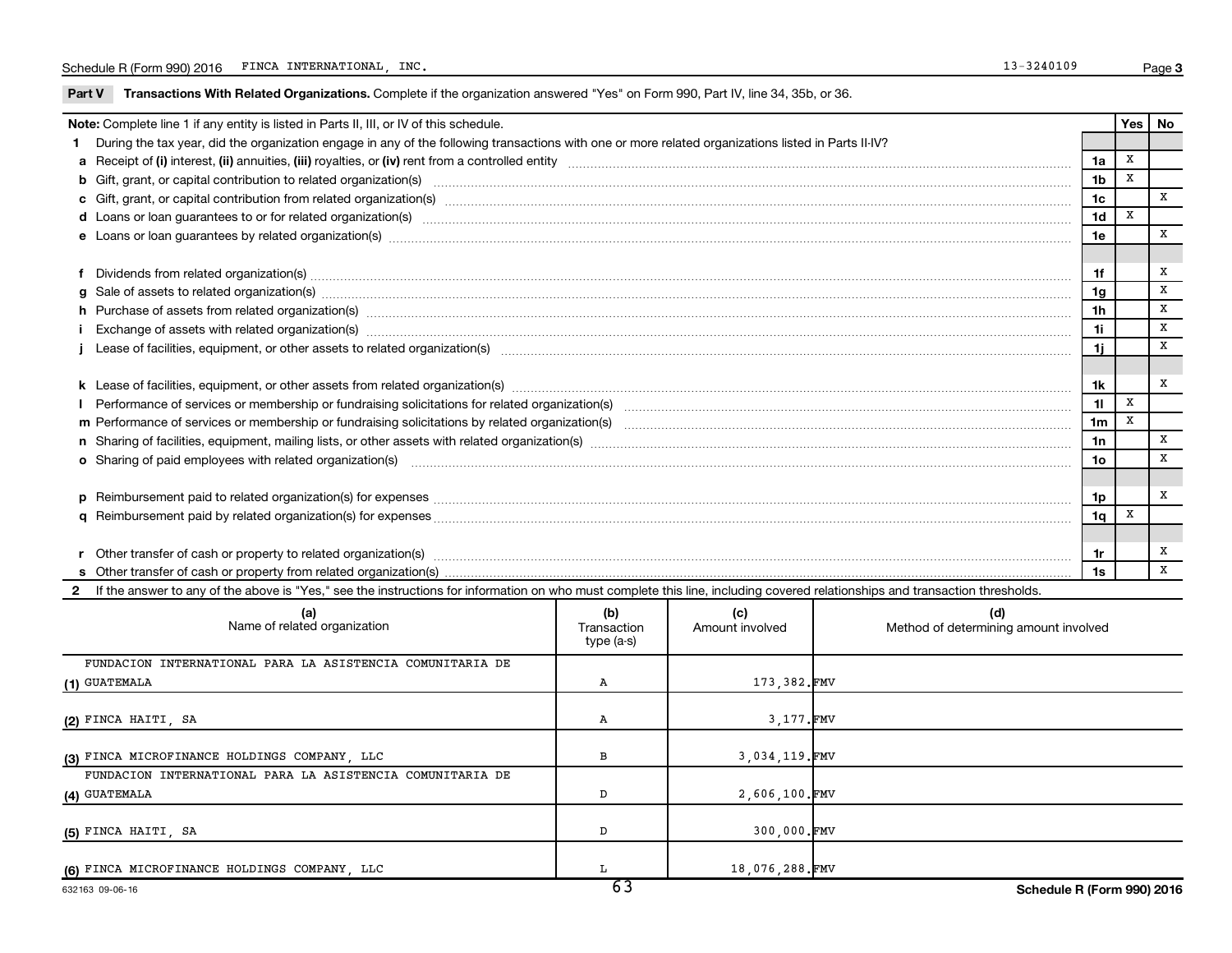| Schedule<br>990<br>R (Form | INC.<br>INTERNATIONAL<br><b>FINCA</b> | 3240109 |
|----------------------------|---------------------------------------|---------|
|----------------------------|---------------------------------------|---------|

| (a)<br>Name of other organization                | (b)<br>Transaction<br>type (a-r) | (c)<br>Amount involved | (d)<br>Method of determining<br>amount involved |
|--------------------------------------------------|----------------------------------|------------------------|-------------------------------------------------|
| (7)FINCA SERVICES USA, LLC                       | Μ                                | 668,570.FMV            |                                                 |
| (8)FINCA UNIVERSAL CREDIT ORGANIZATION CJSC      | M                                | 76,320.FMV             |                                                 |
| (9)FINCA LIMITED (MALAWI)                        | M                                | 377,309.FMV            |                                                 |
| (10)FINCA UGANDA LIMITED                         | M                                | 332,005.FMV            |                                                 |
| (11)FINCA MICRO-CREDIT DEPOSIT ORGANIZATION LLC  | M                                | 69,097.FMV             |                                                 |
| (12)FINCA MICROFINANCE BANK LIMITED (PAKISTAN)   | М                                | 54,316.FMV             |                                                 |
| (13)FINCA ZAMBIA LIMITED                         | Μ                                | 720,388.FMV            |                                                 |
| (14)FINCA D.R. CONGO SARL                        | Μ                                | 344, 147. FMV          |                                                 |
| (15)FINCA NETWORK SUPPORT BV                     | М                                | 137,661.FMV            |                                                 |
| (16)FINCA MICROFINANCE BANK LIMITED (TANZANIA)   | Μ                                | 776, 243.FMV           |                                                 |
| (17)FINCA D.R. CONGO SARL                        | Q                                | 64,390.FMV             |                                                 |
| (18)FINCA MICROFINANCE BANK LIMITED (NG)         | Q                                | 58, 227. FMV           |                                                 |
| (19)FINCA AZERBAIJAN, LLC                        | Q                                | 64,250.FMV             |                                                 |
| (20)FINCA AFGHANISTAN                            | Q                                | 63,346.FMV             |                                                 |
| (21)FINCA MICRO-CREDIT DEPOSIT ORGANIZATION, LLC | Q                                | 55,334.FMV             |                                                 |
| (22)                                             |                                  |                        |                                                 |
| (23)                                             |                                  |                        |                                                 |
| (24)                                             |                                  |                        |                                                 |

**Part V** Continuation of Transactions With Related Organizations (Schedule R (Form 990), Part V, line 2)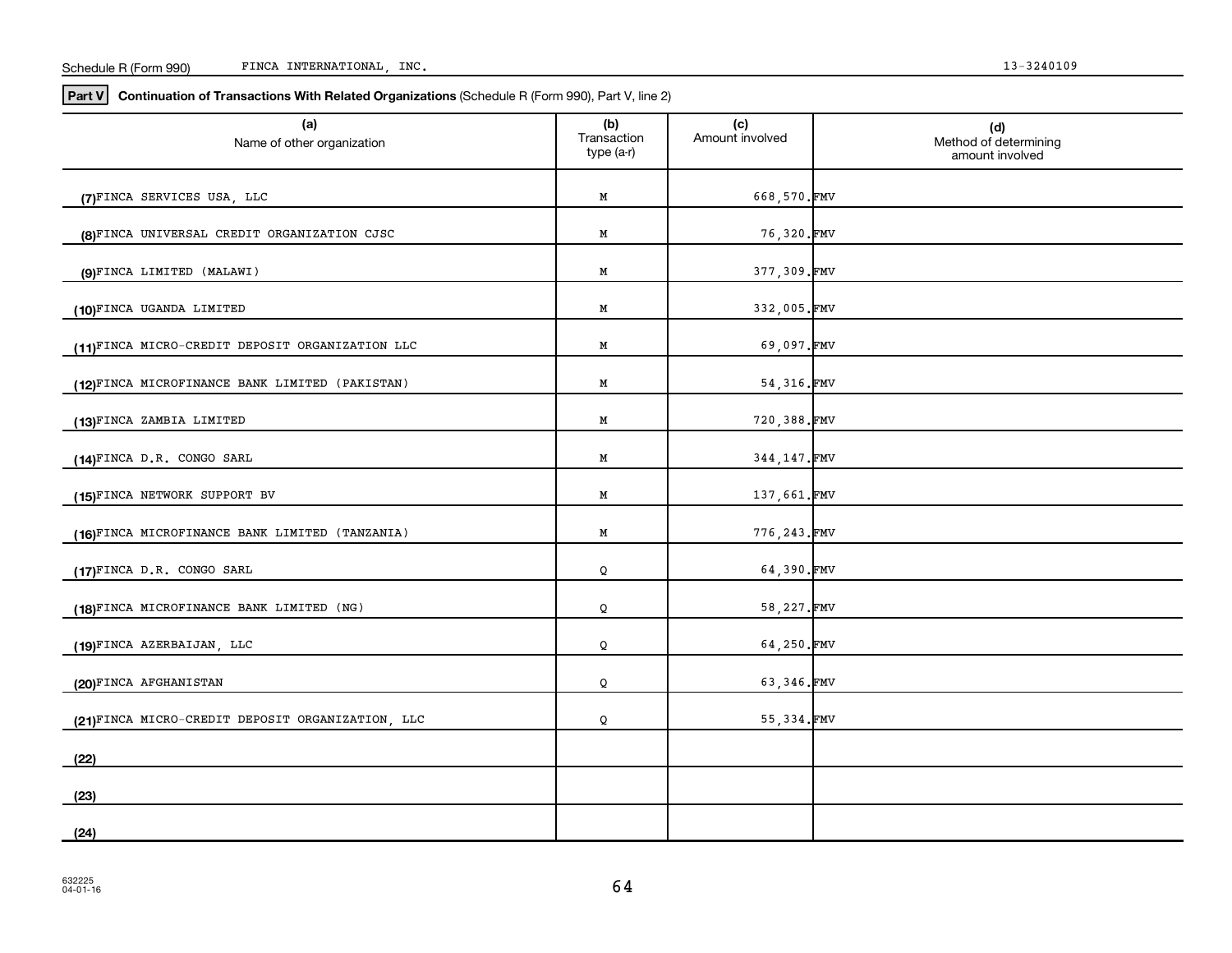Schedule R (Form 990) 2016 FINCA INTERNATIONAL, INC. Page 13-3240109 Page

Part VI Unrelated Organizations Taxable as a Partnership. Complete if the organization answered "Yes" on Form 990, Part IV, line 37.

Provide the following information for each entity taxed as a partnership through which the organization conducted more than five percent of its activities (measured by total assets or gross revenue) that was not a related organization. See instructions regarding exclusion for certain investment partnerships.

| hat neo hot a rolatod organization. Ooo inotraotiono rogaranty oxolaolon for oortain invootmont partnolompo.<br>(a) | (b)              | (c)                           | (d)                                                                                        |                                                          | (f)             | (g)                   | (h)    |                                                                                         | (i)                                                                                                         | (j)    | (k) |
|---------------------------------------------------------------------------------------------------------------------|------------------|-------------------------------|--------------------------------------------------------------------------------------------|----------------------------------------------------------|-----------------|-----------------------|--------|-----------------------------------------------------------------------------------------|-------------------------------------------------------------------------------------------------------------|--------|-----|
| Name, address, and EIN                                                                                              | Primary activity | Legal domicile                | Predominant income<br>(related, unrelated,<br>excluded from tax under<br>sections 512-514) | (e)<br>Are all<br>partners sec.<br>$501(c)(3)$<br>orgs.? | Share of        | Share of              |        | $\begin{tabular}{c} Dispropor- \textbf{tionate} \\ \textbf{allocations?} \end{tabular}$ | Code V-UBI<br>amount in box 20 managing<br>of Schedule K-1<br>(Form 1065)<br>$\overline{Y}_{\text{res}}$ No |        |     |
| of entity                                                                                                           |                  | (state or foreign<br>country) |                                                                                            | Yes No                                                   | total<br>income | end-of-year<br>assets | Yes No |                                                                                         |                                                                                                             | Yes NO |     |
|                                                                                                                     |                  |                               |                                                                                            |                                                          |                 |                       |        |                                                                                         |                                                                                                             |        |     |
|                                                                                                                     |                  |                               |                                                                                            |                                                          |                 |                       |        |                                                                                         |                                                                                                             |        |     |
|                                                                                                                     |                  |                               |                                                                                            |                                                          |                 |                       |        |                                                                                         |                                                                                                             |        |     |
|                                                                                                                     |                  |                               |                                                                                            |                                                          |                 |                       |        |                                                                                         |                                                                                                             |        |     |
|                                                                                                                     |                  |                               |                                                                                            |                                                          |                 |                       |        |                                                                                         |                                                                                                             |        |     |
|                                                                                                                     |                  |                               |                                                                                            |                                                          |                 |                       |        |                                                                                         |                                                                                                             |        |     |
|                                                                                                                     |                  |                               |                                                                                            |                                                          |                 |                       |        |                                                                                         |                                                                                                             |        |     |
|                                                                                                                     |                  |                               |                                                                                            |                                                          |                 |                       |        |                                                                                         |                                                                                                             |        |     |
|                                                                                                                     |                  |                               |                                                                                            |                                                          |                 |                       |        |                                                                                         |                                                                                                             |        |     |
|                                                                                                                     |                  |                               |                                                                                            |                                                          |                 |                       |        |                                                                                         |                                                                                                             |        |     |
|                                                                                                                     |                  |                               |                                                                                            |                                                          |                 |                       |        |                                                                                         |                                                                                                             |        |     |
|                                                                                                                     |                  |                               |                                                                                            |                                                          |                 |                       |        |                                                                                         |                                                                                                             |        |     |
|                                                                                                                     |                  |                               |                                                                                            |                                                          |                 |                       |        |                                                                                         |                                                                                                             |        |     |
|                                                                                                                     |                  |                               |                                                                                            |                                                          |                 |                       |        |                                                                                         |                                                                                                             |        |     |
|                                                                                                                     |                  |                               |                                                                                            |                                                          |                 |                       |        |                                                                                         |                                                                                                             |        |     |
|                                                                                                                     |                  |                               |                                                                                            |                                                          |                 |                       |        |                                                                                         |                                                                                                             |        |     |
|                                                                                                                     |                  |                               |                                                                                            |                                                          |                 |                       |        |                                                                                         |                                                                                                             |        |     |
|                                                                                                                     |                  |                               |                                                                                            |                                                          |                 |                       |        |                                                                                         |                                                                                                             |        |     |
|                                                                                                                     |                  |                               |                                                                                            |                                                          |                 |                       |        |                                                                                         |                                                                                                             |        |     |
|                                                                                                                     |                  |                               |                                                                                            |                                                          |                 |                       |        |                                                                                         |                                                                                                             |        |     |
|                                                                                                                     |                  |                               |                                                                                            |                                                          |                 |                       |        |                                                                                         |                                                                                                             |        |     |
|                                                                                                                     |                  |                               |                                                                                            |                                                          |                 |                       |        |                                                                                         |                                                                                                             |        |     |
|                                                                                                                     |                  |                               |                                                                                            |                                                          |                 |                       |        |                                                                                         |                                                                                                             |        |     |
|                                                                                                                     |                  |                               |                                                                                            |                                                          |                 |                       |        |                                                                                         |                                                                                                             |        |     |
|                                                                                                                     |                  |                               |                                                                                            |                                                          |                 |                       |        |                                                                                         |                                                                                                             |        |     |
|                                                                                                                     |                  |                               |                                                                                            |                                                          |                 |                       |        |                                                                                         |                                                                                                             |        |     |
|                                                                                                                     |                  |                               |                                                                                            |                                                          |                 |                       |        |                                                                                         |                                                                                                             |        |     |

**Schedule R (Form 990) 2016**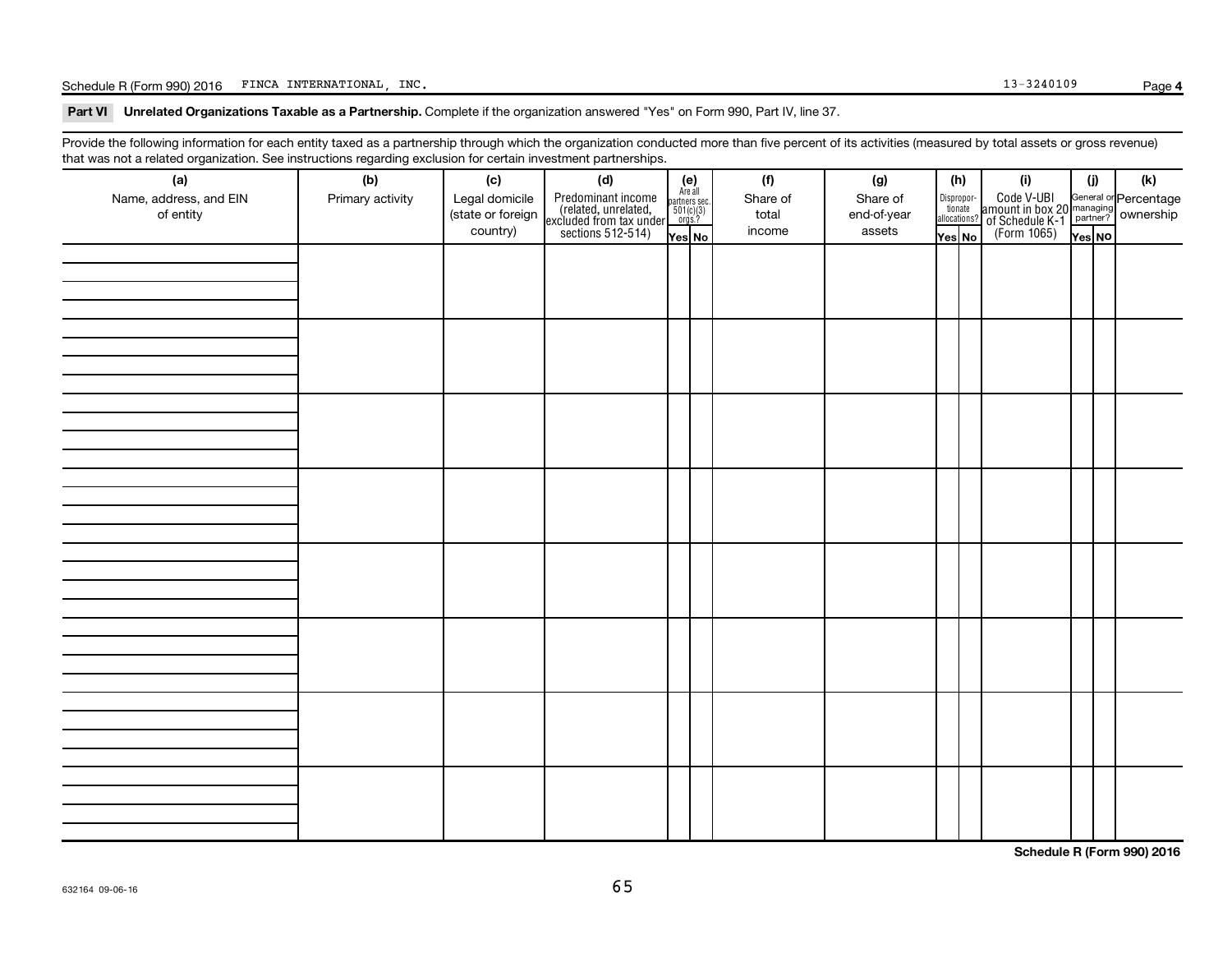Schedule R (Form 990) 2016 FINCA INTERNATIONAL, INC. 13-3240109 FINCA INTERNATIONAL,

# **Part VII Supplemental Information.**

Provide additional information for responses to questions on Schedule R. See instructions.

PART II, IDENTIFICATION OF RELATED TAX-EXEMPT ORGANIZATIONS:

NAME OF RELATED ORGANIZATION:

FUNDACION INTEGRAL COMUNITARIA, AC

DIRECT CONTROLLING ENTITY: FINCA MICROFINANCE HOLDING COMPANY, LLC

NAME AND ADDRESS OF RELATED ORGANIZATION:

ASOCIACION DE FOMENTO INTEGRAL COMUNITARIA DE EL SALVADOR

PASEO GENERAL ESCALON Y CALLE CIRCUNVALACION

SAN SALVADOR, EL SALVADOR

DIRECT CONTROLLING ENTITY: FINCA MICROFINANCE HOLDING COMPANY, LLC

NAME OF RELATED ORGANIZATION:

FINCA HAITI

DIRECT CONTROLLING ENTITY: FINCA MICROFINANCE HOLDING COMPANY, LLC

NAME OF RELATED ORGANIZATION:

FUNDACION INTERNATIONAL PARA LA ASISTENCIA COMUNITARIA, DEL

ECUADOR

DIRECT CONTROLLING ENTITY: FINCA MICROFINANCE HOLDING COMPANY, LLC

NAME OF RELATED ORGANIZATION:

FUNDACION INTERNATIONAL PARA LA ASISTENCIA COMUNITARIA, DE

NICARAGUA

DIRECT CONTROLLING ENTITY: FINCA MICROFINANCE HOLDING COMPANY, LLC

NAME OF RELATED ORGANIZATION:

FUNDACION INTERNATIONAL PARA LA ASISTENCIA COMUNITARIA, DE

632165 09-06-16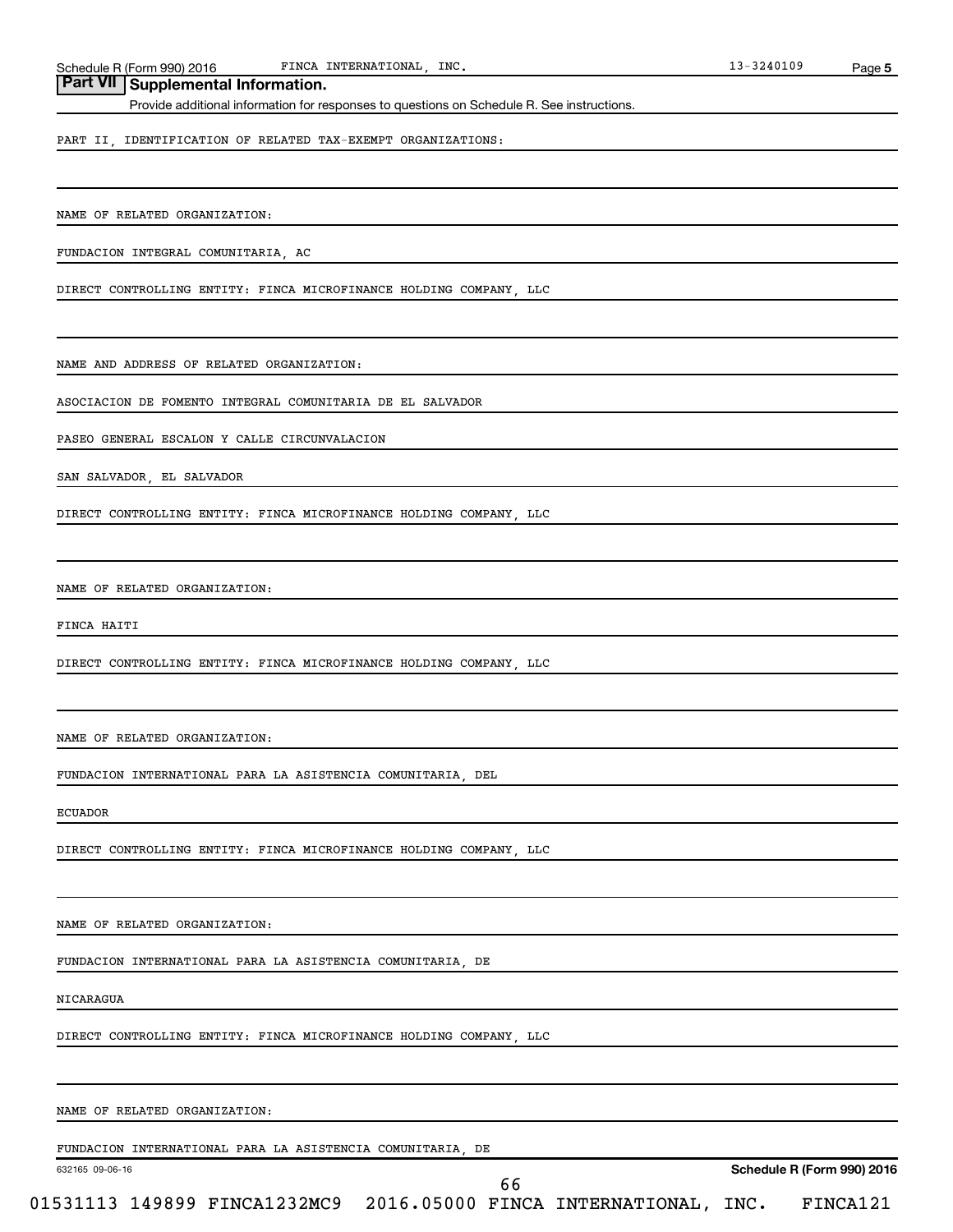Schedule R (Form 990) 2016 FINCA INTERNATIONAL, INC. 13-3240109 FINCA INTERNATIONAL,

**5**

# **Part VII Supplemental Information.**

Provide additional information for responses to questions on Schedule R. See instructions.

#### GUATEMALA

DIRECT CONTROLLING ENTITY: FINCA MICROFINANCE HOLDING COMPANY, LLC

PART IV, IDENTIFICATION OF RELATED ORGANIZATIONS TAXABLE AS CORP OR TRUST:

NAME OF RELATED ORGANIZATION:

FINCA AFGHANISTAN

DIRECT CONTROLLING ENTITY: FINCA MICROFINANCE COOPERATIEF U.A.

NAME OF RELATED ORGANIZATION:

FINCA UNIVERSAL CREDIT ORGANIZATION CJSC

DIRECT CONTROLLING ENTITY: FINCA MICROFINANCE COOPERATIEF U.A.

NAME OF RELATED ORGANIZATION:

FINCA AZERBAIJAN, LLC

DIRECT CONTROLLING ENTITY: FINCA MICROFINANCE COOPERATIEF U.A.

NAME OF RELATED ORGANIZATION:

FINCA D.R. CONGO SARL

DIRECT CONTROLLING ENTITY: FINCA MICROFINANCE HOLDING COMPANY, LLC

NAME OF RELATED ORGANIZATION:

JSC MFO FINCA

DIRECT CONTROLLING ENTITY: FINCA MICROFINANCE COOPERATIEF U.A.

NAME OF RELATED ORGANIZATION:

FINCA MICROFINANZAS, SA DE CV

DIRECT CONTROLLING ENTITY: FINCA MICROFINANCE HOLDING COMPANY, LLC

632165 09-06-16

**Schedule R (Form 990) 2016**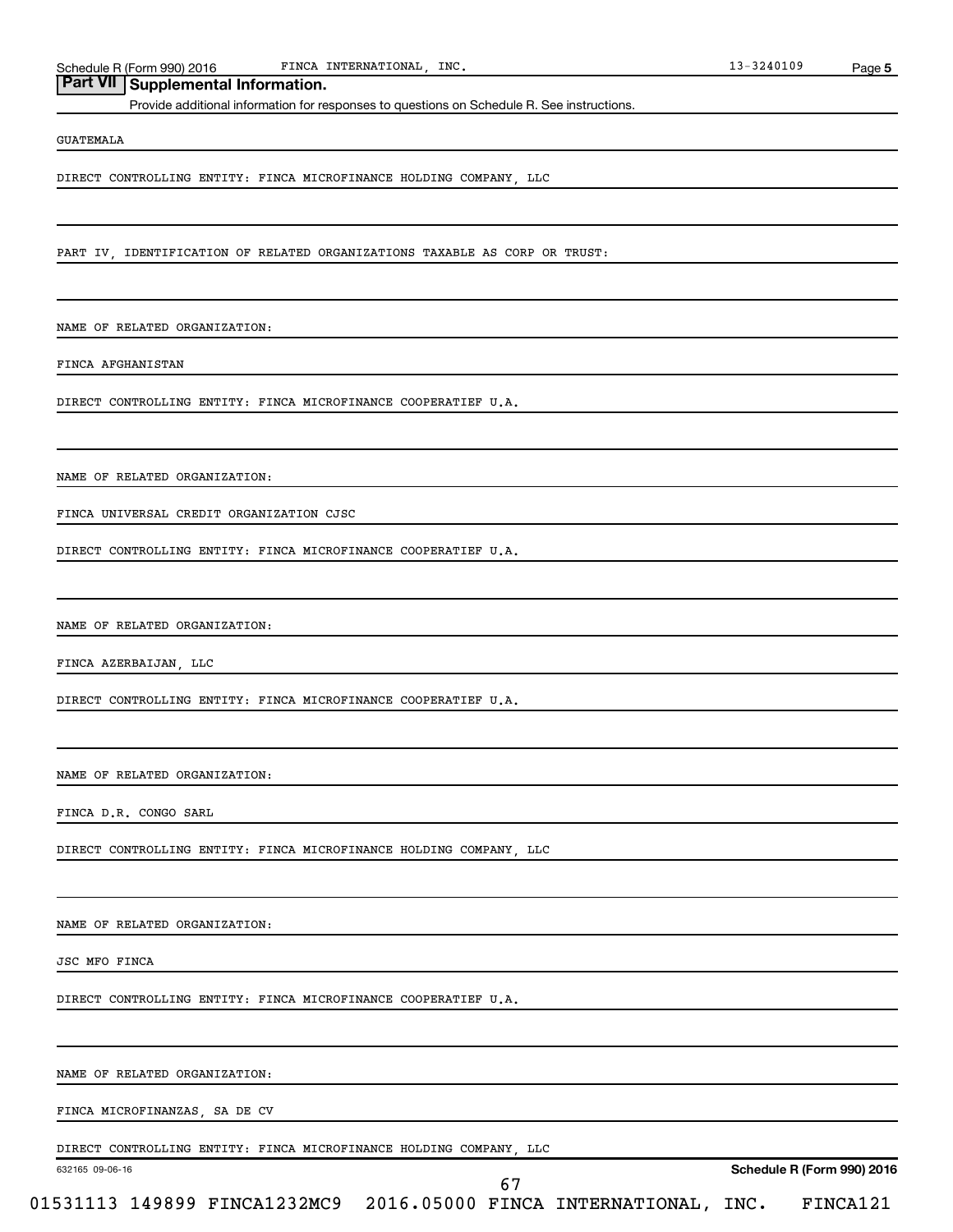Schedule R (Form 990) 2016 FINCA INTERNATIONAL, INC. 13-3240109 FINCA INTERNATIONAL,

**Part VII Supplemental Information.**

Provide additional information for responses to questions on Schedule R. See instructions.

NAME OF RELATED ORGANIZATION:

BANCO PARA LA ASISTENCIA COMUNITARIA FINCA SA

DIRECT CONTROLLING ENTITY: FINCA MICROFINANCE HOLDING COMPANY, LLC

NAME OF RELATED ORGANIZATION:

FINANCIERA FINCA HONDURAS, SA

DIRECT CONTROLLING ENTITY: FINCA MICROFINANCE HOLDING COMPANY, LLC

NAME OF RELATED ORGANIZATION:

FINCA HAITI SA

DIRECT CONTROLLING ENTITY: FINCA MICROFINANCE HOLDING COMPANY LLC

NAME OF RELATED ORGANIZATION:

FINCA MICROFINANZAS SA

DIRECT CONTROLLING ENTITY: FINCA MICROFINANCE HOLDING COMPANY LLC

NAME OF RELATED ORGANIZATION:

FINCA LIMITED (MALAWI)

DIRECT CONTROLLING ENTITY: FINCA MICROFINANCE COOPERATIEF, U.A.

NAME OF RELATED ORGANIZATION:

FINCA MICRO-CREDIT COMPANY CJSC

DIRECT CONTROLLING ENTITY: FINCA MICROFINANCE HOLDING COMPANY, LLC

NAME OF RELATED ORGANIZATION:

FINCA KOSOVE S.H.A.

DIRECT CONTROLLING ENTITY: FINCA MICROFINANCE HOLDING COMPANY, LLC

632165 09-06-16

**Schedule R (Form 990) 2016**

| -<br>09<br>L<br>. . | י י |
|---------------------|-----|
|                     |     |

| $01531113$ 149899 FINCA1232MC9 2016.05000 FINCA INTERNATIONAL, INC. |  |  |  | FINCA121 |
|---------------------------------------------------------------------|--|--|--|----------|
|---------------------------------------------------------------------|--|--|--|----------|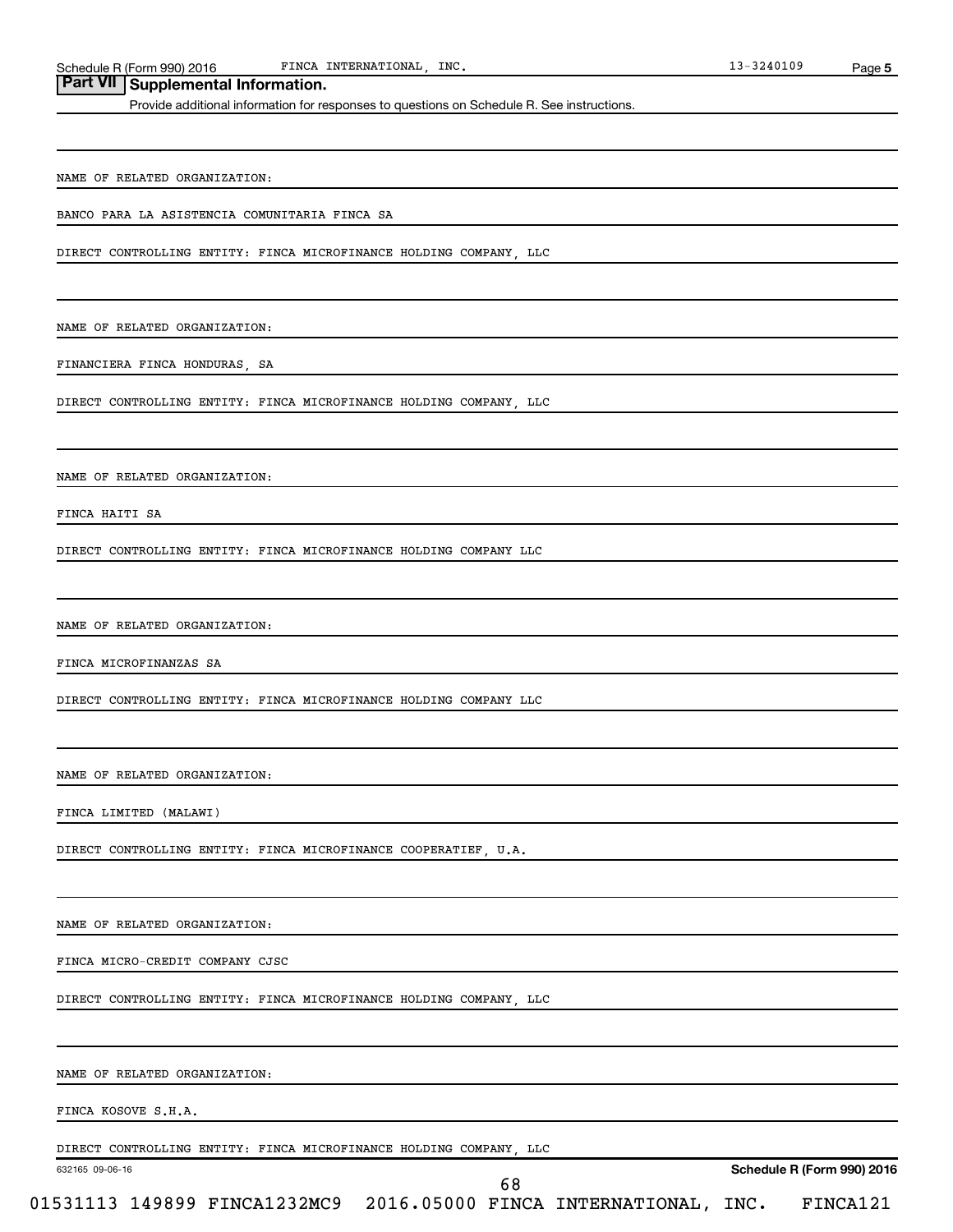Schedule R (Form 990) 2016 FINCA INTERNATIONAL, INC. 13-3240109 FINCA INTERNATIONAL, INC.

Provide additional information for responses to questions on Schedule R. See instructions.

NAME OF RELATED ORGANIZATION:

SPECIALIZED MICRO LOANS (PRIVATE SHAREHOLDING COMPANY)

DIRECT CONTROLLING ENTITY: FINCA MICROFINANCE HOLDING COMPANY, LLC

NAME OF RELATED ORGANIZATION:

FINCA MICROFINANCE BANK LIMITED (NG)

DIRECT CONTROLLING ENTITY: FINCA MICROFINANCE COOPERATIEF, U.A.

NAME OF RELATED ORGANIZATION:

FINANCIERA FINCA NICARAGUA, SA

DIRECT CONTROLLING ENTITY: FINCA MICROFINANCE HOLDING COMPANY, LLC

NAME OF RELATED ORGANIZATION:

FINCA NETWORK SUPPORT BV

DIRECT CONTROLLING ENTITY: FINCA MICROFINANCE COOPERATIEF U.A.

NAME OF RELATED ORGANIZATION:

FINCA MICROFINANCE COOPERATIEF U.A.

DIRECT CONTROLLING ENTITY: FINCA MICROFINANCE HOLDING COMPANY LLC

NAME OF RELATED ORGANIZATION:

FINCA UGANDA LIMITED

DIRECT CONTROLLING ENTITY: FINCA MICROFINANCE HOLDING COMPANY, LLC

NAME OF RELATED ORGANIZATION:

FINCA MICROFINANCE BANK LIMITED

DIRECT CONTROLLING ENTITY: FINCA MICROFINANCE HOLDING COMPANY, LLC

632165 09-06-16

**Schedule R (Form 990) 2016**

**5**

| ___ |
|-----|
|-----|

01531113 149899 FINCA1232MC9 2016.05000 FINCA INTERNATIONAL, INC. FINCA121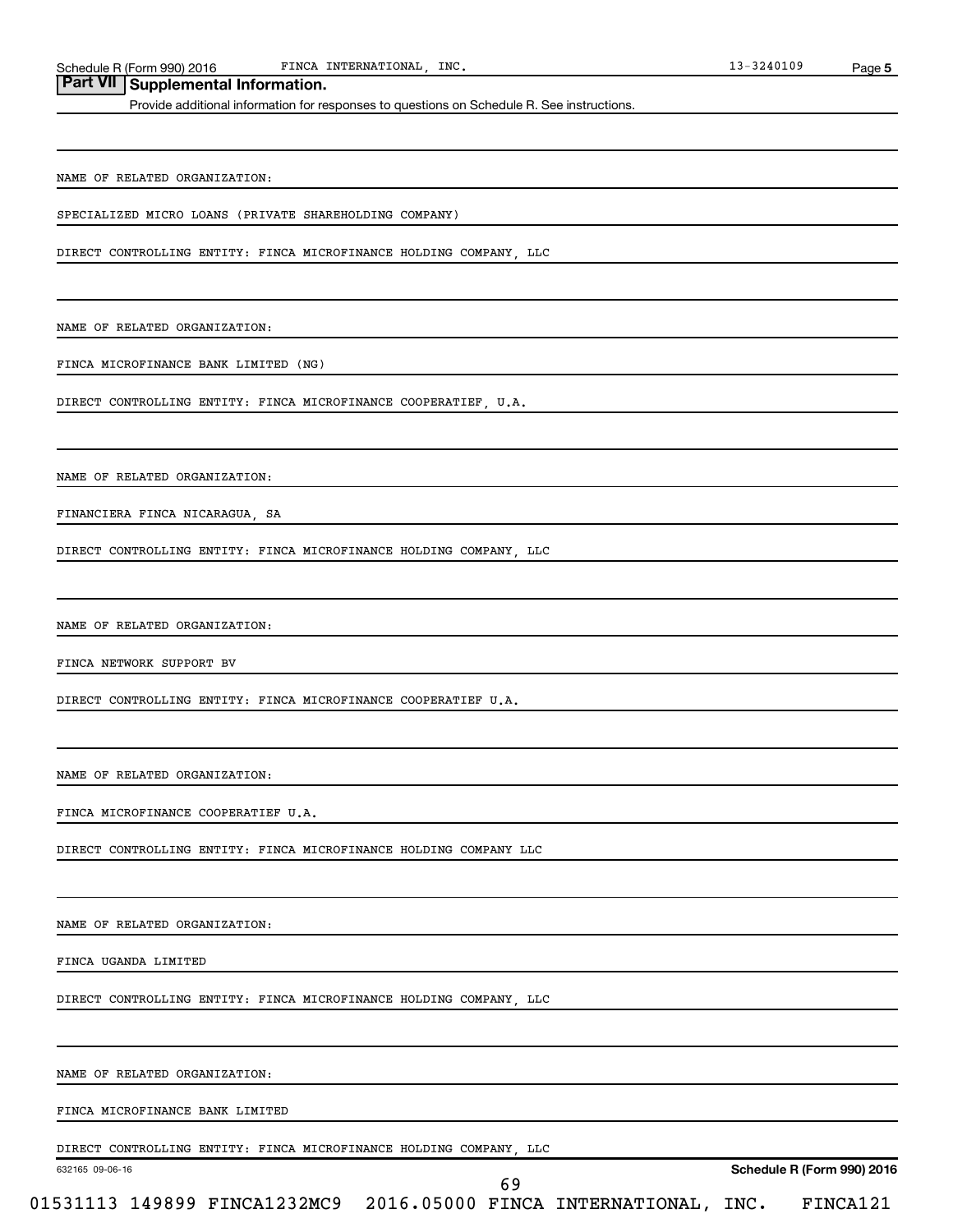Schedule R (Form 990) 2016 FINCA INTERNATIONAL, INC. 13-3240109 FINCA INTERNATIONAL, INC.

# **Part VII Supplemental Information.**

Provide additional information for responses to questions on Schedule R. See instructions.

NAME OF RELATED ORGANIZATION:

FINCA MICRO-CREDIT DEPOSIT ORGANIZATION LLC

DIRECT CONTROLLING ENTITY: FINCA MICROFINANCE HOLDING COMPANY, LLC

NAME OF RELATED ORGANIZATION:

FINCA CJSC

DIRECT CONTROLLING ENTITY: FINCA MICROFINANCE HOLDING COMPANY LLC

NAME OF RELATED ORGANIZATION:

FINCA MICROFINANCE BANK LIMITED (PAKISTAN)

DIRECT CONTROLLING ENTITY: FINCA MICROFINANCE COOPERATIEF U.A.

NAME OF RELATED ORGANIZATION:

FINCA SERVICES USA, LLC

DIRECT CONTROLLING ENTITY: FINCA MICROFINANCE HOLDING COMPANY, LLC

NAME OF RELATED ORGANIZATION:

FINCA ZAMBIA HOLDING LIMITED

DIRECT CONTROLLING ENTITY: FINCA MICROFINANCE COOPERATIEF U.A.

NAME OF RELATED ORGANIZATION:

FINCA ZAMBIA LIMITED

DIRECT CONTROLLING ENTITY: FINCA MICROFINANCE COOPERATIEF U.A.

NAME OF RELATED ORGANIZATION:

TENEDORA FINCA S.A.P.I. DE C.V.

DIRECT CONTROLLING ENTITY: FINCA MICROFINANCE HOLDING COMPANY, LLC

632165 09-06-16

**Schedule R (Form 990) 2016**

| $13 - 3240109$ | Page 5 |
|----------------|--------|
|                |        |

| $01531113$ 149899 FINCA1232MC9 2016.05000 FINCA INTERNATIONAL, INC. |  |  |  |  |  | FINCA121 |
|---------------------------------------------------------------------|--|--|--|--|--|----------|
|---------------------------------------------------------------------|--|--|--|--|--|----------|